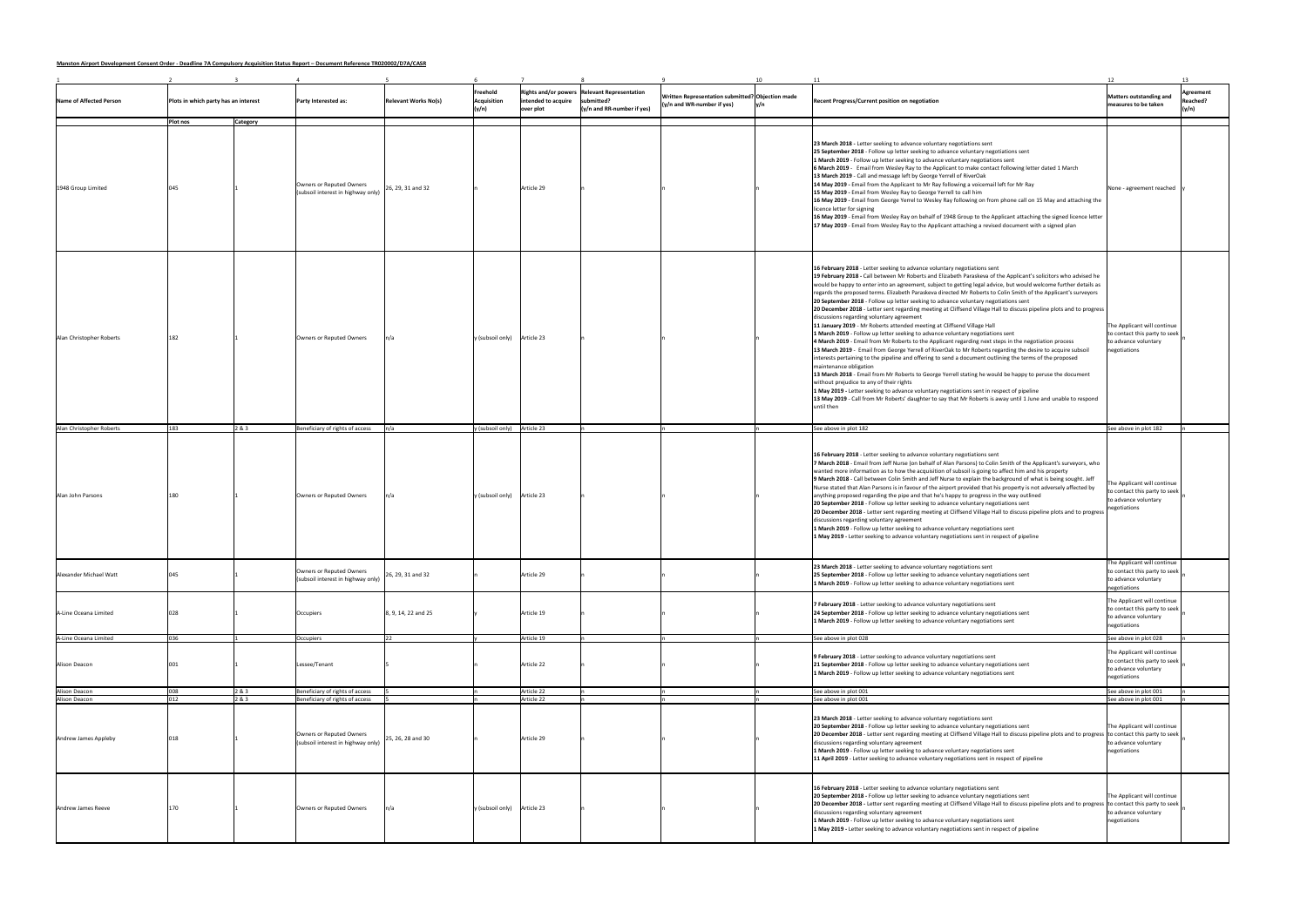| Andrew John Beal                       |      | 2&3 | Beneficiary of rights granted by a<br>Conveyance dated 13 October<br>1972      |                   | $y$ (subsoil only) Article 23 |                 |  | 16 February 2018 - Letter seeking to advance voluntary negotiations sent<br>20 September 2018 - Follow up letter seeking to advance voluntary negotiations sent<br>21 December 2018 - Letter sent regarding meeting at Cliffsend Village Hall to discuss pipeline plots, permanent<br>rights and to progress discussions regarding voluntary agreement<br>1 March 2019 - Follow up letter seeking to advance voluntary negotiations sent<br>2 March 2019 - Email from Mr and Mrs Beal to the Applicant requesting information regarding the proposed<br>acquisition of land or land rights<br>11 March 2019 - Email from George Yerrall of RiverOak to Mr and Mrs Beal regarding the desire to claim ownership<br>of the pipeline<br>11 March 2019 - Email from Mr and Mrs Beal to the Applicant seeking clarification as to voluntary negotiations<br>regarding land and land rights<br>13 March 2019 - Email from George Yerrell of RiverOak to Mr and Mrs Beal clarifying the desire to enter into<br>voluntary negotiations to acquire the subsoil interests around the pipeline, and offering to send proposed<br>documents outlining conditions for acquiring rights<br>13 March 2019 - Email from Mr and Mrs Beal to George Yerrell requesting to see the proposed documents<br>11 April 2019 - Letter seeking to advance voluntary negotiations sent in respect of pipeline<br>23 April 2019 - Email from Mr and Mrs Beal to George Yerrell regarding the offer made to them, requesting an<br>increase in payment<br>24 April 2019 - Email from the Applicant to Mr and Mrs Beal to explain the acquisition of rights that the Applicant<br>anticipates<br>1 May 2019 - Second letter seeking to advance voluntary negotiations sent in respect of pipeline<br>12 May 2019 - Email from Mr and Mrs Beal to the Applicant indicating that they wish to formalise the agreement<br>14 May 2019 - Email from the Applicant to Mr and Mrs Beal attaching the Option Agreement and Transfer for<br>20 May 2019 - Email from Mr and Mrs Beal to the Applicant regarding solicitor instructions<br>21 May 2019 - Email from the Applicant to Mr and Mrs Beal regarding the Applicant's proposals | The Applicant will continue<br>to contact this party to seek<br>to advance voluntary<br>negotiations |
|----------------------------------------|------|-----|--------------------------------------------------------------------------------|-------------------|-------------------------------|-----------------|--|----------------------------------------------------------------------------------------------------------------------------------------------------------------------------------------------------------------------------------------------------------------------------------------------------------------------------------------------------------------------------------------------------------------------------------------------------------------------------------------------------------------------------------------------------------------------------------------------------------------------------------------------------------------------------------------------------------------------------------------------------------------------------------------------------------------------------------------------------------------------------------------------------------------------------------------------------------------------------------------------------------------------------------------------------------------------------------------------------------------------------------------------------------------------------------------------------------------------------------------------------------------------------------------------------------------------------------------------------------------------------------------------------------------------------------------------------------------------------------------------------------------------------------------------------------------------------------------------------------------------------------------------------------------------------------------------------------------------------------------------------------------------------------------------------------------------------------------------------------------------------------------------------------------------------------------------------------------------------------------------------------------------------------------------------------------------------------------------------------------------------------------------------------------------------------------------------|------------------------------------------------------------------------------------------------------|
|                                        |      |     |                                                                                |                   |                               |                 |  |                                                                                                                                                                                                                                                                                                                                                                                                                                                                                                                                                                                                                                                                                                                                                                                                                                                                                                                                                                                                                                                                                                                                                                                                                                                                                                                                                                                                                                                                                                                                                                                                                                                                                                                                                                                                                                                                                                                                                                                                                                                                                                                                                                                                    |                                                                                                      |
| Andrew John Beal                       |      | 2&3 | Beneficiary of rights of access<br>granted by a Transfer dated 21<br>June 1973 |                   | y (subsoil only) Article 23   |                 |  | See above in plot 113                                                                                                                                                                                                                                                                                                                                                                                                                                                                                                                                                                                                                                                                                                                                                                                                                                                                                                                                                                                                                                                                                                                                                                                                                                                                                                                                                                                                                                                                                                                                                                                                                                                                                                                                                                                                                                                                                                                                                                                                                                                                                                                                                                              | See above in plot 113                                                                                |
| Andrew John Beal                       |      |     | Owners or Reputed Owners                                                       | n/a               | y (subsoil only) Article 23   |                 |  | See above in plot 113                                                                                                                                                                                                                                                                                                                                                                                                                                                                                                                                                                                                                                                                                                                                                                                                                                                                                                                                                                                                                                                                                                                                                                                                                                                                                                                                                                                                                                                                                                                                                                                                                                                                                                                                                                                                                                                                                                                                                                                                                                                                                                                                                                              | See above in plot 113                                                                                |
| Andrew John Beal                       |      |     | Owners or Reputed Owners                                                       |                   | y (subsoil only)              | Article 22 & 23 |  | See above in plot 113                                                                                                                                                                                                                                                                                                                                                                                                                                                                                                                                                                                                                                                                                                                                                                                                                                                                                                                                                                                                                                                                                                                                                                                                                                                                                                                                                                                                                                                                                                                                                                                                                                                                                                                                                                                                                                                                                                                                                                                                                                                                                                                                                                              | See above in plot 113                                                                                |
| Andrew John Beal                       |      |     | Owners or Reputed Owners                                                       |                   |                               | Article 22      |  | See above in plot 113                                                                                                                                                                                                                                                                                                                                                                                                                                                                                                                                                                                                                                                                                                                                                                                                                                                                                                                                                                                                                                                                                                                                                                                                                                                                                                                                                                                                                                                                                                                                                                                                                                                                                                                                                                                                                                                                                                                                                                                                                                                                                                                                                                              | See above in plot 113                                                                                |
| Andrew John Beal                       |      | 2&3 | Beneficiary of rights granted by a<br>Conveyance dated 13 October<br>1972      |                   |                               | Article 22      |  | See above in plot 113                                                                                                                                                                                                                                                                                                                                                                                                                                                                                                                                                                                                                                                                                                                                                                                                                                                                                                                                                                                                                                                                                                                                                                                                                                                                                                                                                                                                                                                                                                                                                                                                                                                                                                                                                                                                                                                                                                                                                                                                                                                                                                                                                                              | See above in plot 113                                                                                |
| Andrew Paul Hargreaves                 |      |     | Owners or Reputed Owners                                                       |                   | $y$ (subsoil only) Article 23 |                 |  | 4 April 2018 - Letter seeking to advance voluntary negotiations sent<br>20 September 2018 - Follow up letter seeking to advance voluntary negotiations sent<br>21 December 2018 - Letter sent regarding meeting at Cliffsend Village Hall to discuss pipeline plots, permanent<br>rights and to progress discussions regarding voluntary agreement<br>1 March 2019 - Follow up letter seeking to advance voluntary negotiations sent<br>11 April 2019 - Letter seeking to advance voluntary negotiations sent in respect of pipeline<br>1 May 2019 - Second letter seeking to advance voluntary negotiations sent in respect of pipeline                                                                                                                                                                                                                                                                                                                                                                                                                                                                                                                                                                                                                                                                                                                                                                                                                                                                                                                                                                                                                                                                                                                                                                                                                                                                                                                                                                                                                                                                                                                                                           | The Applicant will continue<br>to contact this party to seek<br>to advance voluntary<br>negotiations |
| Andrew Paul Hargreaves                 |      |     | Owners or Reputed Owners                                                       |                   | y (subsoil only)              | Article 23      |  | See above in plot 092                                                                                                                                                                                                                                                                                                                                                                                                                                                                                                                                                                                                                                                                                                                                                                                                                                                                                                                                                                                                                                                                                                                                                                                                                                                                                                                                                                                                                                                                                                                                                                                                                                                                                                                                                                                                                                                                                                                                                                                                                                                                                                                                                                              | See above in plot 092                                                                                |
| Andrew Paul Hargreaves                 | 095  |     | Owners or Reputed Owners                                                       |                   | y (subsoil only)              | Article 22 & 23 |  | See above in plot 092                                                                                                                                                                                                                                                                                                                                                                                                                                                                                                                                                                                                                                                                                                                                                                                                                                                                                                                                                                                                                                                                                                                                                                                                                                                                                                                                                                                                                                                                                                                                                                                                                                                                                                                                                                                                                                                                                                                                                                                                                                                                                                                                                                              | See above in plot 092                                                                                |
| Andrew Paul Hargreaves                 | na7  |     | Owners or Reputed Owners                                                       |                   | y (subsoil only)              | Article 23      |  | See above in plot 092                                                                                                                                                                                                                                                                                                                                                                                                                                                                                                                                                                                                                                                                                                                                                                                                                                                                                                                                                                                                                                                                                                                                                                                                                                                                                                                                                                                                                                                                                                                                                                                                                                                                                                                                                                                                                                                                                                                                                                                                                                                                                                                                                                              | See above in plot 092                                                                                |
| <b>Andrew Thalis</b>                   |      |     | Owners or Reputed Owners                                                       | n/a               | $y$ (subsoil only) Article 23 |                 |  | 16 February 2018 - Letter seeking to advance voluntary negotiations sent<br>20 September 2018 - Follow up letter seeking to advance voluntary negotiations sent<br>20 December 2018 - Letter sent regarding meeting at Cliffsend Village Hall to discuss pipeline plots and to progress to contact this party to seek<br>discussions regarding voluntary agreement<br>1 March 2019 - Follow up letter seeking to advance voluntary negotiations sent<br>1 May 2019 - Letter seeking to advance voluntary negotiations sent in respect of pipeline                                                                                                                                                                                                                                                                                                                                                                                                                                                                                                                                                                                                                                                                                                                                                                                                                                                                                                                                                                                                                                                                                                                                                                                                                                                                                                                                                                                                                                                                                                                                                                                                                                                  | The Applicant will continue<br>to advance voluntary<br>negotiations                                  |
| <b>Andrew Thalis</b>                   |      |     | Owners or Reputed Owners                                                       |                   | y (subsoil only) Article 23   |                 |  | See above in plot 167                                                                                                                                                                                                                                                                                                                                                                                                                                                                                                                                                                                                                                                                                                                                                                                                                                                                                                                                                                                                                                                                                                                                                                                                                                                                                                                                                                                                                                                                                                                                                                                                                                                                                                                                                                                                                                                                                                                                                                                                                                                                                                                                                                              | See above in plot 167                                                                                |
| Angela Ellis                           |      |     | Owners or Reputed Owners                                                       |                   | y (subsoil only) Article 23   |                 |  | 16 February 2018 - Letter seeking to advance voluntary negotiations sent<br>20 September 2018 - Follow up letter seeking to advance voluntary negotiations sent<br>20 December 2018 - Letter sent regarding meeting at Cliffsend Village Hall to discuss pipeline plots and to progress to contact this party to seek<br>discussions regarding voluntary agreement<br>1 March 2019 - Follow up letter seeking to advance voluntary negotiations sent<br>1 May 2019 - Letter seeking to advance voluntary negotiations sent in respect of pipeline                                                                                                                                                                                                                                                                                                                                                                                                                                                                                                                                                                                                                                                                                                                                                                                                                                                                                                                                                                                                                                                                                                                                                                                                                                                                                                                                                                                                                                                                                                                                                                                                                                                  | The Applicant will continue<br>to advance voluntary<br>negotiations                                  |
| Ann Ruth Penelope Townend              | 097  |     | Owners or Reputed Owners                                                       |                   | y (subsoil only) Article 23   |                 |  | 16 February 2018 - Letter seeking to advance voluntary negotiations sent<br>20 September 2018 - Follow up letter seeking to advance voluntary negotiations sent<br>20 December 2018 - Letter sent regarding meeting at Cliffsend Village Hall to discuss pipeline plots and to progress<br>discussions regarding voluntary agreement<br>1 March 2019 - Follow up letter seeking to advance voluntary negotiations sent<br>11 April 2019 - Letter seeking to advance voluntary negotiations sent in respect of pipeline<br>1 May 2019 - Second letter seeking to advance voluntary negotiations sent in respect of pipeline                                                                                                                                                                                                                                                                                                                                                                                                                                                                                                                                                                                                                                                                                                                                                                                                                                                                                                                                                                                                                                                                                                                                                                                                                                                                                                                                                                                                                                                                                                                                                                         | The Applicant will continue<br>to contact this party to seek<br>to advance voluntary<br>negotiations |
| Ann Ruth Penelope Townend              | 100  |     | Owners or Reputed Owners                                                       |                   | y (subsoil only) Article 23   |                 |  | See above in plot 097                                                                                                                                                                                                                                                                                                                                                                                                                                                                                                                                                                                                                                                                                                                                                                                                                                                                                                                                                                                                                                                                                                                                                                                                                                                                                                                                                                                                                                                                                                                                                                                                                                                                                                                                                                                                                                                                                                                                                                                                                                                                                                                                                                              | See above in plot 097                                                                                |
| Anna Maria Victoria Bernadette Andrews | 1045 |     | Owners or Reputed Owners<br>(subsoil interest in highway only)                 | 26, 29, 31 and 32 |                               | Article 29      |  | 23 March 2018 - Letter seeking to advance voluntary negotiations sent<br>25 September 2018 - Follow up letter seeking to advance voluntary negotiations sent<br>1 March 2019 - Follow up letter seeking to advance voluntary negotiations sent                                                                                                                                                                                                                                                                                                                                                                                                                                                                                                                                                                                                                                                                                                                                                                                                                                                                                                                                                                                                                                                                                                                                                                                                                                                                                                                                                                                                                                                                                                                                                                                                                                                                                                                                                                                                                                                                                                                                                     | The Applicant will continue<br>to contact this party to seek<br>to advance voluntary<br>negotiations |
| Annington Property Limited             | 018a |     | Lessees/Tenants                                                                | 26 and 30         |                               | Article 29      |  | 7 February 2018 - Letter seeking to advance voluntary negotiations sent<br>23 March 2018 - Second letter seeking to advance voluntary negotiations sent<br>21 September 2018 - Follow up letter seeking to advance voluntary negotiations sent<br>1 March 2019 - Follow up letter seeking to advance voluntary negotiations sent                                                                                                                                                                                                                                                                                                                                                                                                                                                                                                                                                                                                                                                                                                                                                                                                                                                                                                                                                                                                                                                                                                                                                                                                                                                                                                                                                                                                                                                                                                                                                                                                                                                                                                                                                                                                                                                                   | The Applicant will continue<br>to contact this party to seek<br>to advance voluntary<br>negotiations |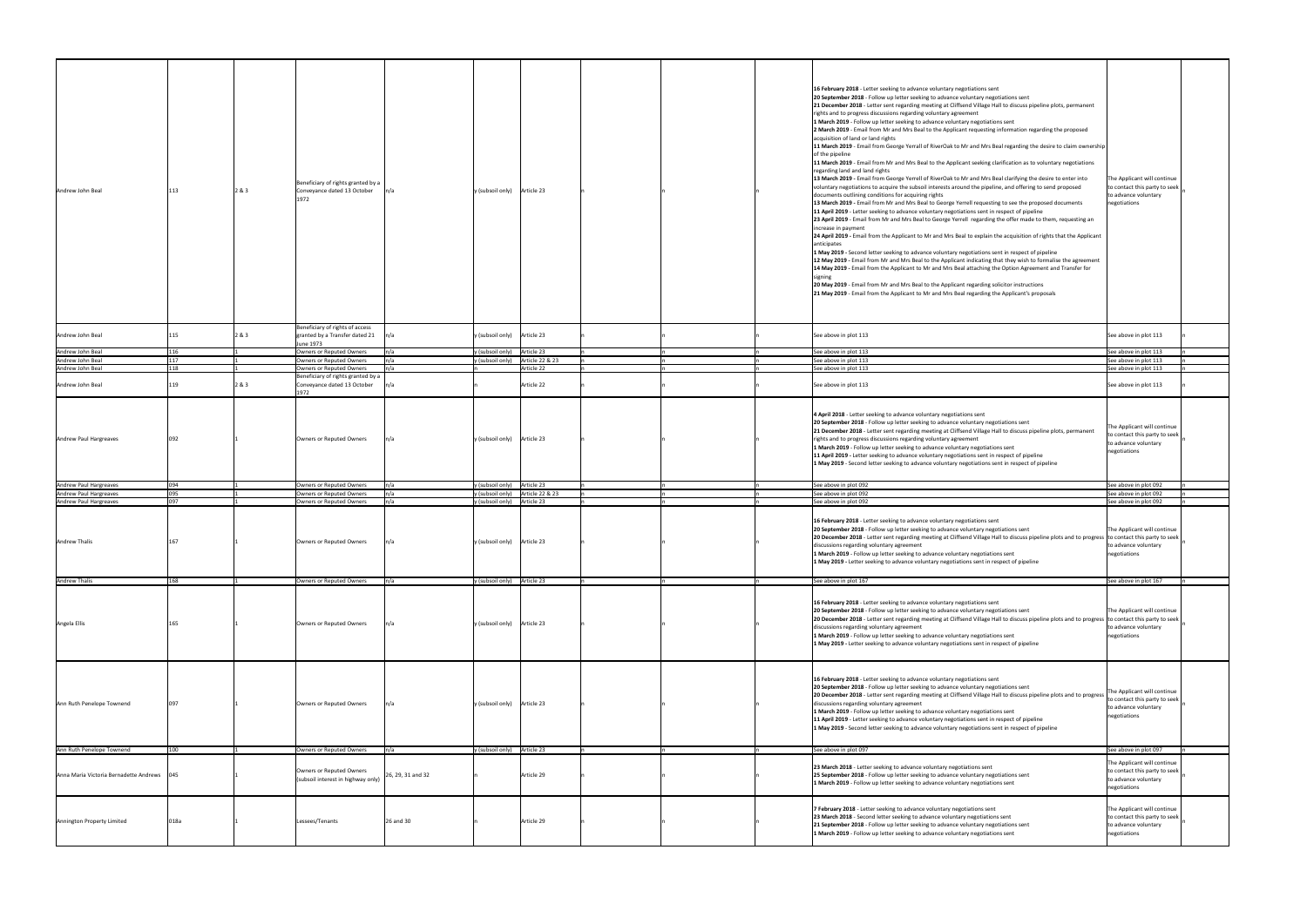| Annington Property Limited       | 040a | 283   | Beneficiary of rights granted by a<br>Transfer dated 6 August 1999                                                                                                       |                                                                                   | Article 29                    |  |  | See above in plot 018a                                                                                                                                                                                                                                                                                                                                                                                                                                                                                                                                                                                                                                                                                                                                                                                                                                                                                                                                                                                                                                                                                                                                                                                                                                                                                                                                                                                                                                                                                                                                                                                                                                                                                                                                                                                                                                                                                                    | See above in plot 018a                                                                                   |  |
|----------------------------------|------|-------|--------------------------------------------------------------------------------------------------------------------------------------------------------------------------|-----------------------------------------------------------------------------------|-------------------------------|--|--|---------------------------------------------------------------------------------------------------------------------------------------------------------------------------------------------------------------------------------------------------------------------------------------------------------------------------------------------------------------------------------------------------------------------------------------------------------------------------------------------------------------------------------------------------------------------------------------------------------------------------------------------------------------------------------------------------------------------------------------------------------------------------------------------------------------------------------------------------------------------------------------------------------------------------------------------------------------------------------------------------------------------------------------------------------------------------------------------------------------------------------------------------------------------------------------------------------------------------------------------------------------------------------------------------------------------------------------------------------------------------------------------------------------------------------------------------------------------------------------------------------------------------------------------------------------------------------------------------------------------------------------------------------------------------------------------------------------------------------------------------------------------------------------------------------------------------------------------------------------------------------------------------------------------------|----------------------------------------------------------------------------------------------------------|--|
| Anthony Jenkins Fuel Oil Limited |      |       | Lessees/Tenants                                                                                                                                                          |                                                                                   | Article 19                    |  |  | 8 February 2018 - Letter seeking to advance voluntary negotiations sent, acknowledging ongoing discussions on<br>acquisitior<br>February - September 2018 - Ongoing negotiation and engagement between the parties with land agreement<br>completed. Registration of title to RiverOak Fuels Limited                                                                                                                                                                                                                                                                                                                                                                                                                                                                                                                                                                                                                                                                                                                                                                                                                                                                                                                                                                                                                                                                                                                                                                                                                                                                                                                                                                                                                                                                                                                                                                                                                      | None - agreement reached                                                                                 |  |
| Anthony Jenkins Fuel Oil Limited | 072  |       | Lessees/Tenants                                                                                                                                                          |                                                                                   | Article 19                    |  |  | See above in plot 071                                                                                                                                                                                                                                                                                                                                                                                                                                                                                                                                                                                                                                                                                                                                                                                                                                                                                                                                                                                                                                                                                                                                                                                                                                                                                                                                                                                                                                                                                                                                                                                                                                                                                                                                                                                                                                                                                                     | None - agreement reached                                                                                 |  |
| Anthony Jenkins Fuel Oil Limited | 072a |       | essees/Tenants                                                                                                                                                           | Associated development                                                            | Article 19                    |  |  | See above in plot 071                                                                                                                                                                                                                                                                                                                                                                                                                                                                                                                                                                                                                                                                                                                                                                                                                                                                                                                                                                                                                                                                                                                                                                                                                                                                                                                                                                                                                                                                                                                                                                                                                                                                                                                                                                                                                                                                                                     | None - agreement reached                                                                                 |  |
| Anthony Jenkins Fuel Oil Limited | በ77  |       | essees/Tenants                                                                                                                                                           |                                                                                   | Article 19                    |  |  |                                                                                                                                                                                                                                                                                                                                                                                                                                                                                                                                                                                                                                                                                                                                                                                                                                                                                                                                                                                                                                                                                                                                                                                                                                                                                                                                                                                                                                                                                                                                                                                                                                                                                                                                                                                                                                                                                                                           |                                                                                                          |  |
| <b>Anthony Norman Jenkins</b>    |      | 2&3   | Beneficiary of rights in respect of<br>an Overage Deed dated 17<br>September 2018 and a<br>reservation of a rentcharge<br>contained in a Transfer dated 8<br>August 2007 |                                                                                   | Article 19                    |  |  | See above in plot 071<br>8 February 2018 - Letter seeking to advance voluntary negotiations sent, acknowledging ongoing discussions on<br>acquisition<br>February - September 2018 - Ongoing negotiation and engagement between the parties with land agreement<br>completed. Registration of title to RiverOak Fuels Limited.<br>N.B. Plot 073 and 078 included in respect of subsoil up to half width of highway                                                                                                                                                                                                                                                                                                                                                                                                                                                                                                                                                                                                                                                                                                                                                                                                                                                                                                                                                                                                                                                                                                                                                                                                                                                                                                                                                                                                                                                                                                        | None - agreement reached<br>None - agreement reached                                                     |  |
| Anthony Norman Jenkins           |      | 2 & 3 | Beneficiary of rights in respect of<br>an Overage Deed dated 17<br>September 2018 and a<br>reservation of a rentcharge<br>contained in a Transfer dated 8<br>August 2007 |                                                                                   | Article 19                    |  |  | See above in plot 071                                                                                                                                                                                                                                                                                                                                                                                                                                                                                                                                                                                                                                                                                                                                                                                                                                                                                                                                                                                                                                                                                                                                                                                                                                                                                                                                                                                                                                                                                                                                                                                                                                                                                                                                                                                                                                                                                                     | None - agreement reached                                                                                 |  |
| <b>Anthony Norman Jenkins</b>    | 072a | 2 & 3 | Beneficiary of rights in respect of<br>an Overage Deed dated 17<br>September 2018 and a<br>reservation of a rentcharge<br>contained in a Transfer dated 8<br>August 2007 | Associated development                                                            | Article 19                    |  |  | See above in plot 071                                                                                                                                                                                                                                                                                                                                                                                                                                                                                                                                                                                                                                                                                                                                                                                                                                                                                                                                                                                                                                                                                                                                                                                                                                                                                                                                                                                                                                                                                                                                                                                                                                                                                                                                                                                                                                                                                                     | None - agreement reached                                                                                 |  |
| <b>Anthony Norman Jenkins</b>    |      | 2 & 3 | Beneficiary of rights in respect of<br>an Overage Deed dated 17<br>September 2018 and a<br>reservation of a rentcharge<br>contained in a Transfer dated 8<br>August 2007 |                                                                                   | Article 19                    |  |  | See above in plot 071                                                                                                                                                                                                                                                                                                                                                                                                                                                                                                                                                                                                                                                                                                                                                                                                                                                                                                                                                                                                                                                                                                                                                                                                                                                                                                                                                                                                                                                                                                                                                                                                                                                                                                                                                                                                                                                                                                     | None - agreement reached                                                                                 |  |
| Avman Engineering Limited        |      |       | Lessees/Tenants                                                                                                                                                          | $\left[1, 2, 3, 5, 6, 7, 8, 9, 10, 11, 12, 13, \right]$<br>19, 20, 21, 22, 24, 25 | Article 19                    |  |  | 7 February 2018 - Letter seeking to advance voluntary negotiations sent<br>12 February 2018 - Email from Chris Wilson, a representative of Avman Engineering Limited, to the Applicant's<br>solicitors stating that the plan accompanying the letter sent (dated 7 February 2018) was incorrect<br>[13 February 2018 - Email from Elizabeth Paraskeva of the Applicant's solicitors stating that she has passed his email<br>on to WSP who are the land referencers<br>20 February 2018 - Email from Elizabeth Paraskeva of the Applicant's solicitors to Chris Wilson, attaching an<br>updated plan supplied by WSP<br>23 February 2018 - Email from Chris Wilson to Elizabeth Paraskeva of the Applicant's solicitors stating that the<br>plan is still not quite correct and that he will show in green where the plan is wrong<br>2 March 2018- Email from Elizabeth Paraskeva of the Applicant's solicitors to Chris Wilson as regards the plan and Ground entered into.<br>asking that he forwards comments to Dan Lewis from WSP in order to be clear and have an accurate record of the The Statement of Common  y (Statement of<br>extent of the land occupied<br>24 September 2018 - Follow up letter seeking to advance voluntary negotiations sent<br>4 October 2018 - Email from Monika Weglarz of the Applicant's solicitors to Chris Wilson with a draft of the<br>Statement of Common Ground<br>6 November 2018 - Email from Chris Wilson to Monika Weglarz with signed draft Statement of Common Ground<br>14 November 2018 - Email from Monika Weglarz to Chris Wilson with final Statement of Common Ground for<br>signing<br>14 November 2018 - Email from Chris Wilson to Monika Weglarz with pdf of final Statement of Common Ground<br>lattached<br>16 January 2019 - Email correspondence between Applicant and Avman Engineering obtaining consent to access<br>buildings for ecological surveys | Statement of Common<br>Ground contains provisions Common Ground)<br>as to timings of new<br>negotiations |  |
| Barbara Ann Parsons              |      |       | Owners or Reputed Owners (in<br>respect of subsoil up to half width $n/a$<br>of highway)                                                                                 |                                                                                   | $y$ (subsoil only) Article 23 |  |  | 16 February 2018 - Letter seeking to advance voluntary negotiations sent<br>5 March 2018 - Call from Barbara Ann Parsons to discuss red line boundary on the plan she received<br>5 March 2018 - Call returned by Elizabeth Paraskeva of the Applicant's solicitors leaving a message explaining the<br>requirements with a request for a call back if further information was needed<br>20 September 2018 - Follow up letter seeking to advance voluntary negotiations sent<br>20 December 2018 - Letter sent regarding meeting at Cliffsend Village Hall to discuss pipeline plots and to progress<br>discussions regarding voluntary agreement<br>1 March 2019 - Follow up letter seeking to advance voluntary negotiations sent<br>8 March 2019 - Call from Barbara Ann Parsons to discuss the book of reference<br>8 March 2019 - Call to Barbara Ann Parsons returned by Rahil Haq of the Applicant's solicitors<br>8 March 2019 - Call to Barbara Ann Parsons by Rahil Haq leaving a message with Ms Parsons' colleague<br>13 March 2019 - Call between Barbara Ann Parsons and George Yerrell of RiverOak regarding proposed documents<br>for acquisition. Mrs Parsons did not want to see the documents at this stage. Mr Yerrell assured her there is no<br>intention of excavating her lawn<br>11 April 2019 - Letter seeking to advance voluntary negotiations sent in respect of pipeline<br>1 May 2019 - Second letter seeking to advance voluntary negotiations sent in respect of pipeline                                                                                                                                                                                                                                                                                                                                                                                                                | The Applicant will continue<br>to contact this party to seek<br>to advance voluntary<br>negotiations     |  |
|                                  |      |       | Beneficiary of rights reserved by a $\int$                                                                                                                               |                                                                                   |                               |  |  |                                                                                                                                                                                                                                                                                                                                                                                                                                                                                                                                                                                                                                                                                                                                                                                                                                                                                                                                                                                                                                                                                                                                                                                                                                                                                                                                                                                                                                                                                                                                                                                                                                                                                                                                                                                                                                                                                                                           |                                                                                                          |  |
| Barbara Ann Parsons              |      | 2&3   | Transfer dated 25 October 2002                                                                                                                                           |                                                                                   | $y$ (subsoil only) Article 23 |  |  | See above in plot 097                                                                                                                                                                                                                                                                                                                                                                                                                                                                                                                                                                                                                                                                                                                                                                                                                                                                                                                                                                                                                                                                                                                                                                                                                                                                                                                                                                                                                                                                                                                                                                                                                                                                                                                                                                                                                                                                                                     | See above in plot 097                                                                                    |  |
| Barbara Ann Parsons              | 099  |       | Owners or Reputed Owners                                                                                                                                                 | n/a                                                                               | y (subsoil only) Article 23   |  |  | See above in plot 097                                                                                                                                                                                                                                                                                                                                                                                                                                                                                                                                                                                                                                                                                                                                                                                                                                                                                                                                                                                                                                                                                                                                                                                                                                                                                                                                                                                                                                                                                                                                                                                                                                                                                                                                                                                                                                                                                                     | See above in plot 097                                                                                    |  |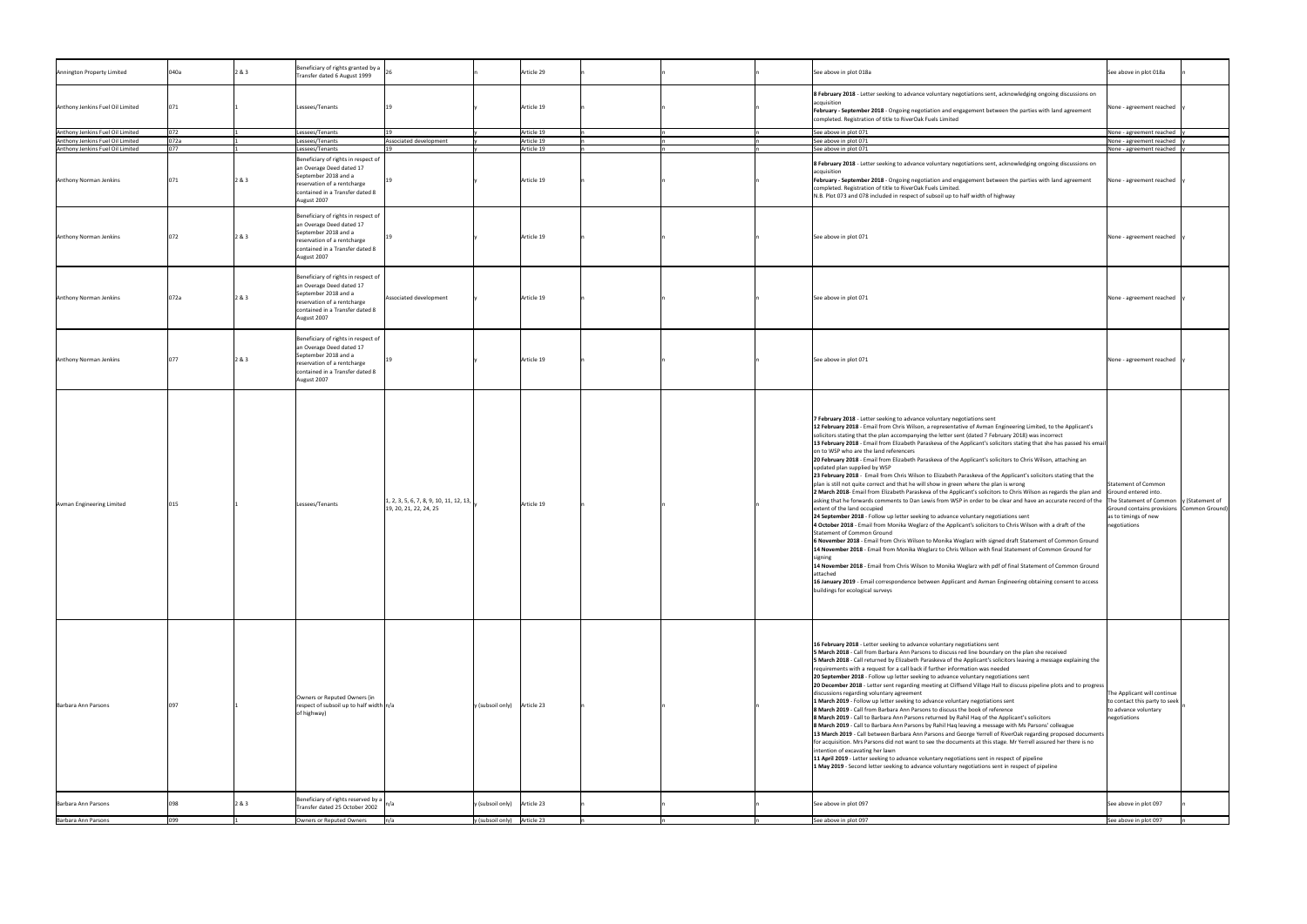| <b>Barry Ernest Austen</b>                                                                               | 018 |       | Owners or Reputed Owners<br>25, 26, 28 and 30<br>(subsoil interest in highway only)     | Article 29                                |              | 23 March 2018 - Letter seeking to advance voluntary negotiations sent<br>25 September 2018 - Follow up letter seeking to advance voluntary negotiations sent<br>1 March 2019 - Follow up letter seeking to advance voluntary negotiations sent                                                                                                                                                                                                                                                                                                                                                                                                                                                                                                                                                  | The Applicant will continue<br>to contact this party to seek  <br>to advance voluntary<br>negotiations |
|----------------------------------------------------------------------------------------------------------|-----|-------|-----------------------------------------------------------------------------------------|-------------------------------------------|--------------|-------------------------------------------------------------------------------------------------------------------------------------------------------------------------------------------------------------------------------------------------------------------------------------------------------------------------------------------------------------------------------------------------------------------------------------------------------------------------------------------------------------------------------------------------------------------------------------------------------------------------------------------------------------------------------------------------------------------------------------------------------------------------------------------------|--------------------------------------------------------------------------------------------------------|
| <b>Barry James Morris</b>                                                                                | 097 |       | Owners or Reputed Owners (in<br>respect of subsoil up to half width n/a<br>of highway)  | (subsoil only) Article 23                 | y (REP3-001) | 16 February 2018 - Letter seeking to advance voluntary negotiations sent<br>20 September 2018 - Follow up letter seeking to advance voluntary negotiations sent<br>20 December 2018 - Letter sent regarding meeting at Cliffsend Village Hall to discuss pipeline plots and to progress to contact this party to seek<br>discussions regarding voluntary agreement<br>1 March 2019 - Follow up letter seeking to advance voluntary negotiations sent<br>1 May 2019 - Letter seeking to advance voluntary negotiations sent in respect of pipeline                                                                                                                                                                                                                                               | The Applicant will continue<br>to advance voluntary<br>negotiations                                    |
| Bernard Jack Brooks                                                                                      |     |       | Owners or Reputed Owners                                                                | (subsoil only) $\int$ Article 23          |              | 16 February 2018 - Letter seeking to advance voluntary negotiations sent<br>20 February 2018 - Call from Mrs. Baldwin on behalf of her uncle Bernard Jack Brooks, to the Applicant's solicitors<br>regarding the letter she had received dated 16 February 2018. Mrs Baldwin was given Colin Smith of the<br>Applicant's surveyors' telephone number<br>20 September 2018 - Follow up letter seeking to advance voluntary negotiations sent<br>20 December 2018 - Letter sent regarding meeting at Cliffsend Village Hall to discuss pipeline plots and to progress<br>discussions regarding voluntary agreement<br>1 March 2019 - Follow up letter seeking to advance voluntary negotiations sent<br>1 May 2019 - Letter seeking to advance voluntary negotiations sent in respect of pipeline | The Applicant will continue<br>to contact this party to seek  <br>to advance voluntary<br>negotiations |
| Brenda Bridget Hoare                                                                                     | 097 |       | Owners or Reputed Owners (in<br>respect of subsoil up to half width n/a<br>of highway)  | (subsoil only) Article 23                 |              | 16 February 2018 - Letter seeking to advance voluntary negotiations sent<br>20 September 2018 - Follow up letter seeking to advance voluntary negotiations sent<br>20 December 2018 - Letter sent regarding meeting at Cliffsend Village Hall to discuss pipeline plots and to progress The Applicant will continue<br>discussions regarding voluntary agreement<br>1 March 2019 - Follow up letter seeking to advance voluntary negotiations sent<br>(Ms Hoare has requested that no further contact is made by the Applicant)<br>11 April 2019 - Letter seeking to advance voluntary negotiations sent in respect of pipeline<br>1 May 2019 - Second letter seeking to advance voluntary negotiations sent in respect of pipeline                                                             | to contact this party to seek<br>to advance voluntary<br>negotiations                                  |
| Brian George Bedingfield                                                                                 | 153 |       | Owners or Reputed Owners (in<br>respect of subsoil up to half width n/a<br>of highway)  | (subsoil only) $\int$ Article 23          |              | 16 February 2018 - Letter seeking to advance voluntary negotiations sent<br>20 September 2018 - Follow up letter seeking to advance voluntary negotiations sent<br>21 December 2018 - Letter sent regarding meeting at Cliffsend Village Hall to discuss pipeline plots, permanent<br>rights and to progress discussions regarding voluntary agreement<br>1 March 2019 - Follow up letter seeking to advance voluntary negotiations sent<br>1 May 2019 - Letter seeking to advance voluntary negotiations sent in respect of pipeline                                                                                                                                                                                                                                                           | The Applicant will continue<br>o contact this party to seek<br>to advance voluntary<br>negotiations    |
| Brian George Bedingfield                                                                                 | 155 |       | Owners or Reputed Owners (in<br>respect of subsoil up to half width  n/a<br>of highway) | (subsoil only) $\int$ Article 22 & 23     |              | See above in plot 153                                                                                                                                                                                                                                                                                                                                                                                                                                                                                                                                                                                                                                                                                                                                                                           | See above in plot 153                                                                                  |
| Brian George Bedingfield                                                                                 | 156 |       | Owners or Reputed Owners (in<br>respect of subsoil up to half width n/a<br>of highway)  | Article 22                                |              | See above in plot 153                                                                                                                                                                                                                                                                                                                                                                                                                                                                                                                                                                                                                                                                                                                                                                           | See above in plot 153                                                                                  |
| Brian George Bedingfield                                                                                 | 157 |       | Owners or Reputed Owners (in<br>respect of subsoil up to half width n/a<br>of highway)  | Article 22                                |              | See above in plot 153                                                                                                                                                                                                                                                                                                                                                                                                                                                                                                                                                                                                                                                                                                                                                                           | See above in plot 153                                                                                  |
| Brian George Bedingfield                                                                                 | 158 |       | Owners or Reputed Owners (in<br>respect of subsoil up to half width n/a<br>of highway)  | Article 22                                |              | See above in plot 153                                                                                                                                                                                                                                                                                                                                                                                                                                                                                                                                                                                                                                                                                                                                                                           | See above in plot 153                                                                                  |
| Brian George Bedingfield                                                                                 | 159 |       | Owners or Reputed Owners (in<br>respect of subsoil up to half width n/a<br>of highway)  | y (subsoil only) $\left $ Article 22 & 23 |              | See above in plot 153                                                                                                                                                                                                                                                                                                                                                                                                                                                                                                                                                                                                                                                                                                                                                                           | See above in plot 153                                                                                  |
|                                                                                                          | 160 |       | Owners or Reputed Owners                                                                | (subsoil only) Article 22 & 23            |              | See above in plot 153                                                                                                                                                                                                                                                                                                                                                                                                                                                                                                                                                                                                                                                                                                                                                                           | See above in plot 153                                                                                  |
|                                                                                                          |     |       | <b>Owners or Reputed Owners</b>                                                         | Article 22                                |              | See above in plot 153                                                                                                                                                                                                                                                                                                                                                                                                                                                                                                                                                                                                                                                                                                                                                                           | See above in plot 153                                                                                  |
|                                                                                                          | 161 |       | <b>Owners or Reputed Owners</b>                                                         | (subsoil only) $\int$ Article 23          |              | See above in plot 153                                                                                                                                                                                                                                                                                                                                                                                                                                                                                                                                                                                                                                                                                                                                                                           | See above in plot 153                                                                                  |
|                                                                                                          | 162 |       |                                                                                         |                                           |              |                                                                                                                                                                                                                                                                                                                                                                                                                                                                                                                                                                                                                                                                                                                                                                                                 |                                                                                                        |
| Brian George Bedingfield<br>Brian George Bedingfield<br>Brian George Bedingfield<br>Brian William Hedges | 173 | 2 & 3 | Beneficiary of rights contained in<br>a Transfer dated 11 November<br>L958              | (subsoil only) Article 23                 |              | 16 February 2018 - Letter seeking to advance voluntary negotiations sent<br>20 September 2018 - Follow up letter seeking to advance voluntary negotiations sent<br>20 December 2018 - Letter sent regarding meeting at Cliffsend Village Hall to discuss pipeline plots and to progress<br>discussions regarding voluntary agreement<br>1 March 2019 - Follow up letter seeking to advance voluntary negotiations sent<br>1 May 2019 - Letter seeking to advance voluntary negotiations sent in respect of pipeline                                                                                                                                                                                                                                                                             | The Applicant will continue<br>to contact this party to seek<br>to advance voluntary<br>negotiations   |
| <b>Brian William Hedges</b>                                                                              | 174 |       | Owners or Reputed Owners                                                                | y (subsoil only) Article 23               |              | See above in plot 173                                                                                                                                                                                                                                                                                                                                                                                                                                                                                                                                                                                                                                                                                                                                                                           | See above in plot 173                                                                                  |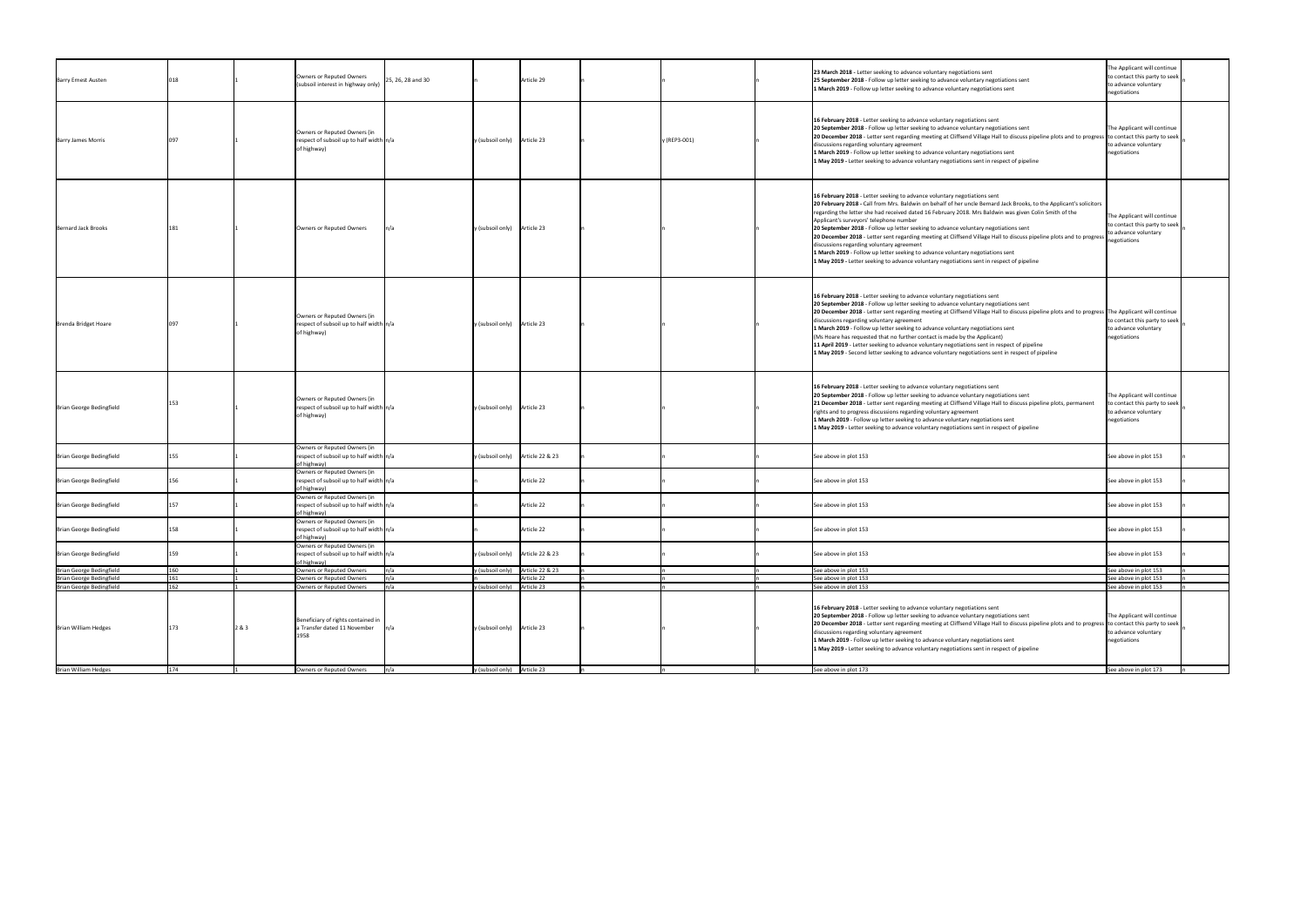|            |  | 9 February 2018 - Letter seeking to advance voluntary negotiations sent                                             |                               |  |
|------------|--|---------------------------------------------------------------------------------------------------------------------|-------------------------------|--|
|            |  | 20 September 2018 - Email with attached letter seeking to advance voluntary negotiations sent                       |                               |  |
|            |  | 4 October 2018 - Email from Oksana Price of the Applicant's solicitors to Dionne Herelle at BT seeking to contact   |                               |  |
|            |  | BT's legal team to engage on the voluntary acquisition of land and rights, attaching letter dated 20 September      |                               |  |
|            |  |                                                                                                                     |                               |  |
|            |  | 2018                                                                                                                |                               |  |
|            |  | 11 October 2018 - Call between Oksana Price and Dionne Price. Dionne's team covers property issues rather than      |                               |  |
|            |  | apparatus so she has contacted Openreach to progress this further                                                   |                               |  |
|            |  | 16 November 2018 - Email from Dionne Herelle to Oksana Price attaching document confirming BT's location            |                               |  |
|            |  | within the Manston Airport region, and requesting that updates are provided to track development                    |                               |  |
|            |  | 20 November 2018 - Email from Oksana Price to Dionne Herelle confirming the Applicant's solicitors have not         |                               |  |
|            |  |                                                                                                                     |                               |  |
|            |  | heard back from OpenReach and asking for a contact in the legal department at BT or OpenReach to discuss the        |                               |  |
|            |  | interaction of the proposed development with BT's existing infrastructure at Manston Airport                        |                               |  |
|            |  | 20 November 2018 - Email from Dionne Herelle to Oksana Price attaching a response from the OpenReach team           |                               |  |
|            |  | and suggesting a contact in the legal team                                                                          |                               |  |
|            |  | 17 December 2018 - Email from Oksana Price to Christine Taylor at Openreach forwarding previous                     |                               |  |
|            |  |                                                                                                                     |                               |  |
|            |  | correspondence sent to BT and seeking to progress negotiations and updating regarding examination process           |                               |  |
|            |  | 11 January 2019 – Call from Oksana Price to Openreach general number, leaving a message to find out when the        |                               |  |
|            |  | Aplicant's solicitors were likely to get a response                                                                 |                               |  |
|            |  | 29 January 2019 – Call from Oksana Price to Openreach general number to chase regarding a response to progress      |                               |  |
|            |  | negotiations, leaving a message with the operator. The operator said that the person dealing with this will be Marc |                               |  |
|            |  | Taylor and that she will pass on the message to him to call back as soon as possible                                |                               |  |
|            |  |                                                                                                                     | The Applicant will continue   |  |
|            |  | 5 February 2019 - Email from Marc Taylor of BT to Oksana Price confirming he will examine the proposals within      | to contact this party to seek |  |
| Article 19 |  | the next 4 weeks and the provision of Openreach apparatus within the Order limits                                   | to advance voluntary          |  |
|            |  | 8 February 2019 - Email from Oksana Price to Marc Taylor sending the link the relevant drawings and a copy of       |                               |  |
|            |  | draft Statement of Common Ground seeking to progress negotiations                                                   | negotiations                  |  |
|            |  | 1 March 2019 - Call between Oksana Price and Gavin Young of the Canterbury office who took a message for Marc       |                               |  |
|            |  |                                                                                                                     |                               |  |
|            |  | Taylor noting the urgency of response                                                                               |                               |  |
|            |  | 1 March 2019 - Follow up letter seeking to advance voluntary negotiations sent                                      |                               |  |
|            |  | 6 March 2019 - Call between Oksana Price and Gavin Young who took a message for Marc Taylor. Message also left      |                               |  |
|            |  | on Marc Taylor's mobile                                                                                             |                               |  |
|            |  | 6 March 2019 - Email from Oksana Price to Marc Taylor as a follow up to the call                                    |                               |  |
|            |  | 7 March 2019 - Call between Oksana Price and Marc Taylor who reported that he did not have any specific             |                               |  |
|            |  |                                                                                                                     |                               |  |
|            |  | concerns but noted that the agreement regarding the Statement of Common Ground and protective provisions will       |                               |  |
|            |  | come from their legal department. Marc said he would update Oksana on 8 March and they would have a follow          |                               |  |
|            |  | up call on 12 March                                                                                                 |                               |  |
|            |  | 12 March 2019 - Call between Oksana Price and Marc Taylor regarding the Statement of Common Ground and              |                               |  |
|            |  | protective provisions confirming Marc is still waiting for internal confirmation as to who should be the relevant   |                               |  |
|            |  | contact                                                                                                             |                               |  |
|            |  |                                                                                                                     |                               |  |
|            |  | 28 March 2019 - Call between Oksana Price and Marc Taylor confirming Marc is still locating the relevant contact    |                               |  |
|            |  | to review the documents                                                                                             |                               |  |
|            |  | 28 March 2019 - Email from Marc Taylor to Oksana Price copying in various contacts from BT/Openreach, including     |                               |  |
|            |  | their legal team, asking to progress the matter                                                                     |                               |  |
|            |  | 11 April 2019 - Email from Oksana Price to Wessel Dupreez and Marc Taylor of BT/Openreach asking for an update      |                               |  |
|            |  |                                                                                                                     |                               |  |
|            |  | as regards the Statement of Common Ground                                                                           |                               |  |
|            |  | 2 May 2019 - Email from Oksana Price to Wessel Dupreez and Marc Taylor to follow up on email of 11 April            |                               |  |
|            |  |                                                                                                                     |                               |  |
|            |  |                                                                                                                     |                               |  |
|            |  |                                                                                                                     |                               |  |
|            |  |                                                                                                                     |                               |  |
|            |  |                                                                                                                     |                               |  |
| Article 19 |  | See above in plot 015                                                                                               | See above in plot 015         |  |
|            |  |                                                                                                                     |                               |  |
| Article 19 |  | See above in plot 015                                                                                               | See above in plot 015         |  |
| Article 19 |  | See above in plot 015                                                                                               | See above in plot 015         |  |
| Article 19 |  | See above in plot 015                                                                                               | See above in plot 015         |  |
| Article 19 |  | See above in plot 015                                                                                               | See above in plot 015         |  |
| Article 19 |  | See above in plot 015                                                                                               | See above in plot 015         |  |
|            |  |                                                                                                                     |                               |  |
| Article 19 |  | See above in plot 015                                                                                               | See above in plot 015         |  |
| Article 22 |  | See above in plot 015                                                                                               | See above in plot 015         |  |
| Article 22 |  | See above in plot 015                                                                                               | See above in plot 015         |  |
| Article 19 |  | See above in plot 015                                                                                               | See above in plot 015         |  |
| Article 22 |  | See above in plot 015                                                                                               | See above in plot 015         |  |
| Article 19 |  | See above in plot 015                                                                                               |                               |  |
|            |  |                                                                                                                     |                               |  |
| Article 19 |  |                                                                                                                     | See above in plot 015         |  |
|            |  | See above in plot 015                                                                                               | See above in plot 015         |  |
| Article 19 |  | See above in plot 015                                                                                               | See above in plot 015         |  |
| Article 19 |  | See above in plot 015                                                                                               | See above in plot 015         |  |
| Article 19 |  | See above in plot 015                                                                                               | See above in plot 015         |  |
|            |  |                                                                                                                     |                               |  |
| Article 19 |  | See above in plot 015                                                                                               | See above in plot 015         |  |
| Article 19 |  | See above in plot 015                                                                                               | See above in plot 015         |  |
| Article 19 |  | See above in plot 015                                                                                               | See above in plot 015         |  |
| Article 19 |  | See above in plot 015                                                                                               | See above in plot 015         |  |
| Article 19 |  | See above in plot 015                                                                                               | See above in plot 015         |  |
| Article 19 |  | See above in plot 015                                                                                               | See above in plot 015         |  |
|            |  |                                                                                                                     |                               |  |
| Article 19 |  | See above in plot 015                                                                                               | See above in plot 015         |  |
| Article 29 |  | See above in plot 015                                                                                               | See above in plot 015         |  |
| Article 19 |  | See above in plot 015                                                                                               | See above in plot 015         |  |
| Article 19 |  | See above in plot 015                                                                                               | See above in plot 015         |  |
| Article 19 |  | See above in plot 015                                                                                               | See above in plot 015         |  |
|            |  |                                                                                                                     |                               |  |
| Article 19 |  | See above in plot 015                                                                                               | See above in plot 015         |  |
| Article 19 |  | See above in plot 015                                                                                               | See above in plot 015         |  |
| Article 19 |  | See above in plot 015                                                                                               | See above in plot 015         |  |
| Article 19 |  | See above in plot 015                                                                                               | See above in plot 015         |  |
| Article 19 |  | See above in plot 015                                                                                               | See above in plot 015         |  |
| Article 19 |  | See above in plot 015                                                                                               | See above in plot 015         |  |
|            |  |                                                                                                                     |                               |  |
| Article 19 |  | See above in plot 015                                                                                               | See above in plot 015         |  |
| Article 19 |  | See above in plot 015                                                                                               | See above in plot 015         |  |
| Article 19 |  | See above in plot 015                                                                                               | See above in plot 015         |  |
| Article 19 |  | See above in plot 015                                                                                               | See above in plot 015         |  |
| Article 19 |  | See above in plot 015                                                                                               | See above in plot 015         |  |
| Article 19 |  | See above in plot 015                                                                                               | See above in plot 015         |  |
| Article 19 |  | See above in plot 015                                                                                               | See above in plot 015         |  |
| Article 19 |  | See above in plot 015                                                                                               | See above in plot 015         |  |

| <b>BT</b> Group plc                                                                      | 015        |                             | Occupiers              | 1, 2, 3, 5, 6, 7, 8, 9, 10, 11, 12, 13,          |               |
|------------------------------------------------------------------------------------------|------------|-----------------------------|------------------------|--------------------------------------------------|---------------|
|                                                                                          |            |                             |                        | 19, 20, 21, 22, 24, 25                           |               |
|                                                                                          |            |                             |                        |                                                  |               |
|                                                                                          |            |                             |                        |                                                  |               |
|                                                                                          |            |                             |                        |                                                  |               |
|                                                                                          |            |                             |                        |                                                  |               |
|                                                                                          |            |                             |                        |                                                  |               |
|                                                                                          |            |                             |                        |                                                  |               |
|                                                                                          |            |                             |                        |                                                  |               |
|                                                                                          |            |                             |                        |                                                  |               |
|                                                                                          |            |                             |                        |                                                  |               |
|                                                                                          |            |                             |                        |                                                  |               |
|                                                                                          |            |                             |                        |                                                  |               |
|                                                                                          |            |                             |                        |                                                  |               |
|                                                                                          |            |                             |                        |                                                  |               |
|                                                                                          |            |                             |                        |                                                  |               |
|                                                                                          |            |                             |                        |                                                  |               |
|                                                                                          |            |                             |                        |                                                  |               |
|                                                                                          |            |                             |                        |                                                  |               |
|                                                                                          |            |                             |                        |                                                  |               |
|                                                                                          |            |                             |                        |                                                  |               |
|                                                                                          |            |                             |                        |                                                  |               |
|                                                                                          |            |                             |                        |                                                  |               |
|                                                                                          |            |                             |                        |                                                  |               |
|                                                                                          |            |                             |                        |                                                  |               |
|                                                                                          |            |                             |                        |                                                  |               |
|                                                                                          |            |                             |                        |                                                  |               |
|                                                                                          |            |                             |                        |                                                  |               |
|                                                                                          |            |                             |                        |                                                  |               |
|                                                                                          |            |                             |                        |                                                  |               |
|                                                                                          |            |                             |                        |                                                  |               |
|                                                                                          |            |                             |                        |                                                  |               |
|                                                                                          |            |                             |                        |                                                  |               |
| <b>BT Group plc</b>                                                                      | 015a       | 1                           |                        | Associated development                           |               |
|                                                                                          |            |                             | Occupiers              |                                                  | V             |
| <b>BT Group plc</b>                                                                      | 015b       | 1                           | Occupiers              | n/a                                              | $\mathsf{v}$  |
| <b>BT Group plc</b>                                                                      | 016        | 1                           | Occupiers              | Associated development                           | y             |
| <b>BT Group plc</b>                                                                      | 016a       | 1                           | Occupiers              | Associated development                           | v             |
| <b>BT Group plc</b>                                                                      | 016c       | 1                           | Occupiers              | Associated development                           | V             |
|                                                                                          | 017        | 1                           |                        |                                                  |               |
| <b>BT Group plc</b>                                                                      |            |                             | Occupiers              | n/a                                              | у             |
| <b>BT</b> Group plc                                                                      | 019        | $\mathbf{1}$                | Occupiers              | n/a                                              | V             |
| <b>BT Group plc</b>                                                                      | 019a       | 1                           | Occupiers              | n/a                                              | n             |
| <b>BT Group plc</b>                                                                      | 019b       | 1                           | Occupiers              | n/a                                              | n             |
| <b>BT Group plc</b>                                                                      | 020        | $\mathbf{1}$                | Occupiers              | n/a                                              | ٧             |
| <b>BT Group plc</b>                                                                      | 020a       | $\mathbf{1}$                | Occupiers              | n/a                                              | n             |
|                                                                                          |            |                             |                        |                                                  |               |
| <b>BT Group plc</b>                                                                      | 021        | 1                           | Occupiers              | n/a                                              |               |
| <b>BT Group plc</b>                                                                      | 022        | 1                           | Occupiers              | n/a                                              |               |
| <b>BT Group plc</b>                                                                      | 023        | 1                           | Occupiers              | n/a                                              |               |
| <b>BT Group plc</b>                                                                      | 024        | 1                           |                        | n/a                                              |               |
| <b>BT Group plc</b>                                                                      |            |                             | Occupiers              |                                                  |               |
|                                                                                          |            | $\mathbf{1}$                |                        |                                                  |               |
|                                                                                          | 025        | 1                           | Occupiers              | n/a                                              |               |
| <b>BT Group plc</b>                                                                      | 026        |                             | Occupiers              | 25                                               |               |
| <b>BT Group plc</b>                                                                      | 028        | 1                           | Occupiers              | 8, 9, 14, 22 and 25                              |               |
| <b>BT Group plc</b>                                                                      | 036        | $\mathbf{1}$                | Occupiers              | 22                                               |               |
| <b>BT Group plc</b>                                                                      | 037        | $\mathbf 1$                 | Occupiers              | 9, 20, 22                                        |               |
|                                                                                          |            |                             |                        |                                                  |               |
| <b>BT Group plc</b>                                                                      | 038        |                             | Occupiers              | 3, 20, 22                                        |               |
| <b>BT Group plc</b>                                                                      | 039        |                             | Occupiers              | 1 and 22                                         |               |
| <b>BT Group plc</b>                                                                      | 041        | $\mathbf 1$                 | Occupiers              | $8\phantom{.}$                                   | <b>v</b>      |
| <b>BT Group plc</b>                                                                      | 045        | $\mathbf{1}$                | Occupiers              | 26, 29, 31 and 32                                | n             |
| <b>BT Group plc</b>                                                                      | 048        | 1                           | Occupiers              | 23                                               | v             |
| <b>BT Group plc</b>                                                                      | 048b       | 1                           | Occupiers              | Associated development                           |               |
|                                                                                          |            | 1                           |                        |                                                  |               |
| <b>BT Group plc</b>                                                                      | 049        |                             | Occupiers              | 4, 15, 16 and 23                                 |               |
| <b>BT Group plc</b>                                                                      | 049a       | 1                           | <b>Occupiers</b>       | 16 and 29                                        |               |
| <b>BT Group plc</b>                                                                      | 050        | 1                           | Occupiers              | 4, 15, 16, 17 and 27                             |               |
| <b>BT Group plc</b>                                                                      | 050a       | $\mathbf 1$                 | Occupiers              | 27                                               |               |
| <b>BT Group plc</b>                                                                      | 050c       | 1                           | Occupiers              | 16 and 23                                        |               |
|                                                                                          |            | 1                           |                        | 17 and 27                                        | v             |
| BT Group plc                                                                             | 050e       |                             | Occupiers              |                                                  |               |
| <b>BT Group plc</b>                                                                      | 051b       | 1                           | Occupiers              | Associated development                           |               |
|                                                                                          | 053a       | $\mathbf{1}$                | Occupiers              | Associated development                           |               |
| <b>BT Group plc</b><br><b>BT</b> Group plc                                               | 053b       | $\mathbf{1}$                | Occupiers              | Associated development                           |               |
|                                                                                          | 055        | 1                           | <b>Occupiers</b>       | 18                                               |               |
| <b>BT Group plc</b>                                                                      | 056        | $\mathbf{1}$                |                        | $2$ and $8$                                      | V             |
| <b>BT Group plc</b>                                                                      |            |                             | Occupiers              |                                                  | $\mathbf{v}$  |
|                                                                                          | 056a       |                             | Occupiers              | 21                                               | $\mathbf{v}$  |
|                                                                                          | 059        | $\mathbf{1}$                | Occupiers              | Associated development                           | <b>y</b>      |
| <b>BT Group plc</b><br><b>BT Group plc</b><br><b>BT Group plc</b><br><b>BT Group plc</b> | 068<br>069 | $\mathbf{1}$<br>$\mathbf 1$ | Occupiers<br>Occupiers | Associated development<br>Associated development | y<br><b>V</b> |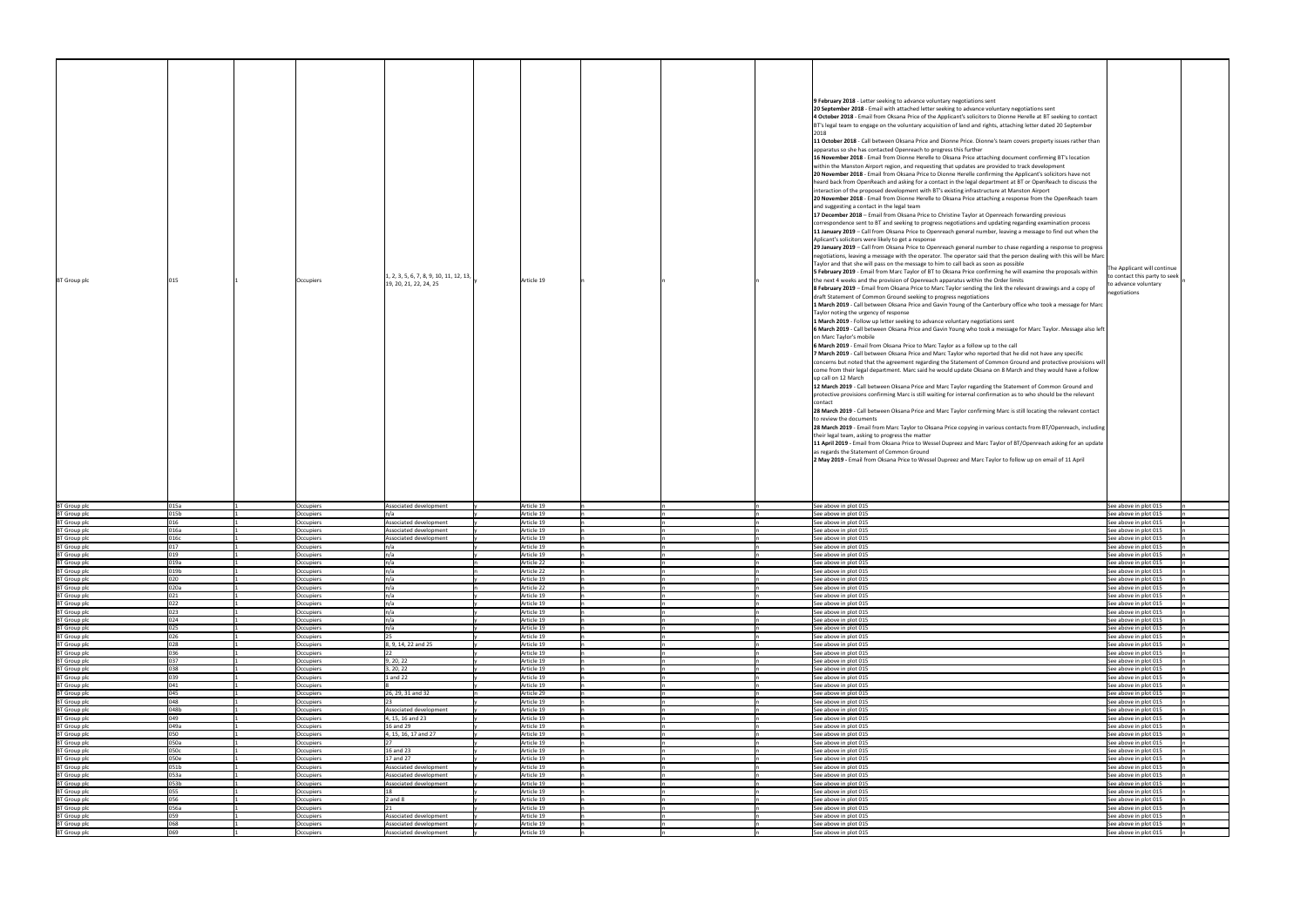| C.J. Montgomery Limited                                                       | 054a |          | Occupiers                                                                                                        |                   |                                                                        | Article 19 |  | 7 February 2018 - Letter seeking to advance voluntary negotiations sent<br>24 September 2018 - Follow up letter seeking to advance voluntary negotiations sent<br>1 March 2019 - Follow up letter seeking to advance voluntary negotiations sent                                                                                                                                                                                                                                                                                                                                                                                                                                                                                                                                                                                                                                                                                                                                                                                                                                                                                                                                                                                                                                                                                                                                                                                                                                                                                                                                                                                                                                                                                                                                                                                                                                                                                                                                                                                                                                                                                                                                                              | The Applicant will continue<br>to contact this party to seek<br>to advance voluntary<br>negotiations |
|-------------------------------------------------------------------------------|------|----------|------------------------------------------------------------------------------------------------------------------|-------------------|------------------------------------------------------------------------|------------|--|---------------------------------------------------------------------------------------------------------------------------------------------------------------------------------------------------------------------------------------------------------------------------------------------------------------------------------------------------------------------------------------------------------------------------------------------------------------------------------------------------------------------------------------------------------------------------------------------------------------------------------------------------------------------------------------------------------------------------------------------------------------------------------------------------------------------------------------------------------------------------------------------------------------------------------------------------------------------------------------------------------------------------------------------------------------------------------------------------------------------------------------------------------------------------------------------------------------------------------------------------------------------------------------------------------------------------------------------------------------------------------------------------------------------------------------------------------------------------------------------------------------------------------------------------------------------------------------------------------------------------------------------------------------------------------------------------------------------------------------------------------------------------------------------------------------------------------------------------------------------------------------------------------------------------------------------------------------------------------------------------------------------------------------------------------------------------------------------------------------------------------------------------------------------------------------------------------------|------------------------------------------------------------------------------------------------------|
| C.J. Montgomery Limited                                                       | 056a | 2&3      | Beneficiary in respect of<br>restrictive covenants contained in 21<br>a Transfer dated 21 May 2004               |                   |                                                                        | Article 19 |  | See above in plot 054a                                                                                                                                                                                                                                                                                                                                                                                                                                                                                                                                                                                                                                                                                                                                                                                                                                                                                                                                                                                                                                                                                                                                                                                                                                                                                                                                                                                                                                                                                                                                                                                                                                                                                                                                                                                                                                                                                                                                                                                                                                                                                                                                                                                        | See above in plot 054a                                                                               |
| C.J. Montgomery Limited                                                       |      | 1, 2 & 3 | Occupiers and beneficiary in<br>respect of restrictive covenants<br>contained in a Transfer dated 21<br>May 2004 |                   |                                                                        | Article 19 |  | See above in plot 054a                                                                                                                                                                                                                                                                                                                                                                                                                                                                                                                                                                                                                                                                                                                                                                                                                                                                                                                                                                                                                                                                                                                                                                                                                                                                                                                                                                                                                                                                                                                                                                                                                                                                                                                                                                                                                                                                                                                                                                                                                                                                                                                                                                                        | See above in plot 054a                                                                               |
| Catherine Margaret Beal                                                       |      | 2 & 3    | Beneficiary of rights granted by<br>Coveyance dated 13 October 1972 <sup>n/a</sup>                               |                   | y (subsoil only) Article 23                                            |            |  | 16 February 2018 - Letter seeking to advance voluntary negotiations sent<br>20 September 2018 - Follow up letter seeking to advance voluntary negotiations sent<br>21 December 2018 - Letter sent regarding meeting at Cliffsend Village Hall to discuss pipeline plots, permanent<br>rights and to progress discussions regarding voluntary agreement<br>1 March 2019 - Follow up letter seeking to advance voluntary negotiations sent<br>2 March 2019 - Email from Mr and Mrs Beal to the Applicant requesting information regarding the proposed<br>acquisition of land or land rights<br>11 March 2019 - Email from George Yerrall of RiverOak to Mr and Mrs Beal regarding the desire to claim ownership<br>of the pipeline<br>11 March 2019 - Email from Mr and Mrs Beal to the Applicant seeking clarification as to voluntary negotiations<br>regarding land and land rights<br>13 March 2019 - Email from George Yerrell of RiverOak to Mr and Mrs Beal clarifying the desire to enter into<br>voluntary negotiations to acquire the subsoil interests around the pipeline, and offering to send proposed<br>documents outlining conditions for acquiring rights<br>13 March 2019 - Email from Mr and Mrs Beal to George Yerrell requesting to see the proposed documents<br>11 April 2019 - Letter seeking to advance voluntary negotiations sent in respect of pipeline<br>23 April 2019 - Email from Mr and Mrs Beal to George Yerrell regarding the offer made to them, requesting an<br>increase in payment<br>24 April 2019 - Email from the Applicant to Mr and Mrs Beal to explain the acquisition of rights that the Applicant<br>anticipates<br>1 May 2019 - Second letter seeking to advance voluntary negotiations sent in respect of pipeline<br>12 May 2019 - Email from Mr and Mrs Beal to the Applicant indicating that they wish to formalise the agreement<br>14 May 2019 - Email from the Applicant to Mr and Mrs Beal attaching the Option Agreement and Transfer for<br>sıgnıng<br>20 May 2019 - Email from Mr and Mrs Beal to the Applicant regarding solicitor instructions<br>21 May 2019 - Email from the Applicant to Mr and Mrs Beal regarding the Applicant's proposals | The Applicant will continue<br>to contact this party to seek<br>to advance voluntary<br>negotiations |
| Catherine Margaret Beal                                                       |      | 2&3      | Beneficiary in respect of rights of<br>access granted by a Transfer<br>dated 21 June 1973                        |                   | y (subsoil only) Article 23                                            |            |  | See above in plot 113                                                                                                                                                                                                                                                                                                                                                                                                                                                                                                                                                                                                                                                                                                                                                                                                                                                                                                                                                                                                                                                                                                                                                                                                                                                                                                                                                                                                                                                                                                                                                                                                                                                                                                                                                                                                                                                                                                                                                                                                                                                                                                                                                                                         | See above in plot 113                                                                                |
| Catherine Margaret Beal<br>Catherine Margaret Beal<br>Catherine Margaret Beal | 118  |          | Owners or Reputed Owners<br>Owners or Reputed Owners<br>Owners or Reputed Owners                                 | n/a               | y (subsoil only) Article 23<br>y (subsoil only) $\int$ Article 22 & 23 | Article 22 |  | See above in plot 113<br>See above in plot 113<br>See above in plot 113                                                                                                                                                                                                                                                                                                                                                                                                                                                                                                                                                                                                                                                                                                                                                                                                                                                                                                                                                                                                                                                                                                                                                                                                                                                                                                                                                                                                                                                                                                                                                                                                                                                                                                                                                                                                                                                                                                                                                                                                                                                                                                                                       | See above in plot 113<br>See above in plot 113<br>See above in plot 113                              |
| Catherine Margaret Beal                                                       |      | 2&3      | Beneficiary of rights granted by<br>Conveyance dated 13 October                                                  |                   |                                                                        | Article 22 |  | See above in plot 113                                                                                                                                                                                                                                                                                                                                                                                                                                                                                                                                                                                                                                                                                                                                                                                                                                                                                                                                                                                                                                                                                                                                                                                                                                                                                                                                                                                                                                                                                                                                                                                                                                                                                                                                                                                                                                                                                                                                                                                                                                                                                                                                                                                         | See above in plot 113                                                                                |
| Catherine Wai-Lin Chang                                                       |      |          | Owners or Reputed Owners<br>(subsoil interest in highway only)                                                   | 25, 26, 28 and 30 |                                                                        | Article 29 |  | 23 March 2018 - Letter seeking to advance voluntary negotiations sent<br>25 September 2018 - Follow up letter seeking to advance voluntary negotiations sent<br>1 March 2019 - Follow up letter seeking to advance voluntary negotiations sent                                                                                                                                                                                                                                                                                                                                                                                                                                                                                                                                                                                                                                                                                                                                                                                                                                                                                                                                                                                                                                                                                                                                                                                                                                                                                                                                                                                                                                                                                                                                                                                                                                                                                                                                                                                                                                                                                                                                                                | The Applicant will continue<br>to contact this party to seek<br>to advance voluntary<br>negotiations |
| Charles River UK Limited                                                      |      |          | Owners or Reputed Owners<br>(subsoil interest in highway only)                                                   | 26, 29, 31 and 32 |                                                                        | Article 29 |  | 23 March 2018 - Letter seeking to advance voluntary negotiations sent<br>25 September 2018 - Follow up letter seeking to advance voluntary negotiations sent<br>1 March 2019 - Follow up letter seeking to advance voluntary negotiations sent                                                                                                                                                                                                                                                                                                                                                                                                                                                                                                                                                                                                                                                                                                                                                                                                                                                                                                                                                                                                                                                                                                                                                                                                                                                                                                                                                                                                                                                                                                                                                                                                                                                                                                                                                                                                                                                                                                                                                                | The Applicant will continue<br>to contact this party to seek<br>to advance voluntary<br>negotiations |
| Charlotte Victoria Bryant                                                     |      |          | Owners or Reputed Owners<br>(subsoil interest in highway only)                                                   | 25, 26, 28 and 30 |                                                                        | Article 29 |  | 23 March 2018 - Letter seeking to advance voluntary negotiations sent<br>25 September 2018 - Follow up letter seeking to advance voluntary negotiations sent<br>1 March 2019 - Follow up letter seeking to advance voluntary negotiations sent                                                                                                                                                                                                                                                                                                                                                                                                                                                                                                                                                                                                                                                                                                                                                                                                                                                                                                                                                                                                                                                                                                                                                                                                                                                                                                                                                                                                                                                                                                                                                                                                                                                                                                                                                                                                                                                                                                                                                                | The Applicant will continue<br>to contact this party to seek<br>to advance voluntary<br>negotiations |
| China Gateway International Limited                                           |      |          | Owners or Reputed Owners<br>(subsoil interest in highway only)                                                   | 25, 26, 28 and 30 |                                                                        | Article 29 |  | 23 March 2018 - Letter seeking to advance voluntary negotiations sent<br>25 September 2018 - Follow up letter seeking to advance voluntary negotiations sent<br>1 March 2019 - Follow up letter seeking to advance voluntary negotiations sent                                                                                                                                                                                                                                                                                                                                                                                                                                                                                                                                                                                                                                                                                                                                                                                                                                                                                                                                                                                                                                                                                                                                                                                                                                                                                                                                                                                                                                                                                                                                                                                                                                                                                                                                                                                                                                                                                                                                                                | The Applicant will continue<br>to contact this party to seek<br>to advance voluntary<br>negotiations |
| Daphne Lawrence King                                                          |      |          | Owners or Reputed Owners                                                                                         |                   | $y$ (subsoil only) Article 23                                          |            |  | 16 February 2018 - Letter seeking to advance voluntary negotiations sent<br>20 September 2018 - Follow up letter seeking to advance voluntary negotiations sent<br>20 December 2018 - Letter sent regarding meeting at Cliffsend Village Hall to discuss pipeline plots and to progress to contact this party to seek<br>discussions regarding voluntary agreement<br>1 March 2019 - Follow up letter seeking to advance voluntary negotiations sent<br>1 May 2019 - Letter seeking to advance voluntary negotiations sent in respect of pipeline                                                                                                                                                                                                                                                                                                                                                                                                                                                                                                                                                                                                                                                                                                                                                                                                                                                                                                                                                                                                                                                                                                                                                                                                                                                                                                                                                                                                                                                                                                                                                                                                                                                             | The Applicant will continue<br>to advance voluntary<br>negotiations                                  |
| David John Austen                                                             |      |          | Owners or Reputed Owners (in<br>respect of subsoil up to half width $n/a$<br>of highway)                         |                   | y (subsoil only) Article 23                                            |            |  | 16 February 2018 - Letter seeking to advance voluntary negotiations sent<br>20 September 2018 - Follow up letter seeking to advance voluntary negotiations sent<br>20 December 2018 - Letter sent regarding meeting at Cliffsend Village Hall to discuss pipeline plots and to progress<br>discussions regarding voluntary agreement<br>1 March 2019 - Follow up letter seeking to advance voluntary negotiations sent<br>11 April 2019 - Letter seeking to advance voluntary negotiations sent in respect of pipeline<br>1 May 2019 - Second letter seeking to advance voluntary negotiations sent in respect of pipeline                                                                                                                                                                                                                                                                                                                                                                                                                                                                                                                                                                                                                                                                                                                                                                                                                                                                                                                                                                                                                                                                                                                                                                                                                                                                                                                                                                                                                                                                                                                                                                                    | The Applicant will continue<br>to contact this party to seek<br>to advance voluntary<br>negotiations |
| David Page                                                                    |      |          | Owners or Reputed Owners<br>(subsoil interest in highway only)                                                   | 25, 26, 28 and 30 |                                                                        | Article 29 |  | 23 March 2018 - Letter seeking to advance voluntary negotiations sent<br>25 September 2018 - Follow up letter seeking to advance voluntary negotiations sent<br>1 March 2019 - Follow up letter seeking to advance voluntary negotiations sent                                                                                                                                                                                                                                                                                                                                                                                                                                                                                                                                                                                                                                                                                                                                                                                                                                                                                                                                                                                                                                                                                                                                                                                                                                                                                                                                                                                                                                                                                                                                                                                                                                                                                                                                                                                                                                                                                                                                                                | The Applicant will continue<br>to contact this party to seek<br>to advance voluntary<br>negotiations |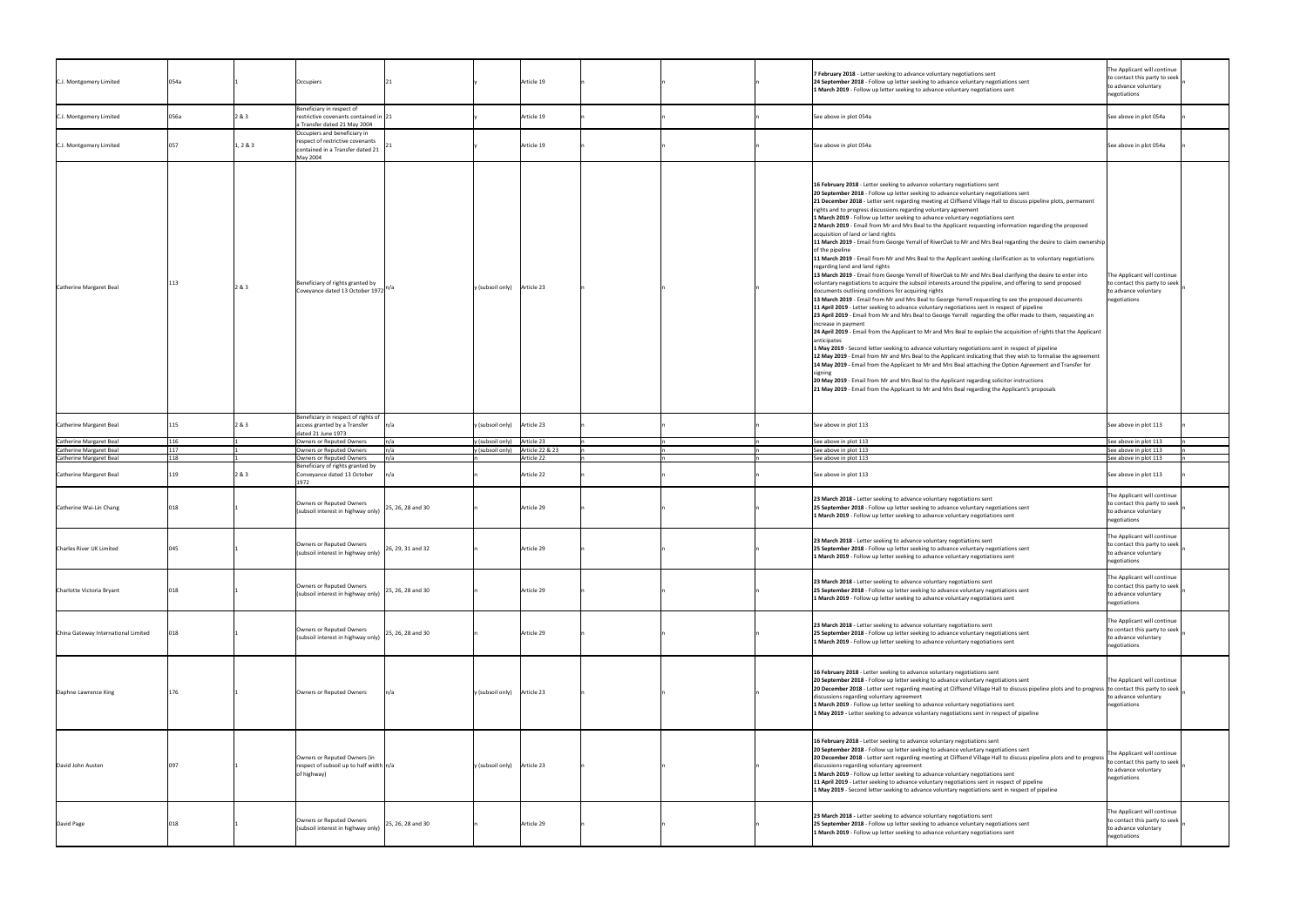| David Peter Green   |       |          | Owners or Reputed Owners<br>(subsoil interest in highway only)                                                       | 26, 29, 31 and 32                                                               |                             | Article 29 |             | 23 March 2018 - Letter seeking to advance voluntary negotiations sent<br>25 September 2018 - Follow up letter seeking to advance voluntary negotiations sent<br>1 March 2019 - Follow up letter seeking to advance voluntary negotiations sent                                                                                                                                                                                                                                                                                                                                                                                                                                                                                                                                                                                                                                                                                                                                                                                                                                                                                                                                                                                                                                                                                                                                                                                                                                                                                                                                        | The Applicant will continue<br>to contact this party to seek<br>to advance voluntary<br>negotiations                                   |
|---------------------|-------|----------|----------------------------------------------------------------------------------------------------------------------|---------------------------------------------------------------------------------|-----------------------------|------------|-------------|---------------------------------------------------------------------------------------------------------------------------------------------------------------------------------------------------------------------------------------------------------------------------------------------------------------------------------------------------------------------------------------------------------------------------------------------------------------------------------------------------------------------------------------------------------------------------------------------------------------------------------------------------------------------------------------------------------------------------------------------------------------------------------------------------------------------------------------------------------------------------------------------------------------------------------------------------------------------------------------------------------------------------------------------------------------------------------------------------------------------------------------------------------------------------------------------------------------------------------------------------------------------------------------------------------------------------------------------------------------------------------------------------------------------------------------------------------------------------------------------------------------------------------------------------------------------------------------|----------------------------------------------------------------------------------------------------------------------------------------|
| David Snow          |       |          | Owners or Reputed Owners                                                                                             |                                                                                 | y (subsoil only) Article 23 |            |             | 16 February 2018 - Letter seeking to advance voluntary negotiations sent<br>20 September 2018 - Follow up letter seeking to advance voluntary negotiations sent<br>20 December 2018 - Letter sent regarding meeting at Cliffsend Village Hall to discuss pipeline plots and to progress The Applicant will continue<br>discussions regarding voluntary agreement<br>11 January 2019 - Mr Snow attended meeting at Cliffsend Village Hall<br>1 March 2019 - Follow up letter seeking to advance voluntary negotiations sent<br>11 April 2019 - Letter seeking to advance voluntary negotiations sent in respect of pipeline<br>1 May 2019 - Second letter seeking to advance voluntary negotiations sent in respect of pipeline                                                                                                                                                                                                                                                                                                                                                                                                                                                                                                                                                                                                                                                                                                                                                                                                                                                        | to contact this party to seek<br>to advance voluntary<br>negotiations                                                                  |
| David Snow          | 1 N 7 |          | Owners or Reputed Owners                                                                                             |                                                                                 | y (subsoil only)            | Article 23 |             | See above in plot 103                                                                                                                                                                                                                                                                                                                                                                                                                                                                                                                                                                                                                                                                                                                                                                                                                                                                                                                                                                                                                                                                                                                                                                                                                                                                                                                                                                                                                                                                                                                                                                 | See above in plot 103                                                                                                                  |
| David Steed         |       |          | Occupiers                                                                                                            | $\vert 1, 2, 3, 5, 6, 7, 8, 9, 10, 11, 12, 13, \vert$<br>19, 20, 21, 22, 24, 25 |                             | Article 19 | y (RR-0421) | 7 February 2018 - Letter seeking to advance voluntary negotiations sent<br>9 February 2018: Call between David Steed and Elizabeth Paraskeva of the Applicant's solicitors to acknowledge<br>the letter sent dated 7 February 2018. David Steed stated he supports the project. He clarified that part of the land  <br>shown on the PIL plan is leased from Stone Hill Park Limited, which is expiring this year and that he is the owner of<br>the remainder, comprising the landing lights<br>21 September 2018 - Follow up letter seeking to advance voluntary negotiations sent<br>1 March 2019 - Follow up letter seeking to advance voluntary negotiations sent                                                                                                                                                                                                                                                                                                                                                                                                                                                                                                                                                                                                                                                                                                                                                                                                                                                                                                                | The Applicant will continue<br>to contact this party to seek<br>to advance voluntary<br>negotiations                                   |
| David Steed         | 059   |          | Occupiers                                                                                                            | Associated development                                                          |                             | Article 19 | y (RR-0421) | See above in plot 015                                                                                                                                                                                                                                                                                                                                                                                                                                                                                                                                                                                                                                                                                                                                                                                                                                                                                                                                                                                                                                                                                                                                                                                                                                                                                                                                                                                                                                                                                                                                                                 | See above in plot 015                                                                                                                  |
| David Steed         |       | 1, 2 & 3 | Occupiers and beneficiary in<br>respect of rights contained in a                                                     |                                                                                 |                             | Article 22 | y (RR-0421) | See above in plot 015                                                                                                                                                                                                                                                                                                                                                                                                                                                                                                                                                                                                                                                                                                                                                                                                                                                                                                                                                                                                                                                                                                                                                                                                                                                                                                                                                                                                                                                                                                                                                                 | See above in plot 015                                                                                                                  |
| David Steed         |       |          | Conveyance dated 19 April 1990<br>Occupiers and beneficiary in                                                       |                                                                                 |                             | Article 22 |             |                                                                                                                                                                                                                                                                                                                                                                                                                                                                                                                                                                                                                                                                                                                                                                                                                                                                                                                                                                                                                                                                                                                                                                                                                                                                                                                                                                                                                                                                                                                                                                                       |                                                                                                                                        |
|                     |       | 1, 2 & 3 | respect of rights contained in a<br>Conveyance dated 19 April 1990<br>Occupiers and beneficiary in                   |                                                                                 |                             |            | y (RR-0421) | See above in plot 015                                                                                                                                                                                                                                                                                                                                                                                                                                                                                                                                                                                                                                                                                                                                                                                                                                                                                                                                                                                                                                                                                                                                                                                                                                                                                                                                                                                                                                                                                                                                                                 | See above in plot 015                                                                                                                  |
| David Steed         |       | 1, 2 & 3 | respect of rights contained in a<br>Conveyance dated 19 April 1990                                                   |                                                                                 |                             | Article 22 | y (RR-0421) | See above in plot 015                                                                                                                                                                                                                                                                                                                                                                                                                                                                                                                                                                                                                                                                                                                                                                                                                                                                                                                                                                                                                                                                                                                                                                                                                                                                                                                                                                                                                                                                                                                                                                 | See above in plot 015                                                                                                                  |
| David Steed         |       | 1, 2 & 3 | Owners or Reputed Owners and<br>beneficiary in respect of rights<br>contained in a Conveyance dated<br>19 April 1990 |                                                                                 |                             | Article 22 | y (RR-0421) | See above in plot 015.<br>Additionally, there is an existing lease in place between (1) David Steed, Michael Karl Remane Dyer, Martin Allen<br>and John Robert Kennedy Browne as Trustees of the Norman Steed Farm Land Trust and David Steed and (2)<br>RiverOak AL Limited for a term of 25 years from and including 10 October 2016 to 9 October 2041. Pursuant to<br>clause 5.13 of the lease, this permits the sharing of the occupation of the Premises with any company that is a<br>member of the same group and the Applicant has the benefit of the rights contained in the lease.                                                                                                                                                                                                                                                                                                                                                                                                                                                                                                                                                                                                                                                                                                                                                                                                                                                                                                                                                                                          | See above in plot 015.<br>Permanent rights are sought $y$ (for a fixed<br>to mirror the rights granted term)<br>in the Lease.          |
| David Steed         | 064   |          | Owners or Reputed Owners                                                                                             |                                                                                 |                             | Article 22 | y (RR-0421) | See above in plot 015                                                                                                                                                                                                                                                                                                                                                                                                                                                                                                                                                                                                                                                                                                                                                                                                                                                                                                                                                                                                                                                                                                                                                                                                                                                                                                                                                                                                                                                                                                                                                                 | See above in plot 015                                                                                                                  |
| David Steed         |       |          | Owners or Reputed Owners                                                                                             |                                                                                 |                             | Article 22 | y (RR-0421) | See above in plot 015.<br>Additionally, there is an existing lease in place between (1) David Steed, Michael Karl Remane Dyer, Martin Allen<br>and John Robert Kennedy Browne as Trustees of the Norman Steed Farm Land Trust and David Steed and (2)<br>RiverOak AL Limited for a term of 25 years from and including 10 October 2016 to 9 October 2041. Pursuant to<br>clause 5.13 of the lease, this permits the sharing of the occupation of the Premises with any company that is a<br>member of the same group and the Applicant has the benefit of the rights contained in the lease.                                                                                                                                                                                                                                                                                                                                                                                                                                                                                                                                                                                                                                                                                                                                                                                                                                                                                                                                                                                          | See above in plot 015.<br>Permanent rights are sought $y$ (for a fixed<br>to mirror the rights granted $ term\rangle$<br>in the Lease. |
| David Steed         |       |          | Owners or Reputed Owners                                                                                             |                                                                                 |                             | Article 22 | y (RR-0421) | See above in plot 015                                                                                                                                                                                                                                                                                                                                                                                                                                                                                                                                                                                                                                                                                                                                                                                                                                                                                                                                                                                                                                                                                                                                                                                                                                                                                                                                                                                                                                                                                                                                                                 | See above in plot 015                                                                                                                  |
| David Steed         |       |          | Owners or Reputed Owners                                                                                             |                                                                                 |                             | Article 22 | $(RR-0421)$ | See above in plot 015                                                                                                                                                                                                                                                                                                                                                                                                                                                                                                                                                                                                                                                                                                                                                                                                                                                                                                                                                                                                                                                                                                                                                                                                                                                                                                                                                                                                                                                                                                                                                                 | See above in plot 015                                                                                                                  |
| David Steed         |       |          | Occupiers                                                                                                            | Associated development                                                          |                             | Article 19 | y (RR-0421) | See above in plot 015                                                                                                                                                                                                                                                                                                                                                                                                                                                                                                                                                                                                                                                                                                                                                                                                                                                                                                                                                                                                                                                                                                                                                                                                                                                                                                                                                                                                                                                                                                                                                                 | See above in plot 015                                                                                                                  |
| David Steed         | ∩≤∆   |          | Occupiers                                                                                                            | Associated development                                                          |                             | Article 19 | y (RR-0421) | See above in plot 015                                                                                                                                                                                                                                                                                                                                                                                                                                                                                                                                                                                                                                                                                                                                                                                                                                                                                                                                                                                                                                                                                                                                                                                                                                                                                                                                                                                                                                                                                                                                                                 | See above in plot 015                                                                                                                  |
| David Young         |       |          | Owners or Reputed Owners                                                                                             |                                                                                 | y (subsoil only) Article 23 |            |             | 16 February 2018 - Letter seeking to advance voluntary negotiations sent<br>20 September 2018 - Follow up letter seeking to advance voluntary negotiations sent<br>20 December 2018 - Letter sent regarding meeting at Cliffsend Village Hall to discuss pipeline plots and to progress<br>discussions regarding voluntary agreement<br>1 March 2019 - Follow up letter seeking to advance voluntary negotiations sent<br>11 April 2019 - Letter seeking to advance voluntary negotiations sent in respect of pipeline<br>1 May 2019 - Second letter seeking to advance voluntary negotiations sent in respect of pipeline                                                                                                                                                                                                                                                                                                                                                                                                                                                                                                                                                                                                                                                                                                                                                                                                                                                                                                                                                            | The Applicant will continue<br>to contact this party to seek<br>to advance voluntary<br>negotiations                                   |
| Derek Arthur Carter |       |          | Owners or Reputed Owners                                                                                             |                                                                                 | y (subsoil only) Article 23 |            |             | 16 February 2018 - Letter seeking to advance voluntary negotiations sent<br>20 September 2018 - Follow up letter seeking to advance voluntary negotiations sent<br>20 December 2018 - Letter sent regarding meeting at Cliffsend Village Hall to discuss pipeline plots and to progress<br>discussions regarding voluntary agreement<br>1 March 2019 - Follow up letter seeking to advance voluntary negotiations sent<br>5 March 2019 - Email from Mr and Mrs Carter to the Applicant requesting a copy of the application documents<br>14 March 2019 - Email from Lydia Ryan of the Applicant's solicitors to Mr and Mrs Carter attaching the book of<br>reference and land plans<br>16 March 2019 - Email from Mr and Mrs Carter to Lydia Ryan requesting that the application documents are sent<br>by post<br>19 March 2019 - Email from Lydia Ryan to Mr and Mrs Carter confirming the documents have been sent by post<br>19 March 2019 - Letter sent enclosing application documents<br>21 March 2019 - Email from Mr and Mrs Carter to the Applicant asking for clarification on their interest as land<br>owners<br>11 April 2019 - Letter seeking to advance voluntary negotiations sent in respect of pipeline<br>27 April 2019 - Email from Mr and Mrs Carter to the Applicant regarding the offer proposed by the Applicant<br>[30 April 2019 - Email from the Applicant to Mr and Mrs Carter confirming that a simplified set of documents will be<br>sent by post<br>1 May 2019 - Second letter seeking to advance voluntary negotiations sent in respect of pipeline | The Applicant will continue<br>to contact this party to seek<br>to advance voluntary<br>negotiations                                   |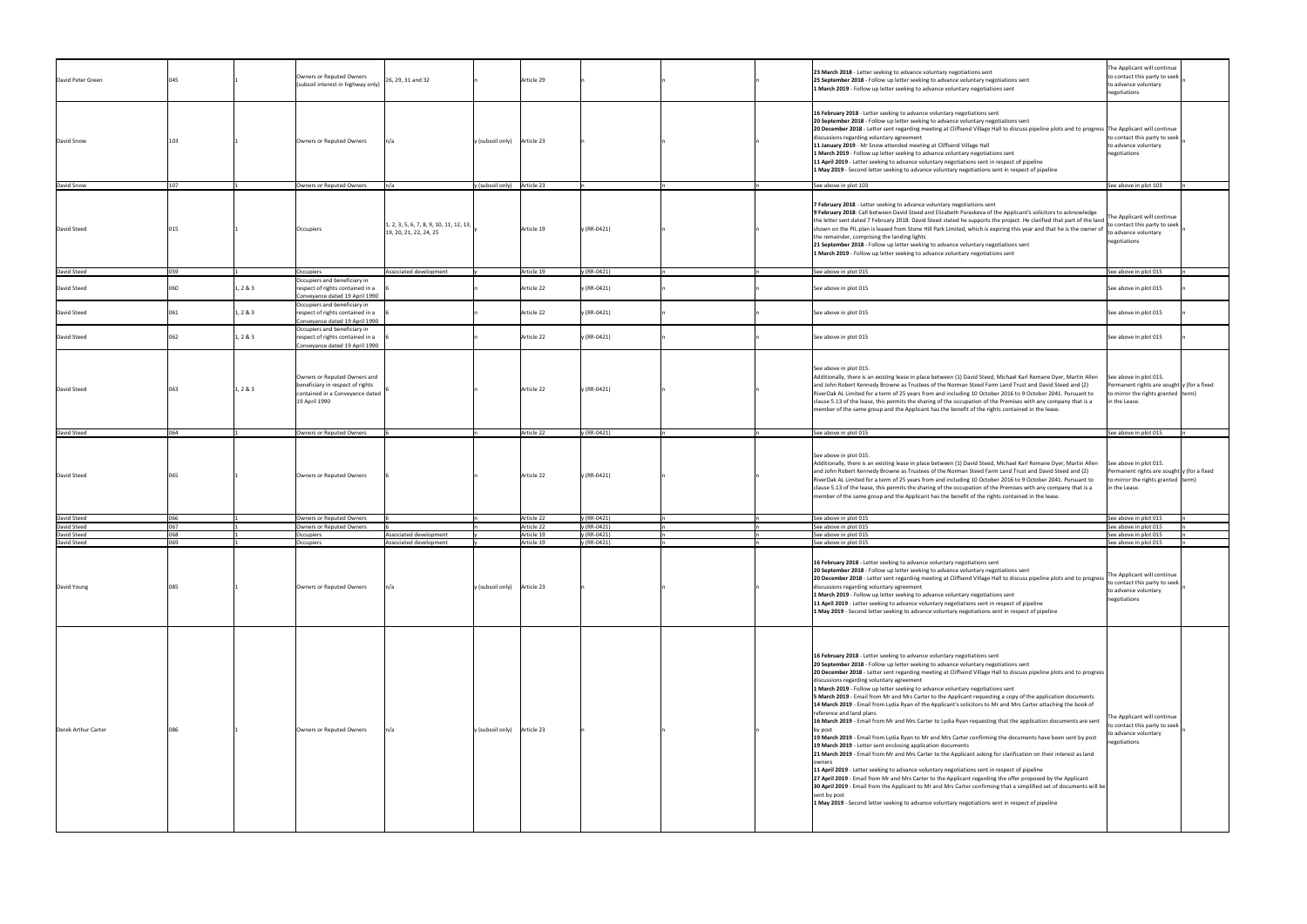| East Kent Opportunities Limited<br>Liability Partnership     |            | Owners or Reputed Owners<br>(subsoil interest in highway only)                           | 25, 26, 28 and 30      | Article 29                                 | 23 March 2018 - Letter seeking to advance voluntary negotiations sent<br>25 September 2018 - Follow up letter seeking to advance voluntary negotiations sent<br>1 March 2019 - Follow up letter seeking to advance voluntary negotiations sent                                                                                                                                                                                                                                                                                                                                                                                                                                                                                                                                                                                                         | The Applicant will continue<br>to contact this party to seek<br>to advance voluntary<br>negotiations                                  |
|--------------------------------------------------------------|------------|------------------------------------------------------------------------------------------|------------------------|--------------------------------------------|--------------------------------------------------------------------------------------------------------------------------------------------------------------------------------------------------------------------------------------------------------------------------------------------------------------------------------------------------------------------------------------------------------------------------------------------------------------------------------------------------------------------------------------------------------------------------------------------------------------------------------------------------------------------------------------------------------------------------------------------------------------------------------------------------------------------------------------------------------|---------------------------------------------------------------------------------------------------------------------------------------|
| <b>Edward Albert Silvester</b>                               | 107        | Owners or Reputed Owners (in<br>respect of subsoil up to half width $n/a$<br>of highway) |                        | Article 23<br>y (subsoil only)             | 16 February 2018 - Letter seeking to advance voluntary negotiations sent<br>20 September 2018 - Follow up letter seeking to advance voluntary negotiations sent<br>20 December 2018 - Letter sent regarding meeting at Cliffsend Village Hall to discuss pipeline plots and to progress<br>discussions regarding voluntary agreement<br>21 December 2018 - Second letter sent regarding above meeting and to progress discussions regarding pipeline<br>rights and permanent rights<br>11 January 2019 - Mr Silvester attended meeting at Cliffsend Village Hall<br>1 March 2019 - Follow up letter seeking to advance voluntary negotiations sent<br>11 April 2019 - Letter seeking to advance voluntary negotiations sent in respect of pipeline<br>1 May 2019 - Second letter seeking to advance voluntary negotiations sent in respect of pipeline | The Applicant will continue<br>to contact this party to seek<br>to advance voluntary<br>negotiations                                  |
| <b>Edward Albert Silvester</b>                               |            | Owners or Reputed Owners (in<br>respect of subsoil up to half width $n/a$<br>of highway) |                        | $y$ (subsoil only)<br>Article 22 & 23      | See above in plot 107                                                                                                                                                                                                                                                                                                                                                                                                                                                                                                                                                                                                                                                                                                                                                                                                                                  | See above in plot 107                                                                                                                 |
| <b>Edward Albert Silvester</b>                               |            | Owners or Reputed Owners                                                                 |                        | y (subsoil only)<br>Article 23             | See above in plot 107                                                                                                                                                                                                                                                                                                                                                                                                                                                                                                                                                                                                                                                                                                                                                                                                                                  | See above in plot 107                                                                                                                 |
| <b>Edward Albert Silvester</b>                               | 114a       | Owners or Reputed Owners                                                                 | n/a                    | $y$ (subsoil only) Article 23              | See above in plot 107                                                                                                                                                                                                                                                                                                                                                                                                                                                                                                                                                                                                                                                                                                                                                                                                                                  | See above in plot 107                                                                                                                 |
| <b>Edward Martin Spanton</b>                                 |            | Owners or Reputed Owners (in<br>respect of subsoil)                                      | Associated development | Article 19                                 | 7 February 2018 - Letter seeking to advance voluntary negotiations sent<br>21 September 2018 - Follow up letter seeking to advance voluntary negotiations sent<br>21 December 2018 - Letter sent regarding meeting at Cliffsend Village Hall to discuss pipeline plots, permanent<br>rights and to progress discussions regarding voluntary agreement<br>1 March 2019 - Follow up letter seeking to advance voluntary negotiations sent<br>1 May 2019 - Letter seeking to advance voluntary negotiations sent in respect of pipeline                                                                                                                                                                                                                                                                                                                   | The Applicant will continue<br>to contact this party to seek<br>to advance voluntary<br>negotiations                                  |
| <b>Edward Martin Spanton</b>                                 | 016c       | Occupiers                                                                                | Associated development | Article 19                                 | See above in plot 016                                                                                                                                                                                                                                                                                                                                                                                                                                                                                                                                                                                                                                                                                                                                                                                                                                  | See above in plot 016                                                                                                                 |
| <b>Edward Martin Spanton</b>                                 |            | Owners or Reputed Owners                                                                 |                        | Article 19                                 | See above in plot 016                                                                                                                                                                                                                                                                                                                                                                                                                                                                                                                                                                                                                                                                                                                                                                                                                                  | See above in plot 016                                                                                                                 |
| <b>Edward Martin Spanton</b>                                 | በ19        | Owners or Reputed Owners                                                                 | n/a                    | Article 19                                 | See above in plot 016                                                                                                                                                                                                                                                                                                                                                                                                                                                                                                                                                                                                                                                                                                                                                                                                                                  | See above in plot 016                                                                                                                 |
| <b>Edward Martin Spanton</b>                                 | )19a       | Owners or Reputed Owners                                                                 | n/a                    | Article 22                                 | See above in plot 016                                                                                                                                                                                                                                                                                                                                                                                                                                                                                                                                                                                                                                                                                                                                                                                                                                  | See above in plot 016                                                                                                                 |
| <b>Edward Martin Spanton</b>                                 | 019b       | Owners or Reputed Owners                                                                 | n/a                    | Article 22                                 | See above in plot 016                                                                                                                                                                                                                                                                                                                                                                                                                                                                                                                                                                                                                                                                                                                                                                                                                                  | See above in plot 016                                                                                                                 |
| <b>Edward Martin Spanton</b>                                 | ገንበ        | Owners or Reputed Owners                                                                 | n/a                    | Article 19                                 | See above in plot 016                                                                                                                                                                                                                                                                                                                                                                                                                                                                                                                                                                                                                                                                                                                                                                                                                                  | See above in plot 016                                                                                                                 |
| <b>Edward Martin Spanton</b>                                 | 020a       | Owners or Reputed Owners                                                                 |                        | Article 22                                 | See above in plot 016                                                                                                                                                                                                                                                                                                                                                                                                                                                                                                                                                                                                                                                                                                                                                                                                                                  | See above in plot 016                                                                                                                 |
| <b>Edward Martin Spanton</b>                                 |            | Occupiers                                                                                |                        | Article 19                                 | See above in plot 016                                                                                                                                                                                                                                                                                                                                                                                                                                                                                                                                                                                                                                                                                                                                                                                                                                  | See above in plot 016                                                                                                                 |
| <b>Edward Martin Spanton</b>                                 | 022        | Owners or Reputed Owners                                                                 | n/a                    | Article 19                                 | See above in plot 016                                                                                                                                                                                                                                                                                                                                                                                                                                                                                                                                                                                                                                                                                                                                                                                                                                  | See above in plot 016                                                                                                                 |
| <b>Edward Martin Spanton</b>                                 | በጋ3<br>ሰንለ | Owners or Reputed Owners                                                                 | ln/a                   | Article 19                                 | See above in plot 016                                                                                                                                                                                                                                                                                                                                                                                                                                                                                                                                                                                                                                                                                                                                                                                                                                  | See above in plot 016                                                                                                                 |
| Edward Martin Spanton                                        |            | Occupiers                                                                                | n/a                    | Article 19                                 | See above in plot 016                                                                                                                                                                                                                                                                                                                                                                                                                                                                                                                                                                                                                                                                                                                                                                                                                                  | See above in plot 016                                                                                                                 |
| <b>Edward Martin Spanton</b><br><b>Edward Martin Spanton</b> |            | Occupiers<br>Owners or Reputed Owners                                                    | n/a                    | Article 19<br>(subsoil only)<br>Article 23 | See above in plot 016<br>See above in plot 016                                                                                                                                                                                                                                                                                                                                                                                                                                                                                                                                                                                                                                                                                                                                                                                                         | See above in plot 016<br>See above in plot 016                                                                                        |
| <b>Edward Martin Spanton</b>                                 |            | Owners or Reputed Owners                                                                 |                        | (subsoil only)<br>Article 23               | See above in plot 016                                                                                                                                                                                                                                                                                                                                                                                                                                                                                                                                                                                                                                                                                                                                                                                                                                  | See above in plot 016                                                                                                                 |
| Edward Martin Spanton                                        | ገହበ        | Owners or Reputed Owners                                                                 | n/a                    | Article 23<br>y (subsoil only)             | See above in plot 016                                                                                                                                                                                                                                                                                                                                                                                                                                                                                                                                                                                                                                                                                                                                                                                                                                  | See above in plot 016                                                                                                                 |
| <b>Edward Martin Spanton</b>                                 |            | Owners or Reputed Owners                                                                 |                        | Article 22 & 23<br>y (subsoil only)        | See above in plot 016                                                                                                                                                                                                                                                                                                                                                                                                                                                                                                                                                                                                                                                                                                                                                                                                                                  | See above in plot 016                                                                                                                 |
| Edward Martin Spanton                                        | በՋን        | Owners or Reputed Owners                                                                 | n/a                    | Article 22                                 | See above in plot 016                                                                                                                                                                                                                                                                                                                                                                                                                                                                                                                                                                                                                                                                                                                                                                                                                                  | See above in plot 016                                                                                                                 |
| <b>Edward Martin Spanton</b>                                 | 096        | Owners or Reputed Owners                                                                 | n/a                    | y (subsoil only)<br>Article 23             | See above in plot 016                                                                                                                                                                                                                                                                                                                                                                                                                                                                                                                                                                                                                                                                                                                                                                                                                                  | See above in plot 016                                                                                                                 |
| <b>Elizabeth Morse</b>                                       |            | Owners or Reputed Owners<br>(subsoil interest in highway only)                           | 26, 29, 31 and 32      | Article 29                                 | 23 March 2018 - Letter seeking to advance voluntary negotiations sent<br>25 September 2018 - Follow up letter seeking to advance voluntary negotiations sent<br>(Correspondence will now be dealt with by Ms Morse's daughter, Karen Elizabeth Morse)                                                                                                                                                                                                                                                                                                                                                                                                                                                                                                                                                                                                  | The Applicant will continue<br>to contact this party to seek<br>to advance voluntary<br>negotiations through Karen<br>Elizabeth Morse |
| Emma Jane Hargreaves                                         |            | Owners or Reputed Owners                                                                 | n/a                    | y (subsoil only)   Article 23              | 4 April 2018 - Letter seeking to advance voluntary negotiations sent<br>20 September 2018 - Follow up letter seeking to advance voluntary negotiations sent<br>21 December 2018 - Letter sent regarding meeting at Cliffsend Village Hall to discuss pipeline plots, permanent<br>rights and to progress discussions regarding voluntary agreement<br>1 March 2019 - Follow up letter seeking to advance voluntary negotiations sent<br>11 April 2019 - Letter seeking to advance voluntary negotiations sent in respect of pipeline<br>1 May 2019 - Second letter seeking to advance voluntary negotiations sent in respect of pipeline                                                                                                                                                                                                               | The Applicant will continue<br>to contact this party to seek<br>to advance voluntary<br>negotiations                                  |
| Emma Jane Hargreaves                                         |            | Owners or Reputed Owners (in<br>respect of subsoil up to half width $n/a$<br>of highway) |                        | y (subsoil only) Article 23                | See above in plot 092                                                                                                                                                                                                                                                                                                                                                                                                                                                                                                                                                                                                                                                                                                                                                                                                                                  | See above in plot 092                                                                                                                 |
| Emma Jane Hargreaves                                         |            | Owners or Reputed Owners (in<br>respect of subsoil up to half width $n/a$<br>of highway) |                        | y (subsoil only) Article 22 & 23           | See above in plot 092                                                                                                                                                                                                                                                                                                                                                                                                                                                                                                                                                                                                                                                                                                                                                                                                                                  | See above in plot 092                                                                                                                 |
| Emma Jane Hargreaves                                         |            | Owners or Reputed Owners (in<br>respect of subsoil up to half width $n/a$<br>of highway) |                        | Article 23<br>y (subsoil only)             | See above in plot 092                                                                                                                                                                                                                                                                                                                                                                                                                                                                                                                                                                                                                                                                                                                                                                                                                                  | See above in plot 092                                                                                                                 |
| <b>Gary Clive Copsey</b>                                     |            | Owners or Reputed Owners                                                                 |                        | y (subsoil only) Article 23                | 16 February 2018 - Letter seeking to advance voluntary negotiations sent<br>20 September 2018 - Follow up letter seeking to advance voluntary negotiations sent<br>20 December 2018 - Letter sent regarding meeting at Cliffsend Village Hall to discuss pipeline plots and to progress<br>discussions regarding voluntary agreement<br>1 March 2019 - Follow up letter seeking to advance voluntary negotiations sent<br>11 April 2019 - Letter seeking to advance voluntary negotiations sent in respect of pipeline<br>1 May 2019 - Second letter seeking to advance voluntary negotiations sent in respect of pipeline                                                                                                                                                                                                                             | The Applicant will continue<br>to contact this party to seek<br>to advance voluntary<br>negotiations                                  |
| Georgia Mai Pallett                                          |            | Owners or Reputed Owners<br>(subsoil interest in highway only)                           | 26, 29, 31 and 32      | Article 29                                 | 23 March 2018 - Letter seeking to advance voluntary negotiations sent<br>25 September 2018 - Follow up letter seeking to advance voluntary negotiations sent<br>1 March 2019 - Follow up letter seeking to advance voluntary negotiations sent                                                                                                                                                                                                                                                                                                                                                                                                                                                                                                                                                                                                         | The Applicant will continue<br>to contact this party to seek<br>to advance voluntary<br>negotiations                                  |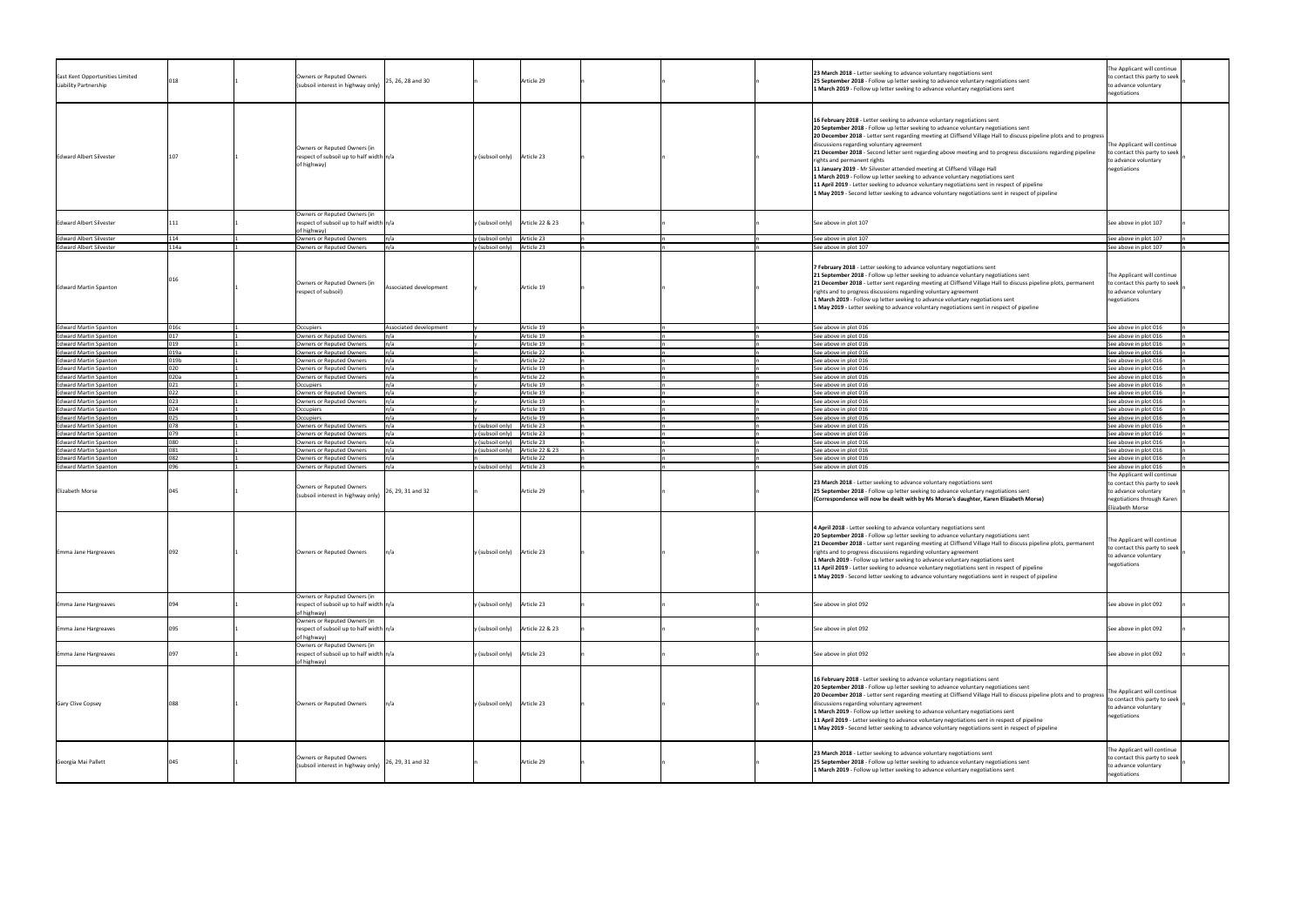| Government Legal Department    | 019c | Beneficiary in respect of bona<br>vacantia land relating to rights<br>formerly held by Advance<br>2 & 3<br>Laundries Limited, as beneficiary<br>of Licence dated 14 February<br>1949                 | Article 22 |  | 16 February 2018 - Letter seeking to advance voluntary negotiations sent<br>23 March 2018- Email from John Williams of the Bona Vacantia Division to Elizabeth Paraskeva of the Applicant's<br>solicitors confirming receipt of the letter dated 16 February 2018<br>26 March 2018- Email from Elizabeth Paraskeva to John Williams for clarification on timings for establishing<br>jurisdiction and explains there are 3 dissolved companies that are affected within the Order limits, which need a<br>28 March 2018- Email from John Williams to Elizabeth Paraskeva advising that he would look into the interests of<br>the dissolved companies. He advised that it usually takes between two and four weeks to establish jurisdiction at<br>which point they will decide whether to hold, sell or disclaim any assets discovered. John Williams stated that he<br>will write again when he knows more about the other two companies<br>30 March 2018- Email from Elizabeth Paraskeva to John Williams attaching plans showing the respective land areas<br>for Advance Laundries Limited's interest and Omega Properties Limited's interests in order to assist checks<br>12 April 2018- Email from Elizabeth Paraskeva to John Williams with update on the DCO, informing him that<br>RiverOak's application was submitted and acknowledged by PINS on 10 April and that they have until the 8 May to<br>provide a decision as to acceptance<br>16 April 2018 - Email from John Williams to Elizabeth Paraskeva providing an update - they are likely to disclaim<br>any interest in the assets an respect of Plot Nos 018 and 019c (Omega Properties Limited and Advance Laundries<br>Limited, both dissolved, respectively) but they are still considering the position regarding the option listed at Plot<br>No 050b (Manston Developments Limited, dissolved)<br>8 May 2018 - Email from Elizabeth Paraskeva to John Williams querying the outcome of their checks and seeking a<br>decision on the dissolved companies<br>9 May 2018 - Email from John Williams to Elizabeth Paraskeva to say they have not finalised their position and are<br>awaiting input from the Department of Transport<br>17 May 2018 - Email from Elizabeth Paraskeva to John Williams explaining that checks have revealed Omega<br>Properties Limited are not dissolved. WSP, the land referencers, have advised that they will be making contact with<br>Omega Properties Limited in Malta and sending a late letter to progress their enquires<br>30 May 2018 - Email from Emma Dark to John Williams querying whether the Treasury Solicitor's decision has been Decision to be made by<br>finalised for Advance Laundries Limited (ALL) and Manston Developments Limited (MDL)<br>31 May 2018 - Email from John Williams advising position is unchanged and indicating they are likely to disclaim<br>the interest of ALL but may retain the interest of MDL. John explained he is waiting for colleagues across<br>government to feed into this matter and will be in contact once he has an update<br>15 August 2018 - Email from Emma Dark querying decision for ALLimited and MDL<br>15 August 2018 - John Williams confirms no developments yet, but he will prompt colleagues around government<br>29 August 2018 - Email from Elizabeth Paraskeva to John Williams confirming acceptance of application for<br>examination and pressing for a decision in respect of ALL and MDL<br>30 August 2018 - Email from John Williams to Elizabeth Paraskeva - advises they have established jurisdiction in<br>  both cases and are satisfied that these assets are now vested in bona vacantia. However, they have not yet decided<br>what to do with these assets and are holding off making a decision until other parts of government are ready<br>4 September 2018 - Email from Elizabeth Paraskeva to John Williams confirming client instruction will be taken<br>5 February 2019 - Email from Elizabeth Paraskeva to John Williams asking for confirmation of the GLD's position<br>regarding the relevant plots in time for deadline 3 of the Rule 8 letter<br>6 February 2019 - Email exchanges between John Williams and Elizabeth Paraskeva regarding the uncertainty of<br>the status of the two plots and that the GLD are waiting to hear definitively from the Department for Transport<br>18 March 2019 - Email from Elizabeth Paraskeva to John Williams regarding any changes to the position on the two<br>bona vacantia plots<br>18 March 2019 - Email from John Williams to Elizabeth Paraskeva confirming that there are no changes to their<br>position but he will ask the DfT again<br>18 March 2019 - Email from Elizabeth Paraskeva to John Williams acknowledging his response<br>18 April 2019 - Email from Rahil Haq to John Williams regarding the GLD's position as to the bona vacantia land,<br>noting the DfT's restriction over the main site<br>23 April 2019 - Email from John Williams to Rahil Haq confirming that there is no change in respect of the bona<br>vacantia land<br>23 May 2019 - Email from Rahil Haq to John Williams regarding progress with bona vacantia interests<br>23 May 2019 - Email from Rahil Haq to Alex Harlock following John Williams' out of office | Government Legal<br>Department as regards bona<br>vacantia land                                      |
|--------------------------------|------|------------------------------------------------------------------------------------------------------------------------------------------------------------------------------------------------------|------------|--|--------------------------------------------------------------------------------------------------------------------------------------------------------------------------------------------------------------------------------------------------------------------------------------------------------------------------------------------------------------------------------------------------------------------------------------------------------------------------------------------------------------------------------------------------------------------------------------------------------------------------------------------------------------------------------------------------------------------------------------------------------------------------------------------------------------------------------------------------------------------------------------------------------------------------------------------------------------------------------------------------------------------------------------------------------------------------------------------------------------------------------------------------------------------------------------------------------------------------------------------------------------------------------------------------------------------------------------------------------------------------------------------------------------------------------------------------------------------------------------------------------------------------------------------------------------------------------------------------------------------------------------------------------------------------------------------------------------------------------------------------------------------------------------------------------------------------------------------------------------------------------------------------------------------------------------------------------------------------------------------------------------------------------------------------------------------------------------------------------------------------------------------------------------------------------------------------------------------------------------------------------------------------------------------------------------------------------------------------------------------------------------------------------------------------------------------------------------------------------------------------------------------------------------------------------------------------------------------------------------------------------------------------------------------------------------------------------------------------------------------------------------------------------------------------------------------------------------------------------------------------------------------------------------------------------------------------------------------------------------------------------------------------------------------------------------------------------------------------------------------------------------------------------------------------------------------------------------------------------------------------------------------------------------------------------------------------------------------------------------------------------------------------------------------------------------------------------------------------------------------------------------------------------------------------------------------------------------------------------------------------------------------------------------------------------------------------------------------------------------------------------------------------------------------------------------------------------------------------------------------------------------------------------------------------------------------------------------------------------------------------------------------------------------------------------------------------------------------------------------------------------------------------------------------------------------------------------------------------------------------------------------------------------------------------------------------------------------------------------------------------------------------------------------------------------------------------------------------------------------------------------------------------------------------------------------------------------------------------------------------------------------------------------------------------------------------------------------------------------------------------------------------------------------------------------------------------------------------------------------------------------------------------------------------------------------------------------------------------------------------------------------------------------------------------------------------------------------------------------------------------------------------------------------------------------------------------------------------------------------------------------------------------------------------------------------------------|------------------------------------------------------------------------------------------------------|
| Government Legal Department    | 050b | Beneficiary in respect of bona<br>vacantia land relating to rights<br>formerly held by Manston<br>15, 16 and 23<br>Developments Limited, as<br>beneficiary of option agreement<br>dated 29 July 1999 | Article 19 |  | See above in plot 019c                                                                                                                                                                                                                                                                                                                                                                                                                                                                                                                                                                                                                                                                                                                                                                                                                                                                                                                                                                                                                                                                                                                                                                                                                                                                                                                                                                                                                                                                                                                                                                                                                                                                                                                                                                                                                                                                                                                                                                                                                                                                                                                                                                                                                                                                                                                                                                                                                                                                                                                                                                                                                                                                                                                                                                                                                                                                                                                                                                                                                                                                                                                                                                                                                                                                                                                                                                                                                                                                                                                                                                                                                                                                                                                                                                                                                                                                                                                                                                                                                                                                                                                                                                                                                                                                                                                                                                                                                                                                                                                                                                                                                                                                                                                                                                                                                                                                                                                                                                                                                                                                                                                                                                                                                                                                                                   | Decision to be made by GLD<br>as regards bona vacantia                                               |
| <b>Graham Charles Silsbury</b> |      | Owners or Reputed Owners<br>26, 29, 31 and 32<br>(subsoil interest in highway only)                                                                                                                  | Article 29 |  | 23 March 2018 - Letter seeking to advance voluntary negotiations sent<br>25 September 2018 - Follow up letter seeking to advance voluntary negotiations sent<br>1 March 2019 - Follow up letter seeking to advance voluntary negotiations sent                                                                                                                                                                                                                                                                                                                                                                                                                                                                                                                                                                                                                                                                                                                                                                                                                                                                                                                                                                                                                                                                                                                                                                                                                                                                                                                                                                                                                                                                                                                                                                                                                                                                                                                                                                                                                                                                                                                                                                                                                                                                                                                                                                                                                                                                                                                                                                                                                                                                                                                                                                                                                                                                                                                                                                                                                                                                                                                                                                                                                                                                                                                                                                                                                                                                                                                                                                                                                                                                                                                                                                                                                                                                                                                                                                                                                                                                                                                                                                                                                                                                                                                                                                                                                                                                                                                                                                                                                                                                                                                                                                                                                                                                                                                                                                                                                                                                                                                                                                                                                                                                           | The Applicant will continue<br>to contact this party to seek<br>to advance voluntary<br>negotiations |
| Hazel Ann Elks                 |      | Owners or Reputed Owners<br>25, 26, 28 and 30<br>(subsoil interest in highway only)                                                                                                                  | Article 29 |  | 23 March 2018 - Letter seeking to advance voluntary negotiations sent<br>25 September 2018 - Follow up letter seeking to advance voluntary negotiations sent<br>1 March 2019 - Follow up letter seeking to advance voluntary negotiations sent                                                                                                                                                                                                                                                                                                                                                                                                                                                                                                                                                                                                                                                                                                                                                                                                                                                                                                                                                                                                                                                                                                                                                                                                                                                                                                                                                                                                                                                                                                                                                                                                                                                                                                                                                                                                                                                                                                                                                                                                                                                                                                                                                                                                                                                                                                                                                                                                                                                                                                                                                                                                                                                                                                                                                                                                                                                                                                                                                                                                                                                                                                                                                                                                                                                                                                                                                                                                                                                                                                                                                                                                                                                                                                                                                                                                                                                                                                                                                                                                                                                                                                                                                                                                                                                                                                                                                                                                                                                                                                                                                                                                                                                                                                                                                                                                                                                                                                                                                                                                                                                                           | The Applicant will continue<br>to contact this party to seek<br>to advance voluntary<br>negotiations |
| Hunglish Limited               | 043  | Occupiers                                                                                                                                                                                            | Article 19 |  | 7 February 2018 - Letter seeking to advance voluntary negotiations sent<br>24 September 2018 - Follow up letter seeking to advance voluntary negotiations sent<br>27 September 2018 - Email received by George Yerrell from Bill Watson at Hunglish relating to relocation<br>4 October 2018 - Email from George Yerrell to Bill Watson in respone to query, requesting further information<br>31 January 2019 - Email exchange between Jessica Hobbs of the Applicant's solicitors and Bill Watson - Applicant<br>requests and obtains consent to access the building occupied by Hunglish Limited for the purposes of ecological<br>24 February 2019 - Email from Bill Watson to George Yerrell confirming the units Hunglish occupy                                                                                                                                                                                                                                                                                                                                                                                                                                                                                                                                                                                                                                                                                                                                                                                                                                                                                                                                                                                                                                                                                                                                                                                                                                                                                                                                                                                                                                                                                                                                                                                                                                                                                                                                                                                                                                                                                                                                                                                                                                                                                                                                                                                                                                                                                                                                                                                                                                                                                                                                                                                                                                                                                                                                                                                                                                                                                                                                                                                                                                                                                                                                                                                                                                                                                                                                                                                                                                                                                                                                                                                                                                                                                                                                                                                                                                                                                                                                                                                                                                                                                                                                                                                                                                                                                                                                                                                                                                                                                                                                                                                   | The Applicant will continue<br>to contact this party to seek<br>to advance voluntary<br>negotiations |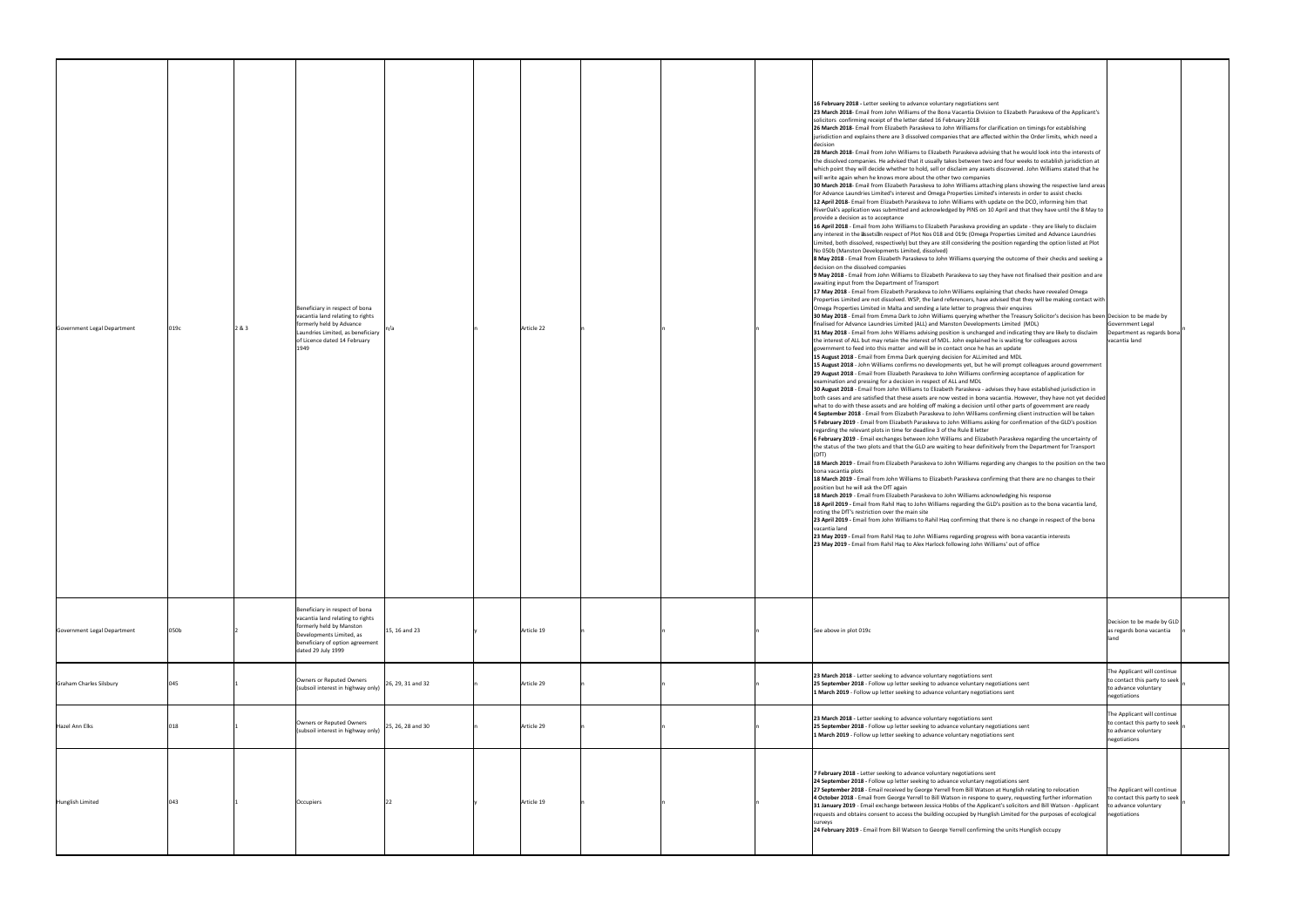| lan Chamberlain          |      |       | Owners or Reputed Owners<br>(subsoil interest in highway only)                                                                       | 25, 26, 28 and 30        |                             | Article 29 |             | 9 February 2018 - Letter seeking to advance voluntary negotiations sent<br>23 March 2018 - Second letter seeking to advance voluntary negotiations sent<br>28 March 2018 - E-mail from Jon Dahms, representing Mr Chamberlain, to Elizabeth Paraskeva of the Applicant's<br>solicitors, objecting to the amount of land the project is seeking.<br>3 April 2018 - E-mail from Elizabeth Paraskeva to Jon Dahms with an update confirming RiverOak are happy to<br>arrange a site meeting, to discuss and allow agreement to be pursued as to the exact amount of land the project<br>requires for the road-widening at the junction by Mr Chamberlain's land. Site meeting proposed and the intention<br>is for this to take place post acceptance of the DCO<br>18 September 2018 - Email from Elizabeth Paraskeva to Jon Dahms with an update confirming the DCO application<br>has been accepted<br>21 September 2018 - Follow up letter seeking to advance voluntary negotiations sent<br>21 September 2018 - Email from Elizabeth Paraskeva to Jon Dahms attaching letter sent to Ian Chamberlain<br>seeking to advance voluntary negotiations<br>1 March 2019 - Follow up letter seeking to advance voluntary negotiations sent<br>4 March 2019 - Email from Rahil Haq of the Applicant's solicitors to Jon Dahms attaching the letter sent to Mr<br>Chamberlain on 1 March<br>4 March 2019 - Email from Jon Dahms to Rahil Haq stating that they are keen to hold a meeting to discuss<br>negotiations on behalf of Mr Chamberlain<br>5 March 2019 - Call between Jon Dahms and the Applicant regarding the land to be acquired from Mr Chamberlain | The Applicant will continue<br>to contact this party to seek<br>to advance voluntary<br>negotiations                                                                                                   |
|--------------------------|------|-------|--------------------------------------------------------------------------------------------------------------------------------------|--------------------------|-----------------------------|------------|-------------|------------------------------------------------------------------------------------------------------------------------------------------------------------------------------------------------------------------------------------------------------------------------------------------------------------------------------------------------------------------------------------------------------------------------------------------------------------------------------------------------------------------------------------------------------------------------------------------------------------------------------------------------------------------------------------------------------------------------------------------------------------------------------------------------------------------------------------------------------------------------------------------------------------------------------------------------------------------------------------------------------------------------------------------------------------------------------------------------------------------------------------------------------------------------------------------------------------------------------------------------------------------------------------------------------------------------------------------------------------------------------------------------------------------------------------------------------------------------------------------------------------------------------------------------------------------------------------------------------------------------------------------------------------|--------------------------------------------------------------------------------------------------------------------------------------------------------------------------------------------------------|
| Ian Chamberlain          | በ4በ  |       | Owners or Reputed Owners                                                                                                             | Associated development   |                             | Article 19 |             | See above in plot 018                                                                                                                                                                                                                                                                                                                                                                                                                                                                                                                                                                                                                                                                                                                                                                                                                                                                                                                                                                                                                                                                                                                                                                                                                                                                                                                                                                                                                                                                                                                                                                                                                                      | See above in plot 018                                                                                                                                                                                  |
| Ian Chamberlain          | 040a |       | Owners or Reputed Owners                                                                                                             |                          |                             | Article 29 |             | See above in plot 018                                                                                                                                                                                                                                                                                                                                                                                                                                                                                                                                                                                                                                                                                                                                                                                                                                                                                                                                                                                                                                                                                                                                                                                                                                                                                                                                                                                                                                                                                                                                                                                                                                      | See above in plot 018                                                                                                                                                                                  |
| Instro Precision Limited |      |       | Occupiers                                                                                                                            | 8, 9, 14, 22 and 25      |                             | Article 19 |             | 7 February 2018 - Letter seeking to advance voluntary negotiations sent<br>24 September 2018 - Follow up letter seeking to advance voluntary negotiations sent<br>1 March 2019 - Follow up letter seeking to advance voluntary negotiations sent                                                                                                                                                                                                                                                                                                                                                                                                                                                                                                                                                                                                                                                                                                                                                                                                                                                                                                                                                                                                                                                                                                                                                                                                                                                                                                                                                                                                           | The Applicant will continue<br>to contact this party to seek<br>to advance voluntary<br>negotiations                                                                                                   |
| Instro Precision Limited |      |       | Occupiers                                                                                                                            |                          |                             | Article 19 |             | See above in plot 028                                                                                                                                                                                                                                                                                                                                                                                                                                                                                                                                                                                                                                                                                                                                                                                                                                                                                                                                                                                                                                                                                                                                                                                                                                                                                                                                                                                                                                                                                                                                                                                                                                      | See above in plot 028                                                                                                                                                                                  |
| Jacqueline Ann Carter    |      |       | Owners or Reputed Owners                                                                                                             | $\mathsf{In}/\mathsf{a}$ | y (subsoil only) Article 23 |            |             | 16 February 2018 - Letter seeking to advance voluntary negotiations sent<br>20 September 2018 - Follow up letter seeking to advance voluntary negotiations sent<br>20 December 2018 - Letter sent regarding meeting at Cliffsend Village Hall to discuss pipeline plots and to progress<br>discussions regarding voluntary agreement<br>1 March 2019 - Follow up letter seeking to advance voluntary negotiations sent<br>5 March 2019 - Email from Mr and Mrs Carter to the Applicant requesting a copy of the application documents<br>14 March 2019 - Email from Lydia Ryan of the Applicant's solicitors to Mr and Mrs Carter attaching the book of<br>reference and land plans<br>16 March 2019 - Email from Mr and Mrs Carter to Lydia Ryan requesting that the application documents are sent<br>by post<br>19 March 2019 - Email from Lydia Ryan to Mr and Mrs Carter confirming the documents have been sent by post<br>19 March 2019 - Letter sent enclosing application documents<br>21 March 2019 - Email from Mr and Mrs Carter to the Applicant asking for clarification on their interest as land<br><b>Lowners</b><br>11 April 2019 - Letter seeking to advance voluntary negotiations sent in respect of pipeline<br>27 April 2019 - Email from Mr and Mrs Carter to the Applicant regarding the offer proposed by the Applicant<br>1 May 2019 - Second letter seeking to advance voluntary negotiations sent in respect of pipeline                                                                                                                                                                                                      | The Applicant will continue<br>to contact this party to seek<br>to advance voluntary<br>negotiations                                                                                                   |
| Jacqueline Jenkins       |      | 2&3   | Beneficiary of rights in respect of<br>an Overage Deed dated 17<br>September 2018                                                    |                          |                             | Article 19 |             | <b>8 February 2018</b> - Letter seeking to advance voluntary negotiations sent<br><b>February - September 2018</b> - Ongoing negotiation and engagement between the parties with land agreement<br>completed. Registration of title to RiverOak Fuels Limited.<br>N.B. Plot 073 included in respect of subsoil up to half width of highway                                                                                                                                                                                                                                                                                                                                                                                                                                                                                                                                                                                                                                                                                                                                                                                                                                                                                                                                                                                                                                                                                                                                                                                                                                                                                                                 | None - agreement reached                                                                                                                                                                               |
| Jacqueline Jenkins       |      | 2 & 3 | Beneficiary of rights in respect of<br>an Overage Deed dated 17<br>September 2018                                                    |                          |                             | Article 19 |             | See above in plot 071                                                                                                                                                                                                                                                                                                                                                                                                                                                                                                                                                                                                                                                                                                                                                                                                                                                                                                                                                                                                                                                                                                                                                                                                                                                                                                                                                                                                                                                                                                                                                                                                                                      | None - agreement reached                                                                                                                                                                               |
| Jacqueline Jenkins       | 072a | 2 & 3 | Beneficiary of rights in respect of<br>an Overage Deed dated 17<br>September 2018                                                    | Associated development   |                             | Article 19 |             | See above in plot 071                                                                                                                                                                                                                                                                                                                                                                                                                                                                                                                                                                                                                                                                                                                                                                                                                                                                                                                                                                                                                                                                                                                                                                                                                                                                                                                                                                                                                                                                                                                                                                                                                                      | None - agreement reached                                                                                                                                                                               |
| Jane Blackwell           |      |       | Owners or Reputed Owners<br>(subsoil interest in highway only)                                                                       | 26, 29, 31 and 32        |                             | Article 29 |             | 23 March 2018 - Letter seeking to advance voluntary negotiations sent<br>25 September 2018 - Follow up letter seeking to advance voluntary negotiations sent<br>1 March 2019 - Follow up letter seeking to advance voluntary negotiations sent                                                                                                                                                                                                                                                                                                                                                                                                                                                                                                                                                                                                                                                                                                                                                                                                                                                                                                                                                                                                                                                                                                                                                                                                                                                                                                                                                                                                             | The Applicant will continue<br>to contact this party to seek<br>to advance voluntary<br>negotiations                                                                                                   |
| Janet Valvona            |      |       | Owners or Reputed Owners<br>(subsoil interest in highway only)                                                                       | 26, 29, 31 and 32        |                             | Article 29 |             | 23 March 2018 - Letter seeking to advance voluntary negotiations sent<br>25 September 2018 - Follow up letter seeking to advance voluntary negotiations sent<br>1 March 2019 - Follow up letter seeking to advance voluntary negotiations sent                                                                                                                                                                                                                                                                                                                                                                                                                                                                                                                                                                                                                                                                                                                                                                                                                                                                                                                                                                                                                                                                                                                                                                                                                                                                                                                                                                                                             | The Applicant will continue<br>to contact this party to seek<br>to advance voluntary<br>negotiations                                                                                                   |
| Jean Lily Brooks         |      |       | Owners or Reputed Owners                                                                                                             | ln/a                     | y (subsoil only) Article 23 |            |             | 16 February 2018 - Letter seeking to advance voluntary negotiations sent<br>20 September 2018 - Follow up letter seeking to advance voluntary negotiations sent<br>20 December 2018 - Letter sent regarding meeting at Cliffsend Village Hall to discuss pipeline plots and to progress to contact this party to seek<br>discussions regarding voluntary agreement<br>1 March 2019 - Follow up letter seeking to advance voluntary negotiations sent<br>1 May 2019 - Letter seeking to advance voluntary negotiations sent in respect of pipeline                                                                                                                                                                                                                                                                                                                                                                                                                                                                                                                                                                                                                                                                                                                                                                                                                                                                                                                                                                                                                                                                                                          | The Applicant will continue<br>to advance voluntary<br>negotiations                                                                                                                                    |
| Jeremy lan de Rose       | 045  |       | Owners or Reputed Owners (as<br>trustee for RAF Manston Spitfire<br>Hurricane Memorial Museum)<br>(subsoil interest in highway only) | 26, 29, 31 and 32        |                             | Article 29 | y (RR-0801) | 7 February 2018 - Letter seeking to advance voluntary negotiations sent<br>23 March 2018 - Second letter seeking to advance voluntary negotiations sent<br>1 October 2018 - Follow up letter seeking to advance voluntary negotiations sent                                                                                                                                                                                                                                                                                                                                                                                                                                                                                                                                                                                                                                                                                                                                                                                                                                                                                                                                                                                                                                                                                                                                                                                                                                                                                                                                                                                                                | Statement of Common<br>Ground entered into.<br>The Statement of Common<br>y (Statement of<br>Ground contains provisions<br>Common Ground)<br>as to timings of new<br>negotiations and to<br>relocation |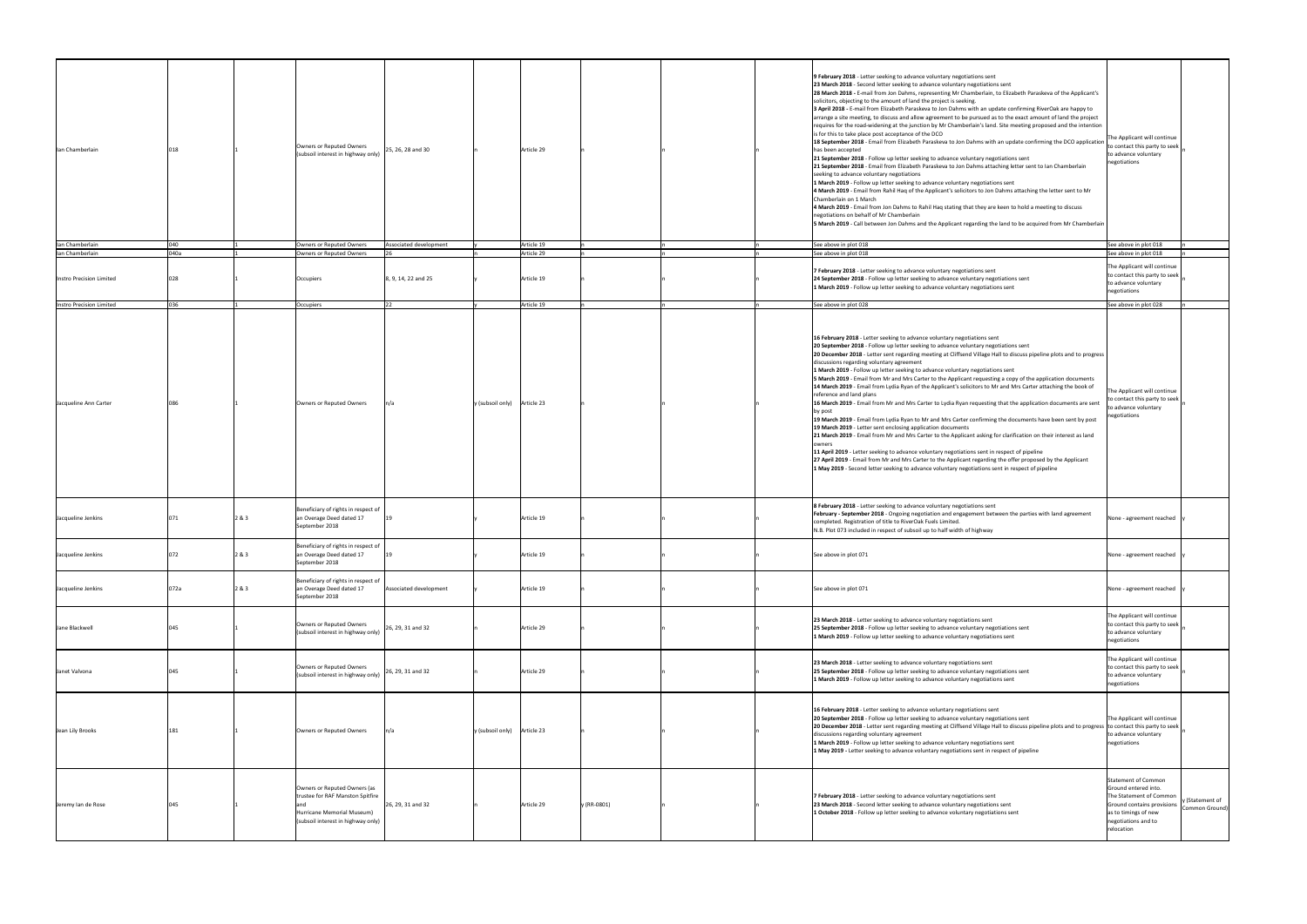| Jeremy Ian de Rose  | 047  | 2 & 3 | Trustee of the RAF Manston<br>Spitfire and Hurricane Memorial<br>Museum in respect of rights<br>granted by a Transfer dated 15<br>October 2014                           | Article 19 | y (RR-0801) |  | See above in plot 045                                                                                                                                                                                                                          | See above in plot 045                                                                                | y (Statement of<br>Common Ground) |
|---------------------|------|-------|--------------------------------------------------------------------------------------------------------------------------------------------------------------------------|------------|-------------|--|------------------------------------------------------------------------------------------------------------------------------------------------------------------------------------------------------------------------------------------------|------------------------------------------------------------------------------------------------------|-----------------------------------|
| Jeremy Ian de Rose  | 047a | 2 & 3 | Trustee of the RAF Manston<br>Spitfire and Hurricane Memorial<br>Museum in respect of rights<br>granted by a Transfer dated 15<br>October 2014                           | Article 19 | y (RR-0801) |  | See above in plot 045                                                                                                                                                                                                                          | See above in plot 045                                                                                | y (Statement of<br>Common Ground) |
| Jeremy lan de Rose  | 048  |       | Trustee of the RAF Manston<br>Spitfire and Hurricane Memorial<br>Museum in respect of rights<br>granted by a Transfer dated 15<br>October 2014                           | Article 19 | y (RR-0801) |  | See above in plot 045                                                                                                                                                                                                                          | See above in plot 045                                                                                | y (Statement of<br>Common Ground) |
| Jeremy lan de Rose  | 048a | 2 & 3 | Trustee of the RAF Manston<br>Spitfire and Hurricane Memorial<br>Museum in respect of rights<br>Associated development<br>granted by a Transfer dated 15<br>October 2014 | Article 19 | y (RR-0801) |  | See above in plot 045                                                                                                                                                                                                                          | See above in plot 045                                                                                | y (Statement of<br>Common Ground) |
| Jeremy Ian de Rose  | 048b |       | Trustee of the RAF Manston<br>Spitfire and Hurricane Memorial<br>Museum in respect of rights<br>Associated development<br>granted by a Transfer dated 15<br>October 2014 | Article 19 | y (RR-0801) |  | See above in plot 045                                                                                                                                                                                                                          | y (Statement of<br>See above in plot 045                                                             | Common Ground)                    |
| Jeremy lan de Rose  | 050  | 2 & 3 | Trustee of the RAF Manston<br>Spitfire and Hurricane Memorial<br>4, 15, 16, 17 and 27<br>Museum in respect of rights<br>granted by a Transfer dated 15<br>October 2014   | Article 19 | y (RR-0801) |  | See above in plot 045                                                                                                                                                                                                                          | y (Statement of<br>See above in plot 045                                                             | Common Ground)                    |
| Jeremy lan de Rose  | 050b | 2 & 3 | Trustee of the RAF Manston<br>Spitfire and Hurricane Memorial<br>15, 16 and 23<br>Museum in respect of rights<br>granted by a Transfer dated 15<br>October 2014          | Article 19 | y (RR-0801) |  | See above in plot 045                                                                                                                                                                                                                          | See above in plot 045                                                                                | y (Statement of<br>Common Ground) |
| Jeremy lan de Rose  | 050c | 2 & 3 | Trustee of the RAF Manston<br>Spitfire and Hurricane Memorial<br>16 and 23<br>Museum in respect of rights<br>granted by a Transfer dated 15<br>October 2014              | Article 19 | y (RR-0801) |  | See above in plot 045                                                                                                                                                                                                                          | y (Statement of<br>See above in plot 045                                                             | Common Ground)                    |
| Jeremy lan de Rose  | 050d | 2 & 3 | Trustee of the RAF Manston<br>Spitfire and Hurricane Memorial<br>Museum in respect of rights<br>Associated development<br>granted by a Transfer dated 15<br>October 2014 | Article 19 | y (RR-0801) |  | See above in plot 045                                                                                                                                                                                                                          | y (Statement of<br>See above in plot 045                                                             | Common Ground)                    |
| Jeremy lan de Rose  | 050e | 2 & 3 | Trustee of the RAF Manston<br>Spitfire and Hurricane Memorial<br>17 and 27<br>Museum in respect of rights<br>granted by a Transfer dated 15<br>October 2014              | Article 19 | y (RR-0801) |  | See above in plot 045                                                                                                                                                                                                                          | y (Statement of<br>See above in plot 045                                                             | Common Ground)                    |
| Jeremy lan de Rose  | 051b | 2 & 3 | Trustee of the RAF Manston<br>Spitfire and Hurricane Memorial<br>Museum in respect of rights<br>Associated development<br>granted by a Transfer dated 15<br>October 2014 | Article 19 | y (RR-0801) |  | See above in plot 045                                                                                                                                                                                                                          | See above in plot 045                                                                                | y (Statement of<br>Common Ground) |
| Jeremy lan de Rose  | 053a | 2 & 3 | Trustee of the RAF Manston<br>Spitfire and Hurricane Memorial<br>Museum in respect of rights<br>Associated development<br>granted by a Transfer dated 15<br>October 2014 | Article 19 | y (RR-0801) |  | See above in plot 045                                                                                                                                                                                                                          | See above in plot 045                                                                                | y (Statement of<br>Common Ground) |
| Jeremy lan de Rose  | 053b | 2 & 3 | Trustee of the RAF Manston<br>Spitfire and Hurricane Memorial<br>Museum in respect of rights<br>Associated development<br>granted by a Transfer dated 15<br>October 2014 | Article 19 | y (RR-0801) |  | See above in plot 045                                                                                                                                                                                                                          | See above in plot 045                                                                                | y (Statement of<br>Common Ground) |
| John Leonard Dalton | 045  |       | Owners or Reputed Owners<br>26, 29, 31 and 32<br>(subsoil interest in highway only)                                                                                      | Article 29 |             |  | 23 March 2018 - Letter seeking to advance voluntary negotiations sent<br>25 September 2018 - Follow up letter seeking to advance voluntary negotiations sent<br>1 March 2019 - Follow up letter seeking to advance voluntary negotiations sent | The Applicant will continue<br>to contact this party to seek<br>to advance voluntary<br>negotiations |                                   |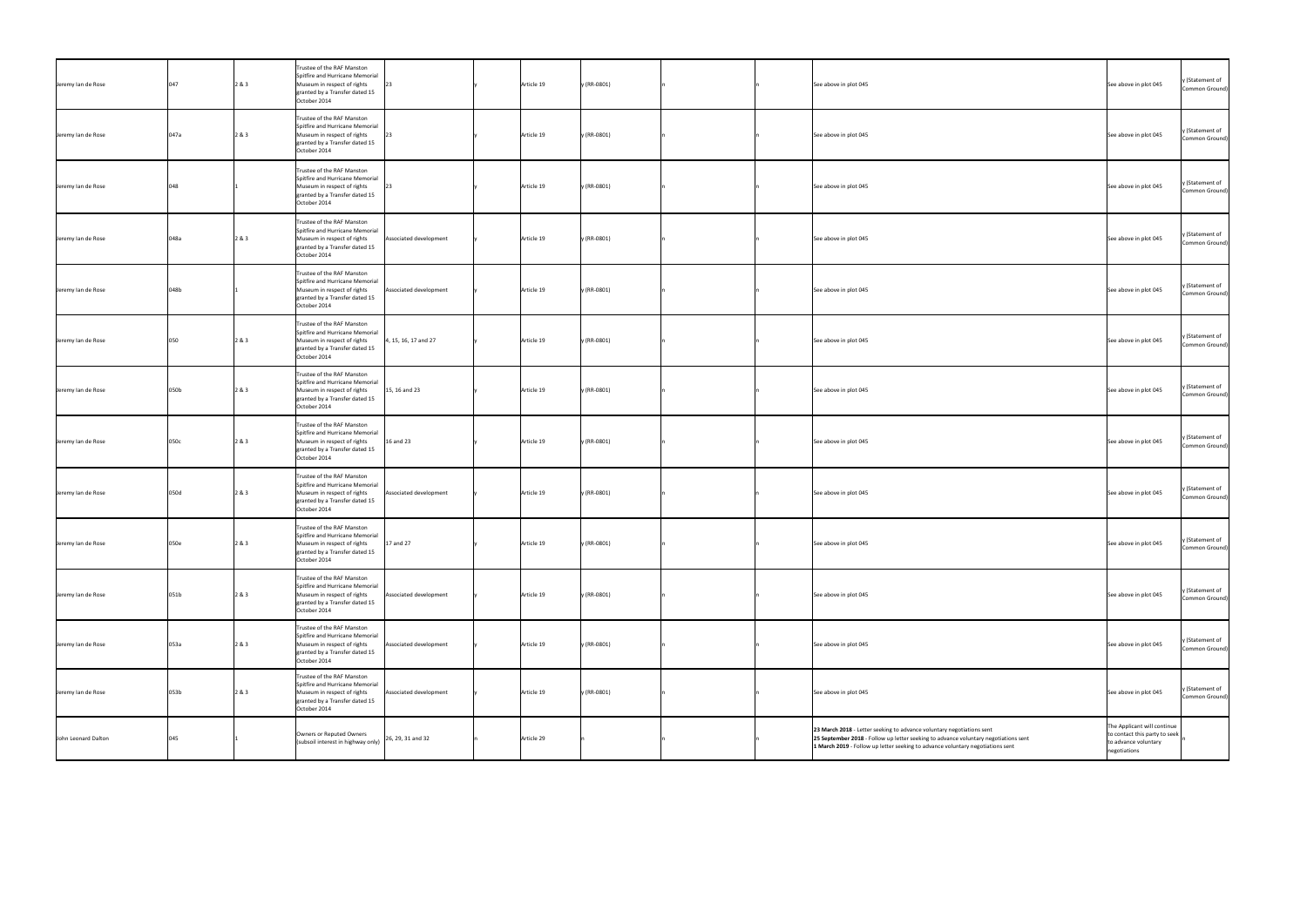| John McIntyre Dixon      |      |     | Owners or Reputed Owners                                                                 |                   | $y$ (subsoil only) Article 23 |                 |  | 16 February 2018 - Letter seeking to advance voluntary negotiations sent<br>19 February 2018 - Call between Mr Dixon and Elizabeth Paraskeva of the Applicant's solicitors. Mr Dixon was keen<br>to discuss his compensation entitlement. Elizabeth Paraskeva provided him with Colin Smith of the Applicant's<br>surveyors' contact details and explained the intention is to hold a meeting once the application had been<br>submitted<br>20 September 2018 - Follow up letter seeking to advance voluntary negotiations sent<br>20 December 2018 - Letter sent regarding meeting at Cliffsend Village Hall to discuss pipeline plots and to progress<br>discussions regarding voluntary agreement<br>21 December 2018 - Second letter sent regarding above meeting and to progress discussions regarding pipeline<br>rights and permanent rights<br>1 March 2019 - Follow up letter seeking to advance voluntary negotiations sent<br>11 April 2019 - Letter seeking to advance voluntary negotiations sent in respect of pipeline<br>1 May 2019 - Second letter seeking to advance voluntary negotiations sent in respect of pipeline | The Applicant will continue<br>to contact this party to seek<br>to advance voluntary<br>negotiations |
|--------------------------|------|-----|------------------------------------------------------------------------------------------|-------------------|-------------------------------|-----------------|--|-------------------------------------------------------------------------------------------------------------------------------------------------------------------------------------------------------------------------------------------------------------------------------------------------------------------------------------------------------------------------------------------------------------------------------------------------------------------------------------------------------------------------------------------------------------------------------------------------------------------------------------------------------------------------------------------------------------------------------------------------------------------------------------------------------------------------------------------------------------------------------------------------------------------------------------------------------------------------------------------------------------------------------------------------------------------------------------------------------------------------------------------|------------------------------------------------------------------------------------------------------|
| John McIntyre Dixon      | 77a  |     | Owners or Reputed Owners (in<br>respect of subsoil up to half width $n/a$<br>of highway) |                   |                               | Article 22      |  | See above in plot 177                                                                                                                                                                                                                                                                                                                                                                                                                                                                                                                                                                                                                                                                                                                                                                                                                                                                                                                                                                                                                                                                                                                     | See above in plot 177                                                                                |
| John McIntyre Dixon      | 177b |     | Owners or Reputed Owners                                                                 |                   |                               | Article 22      |  | See above in plot 177                                                                                                                                                                                                                                                                                                                                                                                                                                                                                                                                                                                                                                                                                                                                                                                                                                                                                                                                                                                                                                                                                                                     | See above in plot 177                                                                                |
| John McIntyre Dixon      | 177c |     | Owners or Reputed Owners                                                                 | n/a               | y (subsoil only)              | Article 22 & 23 |  | See above in plot 177                                                                                                                                                                                                                                                                                                                                                                                                                                                                                                                                                                                                                                                                                                                                                                                                                                                                                                                                                                                                                                                                                                                     | See above in plot 177                                                                                |
| John Michael Thornton    |      |     | Owners or Reputed Owners<br>(subsoil interest in highway only)                           | 26, 29, 31 and 32 |                               | Article 29      |  | 23 March 2018 - Letter seeking to advance voluntary negotiations sent<br>25 September 2018 - Follow up letter seeking to advance voluntary negotiations sent<br>1 March 2019 - Follow up letter seeking to advance voluntary negotiations sent                                                                                                                                                                                                                                                                                                                                                                                                                                                                                                                                                                                                                                                                                                                                                                                                                                                                                            | The Applicant will continue<br>to contact this party to seek<br>to advance voluntary<br>negotiations |
| John Philpott Austen     |      |     | Owners or Reputed Owners<br>(subsoil interest in highway only)                           | 25, 26, 28 and 30 |                               | Article 29      |  | 23 March 2018 - Letter seeking to advance voluntary negotiations sent<br>25 September 2018 - Follow up letter seeking to advance voluntary negotiations sent<br>1 March 2019 - Follow up letter seeking to advance voluntary negotiations sent                                                                                                                                                                                                                                                                                                                                                                                                                                                                                                                                                                                                                                                                                                                                                                                                                                                                                            | The Applicant will continue<br>to contact this party to seek<br>to advance voluntary<br>negotiations |
| John Samuel Blackwell    |      |     | Owners or Reputed Owners<br>(subsoil interest in highway only)                           | 26, 29, 31 and 32 |                               | Article 29      |  | 23 March 2018 - Letter seeking to advance voluntary negotiations sent<br>25 September 2018 - Follow up letter seeking to advance voluntary negotiations sent<br>1 March 2019 - Follow up letter seeking to advance voluntary negotiations sent                                                                                                                                                                                                                                                                                                                                                                                                                                                                                                                                                                                                                                                                                                                                                                                                                                                                                            | The Applicant will continue<br>to contact this party to seek<br>to advance voluntary<br>negotiations |
| John Stuart Buchanan     |      |     | Owners or Reputed Owners                                                                 |                   | $y$ (subsoil only) Article 23 |                 |  | 16 February 2018 - Letter seeking to advance voluntary negotiations sent<br>20 September 2018 - Follow up letter seeking to advance voluntary negotiations sent<br>20 December 2018 - Letter sent regarding meeting at Cliffsend Village Hall to discuss pipeline plots and to progress to contact this party to seek<br>discussions regarding voluntary agreement<br>1 March 2019 - Follow up letter seeking to advance voluntary negotiations sent<br>1 May 2019 - Letter seeking to advance voluntary negotiations sent in respect of pipeline                                                                                                                                                                                                                                                                                                                                                                                                                                                                                                                                                                                         | The Applicant will continue<br>to advance voluntary<br>negotiations                                  |
| John Stuart Townend      | በዓ7  |     | Owners or Reputed Owners (in<br>respect of subsoil up to half width $n/a$<br>of highway) |                   | y (subsoil only)              | Article 23      |  | 16 February 2018 - Letter seeking to advance voluntary negotiations sent<br>20 September 2018 - Follow up letter seeking to advance voluntary negotiations sent<br>20 December 2018 - Letter sent regarding meeting at Cliffsend Village Hall to discuss pipeline plots and to progress<br>discussions regarding voluntary agreement<br>1 March 2019 - Follow up letter seeking to advance voluntary negotiations sent<br>11 April 2019 - Letter seeking to advance voluntary negotiations sent in respect of pipeline<br>1 May 2019 - Second letter seeking to advance voluntary negotiations sent in respect of pipeline                                                                                                                                                                                                                                                                                                                                                                                                                                                                                                                | The Applicant will continue<br>to contact this party to seek<br>to advance voluntary<br>negotiations |
| John Stuart Townend      | 100  |     | Owners or Reputed Owners                                                                 |                   | y (subsoil only)              | Article 23      |  | See above in plot 097                                                                                                                                                                                                                                                                                                                                                                                                                                                                                                                                                                                                                                                                                                                                                                                                                                                                                                                                                                                                                                                                                                                     | See above in plot 097                                                                                |
| John William Vinson      |      |     | Owners or Reputed Owners                                                                 |                   | y (subsoil only)              | Article 23      |  | 16 February 2018 - Letter seeking to advance voluntary negotiations sent<br>20 September 2018 - Follow up letter seeking to advance voluntary negotiations sent<br>20 December 2018 - Letter sent regarding meeting at Cliffsend Village Hall to discuss pipeline plots and to progress<br>discussions regarding voluntary agreement<br>1 March 2019 - Follow up letter seeking to advance voluntary negotiations sent<br>11 April 2019 - Letter seeking to advance voluntary negotiations sent in respect of pipeline<br>1 May 2019 - Second letter seeking to advance voluntary negotiations sent in respect of pipeline                                                                                                                                                                                                                                                                                                                                                                                                                                                                                                                | The Applicant will continue<br>to contact this party to seek<br>to advance voluntary<br>negotiations |
| Julie Ann Elridge        |      |     | Owners or Reputed Owners (in<br>respect of subsoil up to half width $n/a$<br>of highway) |                   | y (subsoil only) Article 23   |                 |  | 16 February 2018 - Letter seeking to advance voluntary negotiations sent<br>20 September 2018 - Follow up letter seeking to advance voluntary negotiations sent<br>20 December 2018 - Letter sent regarding meeting at Cliffsend Village Hall to discuss pipeline plots and to progress<br>discussions regarding voluntary agreement<br>1 March 2019 - Follow up letter seeking to advance voluntary negotiations sent<br>11 April 2019 - Letter seeking to advance voluntary negotiations sent in respect of pipeline<br>1 May 2019 - Second letter seeking to advance voluntary negotiations sent in respect of pipeline                                                                                                                                                                                                                                                                                                                                                                                                                                                                                                                | The Applicant will continue<br>to contact this party to seek<br>to advance voluntary<br>negotiations |
| Juliet Alexandra Roberts |      |     | Owners or Reputed Owners                                                                 |                   | $y$ (subsoil only) Article 23 |                 |  | 16 February 2018 - Letter seeking to advance voluntary negotiations sent<br>20 September 2018 - Follow up letter seeking to advance voluntary negotiations sent<br>20 December 2018 - Letter sent regarding meeting at Cliffsend Village Hall to discuss pipeline plots and to progress<br>discussions regarding voluntary agreement<br>11 January 2019 - Mrs Roberts attended meeting at Cliffsend Village Hall<br>1 March 2019 - Follow up letter seeking to advance voluntary negotiations sent<br>1 May 2019 - Letter seeking to advance voluntary negotiations sent in respect of pipeline                                                                                                                                                                                                                                                                                                                                                                                                                                                                                                                                           | The Applicant will continue<br>to contact this party to seek<br>to advance voluntary<br>negotiations |
| Juliet Alexandra Roberts |      | 2&3 | Beneficiary in respect of rights of                                                      |                   | y (subsoil only)              | Article 23      |  | See above in plot 182                                                                                                                                                                                                                                                                                                                                                                                                                                                                                                                                                                                                                                                                                                                                                                                                                                                                                                                                                                                                                                                                                                                     | See above in plot 182                                                                                |
| June Anne Edgar          |      |     | access<br>Owners or Reputed Owners                                                       |                   | y (subsoil only)              | Article 23      |  | 16 February 2018 - Letter seeking to advance voluntary negotiations sent<br>20 September 2018 - Follow up letter seeking to advance voluntary negotiations sent<br>20 December 2018 - Letter sent regarding meeting at Cliffsend Village Hall to discuss pipeline plots and to progress<br>discussions regarding voluntary agreement<br>1 March 2019 - Follow up letter seeking to advance voluntary negotiations sent<br>11 April 2019 - Letter seeking to advance voluntary negotiations sent in respect of pipeline<br>1 May 2019 - Second letter seeking to advance voluntary negotiations sent in respect of pipeline                                                                                                                                                                                                                                                                                                                                                                                                                                                                                                                | The Applicant will continue<br>to contact this party to seek<br>to advance voluntary<br>negotiations |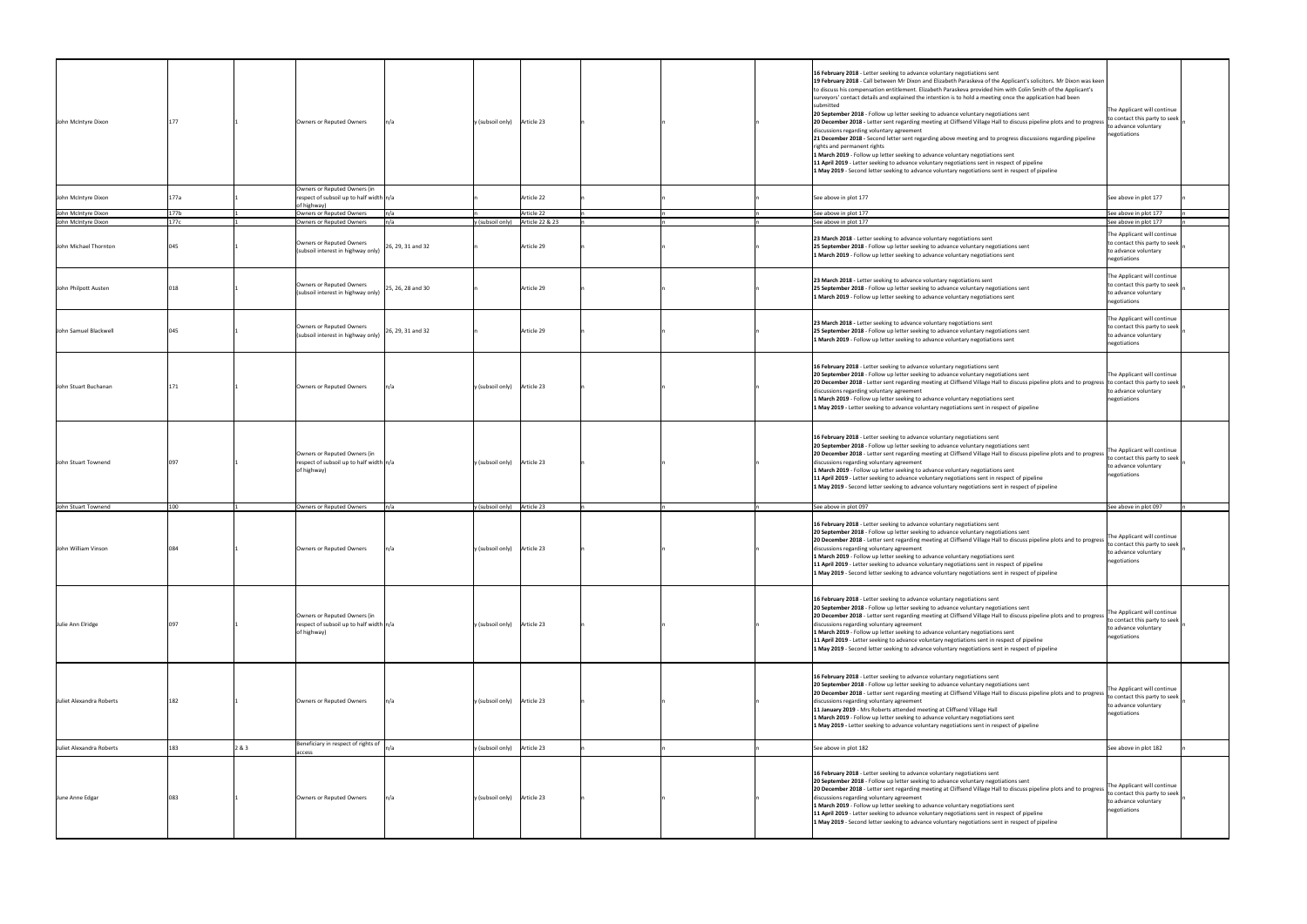| June Lillian Dalton                               |      |       | Owners or Reputed Owners<br>(subsoil interest in highway only)                                                                                                                         | 26, 29, 31 and 32                                | Article 29                         |                            |                              | 23 March 2018 - Letter seeking to advance voluntary negotiations sent<br>25 September 2018 - Follow up letter seeking to advance voluntary negotiations sent<br>1 March 2019 - Follow up letter seeking to advance voluntary negotiations sent                                                                                                                                                                                                                                                                                                                                                                                                                                                                                                                                                                                                                                                                                                                                                                                                                                                                                                                                                                                                                                                                                                                                                                                                                                                                                                                 | The Applicant will continue<br>to contact this party to seek<br>to advance voluntary<br>negotiations |
|---------------------------------------------------|------|-------|----------------------------------------------------------------------------------------------------------------------------------------------------------------------------------------|--------------------------------------------------|------------------------------------|----------------------------|------------------------------|----------------------------------------------------------------------------------------------------------------------------------------------------------------------------------------------------------------------------------------------------------------------------------------------------------------------------------------------------------------------------------------------------------------------------------------------------------------------------------------------------------------------------------------------------------------------------------------------------------------------------------------------------------------------------------------------------------------------------------------------------------------------------------------------------------------------------------------------------------------------------------------------------------------------------------------------------------------------------------------------------------------------------------------------------------------------------------------------------------------------------------------------------------------------------------------------------------------------------------------------------------------------------------------------------------------------------------------------------------------------------------------------------------------------------------------------------------------------------------------------------------------------------------------------------------------|------------------------------------------------------------------------------------------------------|
| Karen Elizabeth Morse                             |      |       | Owners or Reputed Owners<br>(subsoil interest in highway only)                                                                                                                         | 26, 29, 31 and 32                                | Article 29                         |                            |                              | 1 March 2019 - Letter seeking to advance voluntary negotiations sent<br>29 April 2019 - Letter from WSP land referencers regarding land referencing queries sent                                                                                                                                                                                                                                                                                                                                                                                                                                                                                                                                                                                                                                                                                                                                                                                                                                                                                                                                                                                                                                                                                                                                                                                                                                                                                                                                                                                               | The Applicant will continue<br>to contact this party to seek<br>to advance voluntary<br>negotiations |
| Katherine Silvester                               |      |       | Owners or Reputed Owners (in<br>respect of subsoil up to half width $n/a$<br>of highway)                                                                                               | y (subsoil only) Article 23                      |                                    |                            |                              | 16 February 2018 - Letter seeking to advance voluntary negotiations sent<br>20 September 2018 - Follow up letter seeking to advance voluntary negotiations sent<br>20 December 2018 - Letter sent regarding meeting at Cliffsend Village Hall to discuss pipeline plots and to progress<br>discussions regarding voluntary agreement<br>21 December 2018 - Second letter sent regarding above meeting and to progress discussions regarding pipeline<br>rights and permanent rights<br>1 March 2019 - Follow up letter seeking to advance voluntary negotiations sent<br>11 April 2019 - Letter seeking to advance voluntary negotiations sent in respect of pipeline<br>1 May 2019 - Second letter seeking to advance voluntary negotiations sent in respect of pipeline                                                                                                                                                                                                                                                                                                                                                                                                                                                                                                                                                                                                                                                                                                                                                                                      | The Applicant will continue<br>to contact this party to seek<br>to advance voluntary<br>negotiations |
| Katherine Silvester                               |      |       | Owners or Reputed Owners (in<br>respect of subsoil up to half width $n/a$                                                                                                              |                                                  | y (subsoil only)   Article 22 & 23 |                            |                              | See above in plot 107                                                                                                                                                                                                                                                                                                                                                                                                                                                                                                                                                                                                                                                                                                                                                                                                                                                                                                                                                                                                                                                                                                                                                                                                                                                                                                                                                                                                                                                                                                                                          | See above in plot 107                                                                                |
| Katherine Silvester                               | 114  |       | of highway)<br>Owners or Reputed Owners                                                                                                                                                | ln/a                                             | y (subsoil only) Article 23        |                            |                              | See above in plot 107                                                                                                                                                                                                                                                                                                                                                                                                                                                                                                                                                                                                                                                                                                                                                                                                                                                                                                                                                                                                                                                                                                                                                                                                                                                                                                                                                                                                                                                                                                                                          | See above in plot 107                                                                                |
| Katherine Silvester                               | 114a |       | Owners or Reputed Owners                                                                                                                                                               | n/a                                              | y (subsoil only) Article 23        |                            |                              | See above in plot 107                                                                                                                                                                                                                                                                                                                                                                                                                                                                                                                                                                                                                                                                                                                                                                                                                                                                                                                                                                                                                                                                                                                                                                                                                                                                                                                                                                                                                                                                                                                                          | See above in plot 107                                                                                |
| Kay Barbara Snow                                  |      |       | Owners or Reputed Owners                                                                                                                                                               | y (subsoil only) Article 23                      |                                    |                            |                              | 16 February 2018 - Letter seeking to advance voluntary negotiations sent<br>20 September 2018 - Follow up letter seeking to advance voluntary negotiations sent<br>20 December 2018 - Letter sent regarding meeting at Cliffsend Village Hall to discuss pipeline plots and to progress The Applicant will continue<br>discussions regarding voluntary agreement<br>11 January 2019 - Mrs Snow attended meeting at Cliffsend Village Hall<br>1 March 2019 - Follow up letter seeking to advance voluntary negotiations sent<br>11 April 2019 - Letter seeking to advance voluntary negotiations sent in respect of pipeline<br>1 May 2019 - Second letter seeking to advance voluntary negotiations sent in respect of pipeline                                                                                                                                                                                                                                                                                                                                                                                                                                                                                                                                                                                                                                                                                                                                                                                                                                | to contact this party to seek<br>to advance voluntary<br>negotiations                                |
| Kay Barbara Snow                                  |      |       | Owners or Reputed Owners (in<br>respect of subsoil up to half width $n/a$<br>of highway)                                                                                               | y (subsoil only) Article 23                      |                                    |                            |                              | See above in plot 103                                                                                                                                                                                                                                                                                                                                                                                                                                                                                                                                                                                                                                                                                                                                                                                                                                                                                                                                                                                                                                                                                                                                                                                                                                                                                                                                                                                                                                                                                                                                          | See above in plot 103                                                                                |
| Kent County Council                               |      | 2&3   | Beneficiary of rights of access                                                                                                                                                        |                                                  | Article 22                         | y (RR-0975)                | y (REP3-137)                 | 9 February 2018 - Letter seeking to advance voluntary negotiations sent<br>23 March 2018 - Letter seeking to advance voluntary negotiations in respect of highway plots sent<br>21 December 2018 - Letter sent regarding meeting at Cliffsend Village Hall to discuss pipeline plots, permanent<br>rights and to progress discussions regarding voluntary agreement<br>1 March 2019 - Follow up letter seeking to advance voluntary negotiations sent<br>17 April 2019 - Letter seeking to advance voluntary negotiations sent in respect of pipeline<br>17 April 2019 - Email from Angus Walker of the Applicant's solicitors to Tom Marchant and Sarah Platts at Kent<br>County Council regarding the drainage pipeline and ownership<br>18 April 2019 - Email from Sarah Platts to Angus Walker confirming that the correct Kent County Council contacts<br>will be informed<br>18 April 2019 - Email from Angus Walker to Sarah Platts acknowledging the email<br>30 April 2019 - Email from Joel Morris at Kent County Council to the Applicant to introduce himself as the contact<br>at Kent County Council in relation to negotiations<br>30 April 2019 - Email from Bruton Knowles land agents on behalf of Kent County Council to the Applicant regarding<br>fees for arranging an agreement<br>13 May 2019 - Email from Bruton Knowles to the Applicant regarding professional fees<br>23 May 2019 - Email from Rahil Haq of the Applicant's solicitors to Bruton Knowles confirming the Applicant will<br>revert with an undertaking in due course | The Applicant will continue<br>to contact this party to seek<br>to advance voluntary<br>negotiations |
| Kent County Council                               |      |       | Owners or Reputed Owners                                                                                                                                                               |                                                  | Article 22                         | y (RR-0975)                | (REP3-137)                   | See above in plot 008                                                                                                                                                                                                                                                                                                                                                                                                                                                                                                                                                                                                                                                                                                                                                                                                                                                                                                                                                                                                                                                                                                                                                                                                                                                                                                                                                                                                                                                                                                                                          | See above in plot 008                                                                                |
| Kent County Council                               | 179  |       | Owners or Reputed Owners<br>Owners or Reputed Owners (in                                                                                                                               | n/a                                              | Article 22                         | y (RR-0975)                | y (REP3-137)                 | See above in plot 008                                                                                                                                                                                                                                                                                                                                                                                                                                                                                                                                                                                                                                                                                                                                                                                                                                                                                                                                                                                                                                                                                                                                                                                                                                                                                                                                                                                                                                                                                                                                          | See above in plot 008                                                                                |
| <b>Kent County Council</b>                        |      |       | respect of adopted highway)                                                                                                                                                            |                                                  | Article 22                         | y (RR-0975)                | y (REP3-137)                 | See above in plot 008                                                                                                                                                                                                                                                                                                                                                                                                                                                                                                                                                                                                                                                                                                                                                                                                                                                                                                                                                                                                                                                                                                                                                                                                                                                                                                                                                                                                                                                                                                                                          | See above in plot 008                                                                                |
| Kent County Council                               |      |       | Owners or Reputed Owners (in<br>respect of adopted highway)                                                                                                                            | y (subsoil only)                                 | Article 23                         | y (RR-0975)                | y (REP3-137)                 | See above in plot 008                                                                                                                                                                                                                                                                                                                                                                                                                                                                                                                                                                                                                                                                                                                                                                                                                                                                                                                                                                                                                                                                                                                                                                                                                                                                                                                                                                                                                                                                                                                                          | See above in plot 008                                                                                |
| Kent County Council<br>Kent County Council        | 183  | l & 2 | Owners or Reputed Owners (in<br>respect of adopted highway)<br>Owners or Reputed Owners (in<br>respect of adopted highway) and<br>beneficiary in respect of drainage $\vert n/a \vert$ | y (subsoil only) Article 23                      | Article 22                         | y (RR-0975)<br>y (RR-0975) | y (REP3-137)<br>y (REP3-137) | See above in plot 008<br>See above in plot 008                                                                                                                                                                                                                                                                                                                                                                                                                                                                                                                                                                                                                                                                                                                                                                                                                                                                                                                                                                                                                                                                                                                                                                                                                                                                                                                                                                                                                                                                                                                 | See above in plot 008<br>See above in plot 008                                                       |
|                                                   |      |       | easements contained in an<br>Agreement dated 18 May 1999<br>Owners or Reputed Owners (in                                                                                               |                                                  |                                    |                            |                              |                                                                                                                                                                                                                                                                                                                                                                                                                                                                                                                                                                                                                                                                                                                                                                                                                                                                                                                                                                                                                                                                                                                                                                                                                                                                                                                                                                                                                                                                                                                                                                |                                                                                                      |
| Kent County Council                               |      |       | respect of adopted highway and<br>subsoil)                                                                                                                                             |                                                  | Article 22                         | y (RR-0975)                | y (REP3-137)                 | See above in plot 008                                                                                                                                                                                                                                                                                                                                                                                                                                                                                                                                                                                                                                                                                                                                                                                                                                                                                                                                                                                                                                                                                                                                                                                                                                                                                                                                                                                                                                                                                                                                          | See above in plot 008                                                                                |
| Kent County Council                               |      |       | Owners or Reputed Owners                                                                                                                                                               |                                                  | Article 22                         | y (RR-0975)                | y (REP3-137)                 | See above in plot 008                                                                                                                                                                                                                                                                                                                                                                                                                                                                                                                                                                                                                                                                                                                                                                                                                                                                                                                                                                                                                                                                                                                                                                                                                                                                                                                                                                                                                                                                                                                                          | See above in plot 008                                                                                |
| Kent County Council                               |      |       | Owners or Reputed Owners (in<br>respect of adopted highway)                                                                                                                            |                                                  | Article 22                         | y (RR-0975)                | y (REP3-137)                 | See above in plot 008                                                                                                                                                                                                                                                                                                                                                                                                                                                                                                                                                                                                                                                                                                                                                                                                                                                                                                                                                                                                                                                                                                                                                                                                                                                                                                                                                                                                                                                                                                                                          | See above in plot 008                                                                                |
| Kent County Council                               |      |       | Owners or Reputed Owners<br>Owners or Reputed Owners (in                                                                                                                               |                                                  | Article 22                         | y (RR-0975)                | y (REP3-137)                 | See above in plot 008                                                                                                                                                                                                                                                                                                                                                                                                                                                                                                                                                                                                                                                                                                                                                                                                                                                                                                                                                                                                                                                                                                                                                                                                                                                                                                                                                                                                                                                                                                                                          | See above in plot 008                                                                                |
| Kent County Council                               | 015b |       | respect of adopted highway)                                                                                                                                                            |                                                  | Article 19                         | y (RR-0975)                | y (REP3-137)                 | See above in plot 008                                                                                                                                                                                                                                                                                                                                                                                                                                                                                                                                                                                                                                                                                                                                                                                                                                                                                                                                                                                                                                                                                                                                                                                                                                                                                                                                                                                                                                                                                                                                          | See above in plot 008                                                                                |
| Kent County Council<br><b>Kent County Council</b> | 016a |       | Owners or Reputed Owners<br>Owners or Reputed Owners                                                                                                                                   | Associated development<br>Associated development | Article 19<br>Article 19           | y (RR-0975)<br>y (RR-0975) | y (REP3-137)<br>/ (REP3-137) | See above in plot 008<br>See above in plot 008                                                                                                                                                                                                                                                                                                                                                                                                                                                                                                                                                                                                                                                                                                                                                                                                                                                                                                                                                                                                                                                                                                                                                                                                                                                                                                                                                                                                                                                                                                                 | See above in plot 008<br>See above in plot 008                                                       |
| Kent County Council                               | 016c |       | Owners or Reputed Owners                                                                                                                                                               | Associated development                           | Article 19                         | y (RR-0975)                | / (REP3-137)                 | See above in plot 008                                                                                                                                                                                                                                                                                                                                                                                                                                                                                                                                                                                                                                                                                                                                                                                                                                                                                                                                                                                                                                                                                                                                                                                                                                                                                                                                                                                                                                                                                                                                          | See above in plot 008                                                                                |
| Kent County Council                               |      |       | Owners or Reputed Owners (in<br>respect of adopted highway)                                                                                                                            | 25, 26, 28 and 30                                | Article 29                         | y (RR-0975)                | y (REP3-137)                 | See above in plot 008                                                                                                                                                                                                                                                                                                                                                                                                                                                                                                                                                                                                                                                                                                                                                                                                                                                                                                                                                                                                                                                                                                                                                                                                                                                                                                                                                                                                                                                                                                                                          | See above in plot 008                                                                                |
| Kent County Council                               |      |       | Owners or Reputed Owners                                                                                                                                                               |                                                  | Article 19                         | y (RR-0975)                | / (REP3-137)                 | See above in plot 008                                                                                                                                                                                                                                                                                                                                                                                                                                                                                                                                                                                                                                                                                                                                                                                                                                                                                                                                                                                                                                                                                                                                                                                                                                                                                                                                                                                                                                                                                                                                          | See above in plot 008                                                                                |
| Kent County Council                               | 019a |       | Owners or Reputed Owners<br>Owners or Reputed Owners (in                                                                                                                               | n/a                                              | Article 22                         | y (RR-0975)                | y (REP3-137)                 | See above in plot 008                                                                                                                                                                                                                                                                                                                                                                                                                                                                                                                                                                                                                                                                                                                                                                                                                                                                                                                                                                                                                                                                                                                                                                                                                                                                                                                                                                                                                                                                                                                                          | See above in plot 008                                                                                |
| Kent County Council                               | )19c |       | respect of adopted highway)                                                                                                                                                            |                                                  | Article 22                         | y (RR-0975)                | y (REP3-137)                 | See above in plot 008                                                                                                                                                                                                                                                                                                                                                                                                                                                                                                                                                                                                                                                                                                                                                                                                                                                                                                                                                                                                                                                                                                                                                                                                                                                                                                                                                                                                                                                                                                                                          | See above in plot 008                                                                                |
| Kent County Council                               |      |       | Owners or Reputed Owners                                                                                                                                                               | n/a                                              | Article 19                         | y (RR-0975)                | y (REP3-137)                 | See above in plot 008                                                                                                                                                                                                                                                                                                                                                                                                                                                                                                                                                                                                                                                                                                                                                                                                                                                                                                                                                                                                                                                                                                                                                                                                                                                                                                                                                                                                                                                                                                                                          | See above in plot 008                                                                                |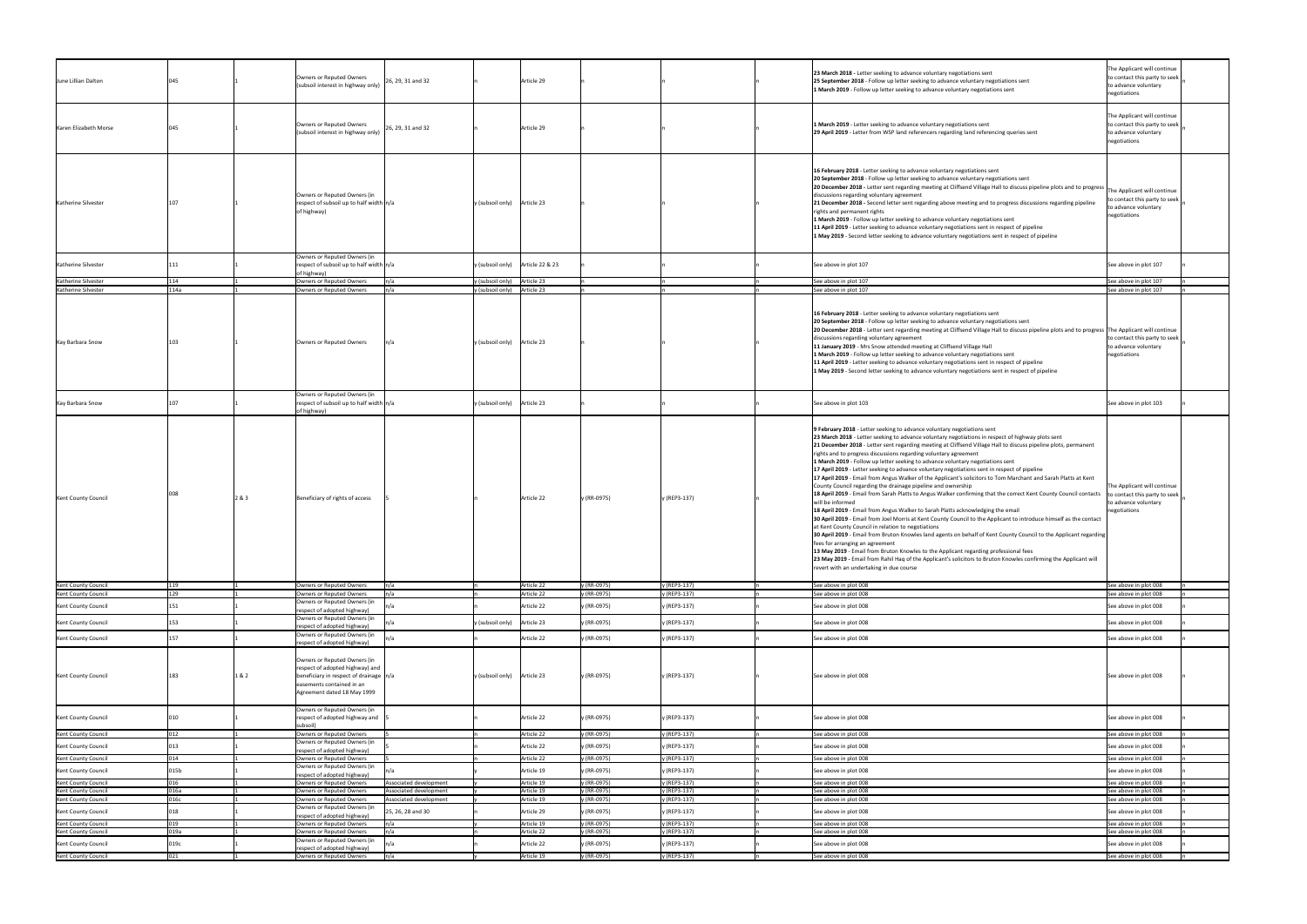| Kent County Council                        |            |       | Owners or Reputed Owners (in<br>respect of subsoil)                                                     | In/a                   |                                             | Article 19               | y (RR-0975)                | y (REP3-137)                 | See above in plot 008                          | See above in plot 008                          |
|--------------------------------------------|------------|-------|---------------------------------------------------------------------------------------------------------|------------------------|---------------------------------------------|--------------------------|----------------------------|------------------------------|------------------------------------------------|------------------------------------------------|
| Kent County Council                        | 024        |       | Owners or Reputed Owners                                                                                | n/a                    |                                             | Article 19               | y (RR-0975)                | y (REP3-137)                 | See above in plot 008                          | See above in plot 008                          |
| Kent County Council                        |            |       | Owners or Reputed Owners (in<br>respect of adopted highway)                                             |                        |                                             | Article 19               | y (RR-0975)                | y (REP3-137)                 | See above in plot 008                          | See above in plot 008                          |
| Kent County Council                        | 043а       |       | Owners or Reputed Owners (in<br>respect of adopted highway)                                             |                        |                                             | Article 19               | y (RR-0975)                | y (REP3-137)                 | See above in plot 008                          | See above in plot 008                          |
| Kent County Council                        | 044        |       | Owners or Reputed Owners                                                                                |                        |                                             | Article 29               | y (RR-0975)                | y (REP3-137)                 | See above in plot 008                          | See above in plot 008                          |
| Kent County Council                        |            |       | Owners or Reputed Owners (in<br>respect of adopted highway)                                             | 26, 29, 31 and 32      |                                             | Article 29               | y (RR-0975)                | y (REP3-137)                 | See above in plot 008                          | See above in plot 008                          |
| Kent County Council                        | 045a       |       | Owners or Reputed Owners (in<br>respect of adopted highway)                                             |                        |                                             | Article 29               | y (RR-0975)                | y (REP3-137)                 | See above in plot 008                          | See above in plot 008                          |
| Kent County Council                        | 045b       |       | Owners or Reputed Owners (in<br>respect of adopted highway)                                             | 26 and 31              |                                             | Article 29               | y (RR-0975)                | y (REP3-137)                 | See above in plot 008                          | See above in plot 008                          |
| Kent County Council                        | 047a       |       | Owners or Reputed Owners (in                                                                            |                        |                                             | Article 19               | y (RR-0975)                | y (REP3-137)                 | See above in plot 008                          | See above in plot 008                          |
| Kent County Council                        | 050a       |       | respect of adopted highway)<br>Owners or Reputed Owners (in                                             |                        |                                             | Article 19               | y (RR-0975)                | y (REP3-137)                 | See above in plot 008                          | See above in plot 008                          |
| Kent County Council                        | 050d       |       | respect of adopted highway)<br>Owners or Reputed Owners (in                                             | Associated development |                                             | Article 19               | y (RR-0975)                | y (REP3-137)                 | See above in plot 008                          | See above in plot 008                          |
| Kent County Council                        |            |       | respect of adopted highway)<br>Owners or Reputed Owners (in                                             | 17 and 27              |                                             | Article 19               | y (RR-0975)                | y (REP3-137)                 | See above in plot 008                          | See above in plot 008                          |
|                                            | 050e       |       | respect of adopted highway)<br>Owners or Reputed Owners (in                                             |                        |                                             |                          |                            |                              |                                                |                                                |
| Kent County Council                        |            |       | respect of adopted highway)<br>Owners or Reputed Owners (in                                             |                        |                                             | Article 19               | y (RR-0975)                | y (REP3-137)                 | See above in plot 008                          | See above in plot 008                          |
| Kent County Council                        | )53b       |       | respect of adopted highway)                                                                             | Associated development |                                             | Article 19               | y (RR-0975)                | y (REP3-137)                 | See above in plot 008                          | See above in plot 008                          |
| Kent County Council                        | 054a       | 2&3   | Beneficiary in respect of public<br>right of way no. TR8                                                |                        |                                             | Article 19               | y (RR-0975)                | y (REP3-137)                 | See above in plot 008                          | See above in plot 008                          |
| Kent County Council                        | 056a       | 2&3   | Beneficiary in respect of public<br>right of way no. TR8                                                |                        |                                             | Article 19               | y (RR-0975)                | y (REP3-137)                 | See above in plot 008                          | See above in plot 008                          |
| Kent County Council                        | 070a       |       | Owners or Reputed Owners (in<br>respect of adopted highway)                                             | 19 (Access to work)    |                                             | Article 19               | y (RR-0975)                | y (REP3-137)                 | See above in plot 008                          | See above in plot 008                          |
| Kent County Council                        | 072a       |       | Owners or Reputed Owners (in<br>respect of adopted highway)                                             | Associated development |                                             | Article 19               | y (RR-0975)                | y (REP3-137)                 | See above in plot 008                          | See above in plot 008                          |
| Kent County Council                        |            |       | Owners or Reputed Owners (in<br>respect of adopted highway)                                             | 19 (Access to work)    |                                             | Article 22               | y (RR-0975)                | y (REP3-137)                 | See above in plot 008                          | See above in plot 008                          |
| Kent County Council                        |            |       | Owners or Reputed Owners (in<br>respect of adopted highway)                                             |                        | y (subsoil only)                            | Article 23               | y (RR-0975)                | y (REP3-137)                 | See above in plot 008                          | See above in plot 008                          |
| Kent County Council                        |            |       | Owners or Reputed Owners (in<br>respect of adopted highway)                                             |                        | y (subsoil only)                            | Article 23               | y (RR-0975)                | y (REP3-137)                 | See above in plot 008                          | See above in plot 008                          |
| Kent County Council                        |            |       | Owners or Reputed Owners (in                                                                            |                        | y (subsoil only)                            | Article 22 & 23          | y (RR-0975)                | y (REP3-137)                 | See above in plot 008                          | See above in plot 008                          |
| Kent County Council                        |            |       | respect of adopted highway)<br>Owners or Reputed Owners (in                                             |                        | y (subsoil only)                            | Article 23               | y (RR-0975)                | y (REP3-137)                 | See above in plot 008                          | See above in plot 008                          |
| Kent County Council                        |            |       | respect of adopted highway)<br>Owners or Reputed Owners (in                                             |                        | y (subsoil only)                            | Article 23               | y (RR-0975)                | y (REP3-137)                 | See above in plot 008                          | See above in plot 008                          |
| Kent County Council                        |            |       | respect of adopted highway)<br>Owners or Reputed Owners (in                                             |                        | y (subsoil only)                            | Article 22 & 23          | y (RR-0975)                | y (REP3-137)                 | See above in plot 008                          | See above in plot 008                          |
| Kent County Council                        |            |       | respect of adopted highway)<br>Owners or Reputed Owners (in                                             |                        |                                             | Article 22               | y (RR-0975)                | y (REP3-137)                 | See above in plot 008                          | See above in plot 008                          |
|                                            |            |       | respect of adopted highway)<br>Owners or Reputed Owners (in                                             |                        |                                             |                          |                            |                              |                                                |                                                |
| Kent County Council                        | 113        |       | respect of adopted highway and<br>subsoil up to half width of                                           | n/a                    | y (subsoil only) Article 23                 |                          | y (RR-0975)                | y (REP3-137)                 | See above in plot 008                          | See above in plot 008                          |
|                                            |            |       | highway)<br>Owners or Reputed Owners (in                                                                |                        | y (subsoil only)                            | Article 23               |                            |                              |                                                |                                                |
| Kent County Council                        | 14a.       |       | respect of adopted highway)<br>Owners or Reputed Owners (in                                             |                        |                                             |                          | y (RR-0975)                | y (REP3-137)                 | See above in plot 008                          | See above in plot 008                          |
| Kent County Council                        |            |       | respect of adopted highway)                                                                             |                        |                                             | Article 22               | y (RR-0975)                | y (REP3-137)                 | See above in plot 008                          | See above in plot 008                          |
| Kent County Council<br>Kent County Council | 124<br>127 |       | Owners or Reputed Owners<br>Owners or Reputed Owners                                                    | n/a<br>n/a             | y (subsoil only)<br>y (subsoil only)        | Article 23<br>Article 23 | y (RR-0975)<br>y (RR-0975) | y (REP3-137)<br>y (REP3-137) | See above in plot 008<br>See above in plot 008 | See above in plot 008<br>See above in plot 008 |
| Kent County Council                        |            |       | Owners or Reputed Owners                                                                                | n/a                    | y (subsoil only)                            | Article 22 & 23          | y (RR-0975)                | y (REP3-137)                 | See above in plot 008                          | See above in plot 008                          |
| Kent County Council                        |            |       | <b>Owners or Reputed Owners</b>                                                                         | In/a                   |                                             |                          | y (RR-0975)                | ly (REP3-137)                | See above in plot 008                          | See above in plot 008                          |
| Kent County Council                        | 131        |       | Owners or Reputed Owners                                                                                | n/a                    |                                             | Article 22               | y (RR-0975)                | y (REP3-137)                 | See above in plot 008                          | See above in plot 008                          |
|                                            |            |       | Beneficiary of rights and                                                                               |                        |                                             |                          |                            |                              |                                                |                                                |
| Kent County Council                        | 143        | 2 & 3 | restrictive covenants contained in $\vert n/a \vert$<br>a Transfer dated 24 August 2001                 |                        | y (subsoil only) Article 22 & 23            |                          | y (RR-0975)                | y (REP3-137)                 | See above in plot 008                          | See above in plot 008                          |
|                                            |            |       | Beneficiary of rights and                                                                               |                        |                                             |                          |                            |                              |                                                |                                                |
| Kent County Council                        | 144        | 2 & 3 | restrictive covenants contained in $\vert n/a \vert$<br>a Transfer dated 24 August 2001                 |                        | $y$ (subsoil only) Article 23               |                          | y (RR-0975)                | y (REP3-137)                 | See above in plot 008                          | See above in plot 008                          |
|                                            |            |       |                                                                                                         |                        |                                             |                          |                            |                              |                                                |                                                |
| Kent County Council                        | 154        | 2 & 3 | Beneficiary of rights and<br>restrictive covenants contained in  n/a<br>a Transfer dated 24 August 2001 |                        | y (subsoil only) Article 23                 |                          | y (RR-0975)                | y (REP3-137)                 | See above in plot 008                          | See above in plot 008                          |
| Kent County Council                        |            |       | Owners or Reputed Owners (in                                                                            |                        | y (subsoil only)                            | Article 22 & 23          | y (RR-0975)                | y (REP3-137)                 | See above in plot 008                          | See above in plot 008                          |
|                                            |            |       | respect of adopted highway)<br>Owners or Reputed Owners (in                                             |                        |                                             |                          |                            |                              |                                                |                                                |
| Kent County Council                        |            |       | respect of adopted highway)<br>Owners or Reputed Owners (in                                             |                        |                                             | Article 22               | y (RR-0975)                | y (REP3-137)                 | See above in plot 008                          | See above in plot 008                          |
| Kent County Council                        |            |       | respect of adopted highway)<br>Owners or Reputed Owners (in                                             |                        |                                             | Article 22               | y (RR-0975)                | y (REP3-137)                 | See above in plot 008                          | See above in plot 008                          |
| Kent County Council                        |            |       | respect of adopted highway)                                                                             |                        | y (subsoil only)                            | Article 22 & 23          | y (RR-0975)                | y (REP3-137)                 | See above in plot 008                          | See above in plot 008                          |
| Kent County Council                        |            |       | Owners or Reputed Owners (in<br>respect of adopted highway)                                             |                        | y (subsoil only)                            | Article 23               | y (RR-0975)                | y (REP3-137)                 | See above in plot 008                          | See above in plot 008                          |
| Kent County Council                        | 177a       |       | Owners or Reputed Owners (in<br>respect of adopted highway)                                             |                        |                                             | Article 22               | y (RR-0975)                | y (REP3-137)                 | See above in plot 008                          | See above in plot 008                          |
| Kent County Council                        |            |       | Owners or Reputed Owners (in<br>respect of adopted highway)                                             |                        | y (subsoil only)                            | Article 23               | y (RR-0975)                | y (REP3-137)                 | See above in plot 008                          | See above in plot 008                          |
| Kent County Council                        | 185a       |       | Owners or Reputed Owners (in<br>respect of adopted highway)                                             |                        | y (subsoil only)                            | Article 23               | y (RR-0975)                | y (REP3-137)                 | See above in plot 008                          | See above in plot 008                          |
| Kent County Council                        | 185b       |       | Owners or Reputed Owners (in<br>respect of adopted highway)                                             |                        | $y$ (subsoil only) $\left $ Article 22 & 23 |                          | y (RR-0975)                | y (REP3-137)                 | See above in plot 008                          | See above in plot 008                          |
| Kent County Council                        | 185c       |       | Owners or Reputed Owners (in<br>respect of adopted highway)                                             | ln/a                   |                                             | Article 22               | y (RR-0975)                | y (REP3-137)                 | See above in plot 008                          | See above in plot 008                          |
|                                            |            |       |                                                                                                         |                        |                                             |                          |                            |                              |                                                |                                                |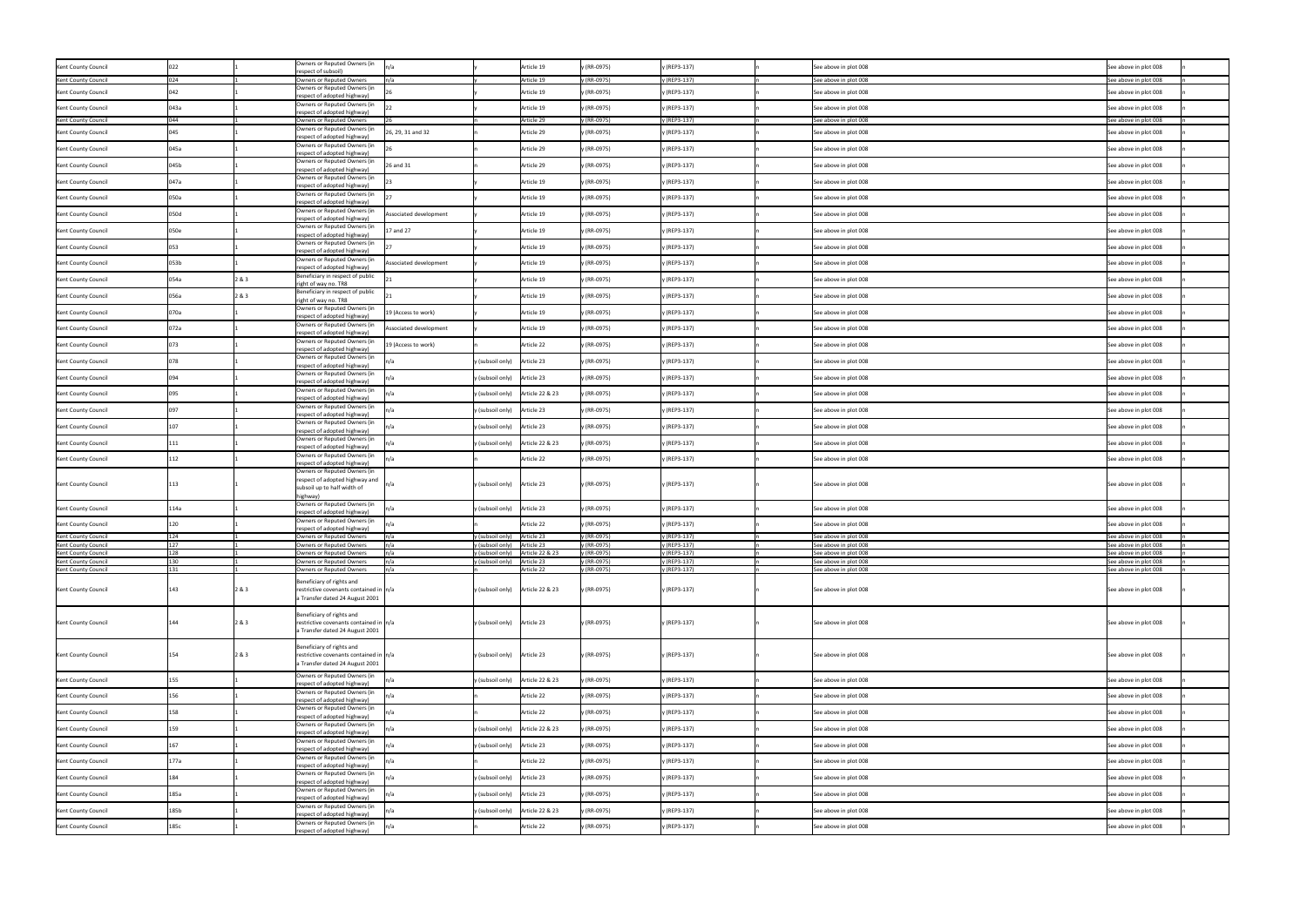| Kent County Council     | 185d | 1, 2 & 3 | Owners or Reputed Owners (in<br>respect of adopted highway) and<br>beneficiary in respect of public<br>right of way no. TR33 |                                                                      | Article 22                     | y (RR-0975) | y (REP3-137) | See above in plot 008                                                                                                                                                                    | See above in plot 008           |
|-------------------------|------|----------|------------------------------------------------------------------------------------------------------------------------------|----------------------------------------------------------------------|--------------------------------|-------------|--------------|------------------------------------------------------------------------------------------------------------------------------------------------------------------------------------------|---------------------------------|
| Kent County Council     | 185e | 2&3      | Beneficiary in respect of public<br>right of way no. TR33                                                                    |                                                                      | Article 23<br>y (subsoil only) | y (RR-0975) | y (REP3-137) | See above in plot 008                                                                                                                                                                    | See above in plot 008           |
| Kent County Council     |      | 2&3      | Beneficiary in respect of public<br>right of way no. TR33                                                                    |                                                                      | Article 22                     | y (RR-0975) | y (REP3-137) | See above in plot 008                                                                                                                                                                    | See above in plot 008           |
| Kent County Council     |      | 2 & 3    | Beneficiary in respect of public<br>right of way no. TR15                                                                    |                                                                      | Article 22                     | y (RR-0975) | y (REP3-137) | See above in plot 008                                                                                                                                                                    | See above in plot 008           |
| Kent County Council     | 188a |          | Owners or Reputed Owners (in<br>respect of adopted highway)                                                                  |                                                                      | Article 22                     | y (RR-0975) | y (REP3-137) | See above in plot 008                                                                                                                                                                    | See above in plot 008           |
| Kent Facilities Limited | 001  | 2 & 3    | Beneficiary of rights of access and<br>restrictive covenants contained in  5<br>a Lease dated 13 April 2010                  |                                                                      | Article 22                     | y (RR-0730) | y (REP3-140) | 9 February 2019 - Letter seeking to advance voluntary negotiations sent<br>1 March 2019 - Follow up letter seeking to advance voluntary negotiations sent<br>See Stone Hill Park Limited | See Stone Hill Park Limited     |
| Kent Facilities Limited | 002  | 1, 2 & 3 | Lessees/Tenants and beneficiary<br>in respect of restrictive covenants<br>contained in a Lease dated 13<br>April 2010        |                                                                      | Article 22                     | y (RR-0730) | y (REP3-140) | See above in plot 001                                                                                                                                                                    | See Stone Hill Park Limited     |
| Kent Facilities Limited | 003  | 1, 2 & 3 | Lessees /Tenants and beneficiary<br>in respect of restrictive covenants<br>contained in a Lease dated 13<br>April 2010       |                                                                      | Article 22                     | y (RR-0730) | y (REP3-140) | See above in plot 001                                                                                                                                                                    | See Stone Hill Park Limited     |
| Kent Facilities Limited | 004  | 1, 2 & 3 | Lessees /Tenants and beneficiary<br>in respect of restrictive covenants<br>contained in a Lease dated 13<br>April 2010       |                                                                      | Article 22                     | y (RR-0730) | y (REP3-140) | See above in plot 001                                                                                                                                                                    | See Stone Hill Park Limited     |
| Kent Facilities Limited | 005  | 1, 2 & 3 | Lessees /Tenants and beneficiary<br>in respect of restrictive covenants<br>contained in a Lease dated 13<br>April 2010       |                                                                      | Article 22                     | y (RR-0730) | y (REP3-140) | See above in plot 001                                                                                                                                                                    | See Stone Hill Park Limited   n |
| Kent Facilities Limited | 006  | 1, 2 & 3 | Lessees /Tenants and beneficiary<br>in respect of restrictive covenants<br>contained in a Lease dated 13<br>April 2010       |                                                                      | Article 22                     | y (RR-0730) | y (REP3-140) | See above in plot 001                                                                                                                                                                    | See Stone Hill Park Limited     |
| Kent Facilities Limited | 007  | 1, 2 & 3 | Lessees /Tenants and beneficiary<br>in respect of restrictive covenants<br>contained in a Lease dated 13<br>April 2010       |                                                                      | Article 22                     | y (RR-0730) | y (REP3-140) | See above in plot 001                                                                                                                                                                    | See Stone Hill Park Limited     |
| Kent Facilities Limited |      | 2 & 3    | Beneficiary of rights of access<br>contained in a Lease dated 13<br>April 2010<br>Lessees /Tenants and beneficiary           |                                                                      | Article 22                     | y (RR-0730) | y (REP3-140) | See above in plot 001                                                                                                                                                                    | See Stone Hill Park Limited     |
| Kent Facilities Limited | 009  | 1, 2 & 3 | in respect of restrictive covenants<br>contained in a Lease dated 13<br>April 2010<br>Lessees / Tenants and beneficiary      |                                                                      | Article 22                     | y (RR-0730) | y (REP3-140) | See above in plot 001                                                                                                                                                                    | See Stone Hill Park Limited     |
| Kent Facilities Limited |      | 1, 2 & 3 | in respect of restrictive covenants<br>contained in a Lease dated 13<br>April 2010<br>Beneficiary in respect of rights of    |                                                                      | Article 22                     | y (RR-0730) | y (REP3-140) | See above in plot 001                                                                                                                                                                    | See Stone Hill Park Limited     |
| Kent Facilities Limited |      |          | access                                                                                                                       |                                                                      | Article 22                     | y (RR-0730) | y (REP3-140) | See above in plot 001                                                                                                                                                                    | See Stone Hill Park Limited     |
| Kent Facilities Limited |      |          | Beneficiary in respect of legal<br>charge dated 19 September 2014 19, 20, 21, 22, 24, 25                                     | $\vert 1, 2, 3, 5, 6, 7, 8, 9, 10, 11, 12, 13, \vert$                | Article 19                     | y (RR-0730) | y (REP3-140) | See above in plot 001                                                                                                                                                                    | See Stone Hill Park Limited     |
| Kent Facilities Limited | 015a |          | Beneficiary in respect of legal<br>charge dated 19 September 2014                                                            | Associated development                                               | Article 19                     | y (RR-0730) | y (REP3-140) | See above in plot 001                                                                                                                                                                    | See Stone Hill Park Limited     |
| Kent Facilities Limited | 026a |          | Beneficiary in respect of legal                                                                                              | charge dated 19 September 2014 $\Big $ 25 and associated development | Article 19                     | y (RR-0730) | y (REP3-140) | See above in plot 001                                                                                                                                                                    | See Stone Hill Park Limited     |
| Kent Facilities Limited |      |          | Beneficiary in respect of legal<br>charge dated 19 September 2014                                                            |                                                                      | Article 19                     | y (RR-0730) | y (REP3-140) | See above in plot 001                                                                                                                                                                    | See Stone Hill Park Limited     |
| Kent Facilities Limited |      |          | Beneficiary in respect of legal<br>charge dated 19 September 2014                                                            | 8, 9, 14, 22 and 25                                                  | Article 19                     | y (RR-0730) | y (REP3-140) | See above in plot 001                                                                                                                                                                    | See Stone Hill Park Limited     |
| Kent Facilities Limited |      |          | Beneficiary in respect of legal<br>charge dated 19 September 2014 $ ^{22}$                                                   |                                                                      | Article 19                     | y (RR-0730) | y (REP3-140) | See above in plot 001                                                                                                                                                                    | See Stone Hill Park Limited     |
| Kent Facilities Limited |      |          | Beneficiary in respect of legal<br>charge dated 19 September 2014 $\Big 9, 20, 22\Big $                                      |                                                                      | Article 19                     | y (RR-0730) | y (REP3-140) | See above in plot 001                                                                                                                                                                    | See Stone Hill Park Limited     |
| Kent Facilities Limited |      |          | Beneficiary in respect of legal<br>charge dated 19 September 2014 $\Big $ 1, 22                                              |                                                                      | Article 19                     | y (RR-0730) | y (REP3-140) | See above in plot 001                                                                                                                                                                    | See Stone Hill Park Limited     |
| Kent Facilities Limited | 041a |          | Beneficiary in respect of legal<br>charge dated 19 September 2014 $\begin{vmatrix} 8 \text{ and } 13 \end{vmatrix}$          |                                                                      | Article 19                     | y (RR-0730) | y (REP3-140) | See above in plot 001                                                                                                                                                                    | See Stone Hill Park Limited     |
| Kent Facilities Limited | በ43  |          | Beneficiary in respect of legal<br>charge dated 19 September 2014 $ ^{22}$                                                   |                                                                      | Article 19                     | y (RR-0730) | y (REP3-140) | See above in plot 001                                                                                                                                                                    | See Stone Hill Park Limited     |
| Kent Facilities Limited | 043a |          | Beneficiary in respect of legal<br>charge dated 19 September 2014                                                            |                                                                      | Article 19                     | y (RR-0730) | y (REP3-140) | See above in plot 001                                                                                                                                                                    | See Stone Hill Park Limited     |
| Kent Facilities Limited |      |          | Beneficiary in respect of legal<br>charge dated 19 September 2014 $\Big ^{22}$                                               |                                                                      | Article 19                     | y (RR-0730) | y (REP3-140) | See above in plot 001                                                                                                                                                                    | See Stone Hill Park Limited     |
| Kent Facilities Limited |      |          | Beneficiary in respect of legal<br>charge dated 19 September 2014                                                            |                                                                      | Article 19                     | y (RR-0730) | y (REP3-140) | See above in plot 001                                                                                                                                                                    | See Stone Hill Park Limited     |
| Kent Facilities Limited | 047a |          | Beneficiary in respect of legal<br>charge dated 19 September 2014                                                            |                                                                      | Article 19                     | y (RR-0730) | y (REP3-140) | See above in plot 001                                                                                                                                                                    | See Stone Hill Park Limited     |
| Kent Facilities Limited | 048a |          | Beneficiary in respect of legal<br>charge dated 19 September 2014                                                            | Associated development                                               | Article 19                     | y (RR-0730) | y (REP3-140) | See above in plot 001                                                                                                                                                                    | See Stone Hill Park Limited     |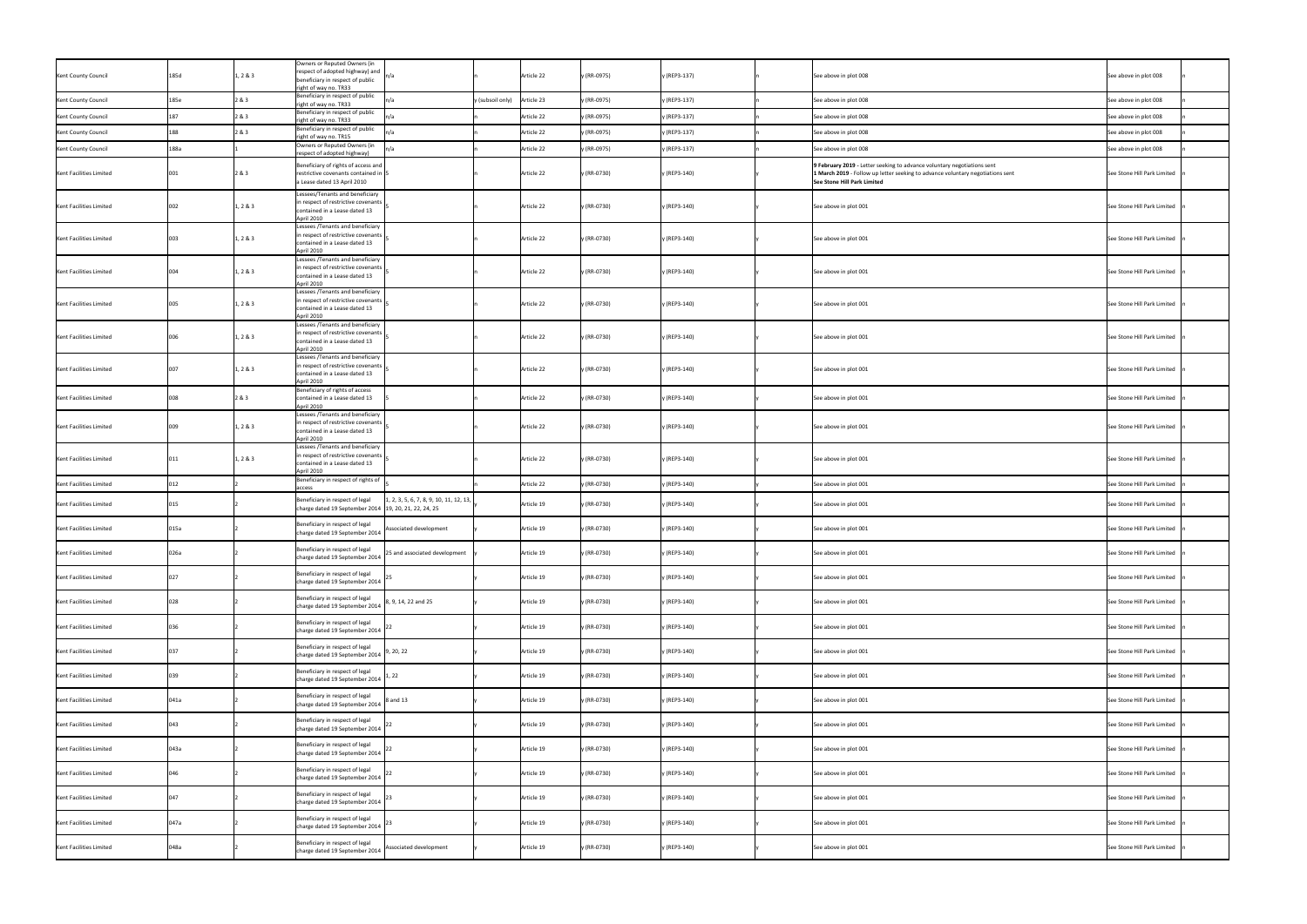| Kent Facilities Limited          |      | Beneficiary in respect of legal<br>charge dated 19 September 2014                        | , 15, 16 and 23        |                             | Article 19               | y (RR-0730) | y (REP3-140) | See above in plot 001                                                                                                                                                                                                                                                                                                                                                                                                                                                                                                                                                                                                                                                                                                                                                                                      | See Stone Hill Park Limited                                                                          |
|----------------------------------|------|------------------------------------------------------------------------------------------|------------------------|-----------------------------|--------------------------|-------------|--------------|------------------------------------------------------------------------------------------------------------------------------------------------------------------------------------------------------------------------------------------------------------------------------------------------------------------------------------------------------------------------------------------------------------------------------------------------------------------------------------------------------------------------------------------------------------------------------------------------------------------------------------------------------------------------------------------------------------------------------------------------------------------------------------------------------------|------------------------------------------------------------------------------------------------------|
| Kent Facilities Limited          | 049a | Beneficiary in respect of legal<br>charge dated 19 September 2014                        | 16 and 29              |                             | Article 19               | y (RR-0730) | y (REP3-140) | See above in plot 001                                                                                                                                                                                                                                                                                                                                                                                                                                                                                                                                                                                                                                                                                                                                                                                      | See Stone Hill Park Limited                                                                          |
| Kent Facilities Limited          | 049b | Beneficiary in respect of legal<br>charge dated 19 September 2014                        |                        |                             | Article 19               | y (RR-0730) | y (REP3-140) | See above in plot 001                                                                                                                                                                                                                                                                                                                                                                                                                                                                                                                                                                                                                                                                                                                                                                                      | See Stone Hill Park Limited                                                                          |
| Kent Facilities Limited          |      | Beneficiary in respect of legal<br>charge dated 19 September 2014                        | 1, 15, 16, 17 and 27   |                             | Article 19               | y (RR-0730) | y (REP3-140) | See above in plot 001                                                                                                                                                                                                                                                                                                                                                                                                                                                                                                                                                                                                                                                                                                                                                                                      | See Stone Hill Park Limited                                                                          |
| Kent Facilities Limited          | 050a | Beneficiary in respect of legal<br>charge dated 19 September 2014                        |                        |                             | Article 19               | y (RR-0730) | y (REP3-140) | See above in plot 001                                                                                                                                                                                                                                                                                                                                                                                                                                                                                                                                                                                                                                                                                                                                                                                      | See Stone Hill Park Limited                                                                          |
| Kent Facilities Limited          | 050b | Beneficiary in respect of legal<br>charge dated 19 September 2014                        | 15, 16 and 23          |                             | Article 19               | (RR-0730)   | y (REP3-140) | See above in plot 001                                                                                                                                                                                                                                                                                                                                                                                                                                                                                                                                                                                                                                                                                                                                                                                      | See Stone Hill Park Limited                                                                          |
| Kent Facilities Limited          | 050c | Beneficiary in respect of legal<br>charge dated 19 September 2014                        | 16 and 23              |                             | Article 19               | y (RR-0730) | y (REP3-140) | See above in plot 001                                                                                                                                                                                                                                                                                                                                                                                                                                                                                                                                                                                                                                                                                                                                                                                      | See Stone Hill Park Limited                                                                          |
| Kent Facilities Limited          | 050d | Beneficiary in respect of legal<br>charge dated 19 September 2014                        | Associated development |                             | Article 19               | y (RR-0730) | y (REP3-140) | See above in plot 001                                                                                                                                                                                                                                                                                                                                                                                                                                                                                                                                                                                                                                                                                                                                                                                      | See Stone Hill Park Limited                                                                          |
| Kent Facilities Limited          | 050e | Beneficiary in respect of legal<br>charge dated 19 September 2014                        | 17 and 27              |                             | Article 19               | y (RR-0730) | y (REP3-140) | See above in plot 001                                                                                                                                                                                                                                                                                                                                                                                                                                                                                                                                                                                                                                                                                                                                                                                      | See Stone Hill Park Limited                                                                          |
| Kent Facilities Limited          | 051b | Beneficiary in respect of legal<br>charge dated 19 September 2014                        | Associated development |                             | Article 19               | y (RR-0730) | y (REP3-140) | See above in plot 001                                                                                                                                                                                                                                                                                                                                                                                                                                                                                                                                                                                                                                                                                                                                                                                      | See Stone Hill Park Limited                                                                          |
| Kent Facilities Limited          | 051c | Beneficiary in respect of legal<br>charge dated 19 September 2014                        | Associated development |                             | Article 19               | y (RR-0730) | y (REP3-140) | See above in plot 001                                                                                                                                                                                                                                                                                                                                                                                                                                                                                                                                                                                                                                                                                                                                                                                      | See Stone Hill Park Limited                                                                          |
| Kent Facilities Limited          | 053a | Beneficiary in respect of legal<br>charge dated 19 September 2014                        | Associated development |                             | Article 19               | y (RR-0730) | y (REP3-140) | See above in plot 001                                                                                                                                                                                                                                                                                                                                                                                                                                                                                                                                                                                                                                                                                                                                                                                      | See Stone Hill Park Limited                                                                          |
| Kent Facilities Limited          | 053b | Beneficiary in respect of legal<br>charge dated 19 September 2014                        | Associated development |                             | Article 19               | y (RR-0730) | y (REP3-140) | See above in plot 001                                                                                                                                                                                                                                                                                                                                                                                                                                                                                                                                                                                                                                                                                                                                                                                      | See Stone Hill Park Limited                                                                          |
| Kent Facilities Limited          |      | Beneficiary in respect of legal<br>charge dated 19 September 2014                        |                        |                             | Article 19               | y (RR-0730) | y (REP3-140) | See above in plot 001                                                                                                                                                                                                                                                                                                                                                                                                                                                                                                                                                                                                                                                                                                                                                                                      | See Stone Hill Park Limited                                                                          |
| Kent Facilities Limited          | 054a | Beneficiary in respect of public<br>right of way no. TR8                                 |                        |                             | Article 19               | y (RR-0730) | y (REP3-140) | See above in plot 001                                                                                                                                                                                                                                                                                                                                                                                                                                                                                                                                                                                                                                                                                                                                                                                      | See Stone Hill Park Limited                                                                          |
| Kent Facilities Limited          |      | Beneficiary in respect of legal<br>charge dated 19 September 2014                        |                        |                             | Article 19               | y (RR-0730) | y (REP3-140) | See above in plot 001                                                                                                                                                                                                                                                                                                                                                                                                                                                                                                                                                                                                                                                                                                                                                                                      | See Stone Hill Park Limited                                                                          |
| Kent Facilities Limited          |      | Beneficiary in respect of legal<br>charge dated 19 September 2014                        |                        |                             | Article 19               | y (RR-0730) | y (REP3-140) | See above in plot 001                                                                                                                                                                                                                                                                                                                                                                                                                                                                                                                                                                                                                                                                                                                                                                                      | See Stone Hill Park Limited                                                                          |
| Kent Facilities Limited          |      | Beneficiary in respect of legal<br>charge dated 19 September 2014                        | Associated development |                             | Article 19               | y (RR-0730) | y (REP3-140) | See above in plot 001                                                                                                                                                                                                                                                                                                                                                                                                                                                                                                                                                                                                                                                                                                                                                                                      | See Stone Hill Park Limited                                                                          |
| Kent Facilities Limited          |      | Beneficiary in respect of legal<br>charge dated 19 September 2014                        | Associated development |                             | Article 19               | y (RR-0730) | y (REP3-140) | See above in plot 001                                                                                                                                                                                                                                                                                                                                                                                                                                                                                                                                                                                                                                                                                                                                                                                      | See Stone Hill Park Limited                                                                          |
| Kent Facilities Limited          | በ6ጸ  | Beneficiary in respect of legal<br>charge dated 19 September 2014                        | Associated development |                             | Article 19               | y (RR-0730) | y (REP3-140) | See above in plot 001                                                                                                                                                                                                                                                                                                                                                                                                                                                                                                                                                                                                                                                                                                                                                                                      | See Stone Hill Park Limited                                                                          |
| Kent Facilities Limited          |      | Beneficiary in respect of legal<br>charge dated 19 September 2014 Associated development |                        |                             | Article 19               | y (RR-0730) | y (REP3-140) | See above in plot 001                                                                                                                                                                                                                                                                                                                                                                                                                                                                                                                                                                                                                                                                                                                                                                                      | See Stone Hill Park Limited   n                                                                      |
| Kent Facilities Limited          |      | Beneficiary in respect of legal<br>charge dated 19 September 2014                        | 19 (Access to work)    |                             | Article 19               | y (RR-0730) | y (REP3-140) | See above in plot 001                                                                                                                                                                                                                                                                                                                                                                                                                                                                                                                                                                                                                                                                                                                                                                                      | See Stone Hill Park Limited                                                                          |
| Kent Facilities Limited          | )70a | Beneficiary in respect of legal<br>charge dated 19 September 2014                        | 19 (Access to work)    |                             | Article 19               | y (RR-0730) | y (REP3-140) | See above in plot 001                                                                                                                                                                                                                                                                                                                                                                                                                                                                                                                                                                                                                                                                                                                                                                                      | See Stone Hill Park Limited                                                                          |
| Kevan Charles Short              |      | Owners or Reputed Owners                                                                 |                        | y (subsoil only) Article 23 |                          |             |              | 16 February 2018 - Letter seeking to advance voluntary negotiations sent<br>20 September 2018 - Follow up letter seeking to advance voluntary negotiations sent<br>20 December 2018 - Letter sent regarding meeting at Cliffsend Village Hall to discuss pipeline plots and to progress to contact this party to seek<br>discussions regarding voluntary agreement<br>1 March 2019 - Follow up letter seeking to advance voluntary negotiations sent<br>1 May 2019 - Letter seeking to advance voluntary negotiations sent in respect of pipeline                                                                                                                                                                                                                                                          | The Applicant will continue<br>to advance voluntary<br>negotiations                                  |
| <b>Kirsty Jane Durrell</b>       |      | Owners or Reputed Owners (in<br>respect of subsoil up to half width $n/a$<br>of highway) |                        | y (subsoil only) Article 23 |                          |             |              | 16 February 2018 - Letter seeking to advance voluntary negotiations sent<br>20 September 2018 - Follow up letter seeking to advance voluntary negotiations sent<br>20 December 2018 - Letter sent regarding meeting at Cliffsend Village Hall to discuss pipeline plots and to progress<br>discussions regarding voluntary agreement<br>1 March 2019 - Follow up letter seeking to advance voluntary negotiations sent<br>22 March 2019 - Email from Kirsty and Sean Durrell to the Applicant regarding the intentions for acquiring land<br>and/or land rights<br>1 May 2019 - Letter seeking to advance voluntary negotiations sent in respect of pipeline<br>14 May 2019 - Email from the Applicant to Mr and Mrs Durrell to summarise intentions to acquire land rights and<br>suggesting a phone call | The Applicant will continue<br>to contact this party to seek<br>to advance voluntary<br>negotiations |
| <b>Kirsty Jane Durrell</b>       | 102  | Owners or Reputed Owners                                                                 |                        | y (subsoil only) Article 23 |                          |             |              | See above in plot 097                                                                                                                                                                                                                                                                                                                                                                                                                                                                                                                                                                                                                                                                                                                                                                                      | See above in plot 097                                                                                |
| Lesley Rushton                   | 061  | Owners or Reputed Owners<br>Owners or Reputed Owners                                     |                        |                             | Article 22<br>Article 22 |             |              | 4 April 2018 - Letter seeking to advance voluntary negotiations sent<br>21 September 2018 - Follow up letter seeking to advance voluntary negotiations sent<br>1 March 2019 - Follow up letter seeking to advance voluntary negotiations sent                                                                                                                                                                                                                                                                                                                                                                                                                                                                                                                                                              | The Applicant will continue<br>to contact this party to seek<br>to advance voluntary<br>negotiations |
| Lesley Rushton<br>Lesley Rushton | 062  | Owners or Reputed Owners                                                                 |                        |                             | Article 22               |             |              | See above in plot 060<br>See above in plot 060                                                                                                                                                                                                                                                                                                                                                                                                                                                                                                                                                                                                                                                                                                                                                             | See above in plot 060<br>See above in plot 060                                                       |
| Lesley Rushton                   | 063  | Owners or Reputed Owners                                                                 |                        |                             | Article 22               |             |              | See above in plot 060                                                                                                                                                                                                                                                                                                                                                                                                                                                                                                                                                                                                                                                                                                                                                                                      | See above in plot 060                                                                                |
|                                  |      |                                                                                          |                        |                             |                          |             |              |                                                                                                                                                                                                                                                                                                                                                                                                                                                                                                                                                                                                                                                                                                                                                                                                            |                                                                                                      |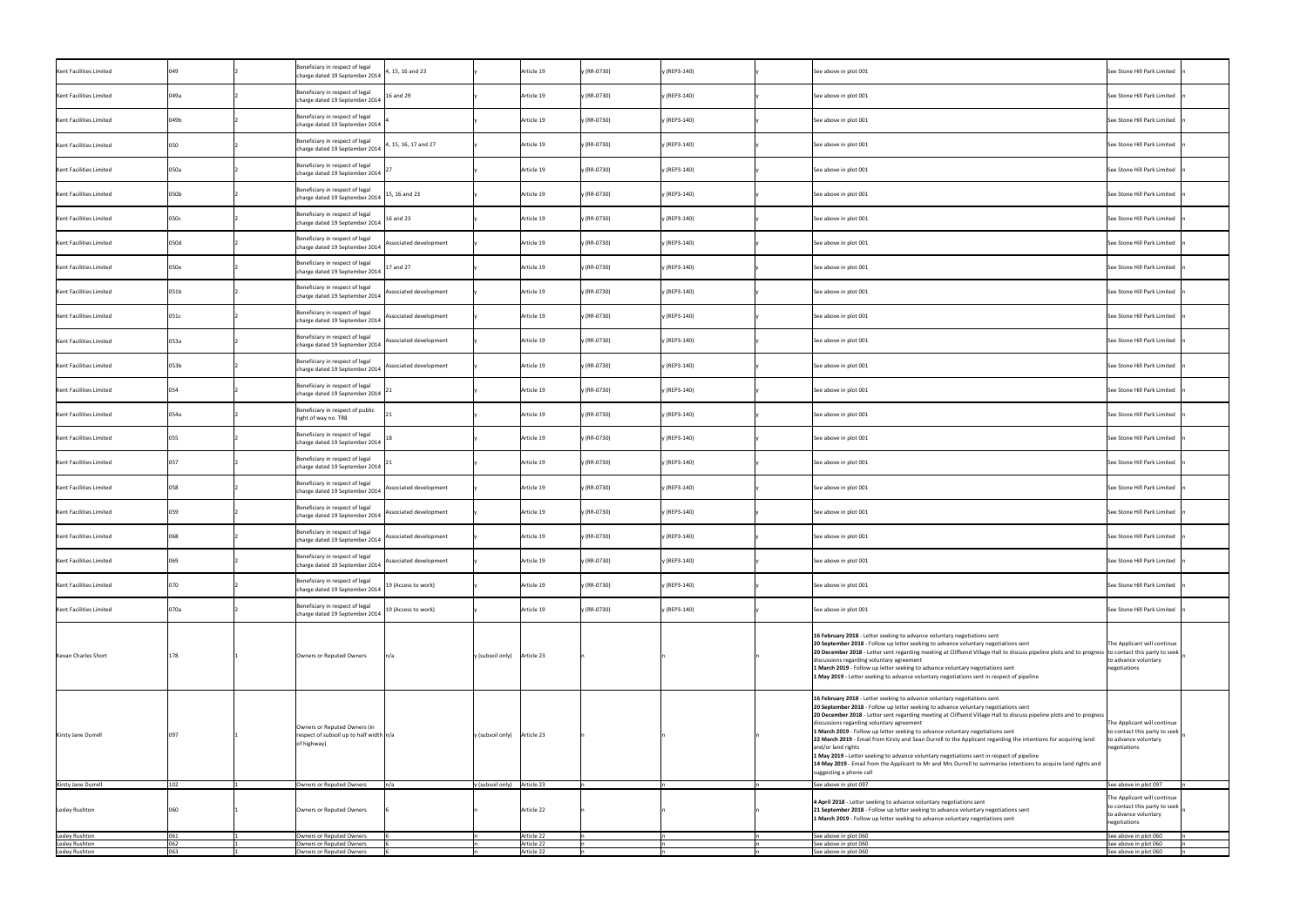| Lester Archer Hovenden |     |       | Owners or Reputed Owners                                                                                                             | $\ln/a$           | y (subsoil only) Article 23 |            |             |              | 16 February 2018 - Letter seeking to advance voluntary negotiations sent<br>20 September 2018 - Follow up letter seeking to advance voluntary negotiations sent<br>20 December 2018 - Letter sent regarding meeting at Cliffsend Village Hall to discuss pipeline plots and to progress to contact this party to seek<br>discussions regarding voluntary agreement<br>1 March 2019 - Follow up letter seeking to advance voluntary negotiations sent<br>1 May 2019 - Letter seeking to advance voluntary negotiations sent in respect of pipeline                                                                                                                                                                                                                                                                                                                                                | The Applicant will continue<br>to advance voluntary<br>negotiations                                                                                                      |                                   |
|------------------------|-----|-------|--------------------------------------------------------------------------------------------------------------------------------------|-------------------|-----------------------------|------------|-------------|--------------|--------------------------------------------------------------------------------------------------------------------------------------------------------------------------------------------------------------------------------------------------------------------------------------------------------------------------------------------------------------------------------------------------------------------------------------------------------------------------------------------------------------------------------------------------------------------------------------------------------------------------------------------------------------------------------------------------------------------------------------------------------------------------------------------------------------------------------------------------------------------------------------------------|--------------------------------------------------------------------------------------------------------------------------------------------------------------------------|-----------------------------------|
| Linda Anne Buchanan    |     |       | Owners or Reputed Owners                                                                                                             | ln/a              | y (subsoil only) Article 23 |            |             |              | 16 February 2018 - Letter seeking to advance voluntary negotiations sent<br>20 September 2018 - Follow up letter seeking to advance voluntary negotiations sent<br>[20 December 2018 - Letter sent regarding meeting at Cliffsend Village Hall to discuss pipeline plots and to progress to contact this party to seek<br>discussions regarding voluntary agreement<br>1 March 2019 - Follow up letter seeking to advance voluntary negotiations sent<br>1 May 2019 - Letter seeking to advance voluntary negotiations sent in respect of pipeline                                                                                                                                                                                                                                                                                                                                               | The Applicant will continue<br>to advance voluntary<br>negotiations                                                                                                      |                                   |
| Linda Marion Copsey    | 088 |       | Owners or Reputed Owners                                                                                                             | n/a               | y (subsoil only) Article 23 |            |             |              | 16 February 2018 - Letter seeking to advance voluntary negotiations sent<br>20 September 2018 - Follow up letter seeking to advance voluntary negotiations sent<br>20 December 2018 - Letter sent regarding meeting at Cliffsend Village Hall to discuss pipeline plots and to progress<br>discussions regarding voluntary agreement<br>1 March 2019 - Follow up letter seeking to advance voluntary negotiations sent<br>11 April 2019 - Letter seeking to advance voluntary negotiations sent in respect of pipeline<br>1 May 2019 - Second letter seeking to advance voluntary negotiations sent in respect of pipeline                                                                                                                                                                                                                                                                       | The Applicant will continue<br>to contact this party to seek<br>to advance voluntary<br>negotiations                                                                     |                                   |
| Lindsay Deacon         |     |       | Lessees/Tenants                                                                                                                      |                   |                             | Article 22 |             |              | 9 February 2018 - Letter seeking to advance voluntary negotiations sent<br>21 September 2018 - Follow up letter seeking to advance voluntary negotiations sent<br>1 March 2019 - Follow up letter seeking to advance voluntary negotiations sent                                                                                                                                                                                                                                                                                                                                                                                                                                                                                                                                                                                                                                                 | The Applicant will continue<br>to contact this party to seek<br>to advance voluntary<br>negotiations                                                                     |                                   |
| Lindsay Deacon         |     | 2&3   | Beneficiary of rights of access                                                                                                      |                   |                             | Article 22 |             |              | See above in plot 001                                                                                                                                                                                                                                                                                                                                                                                                                                                                                                                                                                                                                                                                                                                                                                                                                                                                            | See above in plot 001                                                                                                                                                    |                                   |
| Lindsay Deacon         |     | 2 & 3 | Beneficiary of rights of access                                                                                                      |                   |                             | Article 22 |             |              | See above in plot 001                                                                                                                                                                                                                                                                                                                                                                                                                                                                                                                                                                                                                                                                                                                                                                                                                                                                            | See above in plot 001                                                                                                                                                    |                                   |
| Lorraine Edith Smith   |     |       | Owners or Reputed Owners                                                                                                             | $\ln/a$           | y (subsoil only) Article 23 |            |             |              | 16 February 2018 - Letter seeking to advance voluntary negotiations sent<br>20 September 2018 - Follow up letter seeking to advance voluntary negotiations sent<br>[20 December 2018 - Letter sent regarding meeting at Cliffsend Village Hall to discuss pipeline plots and to progress to contact this party to seek<br>discussions regarding voluntary agreement<br>1 March 2019 - Follow up letter seeking to advance voluntary negotiations sent<br>1 May 2019 - Letter seeking to advance voluntary negotiations sent in respect of pipeline                                                                                                                                                                                                                                                                                                                                               | The Applicant will continue<br>to advance voluntary<br>negotiations                                                                                                      |                                   |
| Louise Kemp            |     |       | Owners or Reputed Owners<br>(subsoil interest in highway only)                                                                       | 25, 26, 28 and 30 |                             | Article 29 |             |              | 23 March 2018 - Letter seeking to advance voluntary negotiations sent<br>25 September 2018 - Follow up letter seeking to advance voluntary negotiations sent<br>1 March 2019 - Follow up letter seeking to advance voluntary negotiations sent                                                                                                                                                                                                                                                                                                                                                                                                                                                                                                                                                                                                                                                   | The Applicant will continue<br>to contact this party to seek<br>to advance voluntary<br>negotiations                                                                     |                                   |
| Louise Marianne Heddle |     |       | Owners or Reputed Owners<br>(subsoil interest in highway only)                                                                       | 25, 26, 28 and 30 |                             | Article 29 |             |              | 23 March 2018 - Letter seeking to advance voluntary negotiations sent<br>25 September 2018 - Follow up letter seeking to advance voluntary negotiations sent<br>1 March 2019 - Follow up letter seeking to advance voluntary negotiations sent                                                                                                                                                                                                                                                                                                                                                                                                                                                                                                                                                                                                                                                   | The Applicant will continue<br>to contact this party to seek<br>to advance voluntary<br>negotiations                                                                     |                                   |
| Lynne Joyce Young      | 085 |       | Owners or Reputed Owners                                                                                                             | n/a               | y (subsoil only) Article 23 |            |             |              | 16 February 2018 - Letter seeking to advance voluntary negotiations sent<br>20 September 2018 - Follow up letter seeking to advance voluntary negotiations sent<br>20 December 2018 - Letter sent regarding meeting at Cliffsend Village Hall to discuss pipeline plots and to progress<br>discussions regarding voluntary agreement<br>1 March 2019 - Follow up letter seeking to advance voluntary negotiations sent<br>11 April 2019 - Letter seeking to advance voluntary negotiations sent in respect of pipeline<br>1 May 2019 - Second letter seeking to advance voluntary negotiations sent in respect of pipeline                                                                                                                                                                                                                                                                       | The Applicant will continue<br>to contact this party to seek<br>to advance voluntary<br>negotiations                                                                     |                                   |
| Maggie Nora Harvey     |     |       | Owners or Reputed Owners (in<br>respect of subsoil up to half width $n/a$<br>of highway)                                             |                   | y (subsoil only) Article 23 |            |             |              | 16 February 2018 - Letter seeking to advance voluntary negotiations sent<br>18 February 2018 - E-mail from Mrs Harvey to Colin Smith of the Applicant's surveyors, raising enquiry as to any<br>risk to her property<br>20 September 2018 - Follow up letter seeking to advance voluntary negotiations sent<br>[20 December 2018 - Letter sent regarding meeting at Cliffsend Village Hall to discuss pipeline plots and to progress to contact this party to seek<br>discussions regarding voluntary agreement<br>1 March 2019 - Follow up letter seeking to advance voluntary negotiations sent<br>3 March 2019 - Email from Jamie Higgins on behalf of Ms Harvey confirming that Ms Harvey is now in a care home<br>and correspondence should be sent to her daughter, with her details provided<br>3 May 2019 - Letter seeking to advance voluntary negotiations sent in respect of pipeline | The Applicant will continue<br>to advance voluntary<br>negotiations                                                                                                      |                                   |
| Marcus James Russell   | 045 |       | Owners or Reputed Owners (as<br>trustee for RAF Manston Spitfire<br>Hurricane Memorial Museum)<br>(subsoil interest in highway only) | 26, 29, 31 and 32 |                             | Article 29 | y (RR-1084) | y (REP3-116) | 7 February 2018 - Letter seeking to advance voluntary negotiations sent<br>23 March 2018 - Second letter seeking to advance voluntary negotiations sent<br>1 October 2018 - Follow up letter seeking to advance voluntary negotiations sent                                                                                                                                                                                                                                                                                                                                                                                                                                                                                                                                                                                                                                                      | <b>Statement of Common</b><br>Ground entered into.<br>The Statement of Common<br>Ground contains provisions<br>as to timings of new<br>negotiations and to<br>relocation | y (Statement of<br>Common Ground) |
| Mario Valvona          |     |       | Owners or Reputed Owners<br>(subsoil interest in highway only)                                                                       | 26, 29, 31 and 32 |                             | Article 29 |             |              | 23 March 2018 - Letter seeking to advance voluntary negotiations sent<br>25 September 2018 - Follow up letter seeking to advance voluntary negotiations sent<br>1 March 2019 - Follow up letter seeking to advance voluntary negotiations sent                                                                                                                                                                                                                                                                                                                                                                                                                                                                                                                                                                                                                                                   | The Applicant will continue<br>to contact this party to seek<br>to advance voluntary<br>negotiations                                                                     |                                   |
| Marion Catherine Watt  | 045 |       | Owners or Reputed Owners<br>(subsoil interest in highway only)                                                                       | 26, 29, 31 and 32 |                             | Article 29 |             |              | 23 March 2018 - Letter seeking to advance voluntary negotiations sent<br>25 September 2018 - Follow up letter seeking to advance voluntary negotiations sent<br>1 March 2019 - Follow up letter seeking to advance voluntary negotiations sent                                                                                                                                                                                                                                                                                                                                                                                                                                                                                                                                                                                                                                                   | The Applicant will continue<br>to contact this party to seek<br>to advance voluntary<br>negotiations                                                                     |                                   |
|                        |     |       |                                                                                                                                      |                   |                             |            |             |              |                                                                                                                                                                                                                                                                                                                                                                                                                                                                                                                                                                                                                                                                                                                                                                                                                                                                                                  |                                                                                                                                                                          |                                   |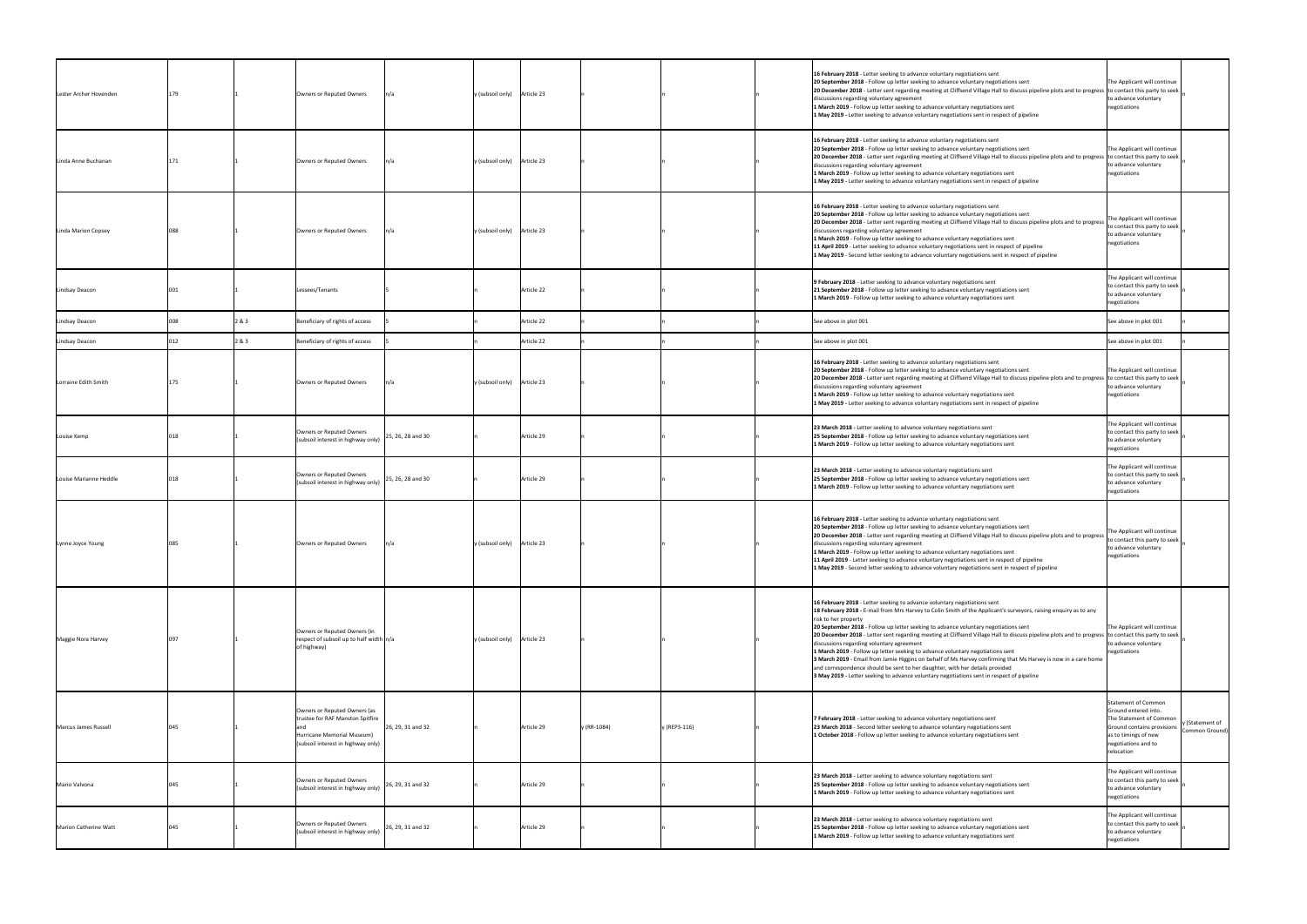| Mark Le-Han                |     | Owners or Reputed Owners<br>25, 26, 28 and 30<br>(subsoil interest in highway only)                                   | Article 29 |  | 23 March 2018 - Letter seeking to advance voluntary negotiations sent<br>25 September 2018 - Follow up letter seeking to advance voluntary negotiations sent<br>1 March 2019 - Follow up letter seeking to advance voluntary negotiations sent                                                                                                                                                                                                                                                                                                                                                                                                                                                                                                                                                                                                                                                                                                                                                                                                                                                                                                                                                                                                                                                                                                                                           | The Applicant will continue<br>to contact this party to seek<br>to advance voluntary<br>negotiations |
|----------------------------|-----|-----------------------------------------------------------------------------------------------------------------------|------------|--|------------------------------------------------------------------------------------------------------------------------------------------------------------------------------------------------------------------------------------------------------------------------------------------------------------------------------------------------------------------------------------------------------------------------------------------------------------------------------------------------------------------------------------------------------------------------------------------------------------------------------------------------------------------------------------------------------------------------------------------------------------------------------------------------------------------------------------------------------------------------------------------------------------------------------------------------------------------------------------------------------------------------------------------------------------------------------------------------------------------------------------------------------------------------------------------------------------------------------------------------------------------------------------------------------------------------------------------------------------------------------------------|------------------------------------------------------------------------------------------------------|
| <b>Martin Allen</b>        |     | Owners or Reputed Owners                                                                                              | Article 22 |  | 9 February 2018 - Letter seeking to advance voluntary negotiations sent<br>21 September 2018 - Follow up letter seeking to advance voluntary negotiations sent<br>1 March 2019 - Follow up letter seeking to advance voluntary negotiations sent                                                                                                                                                                                                                                                                                                                                                                                                                                                                                                                                                                                                                                                                                                                                                                                                                                                                                                                                                                                                                                                                                                                                         | The Applicant will continue<br>to contact this party to seek<br>to advance voluntary<br>negotiations |
| Martin Allen               | 061 | Owners or Reputed Owners                                                                                              | Article 22 |  | See above in plot 060                                                                                                                                                                                                                                                                                                                                                                                                                                                                                                                                                                                                                                                                                                                                                                                                                                                                                                                                                                                                                                                                                                                                                                                                                                                                                                                                                                    | See above in plot 060                                                                                |
| Martin Allen               | 062 | Owners or Reputed Owners                                                                                              | Article 22 |  | See above in plot 060                                                                                                                                                                                                                                                                                                                                                                                                                                                                                                                                                                                                                                                                                                                                                                                                                                                                                                                                                                                                                                                                                                                                                                                                                                                                                                                                                                    | See above in plot 060                                                                                |
| Martin Allen               | 660 | Owners or Reputed Owners                                                                                              | Article 22 |  | See above in plot 060                                                                                                                                                                                                                                                                                                                                                                                                                                                                                                                                                                                                                                                                                                                                                                                                                                                                                                                                                                                                                                                                                                                                                                                                                                                                                                                                                                    | See above in plot 060                                                                                |
| Martin James Robert Pescud | 018 | Owners or Reputed Owners<br>25, 26, 28 and 30<br>(subsoil interest in highway only)                                   | Article 29 |  | 23 March 2018 - Letter seeking to advance voluntary negotiations sent<br>25 September 2018 - Follow up letter seeking to advance voluntary negotiations sent<br>1 March 2019 - Follow up letter seeking to advance voluntary negotiations sent                                                                                                                                                                                                                                                                                                                                                                                                                                                                                                                                                                                                                                                                                                                                                                                                                                                                                                                                                                                                                                                                                                                                           | The Applicant will continue<br>to contact this party to seek<br>to advance voluntary<br>negotiations |
| Mary Ann Breeds            |     | Owners or Reputed Owners (in<br>respect of subsoil up to half width n/a<br>y (subsoil only) Article 23<br>of highway) |            |  | 16 February 2018 - Letter seeking to advance voluntary negotiations sent<br>20 September 2018 - Follow up letter seeking to advance voluntary negotiations sent<br> 20 December 2018 - Letter sent regarding meeting at Cliffsend Village Hall to discuss pipeline plots and to progress  <br>discussions regarding voluntary agreement<br>1 March 2019 - Follow up letter seeking to advance voluntary negotiations sent<br>11 April 2019 - Letter seeking to advance voluntary negotiations sent in respect of pipeline<br>1 May 2019 - Second letter seeking to advance voluntary negotiations sent in respect of pipeline                                                                                                                                                                                                                                                                                                                                                                                                                                                                                                                                                                                                                                                                                                                                                            | The Applicant will continue<br>to contact this party to seek<br>to advance voluntary<br>negotiations |
| Mary Jane Neale            | 018 | Owners or Reputed Owners<br>25, 26, 28 and 30<br>(subsoil interest in highway only)                                   | Article 29 |  | 23 March 2018 - Letter seeking to advance voluntary negotiations sent<br>25 September 2018 - Follow up letter seeking to advance voluntary negotiations sent<br>1 March 2019 - Follow up letter seeking to advance voluntary negotiations sent                                                                                                                                                                                                                                                                                                                                                                                                                                                                                                                                                                                                                                                                                                                                                                                                                                                                                                                                                                                                                                                                                                                                           | The Applicant will continue<br>to contact this party to seek<br>to advance voluntary<br>negotiations |
| Maureen Brenda Hedges      | 174 | $y$ (subsoil only) Article 23<br>Owners or Reputed Owners<br>$\ln/a$                                                  |            |  | 16 February 2018 - Letter seeking to advance voluntary negotiations sent<br>20 September 2018 - Follow up letter seeking to advance voluntary negotiations sent<br>[20 December 2018 - Letter sent regarding meeting at Cliffsend Village Hall to discuss pipeline plots and to progress [to contact this party to seek]<br>discussions regarding voluntary agreement<br>1 March 2019 - Follow up letter seeking to advance voluntary negotiations sent<br>1 May 2019 - Letter seeking to advance voluntary negotiations sent in respect of pipeline                                                                                                                                                                                                                                                                                                                                                                                                                                                                                                                                                                                                                                                                                                                                                                                                                                     | The Applicant will continue<br>to advance voluntary<br>negotiations                                  |
|                            |     |                                                                                                                       |            |  | 7 February 2018 - Letter seeking to advance voluntary negotiations sent<br>[21 March 2018 - Email from Stephen Nicholls at Met Office to Elizabeth Paraskeva of the Applicant's solicitor asking<br>for update on proposed DCO and confirming Met Office intentions for use<br>23 March 2018 - Email from Elizabeth Paraskeva to Stephen Nicholls confirming conference call with Tony<br>Freudmann from RiverOak<br>5 April 2018 - Email from Stephen Nicholls to Elizabeth Paraskeva requesting latest development plans<br>6 April 2018 - Email from Elizabeth Paraskeva to Stephen Nicholls providing masterplan<br>9 April 2018 - Email from Stephen Nicholls to Elizabeth Paraskeva querying plans<br>12 April 2018 - Email from Elizabeth Paraskeva to Stephen Nicholls confirming BDB is looking into up-to-date plans<br>16 April 2018 - Email from Elizabeth Paraskeva to Stephen Nicholls asking to arrange a meeting<br>18 April 2018 - Email from Stephen Nicholls to Elizabeth Paraskeva advising in principle they would be happy to<br>meet to discuss further and they will provide a summary of safeguarding requirements<br>[19 April 2018 - Email from John Galloway of the Applicant's solicitors to Stephen Nicholls asking for clarification on<br>safeguarding requirements<br>10 Anni 2010 - Email from Ctonhon Nicholle to John Calloumu aelinquiologine omail |                                                                                                      |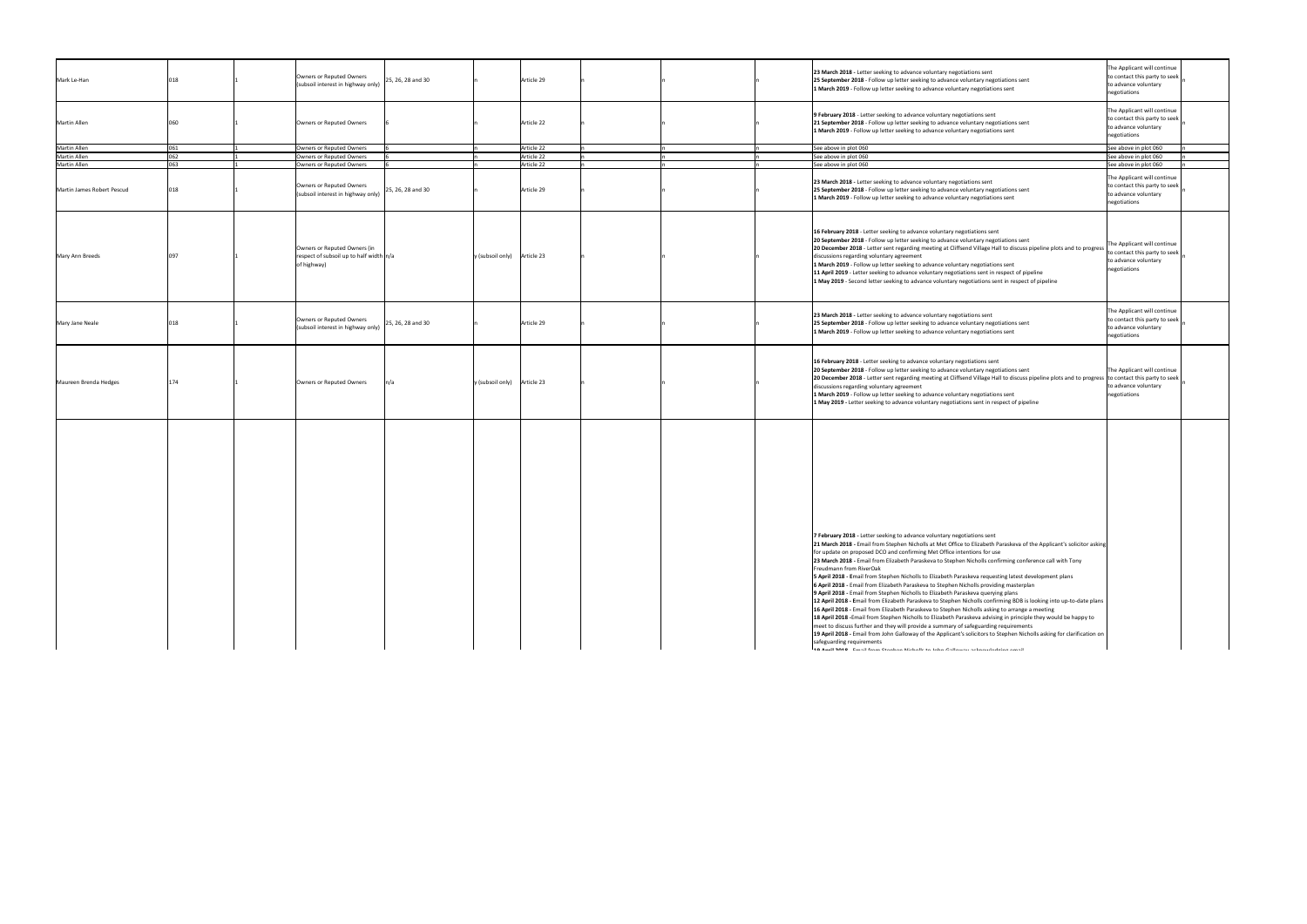|            |             | <b>ITA Whill COTO -</b> Ethali Itomi Digbilgh Micholis to John Galloway ackilowiedging Ginali                                                                                                                    |                               |                      |
|------------|-------------|------------------------------------------------------------------------------------------------------------------------------------------------------------------------------------------------------------------|-------------------------------|----------------------|
|            |             | 26 April 2018 - Email from Stephen Nicholls to John Galloway detailing Met Office requirements at Manston                                                                                                        |                               |                      |
|            |             | 26 April 2018 - Email from John Galloway to Stephen Nicholls acknowledging email, with information passed to the                                                                                                 |                               |                      |
|            |             | engineering and project design team, to consider and progress. Enquiry raised as to attendees and best location for                                                                                              |                               |                      |
|            |             | a meeting                                                                                                                                                                                                        |                               |                      |
|            |             | 26 April 2018 - Email from Stephen Nicholls to John Galloway advising the attendees from the Met Office are likely                                                                                               |                               |                      |
|            |             | to be Stephen and/or Chris Radford, their Regional Network Manager, and potentially a member from the Met's                                                                                                      |                               |                      |
|            |             | Installation Design Authority. He indicated that they would be happy to have a teleconference                                                                                                                    |                               |                      |
|            |             | 26 April 2018 - Email from Stephen Nicholls to John Galloway regarding Met Office requirement details                                                                                                            |                               |                      |
|            |             | 2 October 2018 - Email John Galloway to Stephen Nicholls to progress negotiations and to arrange a                                                                                                               |                               |                      |
|            |             | teleconference. John Galloway asked Stephen Nicholls whether Met Office has made or is intending to make a                                                                                                       |                               |                      |
|            |             | representations to the SoS on the application                                                                                                                                                                    |                               |                      |
|            |             | 2 October 2018 - Email John Galloway to Chris Radford at the Met Office requesting Stephen's correct email                                                                                                       |                               |                      |
|            |             | address following a bounce back.                                                                                                                                                                                 |                               |                      |
|            |             | 3 October 2018 - Email from Chris Radford to John Galloway confirming Stephen Nicholls left the Met Office a                                                                                                     |                               |                      |
|            |             | couple of weeks ago. Chris confirmed he is taking matters forward. Chris confirmed he is happy to arrange a                                                                                                      |                               |                      |
|            |             | teleconference and that the Met Office does intend to register and confirm the impact to and status of the                                                                                                       |                               |                      |
|            |             | weather station                                                                                                                                                                                                  |                               |                      |
|            |             | 3 October 2018 - Email from John Galloway to Chris Radford requesting that he provides a copy of what the Met                                                                                                    |                               |                      |
|            |             | Office submits as a representation                                                                                                                                                                               |                               |                      |
|            |             | 9 October 2018 - Email John Galloway to Chris Radford regarding a draft design for the possible relocation of the                                                                                                |                               |                      |
|            |             | weather station and requesting a teleconference                                                                                                                                                                  |                               |                      |
|            |             | 10 October 2018 - Email Chris Radford to John Galloway suggesting possible teleconference times                                                                                                                  |                               |                      |
|            |             | 19 October 2018 - Email Chris Radford to John Galloway requesting to re-arrange the teleconference                                                                                                               |                               |                      |
|            |             | 19 October 2018 - Email John Galloway to Chris Radford suggesting new teleconference times                                                                                                                       |                               |                      |
|            |             | 22 October 2018 - Email Chris Radford to John Galloway suggesting a teleconference on 23 October<br>22 October 2018 - Email from John Galloway to Chris Radford confirming a teleconference at 4pm on 23 October |                               |                      |
|            |             |                                                                                                                                                                                                                  |                               |                      |
|            |             | 23 October 2018 - Teleconference between the Applicant's solicitors and the Met Office<br>24 October 2018 - Email from John Galloway to Chris Radford and others following up with actions from the              |                               |                      |
|            |             | teleconference                                                                                                                                                                                                   |                               |                      |
|            |             | 29 November 2018 - Email from John Galloway to Chris Radford requesting an update on the technical review of                                                                                                     |                               |                      |
|            |             | the second possible location for a new weather station. John Galloway attached the drafted Statement of Common                                                                                                   |                               |                      |
|            |             | Ground                                                                                                                                                                                                           |                               |                      |
|            |             | 4 December 2018 - Email from Chris Radford to John Galloway confirming the Met Office are reviewing the                                                                                                          |                               |                      |
|            |             | Statement of Common Ground                                                                                                                                                                                       |                               |                      |
|            |             | 18 December 2018 - Email from John Galloway to Chris Radford asking whether the Met Office has reviewed the                                                                                                      |                               |                      |
|            |             | Statement of Common Ground and second proposed location                                                                                                                                                          |                               |                      |
|            |             | 19 December 2018 - Email from Chris Radford to John Galloway confirming the draft Statement of Common                                                                                                            |                               |                      |
|            |             | Ground is being reviewed by the legal team. Chris Radford confirmed proposed locations will need to be discussed                                                                                                 |                               |                      |
|            |             | with the Applicant's solicitor in due course                                                                                                                                                                     |                               |                      |
|            |             | 21 December 2018 - Email Chris Radford to John Galloway attaching the Statement of Common Ground with                                                                                                            |                               |                      |
|            |             | tracked changes                                                                                                                                                                                                  |                               |                      |
|            |             | 22 January 2019 - Email from Chris Radford to John Galloway asking for comments on the proposed Statement of                                                                                                     |                               |                      |
|            |             | Common Ground                                                                                                                                                                                                    |                               |                      |
|            |             | 22 January 2019 - Email from John Galloway to Chris Radford confirming that BDB Pitmans will revert back to Met                                                                                                  |                               |                      |
|            |             | Office shortly on amendments to the Statement of Common Ground                                                                                                                                                   |                               |                      |
|            |             | 6 March 2019 - Email from John Galloway to Chris Radford attaching the Statement of Common Ground to be                                                                                                          |                               |                      |
|            |             | agreed                                                                                                                                                                                                           | The Applicant will continue   |                      |
|            |             | 8 March 2019 - Email from John Galloway to Chris Radford chasing to arrange completion of the Statement of                                                                                                       | to contact this party to seek | y (Statement of      |
| Article 19 | y (RR-1168) | Common Ground                                                                                                                                                                                                    | to advance voluntary          | <b>Common Ground</b> |
|            |             | 8 March 2019 - Email from Chris Radford to John Galloway confirming they are happy for the Statement to be                                                                                                       | negotiations and has          | signed)              |
|            |             | submitted as a draft                                                                                                                                                                                             | entered into a Statement of   |                      |
|            |             | 8 March 2019 - Email from John Galloway to Chris Radford regarding signing the Statement of Common Ground                                                                                                        | <b>Common Ground</b>          |                      |
|            |             | 12 March 2019 - Email from Rahil Hag of the Applicant's solicitors to Chris Radford regarding signature of the                                                                                                   |                               |                      |
|            |             | Statement of Common Ground                                                                                                                                                                                       |                               |                      |
|            |             | 18 March 2019 - Email from Rahil Haq to Chris Radford chasing for a signature                                                                                                                                    |                               |                      |
|            |             | 19 March 2019 - Email from Chris Radford to Rahil Hag regarding an amendment to paragraph 4.1.8 of the                                                                                                           |                               |                      |
|            |             | Statement of Common Ground                                                                                                                                                                                       |                               |                      |
|            |             | 19 March 2019 - Email from Elizabeth Paraskeva to Chris Radford asking for clarification as to the status of the Met                                                                                             |                               |                      |
|            |             | Office's occupation                                                                                                                                                                                              |                               |                      |
|            |             | 20 March 2019 - Email from Chris Radford to Elizabeth Paraskeva suggesting a conversation between the                                                                                                            |                               |                      |
|            |             | Applicant's solicitor and the Met Office's solicitor                                                                                                                                                             |                               |                      |
|            |             | 20 March 2019 - Email from Elizabeth Paraskeva to Chris Radford confirming she awaits the Met Office's solicitor's                                                                                               |                               |                      |
|            |             |                                                                                                                                                                                                                  |                               |                      |
|            |             | 20 March 2019 - Email from Stephanie Smith of the Met Office's solicitors to arrange a call to discuss the                                                                                                       |                               |                      |
|            |             | Statement of Common Ground                                                                                                                                                                                       |                               |                      |
|            |             | 20 March 2019 - Call between Elizabeth Paraskeva and Stephanie Smith to discuss the Statement of Common                                                                                                          |                               |                      |
|            |             | Ground                                                                                                                                                                                                           |                               |                      |
|            |             |                                                                                                                                                                                                                  |                               |                      |
|            |             | 20 March 2019 - Email from Elizabeth Paraskeva to Stephanie Smith following up from the call in respect of                                                                                                       |                               |                      |
|            |             | agreeing the Statement of Common Ground                                                                                                                                                                          |                               |                      |
|            |             | 22 March 2019 - Email from Elizabeth Paraskeva to Stephanie Smith requesting an update                                                                                                                           |                               |                      |
|            |             | 22 March 2019 - Email from Stephanie Smith to Elizabeth Paraskeva confirming that Chris Radford is looking into                                                                                                  |                               |                      |
|            |             | whether the Met Office can enter into the agreement under delegated powers                                                                                                                                       |                               |                      |
|            |             | 22 March 2019 - Email from Elizabeth Paraskeva acknowledging Stephanie Smith's email                                                                                                                             |                               |                      |
|            |             | 26 March 2019 - Email from Elizabeth Paraskeva to Stephanie Smith requesting an update on the Met Office's                                                                                                       |                               |                      |
|            |             | position                                                                                                                                                                                                         |                               |                      |
|            |             | 28 March 2019 - Email from Stephanie Smith to Elizabeth Paraskeva stating that Chris Radford confirmed the                                                                                                       |                               |                      |
|            |             | surrender and re-grant of the lease can be done under delegated powers, so no consent process is required                                                                                                        |                               |                      |
|            |             | 28 March 2019 - Email from Elizabeth Paraskeva to Stephanie Smith confirming the Statement of Common Ground                                                                                                      |                               |                      |
|            |             | will be amended and re-circulated for signing                                                                                                                                                                    |                               |                      |
|            |             | 28 March 2019 - Email from Elizabeth Paraskeva to Chris Radford attaching the updated Statement of Common                                                                                                        |                               |                      |
|            |             | Ground, requesting approval as soon as possible                                                                                                                                                                  |                               |                      |
|            |             | 29 March 2019 - Email from Chris Radford to Elizabeth Paraskeva confirming the Statement of Common Ground is                                                                                                     |                               |                      |
|            |             | agreed<br>29 March 2019 – Email from Elizabeth Paraskeva to Chris Radford confirming the hard copy will be sent for signing                                                                                      |                               |                      |

| Met Office | 027 | 1 | Lessees/Tenants | 25 |
|------------|-----|---|-----------------|----|
|            |     |   |                 |    |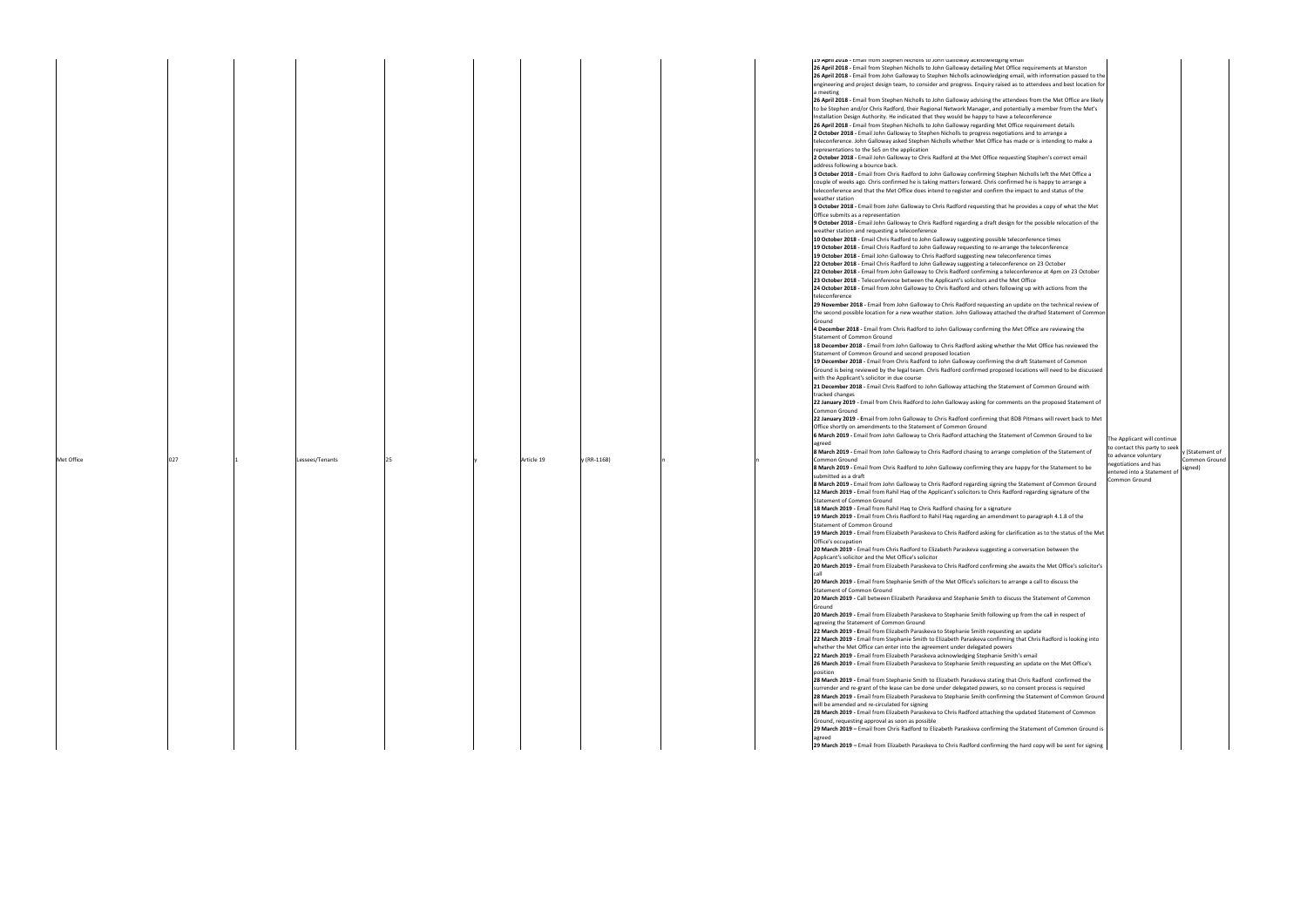|                                                      |            |       |                                                                                        |                             |                          |  | 1 April 2019 - Email from Rahil Haq to Chris Radford enclosing the agreed Statement of Common Ground for<br>signature<br>1 April 2019 - Email from Chris Radford to Rahil Haq confirming that the Statement of Common Ground will be<br>signed and retuned<br>1 April 2019 - Email from Rahil Haq to Chris Radford requesting that a soft copy is sent and a hard copy by post<br>following this<br>2 April 2019 - Email from Chris Radford to Rahil Haq enclosing the soft copy of the signed Statement of Common<br>Ground<br>2 April 2019 - Email from Rahil Haq to Chris Radford confirming receipt and that a copy of the Applicant's signed<br>part will be provided<br>8 April 2019 - Email from Rahil Haq to Chris Radford enclosing the Applicant's signed part of the Statement of<br>Common Ground, acknowledging that there have been some discussions regarding relocation<br>24 April 2019 - Email from Chris Radford to Rahil Haq regarding the Statement of Common Ground referred to in<br>the written questions<br>25 April 2019 - Email from Rahil Haq to Chris Radford regarding the written questions and the new location of the<br>weather station<br>29 April 2019 - Email from Chris Radford to Rahil Haq regarding location of the weather station and a preference<br>for airside<br>10 May 2019 - Email from Rahil Haq to Chris Radford proposing a conference call regarding outstanding issues<br>14 May 2019 - Email from Chris Radford to Rahil Haq to arrange a conference call for 20 May<br>17 May 2019 - Email from Rahil Haq to Chris Radford with agenda for the conference call on 20 May<br>17 May 2019 - Email from Chris Radford to Rahil Haq regarding the agenda for the conference call on 20 May<br>20 May 2019 - Email from Chris Radford to Rahil Haq following the conference call and requesting cost details<br>20 May 2019 - Email from Rahil Haq to Chris Radford regarding costs<br>22 May 2019 - Email from Rahil Haq to Chris Radford regarding legal fees and confirming that the Applicant will<br>pay for the new weather station and the removal of the old station<br>22 May 2019 - Email from Chris Radford to Rahil Haq regarding legal fees and plans to be sent to the Applicant's<br>solicitors |                                                                                                        |
|------------------------------------------------------|------------|-------|----------------------------------------------------------------------------------------|-----------------------------|--------------------------|--|-------------------------------------------------------------------------------------------------------------------------------------------------------------------------------------------------------------------------------------------------------------------------------------------------------------------------------------------------------------------------------------------------------------------------------------------------------------------------------------------------------------------------------------------------------------------------------------------------------------------------------------------------------------------------------------------------------------------------------------------------------------------------------------------------------------------------------------------------------------------------------------------------------------------------------------------------------------------------------------------------------------------------------------------------------------------------------------------------------------------------------------------------------------------------------------------------------------------------------------------------------------------------------------------------------------------------------------------------------------------------------------------------------------------------------------------------------------------------------------------------------------------------------------------------------------------------------------------------------------------------------------------------------------------------------------------------------------------------------------------------------------------------------------------------------------------------------------------------------------------------------------------------------------------------------------------------------------------------------------------------------------------------------------------------------------------------------------------------------------------------------------------------------------------------------------------------------------------------------------------------------------------|--------------------------------------------------------------------------------------------------------|
| Michael Deacon                                       | 1001       |       | Lessees/Tenants                                                                        |                             | Article 22               |  | 9 February 2018 - Letter seeking to advance voluntary negotiations sent<br>21 September 2018 - Follow up letter seeking to advance voluntary negotiations sent<br>$\vert$ 1 March 2019 - Follow up letter seeking to advance voluntary negotiations sent                                                                                                                                                                                                                                                                                                                                                                                                                                                                                                                                                                                                                                                                                                                                                                                                                                                                                                                                                                                                                                                                                                                                                                                                                                                                                                                                                                                                                                                                                                                                                                                                                                                                                                                                                                                                                                                                                                                                                                                                          | The Applicant will continue<br>to contact this party to seek<br>to advance voluntary<br>negotiations   |
| Michael Deacon                                       | 008        | 2 & 3 | Beneficiary of rights of access                                                        |                             | Article 22               |  | See above in plot 001                                                                                                                                                                                                                                                                                                                                                                                                                                                                                                                                                                                                                                                                                                                                                                                                                                                                                                                                                                                                                                                                                                                                                                                                                                                                                                                                                                                                                                                                                                                                                                                                                                                                                                                                                                                                                                                                                                                                                                                                                                                                                                                                                                                                                                             | See above in plot 001                                                                                  |
| Michael Deacon                                       | 012        | 2 & 3 | Beneficiary of rights of access                                                        |                             | Article 22               |  | See above in plot 001                                                                                                                                                                                                                                                                                                                                                                                                                                                                                                                                                                                                                                                                                                                                                                                                                                                                                                                                                                                                                                                                                                                                                                                                                                                                                                                                                                                                                                                                                                                                                                                                                                                                                                                                                                                                                                                                                                                                                                                                                                                                                                                                                                                                                                             | See above in plot 001                                                                                  |
| Michael Karl Remane Dyer                             | 060        |       | Owners or Reputed Owners                                                               |                             | Article 22               |  | 9 February 2018 - Letter seeking to advance voluntary negotiations sent<br>21 September 2018 - Follow up letter seeking to advance voluntary negotiations sent<br>1 March 2019 - Follow up letter seeking to advance voluntary negotiations sent                                                                                                                                                                                                                                                                                                                                                                                                                                                                                                                                                                                                                                                                                                                                                                                                                                                                                                                                                                                                                                                                                                                                                                                                                                                                                                                                                                                                                                                                                                                                                                                                                                                                                                                                                                                                                                                                                                                                                                                                                  | The Applicant will continue<br>to contact this party to seek<br>to advance voluntary<br>negotiations   |
| Michael Karl Remane Dyer                             | 061        |       | <b>Owners or Reputed Owners</b>                                                        |                             | Article 22               |  | See above in plot 060                                                                                                                                                                                                                                                                                                                                                                                                                                                                                                                                                                                                                                                                                                                                                                                                                                                                                                                                                                                                                                                                                                                                                                                                                                                                                                                                                                                                                                                                                                                                                                                                                                                                                                                                                                                                                                                                                                                                                                                                                                                                                                                                                                                                                                             | See above in plot 060                                                                                  |
| Michael Karl Remane Dyer<br>Michael Karl Remane Dyer | 062<br>063 |       | <b>Owners or Reputed Owners</b><br><b>Owners or Reputed Owners</b>                     |                             | Article 22<br>Article 22 |  | See above in plot 060<br>See above in plot 060                                                                                                                                                                                                                                                                                                                                                                                                                                                                                                                                                                                                                                                                                                                                                                                                                                                                                                                                                                                                                                                                                                                                                                                                                                                                                                                                                                                                                                                                                                                                                                                                                                                                                                                                                                                                                                                                                                                                                                                                                                                                                                                                                                                                                    | See above in plot 060<br>See above in plot 060                                                         |
| Moira Laraine Flitch                                 | 169        |       | Owners or Reputed Owners                                                               | y (subsoil only) Article 23 |                          |  | 16 February 2018 - Letter seeking to advance voluntary negotiations sent<br>20 September 2018 - Follow up letter seeking to advance voluntary negotiations sent<br>20 December 2018 - Letter sent regarding meeting at Cliffsend Village Hall to discuss pipeline plots and to progress<br>discussions regarding voluntary agreement<br>1 March 2019 - Follow up letter seeking to advance voluntary negotiations sent<br>1 May 2019 - Letter seeking to advance voluntary negotiations sent in respect of pipeline<br><b>9 May 2019</b> - Email from Laura Maltby of Robinson Allfree solicitors to the Applicant to confirm instruction as Mr $\vert$ to advance voluntary<br>and Mrs Flitch's solicitor regarding the option agreement and transfer<br>10 May 2019 - Email from Rahil Haq of the Applicant's solicitors to Mr and Mrs Flitch's solicitor to confirm the<br>payment offered by the Applicant in relation to legal costs<br>18 May 2019 - Email from Mr and Mrs Flitch to the Applicant regarding the pipeline and the arrangement of the<br>option agreement                                                                                                                                                                                                                                                                                                                                                                                                                                                                                                                                                                                                                                                                                                                                                                                                                                                                                                                                                                                                                                                                                                                                                                                    | The Applicant will continue<br>to contact this party to seek<br>negotiations                           |
| Monique Elizabeth Cox                                | 097        |       | Owners or Reputed Owners (in<br>respect of subsoil up to half width n/a<br>of highway) | y (subsoil only) Article 23 |                          |  | 16 February 2018 - Letter seeking to advance voluntary negotiations sent<br>20 September 2018 - Follow up letter seeking to advance voluntary negotiations sent<br>20 December 2018 - Letter sent regarding meeting at Cliffsend Village Hall to discuss pipeline plots and to progress<br>discussions regarding voluntary agreement<br>1 March 2019 - Follow up letter seeking to advance voluntary negotiations sent<br>11 April 2019 - Letter seeking to advance voluntary negotiations sent in respect of pipeline<br>1 May 2019 - Second letter seeking to advance voluntary negotiations sent in respect of pipeline                                                                                                                                                                                                                                                                                                                                                                                                                                                                                                                                                                                                                                                                                                                                                                                                                                                                                                                                                                                                                                                                                                                                                                                                                                                                                                                                                                                                                                                                                                                                                                                                                                        | The Applicant will continue<br>to contact this party to seek  <br>to advance voluntary<br>negotiations |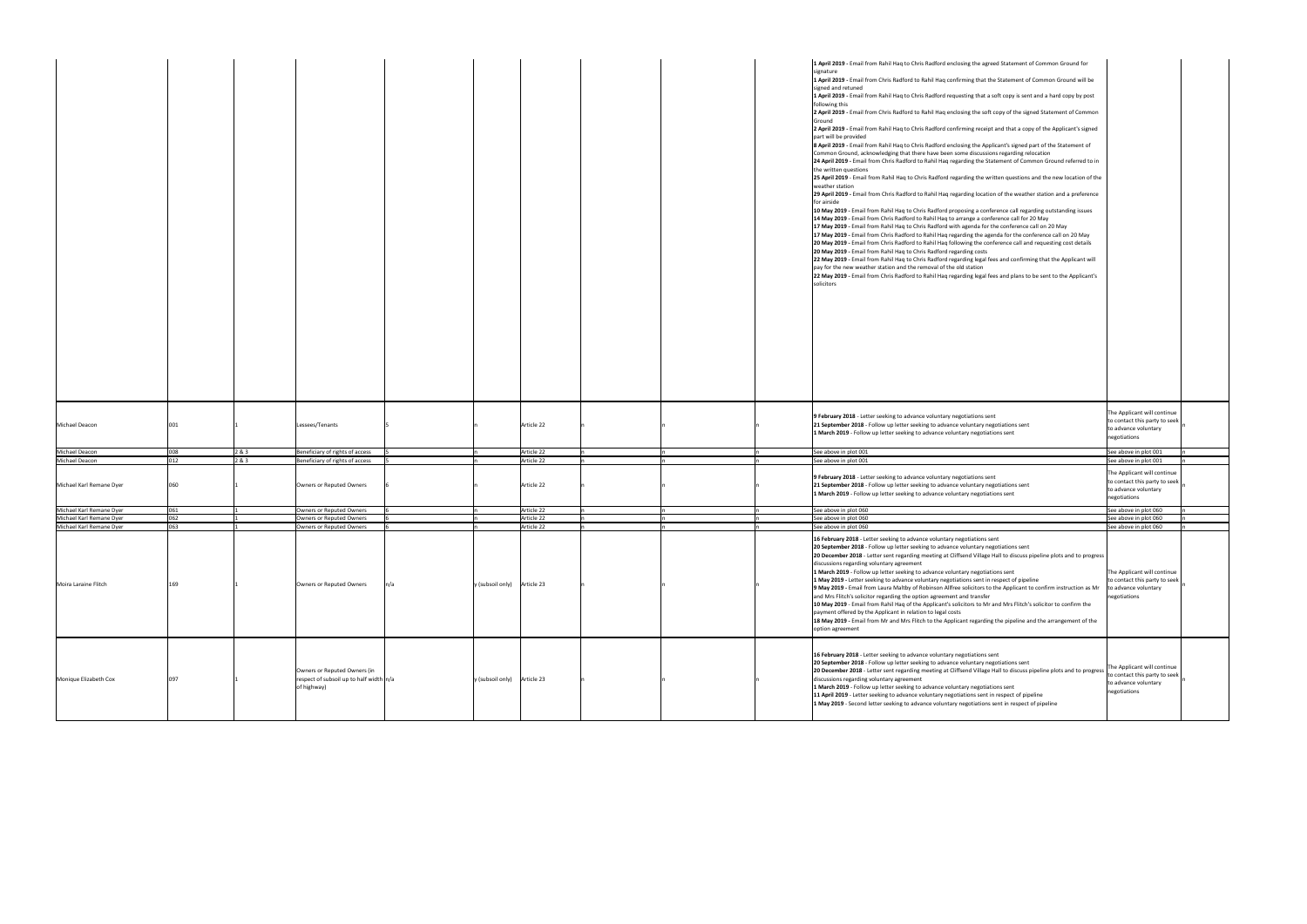| Network Rail Infrastructure Limited                               | 113        | 2 & 3 | Beneficiary of rights granted by a<br>Conveyance dated 15 May 1973 in $n/a$<br>respect of mines and minerals                  | y (subsoil only) Article 23           |            | y (RR-0544) |  | 16 February 2018 - Letter seeking to advance voluntary negotiations sent<br>8 March 2018 - Call between Natalie Fernande at Network Rail's legal team and the Applicant's solicitors - message<br>6 September 2018 - Email from Oliver Spencer of the Applicant's solicitors to the in-house legal team at Network<br> Rail advising that the application has now been accepted for examination and seeking to progress dialogue on land  <br>rights and protective provisions<br>6 November 2018 - Meeting with Network Rail to discuss various issues including land<br> 20 December 2018 - Letter sent regarding meeting at Cliffsend Village Hall to discuss pipeline plots and to progress  <br>discussions regarding voluntary agreement<br>18 January 2019 - Email from Network Rail's solicitors attaching a draft Framework Agreement<br>4 February 2019 - Email from Oliver Spencer to Network Rail's solicitors with comments on the draft Framework<br>Agreemen<br>1 March 2019 - Follow up letter seeking to advance voluntary negotiations sent<br>6 March 2019 - Email from Oliver Spencer to Network Rail's solicitors asking for comments on a revised draft<br>framework agreement<br>6 March 2019 - Email from Network Rail's solicitors to Oliver Spencer confirming that they are reviewing the draft The Applicant will continue<br>framework agreement<br>27 March 2019 - Email from Oliver Spencer to Network Rail's solicitor in relation to compulsory acquisition and<br>protective provisions<br>17 April 2019 - Letter seeking to advance voluntary negotiations sent in respect of pipeline<br>[23 April 2019 - Email from Eversheds Sutherland on behalf of Network Rail to BDB Pitmans indicating that Network<br>Rail was still considering BDB Pitmans' comments on the draft framework agreement<br>10 May 2019 - Email from Oliver Spencer to Jessica Craven of Eversheds regarding Network Rail's request for a<br>further undertaking for costs<br>13 May 2019 - Email from Jessica Craven to Oliver Spencer regarding ownership of pipeline<br>13 May 2019 - Email from Oliver Spencer to Jessica Craven with applicant's response regarding ownership of<br>20 May 2019 - Email from Jessica Craven to Oliver Spencer with further comments on protective provisions and<br>status of outfall pipeline<br>22 May 2019 - Email from Oliver Spencer to Jessica Craven with applicant's response to Network Rail's comments<br>on ownership of pipeline, position in relation to framework agreement and scope of protective provisions<br>23 May 2019 - Email from Jessica Craven to Oliver Spencer with further draft protective provisions<br>23 May 2019 - Email from Oliver Spencer to Jessica Craven acknowledging receipt of revised protective provisions<br>and confirming that instructions are being sought from applicant on further amendments | to contact this party to seek<br>to advance voluntary<br>negotiations                                |
|-------------------------------------------------------------------|------------|-------|-------------------------------------------------------------------------------------------------------------------------------|---------------------------------------|------------|-------------|--|--------------------------------------------------------------------------------------------------------------------------------------------------------------------------------------------------------------------------------------------------------------------------------------------------------------------------------------------------------------------------------------------------------------------------------------------------------------------------------------------------------------------------------------------------------------------------------------------------------------------------------------------------------------------------------------------------------------------------------------------------------------------------------------------------------------------------------------------------------------------------------------------------------------------------------------------------------------------------------------------------------------------------------------------------------------------------------------------------------------------------------------------------------------------------------------------------------------------------------------------------------------------------------------------------------------------------------------------------------------------------------------------------------------------------------------------------------------------------------------------------------------------------------------------------------------------------------------------------------------------------------------------------------------------------------------------------------------------------------------------------------------------------------------------------------------------------------------------------------------------------------------------------------------------------------------------------------------------------------------------------------------------------------------------------------------------------------------------------------------------------------------------------------------------------------------------------------------------------------------------------------------------------------------------------------------------------------------------------------------------------------------------------------------------------------------------------------------------------------------------------------------------------------------------------------------------------------------------------------------------------------------------------------------------------------------------------------------------------------------------------------------------------------------------------------------------------------------------------------------------------------------------------|------------------------------------------------------------------------------------------------------|
| Network Rail Infrastructure Limited                               | 115        | 2 & 3 | Beneficiary of rights granted by a<br>Conveyance dated 15 May 1973 in<br>respect of mines and minerals, 13<br>October 1972    | $y$ (subsoil only) Article 23         |            | y (RR-0544) |  | See above in plot 113                                                                                                                                                                                                                                                                                                                                                                                                                                                                                                                                                                                                                                                                                                                                                                                                                                                                                                                                                                                                                                                                                                                                                                                                                                                                                                                                                                                                                                                                                                                                                                                                                                                                                                                                                                                                                                                                                                                                                                                                                                                                                                                                                                                                                                                                                                                                                                                                                                                                                                                                                                                                                                                                                                                                                                                                                                                                            | See above in plot 113                                                                                |
| Network Rail Infrastructure Limited                               | 116        | 2 & 3 | Beneficiary of rights granted by a<br>Conveyance dated 15 May 1973 in<br>respect of mines and minerals, 13  "<br>October 1972 | y (subsoil only) Article 23           |            | y (RR-0544) |  | See above in plot 113                                                                                                                                                                                                                                                                                                                                                                                                                                                                                                                                                                                                                                                                                                                                                                                                                                                                                                                                                                                                                                                                                                                                                                                                                                                                                                                                                                                                                                                                                                                                                                                                                                                                                                                                                                                                                                                                                                                                                                                                                                                                                                                                                                                                                                                                                                                                                                                                                                                                                                                                                                                                                                                                                                                                                                                                                                                                            | See above in plot 113                                                                                |
| Network Rail Infrastructure Limited                               |            | 2 & 3 | Beneficiary of rights granted by a<br>Conveyance dated 15 May 1973 in<br>respect of mines and minerals, 13<br>October 1972    | $y$ (subsoil only)<br>Article 22 & 23 |            | y (RR-0544) |  | See above in plot 113                                                                                                                                                                                                                                                                                                                                                                                                                                                                                                                                                                                                                                                                                                                                                                                                                                                                                                                                                                                                                                                                                                                                                                                                                                                                                                                                                                                                                                                                                                                                                                                                                                                                                                                                                                                                                                                                                                                                                                                                                                                                                                                                                                                                                                                                                                                                                                                                                                                                                                                                                                                                                                                                                                                                                                                                                                                                            | See above in plot 113                                                                                |
| Network Rail Infrastructure Limited                               | 118        | 2 & 3 | Beneficiary of rights granted by a<br>Conveyance dated 15 May 1973 in<br>respect of mines and minerals, 13  "<br>October 1972 |                                       | Article 22 | y (RR-0544) |  | See above in plot 113                                                                                                                                                                                                                                                                                                                                                                                                                                                                                                                                                                                                                                                                                                                                                                                                                                                                                                                                                                                                                                                                                                                                                                                                                                                                                                                                                                                                                                                                                                                                                                                                                                                                                                                                                                                                                                                                                                                                                                                                                                                                                                                                                                                                                                                                                                                                                                                                                                                                                                                                                                                                                                                                                                                                                                                                                                                                            | See above in plot 113                                                                                |
| Network Rail Infrastructure Limited                               |            | 2 & 3 | Beneficiary in respect of mines<br>and minerals and in respect of<br>rights granted by a Conveyance<br>dated 15 May 1973      |                                       | Article 22 | y (RR-0544) |  | See above in plot 113                                                                                                                                                                                                                                                                                                                                                                                                                                                                                                                                                                                                                                                                                                                                                                                                                                                                                                                                                                                                                                                                                                                                                                                                                                                                                                                                                                                                                                                                                                                                                                                                                                                                                                                                                                                                                                                                                                                                                                                                                                                                                                                                                                                                                                                                                                                                                                                                                                                                                                                                                                                                                                                                                                                                                                                                                                                                            | See above in plot 113                                                                                |
| Network Rail Infrastructure Limited<br>Nicola Anne Jenkins-Graham | 123<br>071 | 2 & 3 | Owners or Reputed Owners<br>Beneficiary of rights granted in an<br>Overage Deed dated 17<br>September 2018                    | y (subsoil only) Article 23           | Article 19 | y (RR-0544) |  | See above in plot 113<br>8 February 2018 - Letter seeking to advance voluntary negotiations sent<br>February - September 2018 - Ongoing negotiation and engagement between the parties with land agreement<br>completed. Registration of title to RiverOak Fuels Limited.<br>N.B. Plot 073 included in respect of subsoil up to half width of highway                                                                                                                                                                                                                                                                                                                                                                                                                                                                                                                                                                                                                                                                                                                                                                                                                                                                                                                                                                                                                                                                                                                                                                                                                                                                                                                                                                                                                                                                                                                                                                                                                                                                                                                                                                                                                                                                                                                                                                                                                                                                                                                                                                                                                                                                                                                                                                                                                                                                                                                                            | See above in plot 113<br>None - agreement reached                                                    |
| Nicola Anne Jenkins-Graham                                        | 072        | 2 & 3 | Beneficiary of rights granted in an<br>Overage Deed dated 17<br>September 2018                                                |                                       | Article 19 |             |  | See above in plot 071                                                                                                                                                                                                                                                                                                                                                                                                                                                                                                                                                                                                                                                                                                                                                                                                                                                                                                                                                                                                                                                                                                                                                                                                                                                                                                                                                                                                                                                                                                                                                                                                                                                                                                                                                                                                                                                                                                                                                                                                                                                                                                                                                                                                                                                                                                                                                                                                                                                                                                                                                                                                                                                                                                                                                                                                                                                                            | See above in plot 071                                                                                |
| Nicola Anne Jenkins-Graham                                        | 072a       | 2 & 3 | Beneficiary of rights granted in an<br>Overage Deed dated 17<br>September 2018                                                | Associated development                | Article 19 |             |  | See above in plot 071                                                                                                                                                                                                                                                                                                                                                                                                                                                                                                                                                                                                                                                                                                                                                                                                                                                                                                                                                                                                                                                                                                                                                                                                                                                                                                                                                                                                                                                                                                                                                                                                                                                                                                                                                                                                                                                                                                                                                                                                                                                                                                                                                                                                                                                                                                                                                                                                                                                                                                                                                                                                                                                                                                                                                                                                                                                                            | See above in plot 071                                                                                |
| Nigel Bedingfield                                                 | 165        |       | Occupiers                                                                                                                     | $y$ (subsoil only) Article 23         |            |             |  | 16 February 2018 - Letter seeking to advance voluntary negotiations sent<br>20 September 2018 - Follow up letter seeking to advance voluntary negotiations sent<br>[20 December 2018 - Letter sent regarding meeting at Cliffsend Village Hall to discuss pipeline plots and to progress to contact this party to seek<br>discussions regarding voluntary agreement<br>1 March 2019 - Follow up letter seeking to advance voluntary negotiations sent<br>1 May 2019 - Letter seeking to advance voluntary negotiations sent in respect of pipeline                                                                                                                                                                                                                                                                                                                                                                                                                                                                                                                                                                                                                                                                                                                                                                                                                                                                                                                                                                                                                                                                                                                                                                                                                                                                                                                                                                                                                                                                                                                                                                                                                                                                                                                                                                                                                                                                                                                                                                                                                                                                                                                                                                                                                                                                                                                                               | The Applicant will continue<br>to advance voluntary<br>negotiations                                  |
| Nigel John Blackwell                                              | 1045       |       | Owners or Reputed Owners<br>(subsoil interest in highway only)                                                                | 26, 29, 31 and 32                     | Article 29 |             |  | 23 March 2018 - Letter seeking to advance voluntary negotiations sent<br>25 September 2018 - Follow up letter seeking to advance voluntary negotiations sent<br>1 March 2019 - Follow up letter seeking to advance voluntary negotiations sent                                                                                                                                                                                                                                                                                                                                                                                                                                                                                                                                                                                                                                                                                                                                                                                                                                                                                                                                                                                                                                                                                                                                                                                                                                                                                                                                                                                                                                                                                                                                                                                                                                                                                                                                                                                                                                                                                                                                                                                                                                                                                                                                                                                                                                                                                                                                                                                                                                                                                                                                                                                                                                                   | The Applicant will continue<br>to contact this party to seek<br>to advance voluntary<br>negotiations |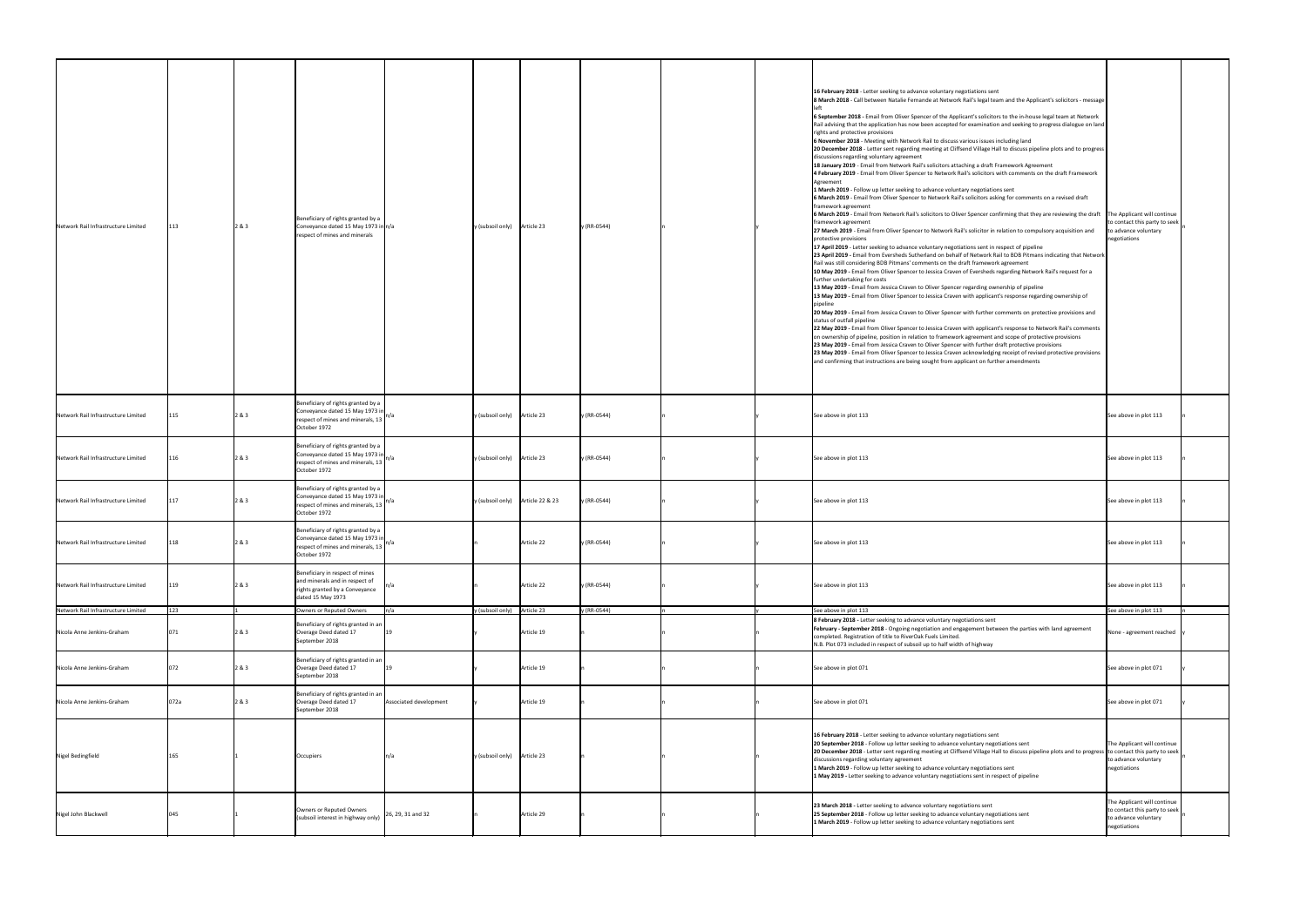| Omega Properties Limited |      |       | Owners or Reputed Owners<br>(subsoil interest in highway only)                                                                                       | 25, 26, 28 and 30        | Article 29                    | 25 September 2018 - Follow up letter seeking to advance voluntary negotiations sent<br>1 March 2019 - Follow up letter seeking to advance voluntary negotiations sent                                                                                                                                                                                                                                                                                                                                                                                                                                                      | The Applicant will continue<br>to contact this party to seek<br>to advance voluntary<br>negotiations                                                              |                                   |
|--------------------------|------|-------|------------------------------------------------------------------------------------------------------------------------------------------------------|--------------------------|-------------------------------|----------------------------------------------------------------------------------------------------------------------------------------------------------------------------------------------------------------------------------------------------------------------------------------------------------------------------------------------------------------------------------------------------------------------------------------------------------------------------------------------------------------------------------------------------------------------------------------------------------------------------|-------------------------------------------------------------------------------------------------------------------------------------------------------------------|-----------------------------------|
| Pamela Lesley Chute      |      |       | Owners or Reputed Owners (in<br>respect of subsoil up to half width $n/a$<br>of highway)                                                             |                          | y (subsoil only) Article 23   | 16 February 2018 - Letter seeking to advance voluntary negotiations sent<br>20 September 2018 - Follow up letter seeking to advance voluntary negotiations sent<br>20 December 2018 - Letter sent regarding meeting at Cliffsend Village Hall to discuss pipeline plots and to progress<br>discussions regarding voluntary agreement<br>1 March 2019 - Follow up letter seeking to advance voluntary negotiations sent<br>11 April 2019 - Letter seeking to advance voluntary negotiations sent in respect of pipeline<br>1 May 2019 - Second letter seeking to advance voluntary negotiations sent in respect of pipeline | The Applicant will continue<br>to contact this party to seek<br>to advance voluntary<br>negotiations                                                              |                                   |
| Pamela Lesley Chute      |      | 2 & 3 | Beneficiary of rights granted by<br>Conveyance dated 13 October                                                                                      | In/a                     | y (subsoil only) Article 23   | See above in plot 107                                                                                                                                                                                                                                                                                                                                                                                                                                                                                                                                                                                                      | See above in plot 107                                                                                                                                             |                                   |
| Pamela Lesley Chute      | 115  |       | Owners or Reputed Owners                                                                                                                             | $\mathsf{In}/\mathsf{a}$ | y (subsoil only) Article 23   | See above in plot 107                                                                                                                                                                                                                                                                                                                                                                                                                                                                                                                                                                                                      | See above in plot 107                                                                                                                                             |                                   |
| Pamela Lesley Chute      |      | 2 & 3 | Beneficiary of covenants<br>contained in a Transfer dated 21 $\sqrt{n/a}$                                                                            |                          | $y$ (subsoil only) Article 23 | See above in plot 107                                                                                                                                                                                                                                                                                                                                                                                                                                                                                                                                                                                                      | See above in plot 107                                                                                                                                             |                                   |
|                          |      |       | June 1973                                                                                                                                            |                          |                               |                                                                                                                                                                                                                                                                                                                                                                                                                                                                                                                                                                                                                            |                                                                                                                                                                   |                                   |
| Pamela Lesley Chute      |      | 2 & 3 | Beneficiary of rights and<br>covenants contained in a Transfer   n/a<br>dated 21 June 1973                                                           |                          | Article 22                    | See above in plot 107                                                                                                                                                                                                                                                                                                                                                                                                                                                                                                                                                                                                      | See above in plot 107                                                                                                                                             |                                   |
| Pamela Lesley Chute      |      | 2 & 3 | Beneficiary of rights granted by<br>Conveyance dated 13 October<br>1972                                                                              | $\mathsf{In}/\mathsf{a}$ | Article 22                    | See above in plot 107                                                                                                                                                                                                                                                                                                                                                                                                                                                                                                                                                                                                      | See above in plot 107                                                                                                                                             |                                   |
| Paul Leslie Chute        | 107  |       | Owners or Reputed Owners (in<br>respect of subsoil up to half width $n/a$<br>of highway)                                                             |                          | y (subsoil only) Article 23   | 16 February 2018 - Letter seeking to advance voluntary negotiations sent<br>20 September 2018 - Follow up letter seeking to advance voluntary negotiations sent<br>20 December 2018 - Letter sent regarding meeting at Cliffsend Village Hall to discuss pipeline plots and to progress<br>discussions regarding voluntary agreement<br>1 March 2019 - Follow up letter seeking to advance voluntary negotiations sent<br>11 April 2019 - Letter seeking to advance voluntary negotiations sent in respect of pipeline<br>1 May 2019 - Second letter seeking to advance voluntary negotiations sent in respect of pipeline | The Applicant will continue<br>to contact this party to seek<br>to advance voluntary<br>negotiations                                                              |                                   |
| Paul Leslie Chute        |      | 2 & 3 | Beneficiary of rights granted by<br>Conveyance dated 13 October                                                                                      | In/a                     | y (subsoil only) Article 23   | See above in plot 107                                                                                                                                                                                                                                                                                                                                                                                                                                                                                                                                                                                                      | See above in plot 107                                                                                                                                             |                                   |
| Paul Leslie Chute        | 115  |       | 1972<br>Owners or Reputed Owners                                                                                                                     | $\mathsf{In}/\mathsf{a}$ | y (subsoil only) Article 23   | See above in plot 107                                                                                                                                                                                                                                                                                                                                                                                                                                                                                                                                                                                                      | See above in plot 107                                                                                                                                             |                                   |
| Paul Leslie Chute        |      | 2 & 3 | Beneficiary of covenants<br>contained in a Transfer dated 21 $ n/a $<br>June 1973                                                                    |                          | $y$ (subsoil only) Article 23 | See above in plot 107                                                                                                                                                                                                                                                                                                                                                                                                                                                                                                                                                                                                      | See above in plot 107                                                                                                                                             |                                   |
| Paul Leslie Chute        |      | 2 & 3 | Beneficiary of rights and<br>covenants contained in a Transfer   n/a<br>dated 21 June 1973                                                           |                          | Article 22                    | See above in plot 107                                                                                                                                                                                                                                                                                                                                                                                                                                                                                                                                                                                                      | See above in plot 107                                                                                                                                             |                                   |
| Paul Leslie Chute        | 19   | 2 & 3 | Beneficiary of rights granted by<br>Conveyance dated 13 October<br>1972                                                                              | ln/a                     | Article 22                    | See above in plot 107                                                                                                                                                                                                                                                                                                                                                                                                                                                                                                                                                                                                      | See above in plot 107                                                                                                                                             |                                   |
| Pete Wenman              |      |       | Owners or Reputed Owners (as<br>trustee for RAF Manston Spitfire<br>Hurricane Memorial Museum)<br>(subsoil interest in highway only)                 | 26, 29, 31 and 32        | Article 29                    | 7 February 2018 - Letter seeking to advance voluntary negotiations sent<br>23 March 2018 - Second letter seeking to advance voluntary negotiations sent<br>1 October 2018 - Follow up letter seeking to advance voluntary negotiations sent                                                                                                                                                                                                                                                                                                                                                                                | Statement of Common<br>Ground entered into.<br>The Statement of Common<br>Ground contains provisions<br>as to timings of new<br>negotiations and to<br>relocation | y (Statement of<br>Common Ground) |
| Pete Wenman              | 047. | 2 & 3 | Beneficiary of rights (as trustee for<br>RAF Manston Spitfire and<br>Hurricane Memorial Museum) 23<br>granted by a Transfer dated 15<br>October 2014 |                          | Article 19                    | See above in plot 045                                                                                                                                                                                                                                                                                                                                                                                                                                                                                                                                                                                                      | See above in plot 045                                                                                                                                             | y (Statement of<br>Common Ground) |
| Pete Wenman              | 047a | 2 & 3 | Beneficiary of rights (as trustee for<br>RAF Manston Spitfire and<br>Hurricane Memorial Museum)<br>granted by a Transfer dated 15<br>October 2014    |                          | Article 19                    | See above in plot 045                                                                                                                                                                                                                                                                                                                                                                                                                                                                                                                                                                                                      | See above in plot 045                                                                                                                                             | y (Statement of<br>Common Ground) |
| Pete Wenman              | 048  |       | Owners or Reputed Owners (as<br>trustee for RAF Manston Spitfire<br>Hurricane Memorial Museum)                                                       |                          | Article 19                    | See above in plot 045                                                                                                                                                                                                                                                                                                                                                                                                                                                                                                                                                                                                      | See above in plot 045                                                                                                                                             | y (Statement of<br>Common Ground) |
| Pete Wenman              | 048a | 2 & 3 | Beneficiary of rights (as trustee for<br>RAF Manston Spitfire and<br>Hurricane Memorial Museum)<br>granted by a Transfer dated 15<br>October 2014    | Associated development   | Article 19                    | See above in plot 045                                                                                                                                                                                                                                                                                                                                                                                                                                                                                                                                                                                                      | See above in plot 045                                                                                                                                             | y (Statement of<br>Common Ground) |
| Pete Wenman              | 048b |       | Owners or Reputed Owners (as<br>trustee for RAF Manston Spitfire  <br> Associated development<br>land<br>Hurricane Memorial Museum)                  |                          | Article 19                    | See above in plot 045                                                                                                                                                                                                                                                                                                                                                                                                                                                                                                                                                                                                      | See above in plot 045                                                                                                                                             | y (Statement of<br>Common Ground) |
| Pete Wenman              | 050  | 2 & 3 | Beneficiary of rights (as trustee for<br>RAF Manston Spitfire and<br>Hurricane Memorial Museum)<br>granted by a Transfer dated 15<br>October 2014    | 4, 15, 16, 17 and 27     | Article 19                    | See above in plot 045                                                                                                                                                                                                                                                                                                                                                                                                                                                                                                                                                                                                      | See above in plot 045                                                                                                                                             | y (Statement of<br>Common Ground) |
| Pete Wenman              | 050b | 2 & 3 | Beneficiary of rights (as trustee for<br>RAF Manston Spitfire and<br>Hurricane Memorial Museum)<br>granted by a Transfer dated 15<br>October 2014    | 15, 16 and 23            | Article 19                    | See above in plot 045                                                                                                                                                                                                                                                                                                                                                                                                                                                                                                                                                                                                      | See above in plot 045                                                                                                                                             | y (Statement of<br>Common Ground) |
| Pete Wenman              | 050c | 2 & 3 | Beneficiary of rights (as trustee for<br>RAF Manston Spitfire and<br>Hurricane Memorial Museum)<br>granted by a Transfer dated 15<br>October 2014    | 16 and 23                | Article 19                    | See above in plot 045                                                                                                                                                                                                                                                                                                                                                                                                                                                                                                                                                                                                      | See above in plot 045                                                                                                                                             | y (Statement of<br>Common Ground) |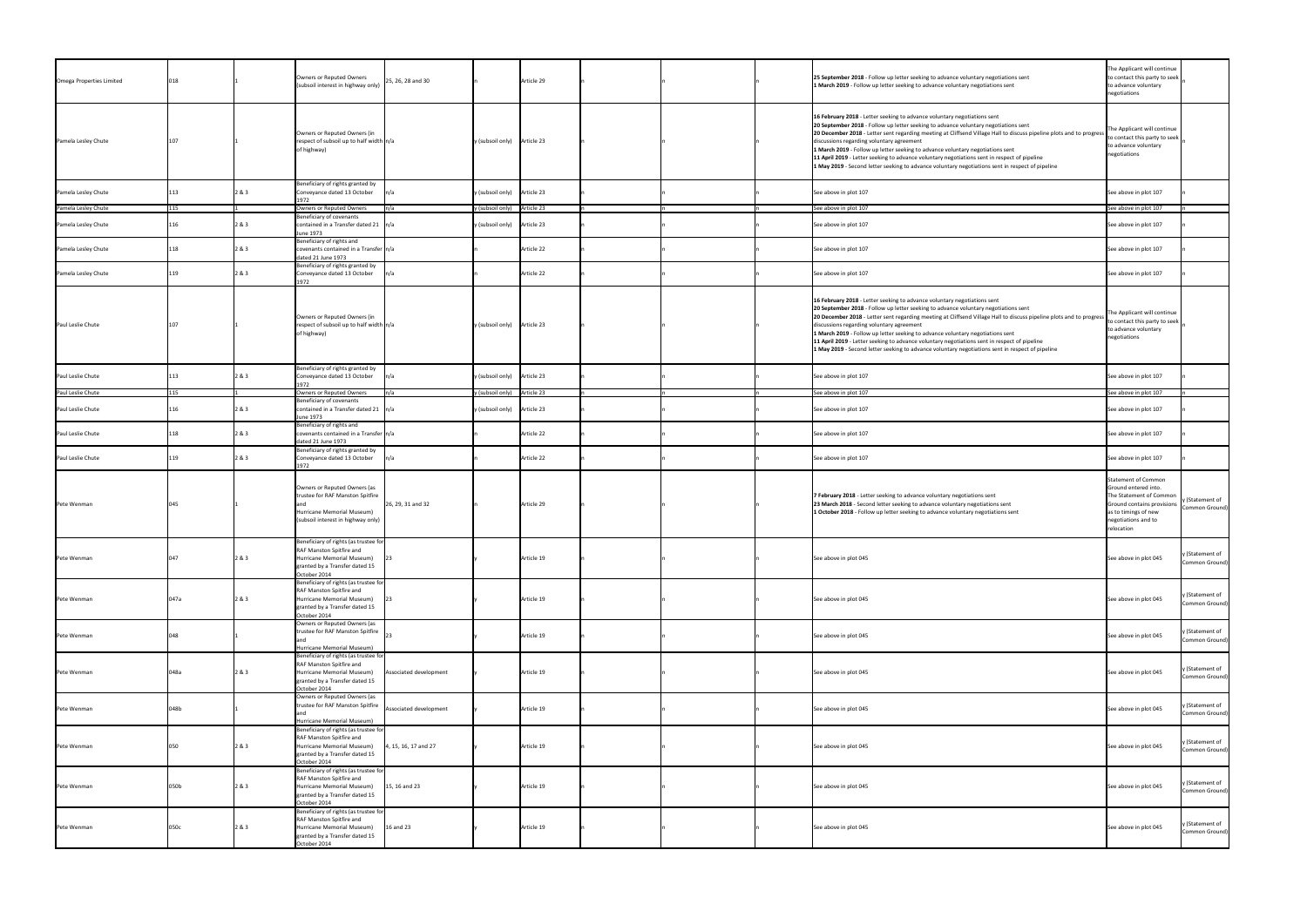|                                                                   |      |       | Beneficiary of rights (as trustee for       |                                                                             |                                                               |  |                                                                                                                                                    |                                                       |                 |
|-------------------------------------------------------------------|------|-------|---------------------------------------------|-----------------------------------------------------------------------------|---------------------------------------------------------------|--|----------------------------------------------------------------------------------------------------------------------------------------------------|-------------------------------------------------------|-----------------|
|                                                                   |      |       | RAF Manston Spitfire and                    |                                                                             |                                                               |  |                                                                                                                                                    |                                                       | y (Statement of |
| Pete Wenman                                                       | 050d | 2 & 3 | Hurricane Memorial Museum)                  | Associated development                                                      | Article 19                                                    |  | See above in plot 045                                                                                                                              | See above in plot 045                                 | Common Ground)  |
|                                                                   |      |       | granted by a Transfer dated 15              |                                                                             |                                                               |  |                                                                                                                                                    |                                                       |                 |
|                                                                   |      |       | October 2014                                |                                                                             |                                                               |  |                                                                                                                                                    |                                                       |                 |
|                                                                   |      |       | Beneficiary of rights (as trustee for       |                                                                             |                                                               |  |                                                                                                                                                    |                                                       |                 |
|                                                                   |      |       | RAF Manston Spitfire and                    |                                                                             |                                                               |  |                                                                                                                                                    |                                                       |                 |
|                                                                   |      |       | Hurricane Memorial Museum)                  | $17$ and 27                                                                 | Article 19                                                    |  |                                                                                                                                                    |                                                       | y (Statement of |
| Pete Wenman                                                       | 050e | 2 & 3 |                                             |                                                                             |                                                               |  | See above in plot 045                                                                                                                              | See above in plot 045                                 | Common Ground)  |
|                                                                   |      |       | granted by a Transfer dated 15              |                                                                             |                                                               |  |                                                                                                                                                    |                                                       |                 |
|                                                                   |      |       | October 2014                                |                                                                             |                                                               |  |                                                                                                                                                    |                                                       |                 |
|                                                                   |      |       | Beneficiary of rights (as trustee for       |                                                                             |                                                               |  |                                                                                                                                                    |                                                       |                 |
|                                                                   |      |       | RAF Manston Spitfire and                    |                                                                             |                                                               |  |                                                                                                                                                    |                                                       |                 |
|                                                                   |      |       |                                             |                                                                             |                                                               |  |                                                                                                                                                    |                                                       | y (Statement of |
| Pete Wenman                                                       | 051b | 2 & 3 | Hurricane Memorial Museum)                  | Associated development                                                      | Article 19                                                    |  | See above in plot 045                                                                                                                              | See above in plot 045                                 | Common Ground)  |
|                                                                   |      |       | granted by a Transfer dated 15              |                                                                             |                                                               |  |                                                                                                                                                    |                                                       |                 |
|                                                                   |      |       | October 2014                                |                                                                             |                                                               |  |                                                                                                                                                    |                                                       |                 |
|                                                                   |      |       | Beneficiary of rights (as trustee for       |                                                                             |                                                               |  |                                                                                                                                                    |                                                       |                 |
|                                                                   |      |       | RAF Manston Spitfire and                    |                                                                             |                                                               |  |                                                                                                                                                    |                                                       |                 |
|                                                                   |      |       |                                             |                                                                             |                                                               |  |                                                                                                                                                    |                                                       | y (Statement of |
| Pete Wenman                                                       | 053a | 2 & 3 | Hurricane Memorial Museum)                  | Associated development                                                      | Article 19                                                    |  | See above in plot 045                                                                                                                              | See above in plot 045                                 | Common Ground)  |
|                                                                   |      |       | granted by a Transfer dated 15              |                                                                             |                                                               |  |                                                                                                                                                    |                                                       |                 |
|                                                                   |      |       | October 2014                                |                                                                             |                                                               |  |                                                                                                                                                    |                                                       |                 |
|                                                                   |      |       | Beneficiary of rights (as trustee for       |                                                                             |                                                               |  |                                                                                                                                                    |                                                       |                 |
|                                                                   |      |       | RAF Manston Spitfire and                    |                                                                             |                                                               |  |                                                                                                                                                    |                                                       |                 |
|                                                                   |      |       |                                             |                                                                             |                                                               |  |                                                                                                                                                    |                                                       | y (Statement of |
| Pete Wenman                                                       | 053b | 2 & 3 | Hurricane Memorial Museum)                  | Associated development                                                      | Article 19                                                    |  | See above in plot 045                                                                                                                              | See above in plot 045                                 | Common Ground)  |
|                                                                   |      |       | granted by a Transfer dated 15              |                                                                             |                                                               |  |                                                                                                                                                    |                                                       |                 |
|                                                                   |      |       | October 2014                                |                                                                             |                                                               |  |                                                                                                                                                    |                                                       |                 |
|                                                                   |      |       |                                             |                                                                             |                                                               |  |                                                                                                                                                    |                                                       |                 |
|                                                                   |      |       |                                             |                                                                             |                                                               |  |                                                                                                                                                    |                                                       |                 |
|                                                                   |      |       |                                             |                                                                             |                                                               |  | 16 February 2018 - Letter seeking to advance voluntary negotiations sent                                                                           |                                                       |                 |
|                                                                   |      |       |                                             |                                                                             |                                                               |  | 20 September 2018 - Follow up letter seeking to advance voluntary negotiations sent                                                                | The Applicant will continue                           |                 |
|                                                                   |      |       |                                             |                                                                             |                                                               |  | 20 December 2018 - Letter sent regarding meeting at Cliffsend Village Hall to discuss pipeline plots and to progress to contact this party to seek |                                                       |                 |
| Peter Jeffrey Smith                                               |      |       | Owners or Reputed Owners                    | n/a                                                                         | Article 23<br>y (subsoil only)                                |  | discussions regarding voluntary agreement                                                                                                          | to advance voluntary                                  |                 |
|                                                                   |      |       |                                             |                                                                             |                                                               |  |                                                                                                                                                    |                                                       |                 |
|                                                                   |      |       |                                             |                                                                             |                                                               |  | 1 March 2019 - Follow up letter seeking to advance voluntary negotiations sent                                                                     | negotiations                                          |                 |
|                                                                   |      |       |                                             |                                                                             |                                                               |  | 1 May 2019 - Letter seeking to advance voluntary negotiations sent in respect of pipeline                                                          |                                                       |                 |
|                                                                   |      |       |                                             |                                                                             |                                                               |  |                                                                                                                                                    |                                                       |                 |
|                                                                   |      |       |                                             |                                                                             |                                                               |  |                                                                                                                                                    |                                                       |                 |
|                                                                   |      |       |                                             |                                                                             |                                                               |  |                                                                                                                                                    |                                                       |                 |
|                                                                   |      |       |                                             |                                                                             |                                                               |  | 7 February 2018 - Letter seeking to advance voluntary negotiations sent                                                                            |                                                       |                 |
|                                                                   |      |       |                                             |                                                                             |                                                               |  | 24 September 2018 - Follow up letter seeking to advance voluntary negotiations sent                                                                |                                                       |                 |
|                                                                   |      |       |                                             |                                                                             |                                                               |  | 9 October 2018 - Email from Joanna Purkis of the Applicant's solicitors to Sheila Garrioch and Janet at Polar                                      |                                                       |                 |
|                                                                   |      |       |                                             |                                                                             |                                                               |  |                                                                                                                                                    |                                                       |                 |
|                                                                   |      |       |                                             |                                                                             |                                                               |  | Helicopters attaching the statement of common ground for review                                                                                    |                                                       |                 |
|                                                                   |      |       |                                             |                                                                             |                                                               |  | 17 October 2018 - Email from Sheila Garrioch to Joanna Purkis discussing drafting of Statement of Common                                           |                                                       |                 |
|                                                                   |      |       |                                             |                                                                             |                                                               |  | Ground                                                                                                                                             |                                                       |                 |
|                                                                   |      |       |                                             |                                                                             |                                                               |  | 5 November 2018 - Email from Joanna Purkis to Sheila Garrioch attaching revised draft Statement of Common                                          |                                                       |                 |
|                                                                   |      |       |                                             |                                                                             |                                                               |  |                                                                                                                                                    |                                                       |                 |
|                                                                   |      |       |                                             |                                                                             |                                                               |  | Ground for review                                                                                                                                  | Statement of Common                                   |                 |
|                                                                   |      |       |                                             |                                                                             |                                                               |  | 6 - 8 November 2018 - Email exchanges between Sheila Garrioch and Joanna Purkis discussing drafting                                                | Ground entered into.                                  |                 |
|                                                                   |      |       |                                             | Beneficiary of rights of access and 1, 2, 3, 5, 6, 7, 8, 9, 10, 11, 12, 13, |                                                               |  | amendments to draft Statement of Common Ground                                                                                                     | The Statement of Common $\vert y \vert$ (Statement of |                 |
| Polar Helicopters Limited                                         |      | 2 & 3 |                                             | 19, 20, 21, 22, 24, 25                                                      | Article 19                                                    |  | 14 December 2018 - Email from Jessica Graham of the Applicant's solicitors to Sheila Garrioch attaching the final                                  | Ground contains provisions Common Ground)             |                 |
|                                                                   |      |       |                                             |                                                                             |                                                               |  |                                                                                                                                                    |                                                       |                 |
|                                                                   |      |       |                                             |                                                                             |                                                               |  | draft Statement of Common Ground for review                                                                                                        | as to timings of new                                  |                 |
|                                                                   |      |       |                                             |                                                                             |                                                               |  | 21 January 2019 - Email from Joanna Purkis to Sheila Garrioch attaching the final Statement of Common Ground,                                      | negotiations                                          |                 |
|                                                                   |      |       |                                             |                                                                             |                                                               |  | hardcopy sent to Polar Helicopter for signature                                                                                                    |                                                       |                 |
|                                                                   |      |       |                                             |                                                                             |                                                               |  | 21 January 2019 - Email from Jessica Hobbs of the Applicant's solicitors to Sheila Garrioch confirming receipt of                                  |                                                       |                 |
|                                                                   |      |       |                                             |                                                                             |                                                               |  |                                                                                                                                                    |                                                       |                 |
|                                                                   |      |       |                                             |                                                                             |                                                               |  | hardcopy                                                                                                                                           |                                                       |                 |
|                                                                   |      |       |                                             |                                                                             |                                                               |  | 29 January 2019 - Statement of Common Ground signed by Applicant and softcopy emailed to Sheila Garrioch                                           |                                                       |                 |
|                                                                   |      |       |                                             |                                                                             |                                                               |  | 30 January 2019 - Applicant requests and obtains consent from Sheila Garrioch to access the building occupied by                                   |                                                       |                 |
|                                                                   |      |       |                                             |                                                                             |                                                               |  |                                                                                                                                                    |                                                       |                 |
|                                                                   |      |       |                                             |                                                                             |                                                               |  | Polar Helicopters for the purposes of ecological surveys                                                                                           |                                                       |                 |
|                                                                   |      |       |                                             |                                                                             |                                                               |  |                                                                                                                                                    |                                                       |                 |
|                                                                   |      |       |                                             |                                                                             |                                                               |  |                                                                                                                                                    |                                                       |                 |
|                                                                   |      |       |                                             |                                                                             |                                                               |  |                                                                                                                                                    |                                                       |                 |
| Polar Helicopters Limited                                         |      |       | Lessees or Tenants                          | 1, 22                                                                       | Article 19                                                    |  | See above in plot 015                                                                                                                              | See above in plot 015                                 | y (Statement of |
|                                                                   |      |       |                                             |                                                                             |                                                               |  |                                                                                                                                                    |                                                       | Common Ground)  |
|                                                                   |      |       |                                             |                                                                             |                                                               |  |                                                                                                                                                    |                                                       |                 |
|                                                                   |      |       |                                             |                                                                             |                                                               |  |                                                                                                                                                    |                                                       |                 |
|                                                                   |      |       |                                             |                                                                             |                                                               |  |                                                                                                                                                    |                                                       |                 |
|                                                                   |      |       |                                             |                                                                             |                                                               |  |                                                                                                                                                    |                                                       |                 |
|                                                                   |      |       |                                             |                                                                             |                                                               |  | 16 February 2018 - Letter seeking to advance voluntary negotiations sent                                                                           |                                                       |                 |
|                                                                   |      |       |                                             |                                                                             |                                                               |  |                                                                                                                                                    |                                                       |                 |
|                                                                   |      |       |                                             |                                                                             |                                                               |  | 2 March 2018: Email from Robert Chapman to Colin Smith of the Applicant's surveyors following the letter dated                                     |                                                       |                 |
|                                                                   |      |       |                                             |                                                                             |                                                               |  | 16 February 2018 to confirm that he would be willing to enter into discussions with regards to RiverOak acquiring                                  |                                                       |                 |
|                                                                   |      |       |                                             |                                                                             |                                                               |  | subsoil rights                                                                                                                                     | The Applicant will continue                           |                 |
|                                                                   |      |       |                                             |                                                                             |                                                               |  | 20 September 2018 - Follow up letter seeking to advance voluntary negotiations sent                                                                | to contact this party to seek                         |                 |
| Robert John Chapman                                               |      |       | Occupiers                                   |                                                                             | Article 23<br>y (subsoil only)                                |  |                                                                                                                                                    |                                                       |                 |
|                                                                   |      |       |                                             |                                                                             |                                                               |  | 21 December 2018 - Letter sent regarding meeting at Cliffsend Village Hall to discuss pipeline plots, permanent                                    | to advance voluntary                                  |                 |
|                                                                   |      |       |                                             |                                                                             |                                                               |  | rights and to progress discussions regarding voluntary agreement                                                                                   | negotiations                                          |                 |
|                                                                   |      |       |                                             |                                                                             |                                                               |  | 1 March 2019 - Follow up letter seeking to advance voluntary negotiations sent                                                                     |                                                       |                 |
|                                                                   |      |       |                                             |                                                                             |                                                               |  | 1 May 2019 - Letter seeking to advance voluntary negotiations sent in respect of pipeline                                                          |                                                       |                 |
|                                                                   |      |       |                                             |                                                                             |                                                               |  | 17 May 2019 - Email from Robert Chapman to the Applicant regarding ownership of his land                                                           |                                                       |                 |
|                                                                   |      |       |                                             |                                                                             |                                                               |  |                                                                                                                                                    |                                                       |                 |
|                                                                   |      |       |                                             |                                                                             |                                                               |  |                                                                                                                                                    |                                                       |                 |
| Robert John Chapman                                               | 128  |       | Occupiers                                   | n/a                                                                         | y (subsoil only) $\int$ Article 22 and 23                     |  | See above in plot 124                                                                                                                              | See above in plot 124                                 |                 |
|                                                                   |      |       |                                             |                                                                             |                                                               |  |                                                                                                                                                    |                                                       |                 |
| Robert John Chapman                                               |      |       | Occupiers                                   | n/a                                                                         | Article 22                                                    |  | See above in plot 124                                                                                                                              | See above in plot 124                                 |                 |
| Robert John Chapman                                               |      |       | Occupiers                                   | n/a                                                                         | Article 22                                                    |  | See above in plot 124                                                                                                                              | See above in plot 124                                 |                 |
| Robert John Chapman                                               | 132  |       | Occupiers                                   |                                                                             | Article 22                                                    |  | See above in plot 124                                                                                                                              | See above in plot 124                                 |                 |
|                                                                   | 133  |       |                                             |                                                                             |                                                               |  |                                                                                                                                                    |                                                       |                 |
| Robert John Chapman                                               |      |       | Occupiers                                   |                                                                             | (subsoil only)<br>Article 22 and 23                           |  | See above in plot 124                                                                                                                              | See above in plot 124                                 |                 |
| Robert John Chapman                                               |      |       | Occupiers                                   |                                                                             | Article 23<br>(subsoil only)                                  |  | See above in plot 124                                                                                                                              | See above in plot 124                                 |                 |
| Robert John Chapman                                               |      |       | Occupiers                                   |                                                                             | Article 23<br>y (subsoil only)                                |  | See above in plot 124                                                                                                                              | See above in plot 124                                 |                 |
| Robert John Chapman                                               |      |       | <b>Occupiers</b>                            |                                                                             | Article 22                                                    |  | See above in plot 124                                                                                                                              | See above in plot 124                                 |                 |
|                                                                   | 140  |       |                                             |                                                                             |                                                               |  |                                                                                                                                                    |                                                       |                 |
| Robert John Chapman                                               |      |       | Occupiers                                   |                                                                             | Article 22                                                    |  | See above in plot 124                                                                                                                              | See above in plot 124                                 |                 |
| Robert John Chapman                                               | 141  |       | Occupiers                                   |                                                                             | Article 22                                                    |  | See above in plot 124                                                                                                                              | See above in plot 124                                 |                 |
|                                                                   | 142  |       | Occupiers                                   | n/a                                                                         | (subsoil only)<br>Article 22 and 23                           |  | See above in plot 124                                                                                                                              | See above in plot 124                                 |                 |
|                                                                   | 143  |       | Owners or Reputed Owners                    | n/a                                                                         | y (subsoil only) Article 22 and 23                            |  | See above in plot 124                                                                                                                              | See above in plot 124                                 |                 |
| Robert John Chapman<br>Robert John Chapman<br>Robert John Chapman | 144  |       | Owners or Reputed Owners                    | n/a                                                                         | y (subsoil only) Article 23                                   |  | See above in plot 124                                                                                                                              | See above in plot 124                                 |                 |
|                                                                   | .45  |       |                                             |                                                                             |                                                               |  |                                                                                                                                                    |                                                       |                 |
| Robert John Chapman                                               |      |       | Occupiers                                   |                                                                             | y (subsoil only)<br>Article 23                                |  | See above in plot 124                                                                                                                              | See above in plot 124                                 |                 |
|                                                                   |      |       | Occupiers                                   |                                                                             | Article 22 and 23<br>y (subsoil only)                         |  | See above in plot 124                                                                                                                              | See above in plot 124                                 |                 |
| Robert John Chapman<br>Robert John Chapman                        | 147  |       | Occupiers                                   | n/a                                                                         | y (subsoil only)<br>Article 23                                |  | See above in plot 124                                                                                                                              | See above in plot 124                                 |                 |
| Robert John Chapman                                               | 148  |       | Occupiers                                   |                                                                             | Article 22                                                    |  | See above in plot 124                                                                                                                              | See above in plot 124                                 |                 |
|                                                                   | 149  |       |                                             |                                                                             | (subsoil only)                                                |  |                                                                                                                                                    |                                                       |                 |
| Robert John Chapman                                               | 150  |       | Occupiers                                   |                                                                             | Article 22 and 23                                             |  | See above in plot 124                                                                                                                              | See above in plot 124                                 |                 |
| Robert John Chapman                                               |      |       | Occupiers                                   |                                                                             | Article 22                                                    |  | See above in plot 124                                                                                                                              | See above in plot 124                                 |                 |
| Robert John Chapman<br>Robert John Chapman                        | 154  |       | Occupiers<br>Owners or Reputed Owners [n/a] |                                                                             | Article 23<br>(subsoil only)<br>y (subsoil only)   Article 23 |  | See above in plot 124<br>See above in plot 124                                                                                                     | See above in plot 124<br>See above in plot 124        |                 |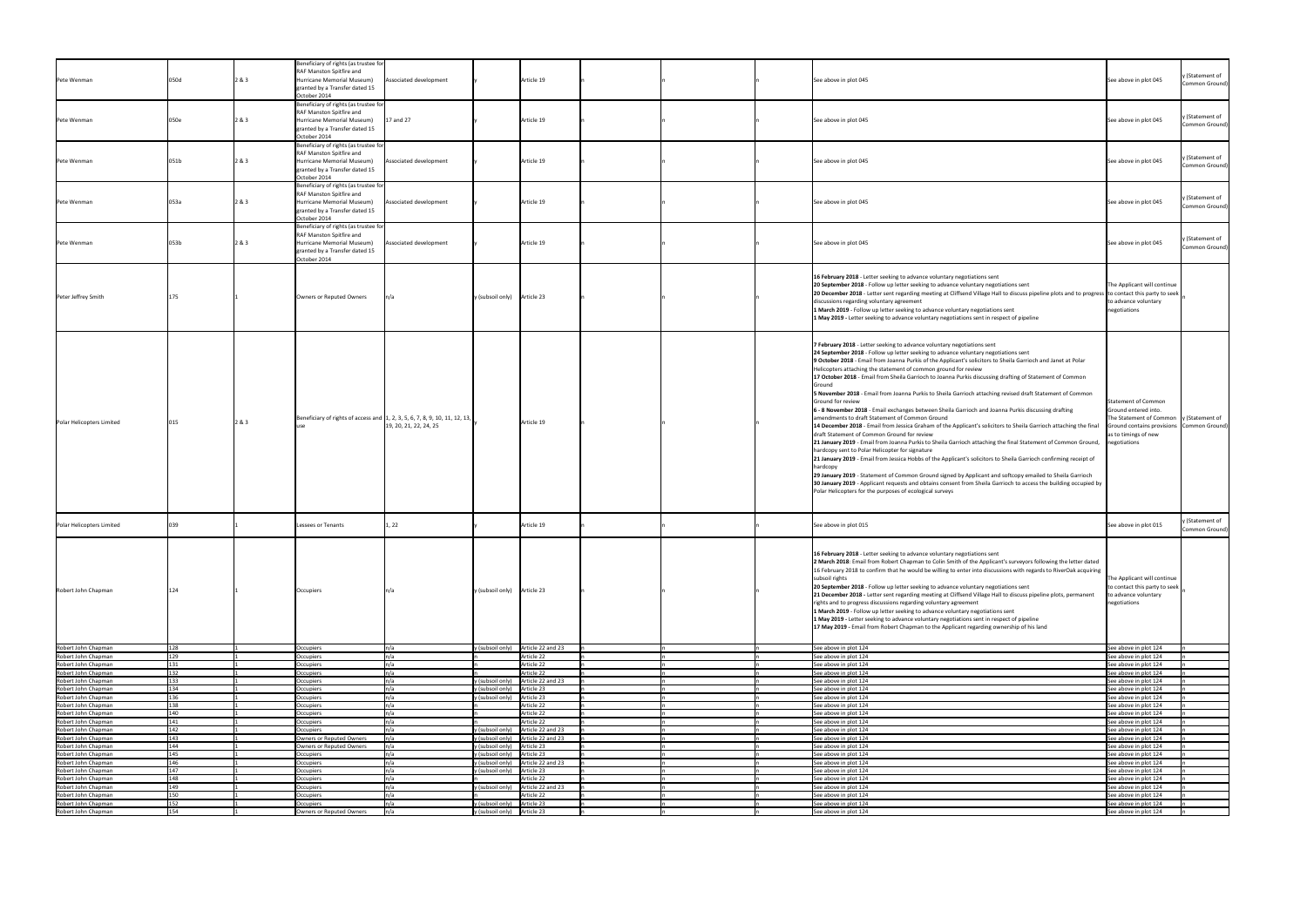| Robin Bryan Thornton     |      |       | Owners or Reputed Owners (in<br>respect of subsoil up to half width $n/a$<br>of highway)                                                                                    | y (subsoil only) Article 23 |             | 16 February 2018 - Letter seeking to advance voluntary negotiations sent<br>20 September 2018 - Follow up letter seeking to advance voluntary negotiations sent<br>20 December 2018 - Letter sent regarding meeting at Cliffsend Village Hall to discuss pipeline plots and to progress<br>discussions regarding voluntary agreement<br>1 March 2019 - Follow up letter seeking to advance voluntary negotiations sent<br>11 April 2019 - Letter seeking to advance voluntary negotiations sent in respect of pipeline<br>1 May 2019 - Second letter seeking to advance voluntary negotiations sent in respect of pipeline                                                                                                                                                                                                                                                                                                                                                                                | The Applicant will continue<br>to contact this party to seek<br>to advance voluntary<br>negotiations                                                              |                                   |
|--------------------------|------|-------|-----------------------------------------------------------------------------------------------------------------------------------------------------------------------------|-----------------------------|-------------|-----------------------------------------------------------------------------------------------------------------------------------------------------------------------------------------------------------------------------------------------------------------------------------------------------------------------------------------------------------------------------------------------------------------------------------------------------------------------------------------------------------------------------------------------------------------------------------------------------------------------------------------------------------------------------------------------------------------------------------------------------------------------------------------------------------------------------------------------------------------------------------------------------------------------------------------------------------------------------------------------------------|-------------------------------------------------------------------------------------------------------------------------------------------------------------------|-----------------------------------|
| <b>Robin Cross</b>       |      |       | Owners or Reputed Owners (as<br>trustee for RAF Manston Spitfire<br>26, 29, 31 and 32<br>Hurricane Memorial Museum)<br>(subsoil interest in highway only)                   | Article 29                  | y (RR-1699) | 23 March 2018 - Letter seeking to advance voluntary negotiations sent<br>25 September 2018 - Follow up letter seeking to advance voluntary negotiations sent<br>1 March 2019 - Follow up letter seeking to advance voluntary negotiations sent<br>6 March 2019 - Call between Farah Doctor of the Applicant's solicitors and Mr Cross regarding the proposals<br>affecting his land. Mr Cross was informed that his details would be passed to the Applicant to answer his queries<br>13 March 2019 - Call and message left by George Yerrell of RiverOak                                                                                                                                                                                                                                                                                                                                                                                                                                                 | Statement of Common<br>Ground entered into.<br>The Statement of Common<br>Ground contains provisions<br>as to timings of new<br>negotiations and to<br>relocation | y (Statement of<br>Common Ground) |
| <b>Robin Miles Willi</b> | 166  |       | n/a<br>Owners or Reputed Owners                                                                                                                                             | y (subsoil only) Article 23 | y (RR-1705) | 16 February 2018 - Letter seeking to advance voluntary negotiations sent<br>25 February 2018: Email from Mr Willi acknowledging letter dated 16 February 2018. He states that he has no<br>interest in engaging in any discussions with RiverOak due to concerns<br>[26 February 2018: Email from Elizabeth Paraskeva of the Applicant's solicitors to acknowledge receipt of email and<br>that she will pass on the communication to RiverOak and their agent<br>20 September 2018 - Follow up letter seeking to advance voluntary negotiations sent<br>20 December 2018 - Letter sent regarding meeting at Cliffsend Village Hall to discuss pipeline plots and to progress<br>discussions regarding voluntary agreement<br>1 March 2019 - Follow up letter seeking to advance voluntary negotiations sent<br>17 April 2019 - Letter seeking to advance voluntary negotiations sent in respect of pipeline<br>3 May 2019 - Letter seeking to advance voluntary negotiations sent in respect of pipeline | The Applicant will continue<br>to contact this party to seek  <br>to advance voluntary<br>negotiations                                                            |                                   |
| Robin Miles Willi        |      |       | Owners or Reputed Owners (in<br>respect of subsoil up to half width $n/a$<br>of highway)                                                                                    | y (subsoil only) Article 23 | y (RR-1705) | See above in plot 166                                                                                                                                                                                                                                                                                                                                                                                                                                                                                                                                                                                                                                                                                                                                                                                                                                                                                                                                                                                     | See above in plot 166                                                                                                                                             |                                   |
| Roland Arthur Poole      | 173  |       | Owners or Reputed Owners<br>n/a                                                                                                                                             | y (subsoil only) Article 23 |             | 16 February 2018 - Letter seeking to advance voluntary negotiations sent<br>20 September 2018 - Follow up letter seeking to advance voluntary negotiations sent<br>20 December 2018 - Letter sent regarding meeting at Cliffsend Village Hall to discuss pipeline plots and to progress to contact this party to seek<br>discussions regarding voluntary agreement<br>1 March 2019 - Follow up letter seeking to advance voluntary negotiations sent<br>1 May 2019 - Letter seeking to advance voluntary negotiations sent in respect of pipeline                                                                                                                                                                                                                                                                                                                                                                                                                                                         | The Applicant will continue<br>to advance voluntary<br>negotiations                                                                                               |                                   |
| Ronald David Coe         | 090  |       | ln/a<br>Owners or Reputed Owners                                                                                                                                            | y (subsoil only) Article 23 |             | 16 February 2018 - Letter seeking to advance voluntary negotiations sent<br>20 September 2018 - Follow up letter seeking to advance voluntary negotiations sent<br>20 December 2018 - Letter sent regarding meeting at Cliffsend Village Hall to discuss pipeline plots and to progress<br>discussions regarding voluntary agreement<br>11 January 2019 - Mr Coe attended meeting at Cliffsend Village Hall<br>1 March 2019 - Follow up letter seeking to advance voluntary negotiations sent<br>1 May 2019 - Letter seeking to advance voluntary negotiations sent in respect of pipeline                                                                                                                                                                                                                                                                                                                                                                                                                | The Applicant will continue<br>to contact this party to seek<br>to advance voluntary<br>negotiations                                                              |                                   |
| Rosa Sear                |      |       | Owners or Reputed Owners (as<br>trustee for RAF Manston Spitfire<br>26, 29, 31 and 32<br>Hurricane Memorial Museum)<br>(subsoil interest in highway only)                   | Article 29                  |             | 7 February 2018 - Letter seeking to advance voluntary negotiations sent<br>23 March 2018 - Second letter seeking to advance voluntary negotiations sent<br>1 October 2018 - Follow up letter seeking to advance voluntary negotiations sent                                                                                                                                                                                                                                                                                                                                                                                                                                                                                                                                                                                                                                                                                                                                                               | Statement of Common<br>Ground entered into.<br>The Statement of Common<br>Ground contains provisions<br>as to timings of new<br>negotiations and to<br>relocation | y (Statement of<br>Common Ground) |
| Rosa Sear                | 047  | 2 & 3 | Beneficiary of rights (as trustee for<br><b>RAF Manston Spitfire and</b><br>Hurricane Memorial Museum)<br>granted by a Transfer dated 15<br>October 2014                    | Article 19                  |             | See above in plot 045                                                                                                                                                                                                                                                                                                                                                                                                                                                                                                                                                                                                                                                                                                                                                                                                                                                                                                                                                                                     | See above in plot 045                                                                                                                                             | y (Statement of<br>Common Ground) |
| Rosa Sear                | 047a | 2 & 3 | Beneficiary of rights (as trustee for<br>RAF Manston Spitfire and<br>Hurricane Memorial Museum)<br>granted by a Transfer dated 15<br>October 2014                           | Article 19                  |             | See above in plot 045                                                                                                                                                                                                                                                                                                                                                                                                                                                                                                                                                                                                                                                                                                                                                                                                                                                                                                                                                                                     | See above in plot 045                                                                                                                                             | y (Statement of<br>Common Ground) |
| Rosa Sear                | 048  |       | Owners or Reputed Owners (as<br>trustee for RAF Manston Spitfire<br>Hurricane Memorial Museum)                                                                              | Article 19                  |             | See above in plot 045                                                                                                                                                                                                                                                                                                                                                                                                                                                                                                                                                                                                                                                                                                                                                                                                                                                                                                                                                                                     | See above in plot 045                                                                                                                                             | y (Statement of<br>Common Ground) |
| Rosa Sear                | 048a | 2 & 3 | Beneficiary of rights (as trustee for<br>RAF Manston Spitfire and<br>Associated development<br>Hurricane Memorial Museum)<br>granted by a Transfer dated 15<br>October 2014 | Article 19                  |             | See above in plot 045                                                                                                                                                                                                                                                                                                                                                                                                                                                                                                                                                                                                                                                                                                                                                                                                                                                                                                                                                                                     | See above in plot 045                                                                                                                                             | y (Statement of<br>Common Ground) |
| Rosa Sear                | 048b |       | Owners or Reputed Owners (as<br>trustee for RAF Manston Spitfire<br>Associated development<br>Hurricane Memorial Museum)                                                    | Article 19                  |             | See above in plot 045                                                                                                                                                                                                                                                                                                                                                                                                                                                                                                                                                                                                                                                                                                                                                                                                                                                                                                                                                                                     | See above in plot 045                                                                                                                                             | y (Statement of<br>Common Ground) |
| Rosa Sear                | 050  | 2 & 3 | Beneficiary of rights (as trustee for<br>RAF Manston Spitfire and<br>4, 15, 16, 17 and 27<br>Hurricane Memorial Museum)<br>granted by a Transfer dated 15<br>October 2014   | Article 19                  |             | See above in plot 045                                                                                                                                                                                                                                                                                                                                                                                                                                                                                                                                                                                                                                                                                                                                                                                                                                                                                                                                                                                     | See above in plot 045                                                                                                                                             | y (Statement of<br>Common Ground) |
| Rosa Sear                | 050b | 2 & 3 | Beneficiary of rights (as trustee for<br>RAF Manston Spitfire and<br>15, 16 and 23<br>Hurricane Memorial Museum)<br>granted by a Transfer dated 15<br>October 2014          | Article 19                  |             | See above in plot 045                                                                                                                                                                                                                                                                                                                                                                                                                                                                                                                                                                                                                                                                                                                                                                                                                                                                                                                                                                                     | See above in plot 045                                                                                                                                             | y (Statement of<br>Common Ground) |
|                          |      |       |                                                                                                                                                                             |                             |             |                                                                                                                                                                                                                                                                                                                                                                                                                                                                                                                                                                                                                                                                                                                                                                                                                                                                                                                                                                                                           |                                                                                                                                                                   |                                   |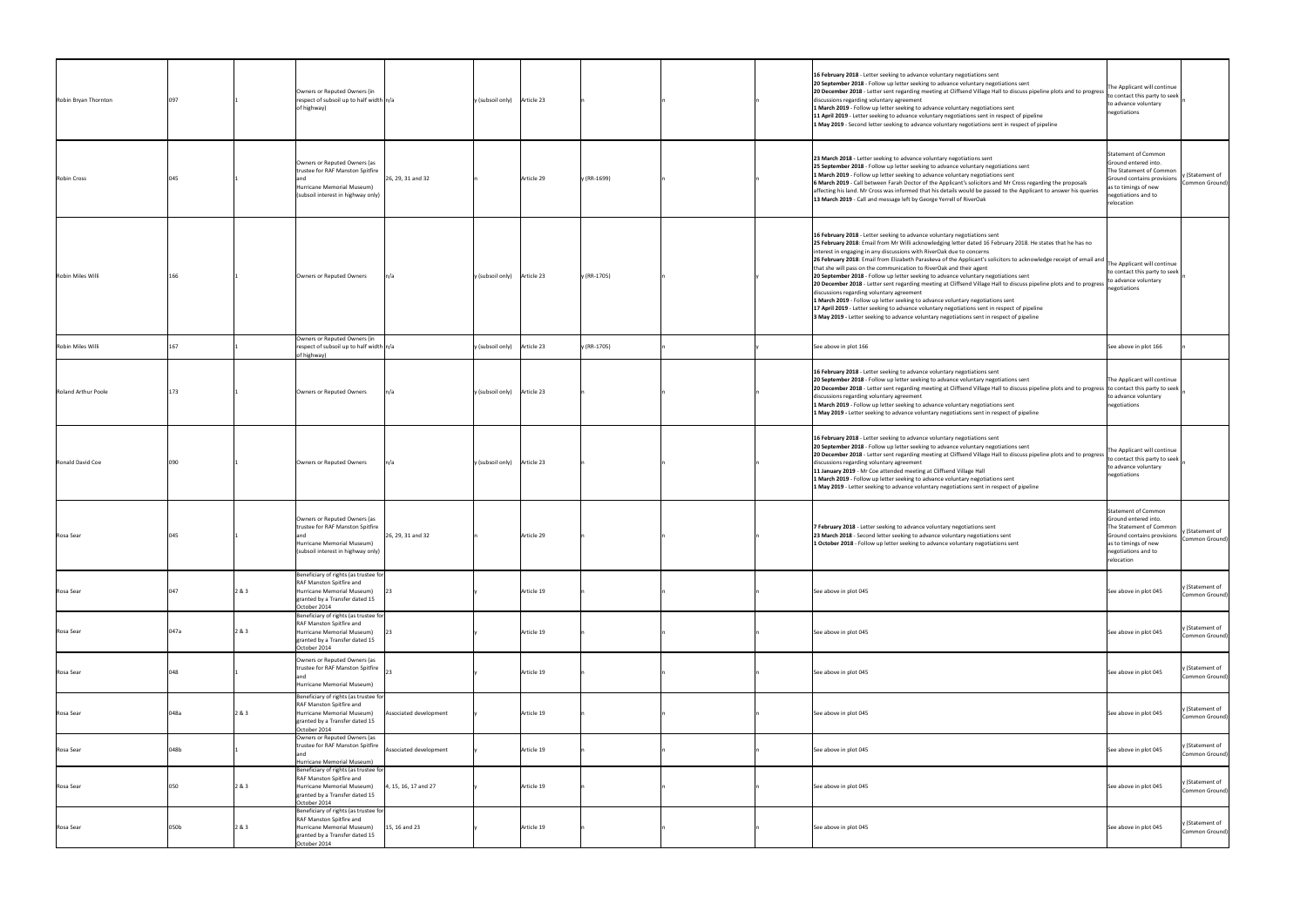|                                        |              |       | Beneficiary of rights (as trustee for<br>RAF Manston Spitfire and                      |                             |                                           |                                                                                                                                                                                                             |                                                            |
|----------------------------------------|--------------|-------|----------------------------------------------------------------------------------------|-----------------------------|-------------------------------------------|-------------------------------------------------------------------------------------------------------------------------------------------------------------------------------------------------------------|------------------------------------------------------------|
| Rosa Sear                              | 050c         | 2 & 3 | 16 and 23<br>Hurricane Memorial Museum)<br>granted by a Transfer dated 15              |                             | Article 19                                | See above in plot 045                                                                                                                                                                                       | y (Statement of<br>See above in plot 045<br>Common Ground) |
|                                        |              |       | October 2014                                                                           |                             |                                           |                                                                                                                                                                                                             |                                                            |
|                                        |              |       | Beneficiary of rights (as trustee for<br>RAF Manston Spitfire and                      |                             |                                           |                                                                                                                                                                                                             | y (Statement of                                            |
| Rosa Sear                              | 050d         | 2 & 3 | Hurricane Memorial Museum)<br>Associated development<br>granted by a Transfer dated 15 |                             | Article 19                                | See above in plot 045                                                                                                                                                                                       | See above in plot 045<br>Common Ground)                    |
|                                        |              |       | October 2014<br>Beneficiary of rights (as trustee for                                  |                             |                                           |                                                                                                                                                                                                             |                                                            |
|                                        |              |       | RAF Manston Spitfire and                                                               |                             |                                           |                                                                                                                                                                                                             | y (Statement of                                            |
| Rosa Sear                              | 050e         | 2&83  | 17 and 27<br>Hurricane Memorial Museum)<br>granted by a Transfer dated 15              |                             | Article 19                                | See above in plot 045                                                                                                                                                                                       | See above in plot 045<br>Common Ground)                    |
|                                        |              |       | October 2014<br>Beneficiary of rights (as trustee for                                  |                             |                                           |                                                                                                                                                                                                             |                                                            |
| Rosa Sear                              | 051b         | 2 & 3 | RAF Manston Spitfire and<br>Hurricane Memorial Museum)<br>Associated development       |                             | Article 19                                | See above in plot 045                                                                                                                                                                                       | y (Statement of<br>See above in plot 045                   |
|                                        |              |       | granted by a Transfer dated 15                                                         |                             |                                           |                                                                                                                                                                                                             | Common Ground)                                             |
|                                        |              |       | October 2014<br>Beneficiary of rights (as trustee for                                  |                             |                                           |                                                                                                                                                                                                             |                                                            |
| Rosa Sear                              | 053a         | 2&8.3 | RAF Manston Spitfire and<br>Hurricane Memorial Museum)<br>Associated development       |                             | Article 19                                | See above in plot 045                                                                                                                                                                                       | y (Statement of<br>See above in plot 045                   |
|                                        |              |       | granted by a Transfer dated 15<br>October 2014                                         |                             |                                           |                                                                                                                                                                                                             | Common Ground)                                             |
|                                        |              |       | Beneficiary of rights (as trustee for                                                  |                             |                                           |                                                                                                                                                                                                             |                                                            |
| Rosa Sear                              | 053b         | 2&83  | RAF Manston Spitfire and<br>Associated development<br>Hurricane Memorial Museum)       |                             | Article 19                                | See above in plot 045                                                                                                                                                                                       | y (Statement of<br>See above in plot 045<br>Common Ground) |
|                                        |              |       | granted by a Transfer dated 15<br>October 2014                                         |                             |                                           |                                                                                                                                                                                                             |                                                            |
|                                        |              |       |                                                                                        |                             |                                           | 23 March 2018 - Letter seeking to advance voluntary negotiations sent                                                                                                                                       | The Applicant will continue                                |
| <b>Royston Allen</b>                   |              |       | Owners or Reputed Owners<br>26, 29, 31 and 32<br>(subsoil interest in highway only)    |                             | Article 29                                | 25 September 2018 - Follow up letter seeking to advance voluntary negotiations sent                                                                                                                         | to contact this party to seek<br>to advance voluntary      |
|                                        |              |       |                                                                                        |                             |                                           | 1 March 2019 - Follow up letter seeking to advance voluntary negotiations sent                                                                                                                              | negotiations                                               |
|                                        |              |       |                                                                                        |                             |                                           |                                                                                                                                                                                                             |                                                            |
|                                        |              |       | Owners or Reputed Owners (in                                                           |                             |                                           | 16 February 2018 - Letter seeking to advance voluntary negotiations sent<br>20 September 2018 - Follow up letter seeking to advance voluntary negotiations sent                                             | The Applicant will continue                                |
| <b>Sally Peri Morris</b>               |              |       | respect of subsoil up to half width $n/a$                                              | y (subsoil only) Article 23 |                                           | 20 December 2018 - Letter sent regarding meeting at Cliffsend Village Hall to discuss pipeline plots and to progress to contact this party to seek<br>discussions regarding voluntary agreement             | to advance voluntary                                       |
|                                        |              |       | of highway)                                                                            |                             |                                           | 1 March 2019 - Follow up letter seeking to advance voluntary negotiations sent                                                                                                                              | negotiations                                               |
|                                        |              |       |                                                                                        |                             |                                           | 1 May 2019 - Letter seeking to advance voluntary negotiations sent in respect of pipeline                                                                                                                   |                                                            |
|                                        |              |       |                                                                                        |                             |                                           |                                                                                                                                                                                                             |                                                            |
|                                        |              |       | Owners or Reputed Owners (in                                                           |                             |                                           | 16 February 2018 - Letter seeking to advance voluntary negotiations sent<br>20 September 2018 - Follow up letter seeking to advance voluntary negotiations sent                                             | The Applicant will continue                                |
| Sandra Elizabeth Bedingfield           |              |       | respect of subsoil up to half width $n/a$                                              | y (subsoil only) Article 23 |                                           | 21 December 2018 - Letter sent regarding meeting at Cliffsend Village Hall to discuss pipeline plots, permanent<br>rights and to progress discussions regarding voluntary agreement                         | to contact this party to seek<br>to advance voluntary      |
|                                        |              |       | of highway)                                                                            |                             |                                           | 1 March 2019 - Follow up letter seeking to advance voluntary negotiations sent                                                                                                                              | negotiations                                               |
|                                        |              |       |                                                                                        |                             |                                           | 1 May 2019 - Letter seeking to advance voluntary negotiations sent in respect of pipeline                                                                                                                   |                                                            |
| Sandra Elizabeth Bedingfield           |              |       | Owners or Reputed Owners (in<br>respect of subsoil up to half width $n/a$              |                             | y (subsoil only) Article 22 and 23        | See above in plot 153                                                                                                                                                                                       | See above in plot 153                                      |
|                                        |              |       | of highway)<br>Owners or Reputed Owners (in                                            |                             |                                           |                                                                                                                                                                                                             |                                                            |
| Sandra Elizabeth Bedingfield           | 156          |       | respect of subsoil up to half width $n/a$                                              |                             | Article 22                                | See above in plot 153                                                                                                                                                                                       | See above in plot 153                                      |
|                                        |              |       | of highway)<br>Owners or Reputed Owners (in                                            |                             |                                           |                                                                                                                                                                                                             |                                                            |
| Sandra Elizabeth Bedingfield           | 157          |       | respect of subsoil up to half width $n/a$<br>of highway)                               |                             | Article 22                                | See above in plot 153                                                                                                                                                                                       | See above in plot 153                                      |
| Sandra Elizabeth Bedingfield           | 158          |       | Owners or Reputed Owners (in<br>respect of subsoil up to half width $n/a$              |                             | Article 22                                | See above in plot 153                                                                                                                                                                                       | See above in plot 153                                      |
|                                        |              |       | of highway)                                                                            |                             |                                           |                                                                                                                                                                                                             |                                                            |
| Sandra Elizabeth Bedingfield           | 159          |       | Owners or Reputed Owners (in<br>respect of subsoil up to half width $n/a$              |                             | y (subsoil only) Article 22 and 23        | See above in plot 153                                                                                                                                                                                       | See above in plot 153                                      |
| Sandra Elizabeth Bedingfield           | 160          |       | of highway)<br>Owners or Reputed Owners<br>n/a                                         |                             | y (subsoil only) $\int$ Article 22 and 23 | See above in plot 153                                                                                                                                                                                       | See above in plot 153                                      |
| Sandra Elizabeth Bedingfield           | 161          |       | $\mathsf{In}/\mathsf{a}$<br>Owners or Reputed Owners                                   |                             | Article 22                                | See above in plot 153                                                                                                                                                                                       | See above in plot 153                                      |
| Sandra Elizabeth Bedingfield           | 162          |       | n/a<br>Owners or Reputed Owners                                                        | y (subsoil only) Article 23 |                                           | See above in plot 153                                                                                                                                                                                       | See above in plot 153                                      |
|                                        |              |       |                                                                                        |                             |                                           | 16 February 2018 - Letter seeking to advance voluntary negotiations sent                                                                                                                                    |                                                            |
|                                        |              |       |                                                                                        |                             |                                           | 20 September 2018 - Follow up letter seeking to advance voluntary negotiations sent<br>20 December 2018 - Letter sent regarding meeting at Cliffsend Village Hall to discuss pipeline plots and to progress | The Applicant will continue                                |
| Sandra Mary Dixon                      |              |       | n/a<br>Owners or Reputed Owners                                                        | y (subsoil only) Article 23 |                                           | discussions regarding voluntary agreement<br>21 December 2018 - Second letter sent regarding above meeting and to progress discussions regarding pipeline                                                   | to contact this party to seek                              |
|                                        |              |       |                                                                                        |                             |                                           | rights and permanent rights                                                                                                                                                                                 | to advance voluntary<br>negotiations                       |
|                                        |              |       |                                                                                        |                             |                                           | 1 March 2019 - Follow up letter seeking to advance voluntary negotiations sent<br>11 April 2019 - Letter seeking to advance voluntary negotiations sent in respect of pipeline                              |                                                            |
|                                        |              |       |                                                                                        |                             |                                           | 1 May 2019 - Second letter seeking to advance voluntary negotiations sent in respect of pipeline                                                                                                            |                                                            |
|                                        |              |       | Owners or Reputed Owners (in                                                           |                             |                                           |                                                                                                                                                                                                             |                                                            |
| Sandra Mary Dixon                      | 177a         |       | respect of subsoil up to half width n/a<br>of highway)                                 |                             | Article 22                                | See above in plot 177                                                                                                                                                                                       | See above in plot 177                                      |
| Sandra Mary Dixon<br>Sandra Mary Dixon | 177b<br>177c |       | Owners or Reputed Owners<br>n/a<br>n/a<br>Owners or Reputed Owners                     | y (subsoil only)            | Article 22<br>Article 22 and 23           | See above in plot 177<br>See above in plot 177                                                                                                                                                              | See above in plot 177<br>See above in plot 177             |
|                                        |              |       |                                                                                        |                             |                                           |                                                                                                                                                                                                             | The Applicant will continue                                |
| Sarah-Jane Tappenden                   |              |       | Owners or Reputed Owners<br>25, 26, 28 and 30                                          |                             | Article 29                                | 23 March 2018 - Letter seeking to advance voluntary negotiations sent<br>25 September 2018 - Follow up letter seeking to advance voluntary negotiations sent                                                | to contact this party to seek                              |
|                                        |              |       | (subsoil interest in highway only)                                                     |                             |                                           | 1 March 2019 - Follow up letter seeking to advance voluntary negotiations sent                                                                                                                              | to advance voluntary<br>negotiations                       |
|                                        |              |       |                                                                                        |                             |                                           |                                                                                                                                                                                                             |                                                            |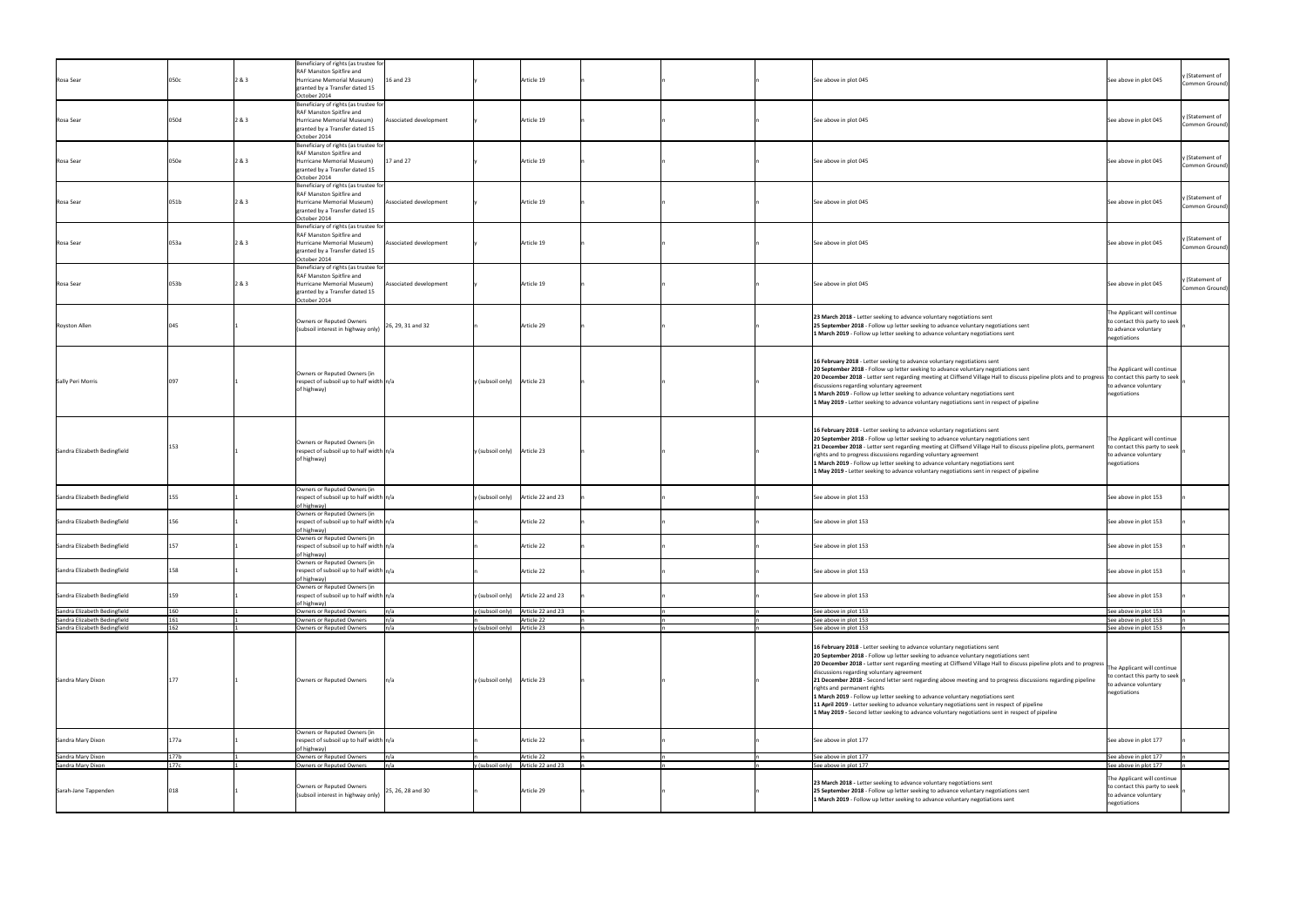| Sean Andrew Durrell        |      | Owners or Reputed Owners (in<br>respect of subsoil up to half width $n/a$<br>of highway) |                        | Article 23<br>y (subsoil only) |  | 16 February 2018 - Letter seeking to advance voluntary negotiations sent<br>20 September 2018 - Follow up letter seeking to advance voluntary negotiations sent<br>20 December 2018 - Letter sent regarding meeting at Cliffsend Village Hall to discuss pipeline plots and to progress<br>discussions regarding voluntary agreement<br>1 March 2019 - Follow up letter seeking to advance voluntary negotiations sent<br>22 March 2019 - Email from Kirsty and Sean Durrell to the Applicant regarding the intentions for acquiring land<br>and/or land rights<br>1 May 2019 - Letter seeking to advance voluntary negotiations sent in respect of pipeline<br>14 May 2019 - Email from the Applicant to Mr and Mrs Durrell to summarise intentions to acquire land rights and<br>suggesting a phone call                                                                                                                                                                                                                                                                     | The Applicant will continue<br>to contact this party to seek<br>to advance voluntary<br>negotiations |
|----------------------------|------|------------------------------------------------------------------------------------------|------------------------|--------------------------------|--|--------------------------------------------------------------------------------------------------------------------------------------------------------------------------------------------------------------------------------------------------------------------------------------------------------------------------------------------------------------------------------------------------------------------------------------------------------------------------------------------------------------------------------------------------------------------------------------------------------------------------------------------------------------------------------------------------------------------------------------------------------------------------------------------------------------------------------------------------------------------------------------------------------------------------------------------------------------------------------------------------------------------------------------------------------------------------------|------------------------------------------------------------------------------------------------------|
|                            |      |                                                                                          |                        |                                |  |                                                                                                                                                                                                                                                                                                                                                                                                                                                                                                                                                                                                                                                                                                                                                                                                                                                                                                                                                                                                                                                                                |                                                                                                      |
| Sean Andrew Durrell        | 102  | Owners or Reputed Owners                                                                 | n/a                    | $y$ (subsoil only) Article 23  |  | See above in plot 097                                                                                                                                                                                                                                                                                                                                                                                                                                                                                                                                                                                                                                                                                                                                                                                                                                                                                                                                                                                                                                                          | See above in plot 097                                                                                |
| Sheila Poole               |      | Owners or Reputed Owners                                                                 |                        | Article 23<br>y (subsoil only) |  | 16 February 2018 - Letter seeking to advance voluntary negotiations sent<br>20 September 2018 - Follow up letter seeking to advance voluntary negotiations sent<br>20 December 2018 - Letter sent regarding meeting at Cliffsend Village Hall to discuss pipeline plots and to progress to contact this party to seek<br>discussions regarding voluntary agreement<br>1 March 2019 - Follow up letter seeking to advance voluntary negotiations sent<br>1 May 2019 - Letter seeking to advance voluntary negotiations sent in respect of pipeline                                                                                                                                                                                                                                                                                                                                                                                                                                                                                                                              | The Applicant will continue<br>to advance voluntary<br>negotiations                                  |
| Simon Christopher Flitch   |      | Owners or Reputed Owners                                                                 |                        | Article 23<br>y (subsoil only) |  | 16 February 2018 - Letter seeking to advance voluntary negotiations sent<br>20 September 2018 - Follow up letter seeking to advance voluntary negotiations sent<br>20 December 2018 - Letter sent regarding meeting at Cliffsend Village Hall to discuss pipeline plots and to progress<br>discussions regarding voluntary agreement<br>1 March 2019 - Follow up letter seeking to advance voluntary negotiations sent<br>1 May 2019 - Letter seeking to advance voluntary negotiations sent in respect of pipeline<br><b>9 May 2019</b> - Email from Laura Maltby of Robinson Allfree solicitors to the Applicant to confirm instruction as Mr $\vert$ to advance voluntary<br>and Mrs Flitch's solicitor regarding the option agreement and transfer<br>10 May 2019 - Email from Rahil Haq of the Applicant's solicitors to Mr and Mrs Flitch's solicitor to confirm the<br>payment offered by the Applicant in relation to legal costs<br>18 May 2019 - Email from Mr and Mrs Flitch to the Applicant regarding the pipeline and the arrangement of the<br>option agreement | The Applicant will continue<br>to contact this party to seek<br>negotiations                         |
| Simon Terence Roy McCullum | 097  | Owners or Reputed Owners (in<br>respect of subsoil up to half width $n/a$<br>of highway) |                        | y (subsoil only) Article 23    |  | 16 February 2018 - Letter seeking to advance voluntary negotiations sent<br>20 September 2018 - Follow up letter seeking to advance voluntary negotiations sent<br>20 December 2018 - Letter sent regarding meeting at Cliffsend Village Hall to discuss pipeline plots and to progress<br>discussions regarding voluntary agreement<br>1 March 2019 - Follow up letter seeking to advance voluntary negotiations sent<br>11 April 2019 - Letter seeking to advance voluntary negotiations sent in respect of pipeline<br>1 May 2019 - Second letter seeking to advance voluntary negotiations sent in respect of pipeline                                                                                                                                                                                                                                                                                                                                                                                                                                                     | The Applicant will continue<br>to contact this party to seek<br>to advance voluntary<br>negotiations |
| Sota Solutions Limited     |      | Occupiers                                                                                |                        | Article 22                     |  | 23 March 2018 - Letter seeking to advance voluntary negotiations in respect of highway plots sent<br>20 September 2018 - Email attaching letter seeking to advance voluntary negotiations sent<br>2 December 2018 - Email correspondence between Oksana Price of the Applicant's solicitors and Gordon at<br>Instalcom (dealing with Sota's apparatus) discussing the location of and the impact on the apparatus<br>30 January 2019 - Email from Oksana Price to Gordon at Instalcom enclosing further drawings from RPS and<br>explaining the nature of the highway works which may impact Sota's apparatus and seeking to progress<br>negotiations regarding voluntary agreement<br>1 March 2019 - Follow up letter seeking to advance voluntary negotiations sent                                                                                                                                                                                                                                                                                                          | The Applicant will continue<br>to contact this party to seek<br>to advance voluntary<br>negotiations |
|                            |      |                                                                                          |                        |                                |  |                                                                                                                                                                                                                                                                                                                                                                                                                                                                                                                                                                                                                                                                                                                                                                                                                                                                                                                                                                                                                                                                                |                                                                                                      |
| Sota Solutions Limited     | 015b | Occupiers                                                                                |                        | Article 19                     |  | See above in plot 014                                                                                                                                                                                                                                                                                                                                                                                                                                                                                                                                                                                                                                                                                                                                                                                                                                                                                                                                                                                                                                                          | See above in plot 014                                                                                |
| Sota Solutions Limited     | 016  | Occupiers                                                                                | Associated development | Article 19                     |  | See above in plot 014                                                                                                                                                                                                                                                                                                                                                                                                                                                                                                                                                                                                                                                                                                                                                                                                                                                                                                                                                                                                                                                          | See above in plot 014                                                                                |
| Sota Solutions Limited     | በ1 Ջ | Occupiers                                                                                | 25, 26, 28 and 30      | Article 29                     |  | See above in plot 014                                                                                                                                                                                                                                                                                                                                                                                                                                                                                                                                                                                                                                                                                                                                                                                                                                                                                                                                                                                                                                                          | See above in plot 014                                                                                |
| Sota Solutions Limited     | 018a | Occupiers                                                                                | 26 and 30              | Article 29                     |  | See above in plot 014                                                                                                                                                                                                                                                                                                                                                                                                                                                                                                                                                                                                                                                                                                                                                                                                                                                                                                                                                                                                                                                          | See above in plot 014                                                                                |
|                            |      |                                                                                          |                        |                                |  |                                                                                                                                                                                                                                                                                                                                                                                                                                                                                                                                                                                                                                                                                                                                                                                                                                                                                                                                                                                                                                                                                |                                                                                                      |
| Sota Solutions Limited     | 018b | Occupiers                                                                                |                        | Article 29                     |  | See above in plot 014                                                                                                                                                                                                                                                                                                                                                                                                                                                                                                                                                                                                                                                                                                                                                                                                                                                                                                                                                                                                                                                          | See above in plot 014                                                                                |
| Sota Solutions Limited     | 025  | Occupiers                                                                                |                        | Article 19                     |  | See above in plot 014                                                                                                                                                                                                                                                                                                                                                                                                                                                                                                                                                                                                                                                                                                                                                                                                                                                                                                                                                                                                                                                          | See above in plot 014                                                                                |
| Sota Solutions Limited     | 040a | Occupiers                                                                                |                        | Article 29                     |  | See above in plot 014                                                                                                                                                                                                                                                                                                                                                                                                                                                                                                                                                                                                                                                                                                                                                                                                                                                                                                                                                                                                                                                          | See above in plot 014                                                                                |
| Sota Solutions Limited     | 042a | Occupiers                                                                                |                        | Article 29                     |  | See above in plot 014                                                                                                                                                                                                                                                                                                                                                                                                                                                                                                                                                                                                                                                                                                                                                                                                                                                                                                                                                                                                                                                          | See above in plot 014                                                                                |
| Sota Solutions Limited     | 043a | Occupiers                                                                                |                        | Article 19                     |  | See above in plot 014                                                                                                                                                                                                                                                                                                                                                                                                                                                                                                                                                                                                                                                                                                                                                                                                                                                                                                                                                                                                                                                          | See above in plot 014                                                                                |
| Sota Solutions Limited     | ∩⊿⊿  | Occupiers                                                                                |                        | Article 29                     |  | See above in plot 014                                                                                                                                                                                                                                                                                                                                                                                                                                                                                                                                                                                                                                                                                                                                                                                                                                                                                                                                                                                                                                                          | See above in plot 014                                                                                |
|                            | 045  |                                                                                          | 26, 29, 31 and 32      | Article 29                     |  | See above in plot 014                                                                                                                                                                                                                                                                                                                                                                                                                                                                                                                                                                                                                                                                                                                                                                                                                                                                                                                                                                                                                                                          |                                                                                                      |
| Sota Solutions Limited     |      | Occupiers                                                                                |                        |                                |  |                                                                                                                                                                                                                                                                                                                                                                                                                                                                                                                                                                                                                                                                                                                                                                                                                                                                                                                                                                                                                                                                                | See above in plot 014                                                                                |
| Sota Solutions Limited     | 045a | Occupiers                                                                                |                        | Article 29                     |  | See above in plot 014                                                                                                                                                                                                                                                                                                                                                                                                                                                                                                                                                                                                                                                                                                                                                                                                                                                                                                                                                                                                                                                          | See above in plot 014                                                                                |
| Sota Solutions Limited     | 045b | Occupiers                                                                                | 26 and 31              | Article 29                     |  | See above in plot 014                                                                                                                                                                                                                                                                                                                                                                                                                                                                                                                                                                                                                                                                                                                                                                                                                                                                                                                                                                                                                                                          | See above in plot 014                                                                                |
| Sota Solutions Limited     | 047a | Occupiers                                                                                |                        | Article 19                     |  | See above in plot 014                                                                                                                                                                                                                                                                                                                                                                                                                                                                                                                                                                                                                                                                                                                                                                                                                                                                                                                                                                                                                                                          | See above in plot 014                                                                                |
| Sota Solutions Limited     | 050a | Occupiers                                                                                |                        | Article 19                     |  | See above in plot 014                                                                                                                                                                                                                                                                                                                                                                                                                                                                                                                                                                                                                                                                                                                                                                                                                                                                                                                                                                                                                                                          | See above in plot 014                                                                                |
|                            |      |                                                                                          |                        |                                |  |                                                                                                                                                                                                                                                                                                                                                                                                                                                                                                                                                                                                                                                                                                                                                                                                                                                                                                                                                                                                                                                                                |                                                                                                      |
| Sota Solutions Limited     | በ73  | Occupiers                                                                                | 19 (Access to work)    | Article 22                     |  | See above in plot 014                                                                                                                                                                                                                                                                                                                                                                                                                                                                                                                                                                                                                                                                                                                                                                                                                                                                                                                                                                                                                                                          | See above in plot 014                                                                                |
| Sota Solutions Limited     | 078  | Occupiers                                                                                | n/a                    | y (subsoil only) Article 23    |  | See above in plot 014                                                                                                                                                                                                                                                                                                                                                                                                                                                                                                                                                                                                                                                                                                                                                                                                                                                                                                                                                                                                                                                          | See above in plot 014                                                                                |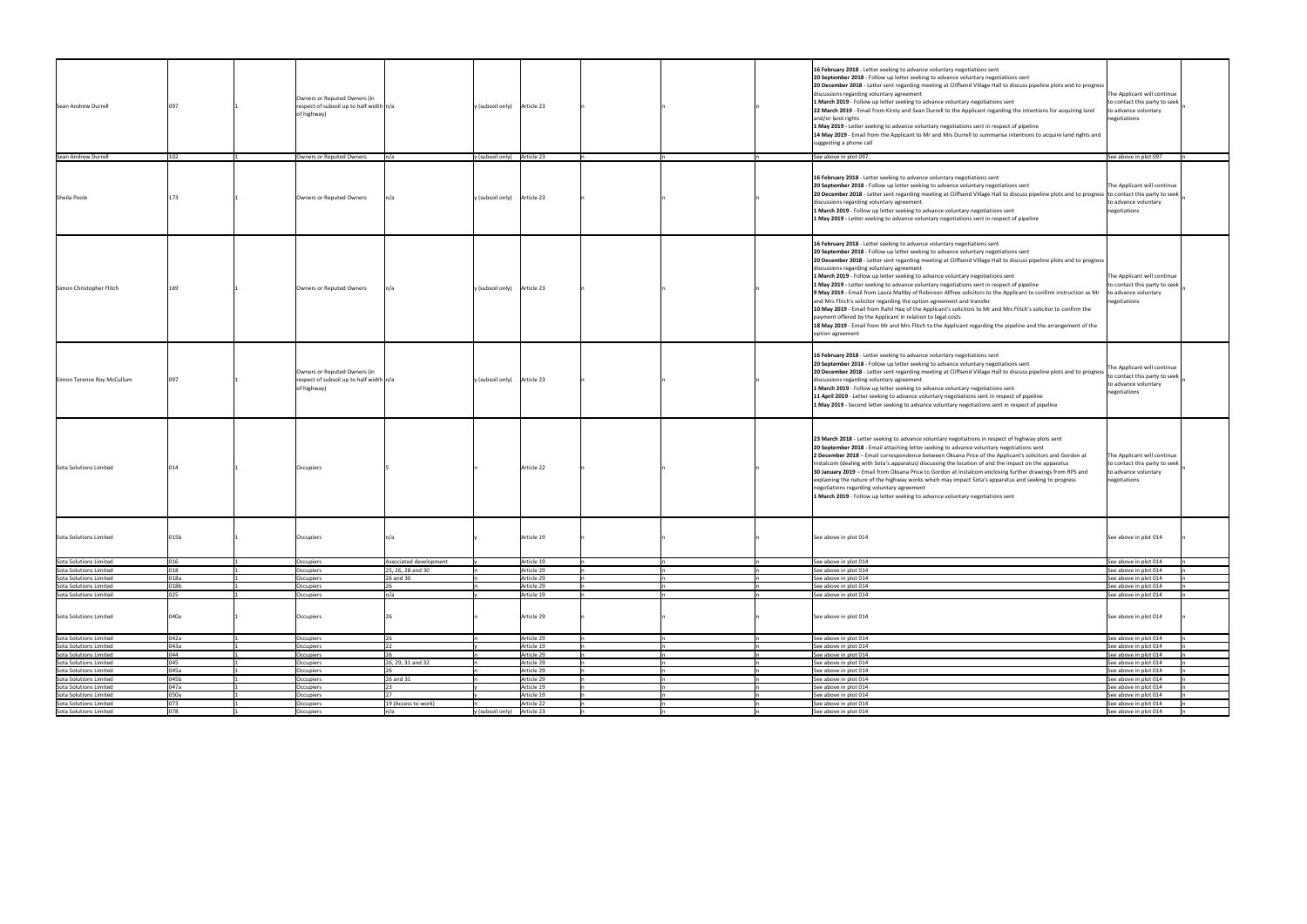| South Eastern Power Networks PLC                                                                                          | )18a         | 2 & 3        | Beneficiary of rights granted by a $\Big _{26}$ and 30<br>Transfer dated 6 August 1999                   |                                                  | Article 29                                             | 9 February 2018 - Letter seeking to advance voluntary negotiations sent<br>10 September 2018 - Letter seeking to advance voluntary negotiations sent<br>11 December 2018 - Email from UKPN/South Eastern Power Network's in-house solicitor to Oliver Spencer of the<br>Applicant's solicitors confirming that they act for both UKPN and South Eastern Power Networks Plc<br>21 January 2019 - Email from UKPN's solicitor to Oliver Spencer confirming UKPN/SEPN requires a bespoken<br>agreement with a draft attached<br>22 January 2019 - Email from Oliver Spencer to UKPN's solicitor requesting that they confirm whether the<br>agreement is intended to apply to both UKPN and SEPN<br>24 January 2019 - Email from Oliver Spencer to SEPN's in-house solicitor seeking clarification on the extent of SEPN<br>ownership<br>4 February 2019 - Email from Oliver Spencer to SEPN asking for clarification on the interests in the plots identified<br>from the book of reference and attaching a draft Statement of Common Ground<br>8 February 2019 - Email from Jessica Hobbs of the Applicant's solicitors to Francesca Maran (SEPN's solicitor) to<br>request access to two of the buildings on plot 51b where SEPN is a leaseholder<br>10 February 2019 - Email from Francesca Maran to Jessica Hobbs to request further information<br>26 February 2019 - Email from Oliver Spencer to Francesca Maran regarding UKPN land interests<br>27 February 2019 - Email from Francesca Maran to Oliver Spencer confirming position on UKPN land interests<br>1 March 2019 - Follow up letter seeking to advance voluntary negotiations sent<br>29 March 2019 - Email from Oliver Spencer to Francesca Maran with comments on draft protective provisions<br>1 April 2019 - Email from Francesca Maran to Oliver Spnecer with a further draft agreement for protective<br>provisions | The Applicant will continue<br>to contact this party to seek<br>to advance voluntary<br>negotiations |
|---------------------------------------------------------------------------------------------------------------------------|--------------|--------------|----------------------------------------------------------------------------------------------------------|--------------------------------------------------|--------------------------------------------------------|---------------------------------------------------------------------------------------------------------------------------------------------------------------------------------------------------------------------------------------------------------------------------------------------------------------------------------------------------------------------------------------------------------------------------------------------------------------------------------------------------------------------------------------------------------------------------------------------------------------------------------------------------------------------------------------------------------------------------------------------------------------------------------------------------------------------------------------------------------------------------------------------------------------------------------------------------------------------------------------------------------------------------------------------------------------------------------------------------------------------------------------------------------------------------------------------------------------------------------------------------------------------------------------------------------------------------------------------------------------------------------------------------------------------------------------------------------------------------------------------------------------------------------------------------------------------------------------------------------------------------------------------------------------------------------------------------------------------------------------------------------------------------------------------------------------------------------------------------------------------------------------------|------------------------------------------------------------------------------------------------------|
| South Eastern Power Networks PLC                                                                                          | 018b         | 2 & 3        | Beneficiary of rights granted by a                                                                       |                                                  | Article 29                                             | See above in plot 018a                                                                                                                                                                                                                                                                                                                                                                                                                                                                                                                                                                                                                                                                                                                                                                                                                                                                                                                                                                                                                                                                                                                                                                                                                                                                                                                                                                                                                                                                                                                                                                                                                                                                                                                                                                                                                                                                      | See above in plot 018a                                                                               |
| South Eastern Power Networks PLC                                                                                          | )18c         | 2 & 3        | Transfer dated 6 August 1999<br>Beneficiary of rights granted by a                                       |                                                  | Article 19                                             | See above in plot 018a                                                                                                                                                                                                                                                                                                                                                                                                                                                                                                                                                                                                                                                                                                                                                                                                                                                                                                                                                                                                                                                                                                                                                                                                                                                                                                                                                                                                                                                                                                                                                                                                                                                                                                                                                                                                                                                                      | See above in plot 018a                                                                               |
|                                                                                                                           |              |              | Transfer dated 6 August 1999<br>Beneficiary of rights granted by a                                       |                                                  |                                                        |                                                                                                                                                                                                                                                                                                                                                                                                                                                                                                                                                                                                                                                                                                                                                                                                                                                                                                                                                                                                                                                                                                                                                                                                                                                                                                                                                                                                                                                                                                                                                                                                                                                                                                                                                                                                                                                                                             |                                                                                                      |
| South Eastern Power Networks PLC                                                                                          |              | 2&3          | Transfer dated 6 August 1999<br>Beneficiary of rights granted by a                                       | Associated development                           | Article 19                                             | See above in plot 018a                                                                                                                                                                                                                                                                                                                                                                                                                                                                                                                                                                                                                                                                                                                                                                                                                                                                                                                                                                                                                                                                                                                                                                                                                                                                                                                                                                                                                                                                                                                                                                                                                                                                                                                                                                                                                                                                      | See above in plot 018a                                                                               |
| South Eastern Power Networks PLC                                                                                          |              | 2&3          | Transfer dated 6 August 1999                                                                             |                                                  | Article 19                                             | See above in plot 018a                                                                                                                                                                                                                                                                                                                                                                                                                                                                                                                                                                                                                                                                                                                                                                                                                                                                                                                                                                                                                                                                                                                                                                                                                                                                                                                                                                                                                                                                                                                                                                                                                                                                                                                                                                                                                                                                      | See above in plot 018a                                                                               |
| South Eastern Power Networks PLC                                                                                          | 050d         | 2&3          | Beneficiary of rights granted by a<br>Transfer dated 28 May 2009                                         | Associated development                           | Article 19                                             | See above in plot 018a                                                                                                                                                                                                                                                                                                                                                                                                                                                                                                                                                                                                                                                                                                                                                                                                                                                                                                                                                                                                                                                                                                                                                                                                                                                                                                                                                                                                                                                                                                                                                                                                                                                                                                                                                                                                                                                                      | See above in plot 018a                                                                               |
| South Eastern Power Networks PLC                                                                                          | 050e         | 1, 2 & 3     | Lessees/Tenants and beneficiary<br>of rights granted by a Transfer<br>dated 28 May 2009                  | 17 and 27                                        | Article 19                                             | See above in plot 018a                                                                                                                                                                                                                                                                                                                                                                                                                                                                                                                                                                                                                                                                                                                                                                                                                                                                                                                                                                                                                                                                                                                                                                                                                                                                                                                                                                                                                                                                                                                                                                                                                                                                                                                                                                                                                                                                      | See above in plot 018a                                                                               |
| South Eastern Power Networks PLC<br>South Eastern Power Networks PLC                                                      | 051b<br>051c |              | Lessees /Tenants<br>Lessees /Tenants                                                                     | Associated development<br>Associated development | Article 19<br>Article 19                               | See above in plot 018a<br>See above in plot 018a                                                                                                                                                                                                                                                                                                                                                                                                                                                                                                                                                                                                                                                                                                                                                                                                                                                                                                                                                                                                                                                                                                                                                                                                                                                                                                                                                                                                                                                                                                                                                                                                                                                                                                                                                                                                                                            | See above in plot 018a<br>See above in plot 018a                                                     |
|                                                                                                                           |              |              | Lessees/Tenants and beneficiary                                                                          |                                                  |                                                        |                                                                                                                                                                                                                                                                                                                                                                                                                                                                                                                                                                                                                                                                                                                                                                                                                                                                                                                                                                                                                                                                                                                                                                                                                                                                                                                                                                                                                                                                                                                                                                                                                                                                                                                                                                                                                                                                                             |                                                                                                      |
| South Eastern Power Networks PLC<br>South Eastern Power Networks PLC                                                      | 053b<br>055  | 1, 2 & 3     | of rights granted by a Transfer<br>dated 28 May 2009<br>Lessees / Tenants                                | Associated development                           | Article 19<br>Article 19                               | See above in plot 018a<br>See above in plot 018a                                                                                                                                                                                                                                                                                                                                                                                                                                                                                                                                                                                                                                                                                                                                                                                                                                                                                                                                                                                                                                                                                                                                                                                                                                                                                                                                                                                                                                                                                                                                                                                                                                                                                                                                                                                                                                            | See above in plot 018a<br>See above in plot 018a                                                     |
|                                                                                                                           |              |              |                                                                                                          |                                                  |                                                        |                                                                                                                                                                                                                                                                                                                                                                                                                                                                                                                                                                                                                                                                                                                                                                                                                                                                                                                                                                                                                                                                                                                                                                                                                                                                                                                                                                                                                                                                                                                                                                                                                                                                                                                                                                                                                                                                                             |                                                                                                      |
| South Eastern Power Networks PLC                                                                                          |              | <u>'</u> & 3 | Beneficiary of rights granted by a                                                                       | Associated development                           | Article 19                                             | See above in plot 018a                                                                                                                                                                                                                                                                                                                                                                                                                                                                                                                                                                                                                                                                                                                                                                                                                                                                                                                                                                                                                                                                                                                                                                                                                                                                                                                                                                                                                                                                                                                                                                                                                                                                                                                                                                                                                                                                      | See above in plot 018a                                                                               |
| South London and Maudsley<br>NHS Foundation Trust                                                                         |              |              | Transfer dated 28 May 2009<br>Owners or Reputed Owners                                                   | n/a                                              | y (subsoil only) Article 23                            | 16 February 2018 - Letter seeking to advance voluntary negotiations sent<br>20 September 2018 - Email attaching letter seeking to advance voluntary negotiations sent<br>21 December 2018 - Letter sent regarding meeting at Cliffsend Village Hall to discuss pipeline plots, permanent<br>rights and to progress discussions regarding voluntary agreement<br>1 March 2019 - Follow up letter seeking to advance voluntary negotiations sent<br>17 April 2019 - Letter seeking to advance voluntary negotiations sent in respect of pipeline                                                                                                                                                                                                                                                                                                                                                                                                                                                                                                                                                                                                                                                                                                                                                                                                                                                                                                                                                                                                                                                                                                                                                                                                                                                                                                                                              | The Applicant will continue<br>to contact this party to seek<br>to advance voluntary<br>negotiations |
| South London and Maudsley                                                                                                 |              |              | Owners or Reputed Owners                                                                                 |                                                  | Article 22                                             | See above in plot 124                                                                                                                                                                                                                                                                                                                                                                                                                                                                                                                                                                                                                                                                                                                                                                                                                                                                                                                                                                                                                                                                                                                                                                                                                                                                                                                                                                                                                                                                                                                                                                                                                                                                                                                                                                                                                                                                       | See above in plot 124                                                                                |
| NHS Foundation Trust<br>South London and Maudsley                                                                         | .33          |              | Owners or Reputed Owners                                                                                 |                                                  | y (subsoil only) $\int$ Article 22 and 23              | See above in plot 124                                                                                                                                                                                                                                                                                                                                                                                                                                                                                                                                                                                                                                                                                                                                                                                                                                                                                                                                                                                                                                                                                                                                                                                                                                                                                                                                                                                                                                                                                                                                                                                                                                                                                                                                                                                                                                                                       | See above in plot 124                                                                                |
| South London and Maudsley                                                                                                 |              |              | Owners or Reputed Owners                                                                                 |                                                  | Article 23<br>y (subsoil only)                         | See above in plot 124                                                                                                                                                                                                                                                                                                                                                                                                                                                                                                                                                                                                                                                                                                                                                                                                                                                                                                                                                                                                                                                                                                                                                                                                                                                                                                                                                                                                                                                                                                                                                                                                                                                                                                                                                                                                                                                                       | See above in plot 124                                                                                |
| NHS Foundation Trust<br><b>NHS Foundation Trust</b><br>South London and Maudsley                                          |              |              |                                                                                                          |                                                  |                                                        |                                                                                                                                                                                                                                                                                                                                                                                                                                                                                                                                                                                                                                                                                                                                                                                                                                                                                                                                                                                                                                                                                                                                                                                                                                                                                                                                                                                                                                                                                                                                                                                                                                                                                                                                                                                                                                                                                             |                                                                                                      |
| <b>NHS Foundation Trust</b><br>South London and Maudsley                                                                  |              |              | Owners or Reputed Owners                                                                                 |                                                  | y (subsoil only) Article 23                            | See above in plot 124                                                                                                                                                                                                                                                                                                                                                                                                                                                                                                                                                                                                                                                                                                                                                                                                                                                                                                                                                                                                                                                                                                                                                                                                                                                                                                                                                                                                                                                                                                                                                                                                                                                                                                                                                                                                                                                                       | See above in plot 124                                                                                |
| <b>NHS Foundation Trust</b><br>South London and Maudsley                                                                  |              |              | Owners or Reputed Owners                                                                                 |                                                  | Article 22                                             | See above in plot 124                                                                                                                                                                                                                                                                                                                                                                                                                                                                                                                                                                                                                                                                                                                                                                                                                                                                                                                                                                                                                                                                                                                                                                                                                                                                                                                                                                                                                                                                                                                                                                                                                                                                                                                                                                                                                                                                       | See above in plot 124                                                                                |
| NHS Foundation Trust                                                                                                      |              |              | Owners or Reputed Owners                                                                                 |                                                  | Article 22                                             | See above in plot 124                                                                                                                                                                                                                                                                                                                                                                                                                                                                                                                                                                                                                                                                                                                                                                                                                                                                                                                                                                                                                                                                                                                                                                                                                                                                                                                                                                                                                                                                                                                                                                                                                                                                                                                                                                                                                                                                       | See above in plot 124                                                                                |
| South London and Maudsley<br>NHS Foundation Trust                                                                         |              |              | Owners or Reputed Owners                                                                                 |                                                  | Article 22                                             | See above in plot 124                                                                                                                                                                                                                                                                                                                                                                                                                                                                                                                                                                                                                                                                                                                                                                                                                                                                                                                                                                                                                                                                                                                                                                                                                                                                                                                                                                                                                                                                                                                                                                                                                                                                                                                                                                                                                                                                       | See above in plot 124                                                                                |
| South London and Maudsley                                                                                                 |              |              | Owners or Reputed Owners                                                                                 |                                                  | Article 22 and 23<br>y (subsoil only)                  | See above in plot 124                                                                                                                                                                                                                                                                                                                                                                                                                                                                                                                                                                                                                                                                                                                                                                                                                                                                                                                                                                                                                                                                                                                                                                                                                                                                                                                                                                                                                                                                                                                                                                                                                                                                                                                                                                                                                                                                       | See above in plot 124                                                                                |
| NHS Foundation Trust<br>South London and Maudsley<br>NHS Foundation Trust                                                 | 143          | 2 & 3        | Beneficiary of rights and<br>restrictive covenants contained in $n/a$<br>a Transfer dated 24 August 2001 |                                                  | $y$ (subsoil only) Article 22 and 23                   | See above in plot 124                                                                                                                                                                                                                                                                                                                                                                                                                                                                                                                                                                                                                                                                                                                                                                                                                                                                                                                                                                                                                                                                                                                                                                                                                                                                                                                                                                                                                                                                                                                                                                                                                                                                                                                                                                                                                                                                       | See above in plot 124                                                                                |
| South London and Maudsley<br>NHS Foundation Trust                                                                         | 144          | 2 & 3        | Beneficiary of rights and<br>restrictive covenants contained in  n/a<br>a Transfer dated 24 August 2001  |                                                  | y (subsoil only) Article 23                            | See above in plot 124                                                                                                                                                                                                                                                                                                                                                                                                                                                                                                                                                                                                                                                                                                                                                                                                                                                                                                                                                                                                                                                                                                                                                                                                                                                                                                                                                                                                                                                                                                                                                                                                                                                                                                                                                                                                                                                                       | See above in plot 124                                                                                |
| South London and Maudsley<br><b>NHS Foundation Trust</b>                                                                  |              |              | Owners or Reputed Owners                                                                                 |                                                  | y (subsoil only) Article 23                            | See above in plot 124                                                                                                                                                                                                                                                                                                                                                                                                                                                                                                                                                                                                                                                                                                                                                                                                                                                                                                                                                                                                                                                                                                                                                                                                                                                                                                                                                                                                                                                                                                                                                                                                                                                                                                                                                                                                                                                                       | See above in plot 124                                                                                |
| South London and Maudsley                                                                                                 |              |              | Owners or Reputed Owners                                                                                 |                                                  | y (subsoil only) Article 22 and 23                     | See above in plot 124                                                                                                                                                                                                                                                                                                                                                                                                                                                                                                                                                                                                                                                                                                                                                                                                                                                                                                                                                                                                                                                                                                                                                                                                                                                                                                                                                                                                                                                                                                                                                                                                                                                                                                                                                                                                                                                                       | See above in plot 124                                                                                |
| South London and Maudsley                                                                                                 |              |              | Owners or Reputed Owners                                                                                 |                                                  | Article 23<br>y (subsoil only)                         | See above in plot 124                                                                                                                                                                                                                                                                                                                                                                                                                                                                                                                                                                                                                                                                                                                                                                                                                                                                                                                                                                                                                                                                                                                                                                                                                                                                                                                                                                                                                                                                                                                                                                                                                                                                                                                                                                                                                                                                       | See above in plot 124                                                                                |
| South London and Maudsley                                                                                                 |              |              | Owners or Reputed Owners                                                                                 |                                                  | Article 22                                             | See above in plot 124                                                                                                                                                                                                                                                                                                                                                                                                                                                                                                                                                                                                                                                                                                                                                                                                                                                                                                                                                                                                                                                                                                                                                                                                                                                                                                                                                                                                                                                                                                                                                                                                                                                                                                                                                                                                                                                                       | See above in plot 124                                                                                |
| South London and Maudsley                                                                                                 |              |              |                                                                                                          |                                                  |                                                        |                                                                                                                                                                                                                                                                                                                                                                                                                                                                                                                                                                                                                                                                                                                                                                                                                                                                                                                                                                                                                                                                                                                                                                                                                                                                                                                                                                                                                                                                                                                                                                                                                                                                                                                                                                                                                                                                                             |                                                                                                      |
| NHS Foundation Trust<br>NHS Foundation Trust<br>NHS Foundation Trust<br>NHS Foundation Trust<br>South London and Maudsley |              |              | Owners or Reputed Owners                                                                                 |                                                  | $\sqrt{y}$ (subsoil only) $\sqrt{y}$ Article 22 and 23 | See above in plot 124                                                                                                                                                                                                                                                                                                                                                                                                                                                                                                                                                                                                                                                                                                                                                                                                                                                                                                                                                                                                                                                                                                                                                                                                                                                                                                                                                                                                                                                                                                                                                                                                                                                                                                                                                                                                                                                                       | See above in plot 124                                                                                |
| <b>NHS Foundation Trust</b><br>South London and Maudsley                                                                  |              |              | Owners or Reputed Owners<br>Owners or Reputed Owners (in                                                 | n/a                                              | Article 22<br>Article 22                               | See above in plot 124<br>See above in plot 124                                                                                                                                                                                                                                                                                                                                                                                                                                                                                                                                                                                                                                                                                                                                                                                                                                                                                                                                                                                                                                                                                                                                                                                                                                                                                                                                                                                                                                                                                                                                                                                                                                                                                                                                                                                                                                              | See above in plot 124<br>See above in plot 124                                                       |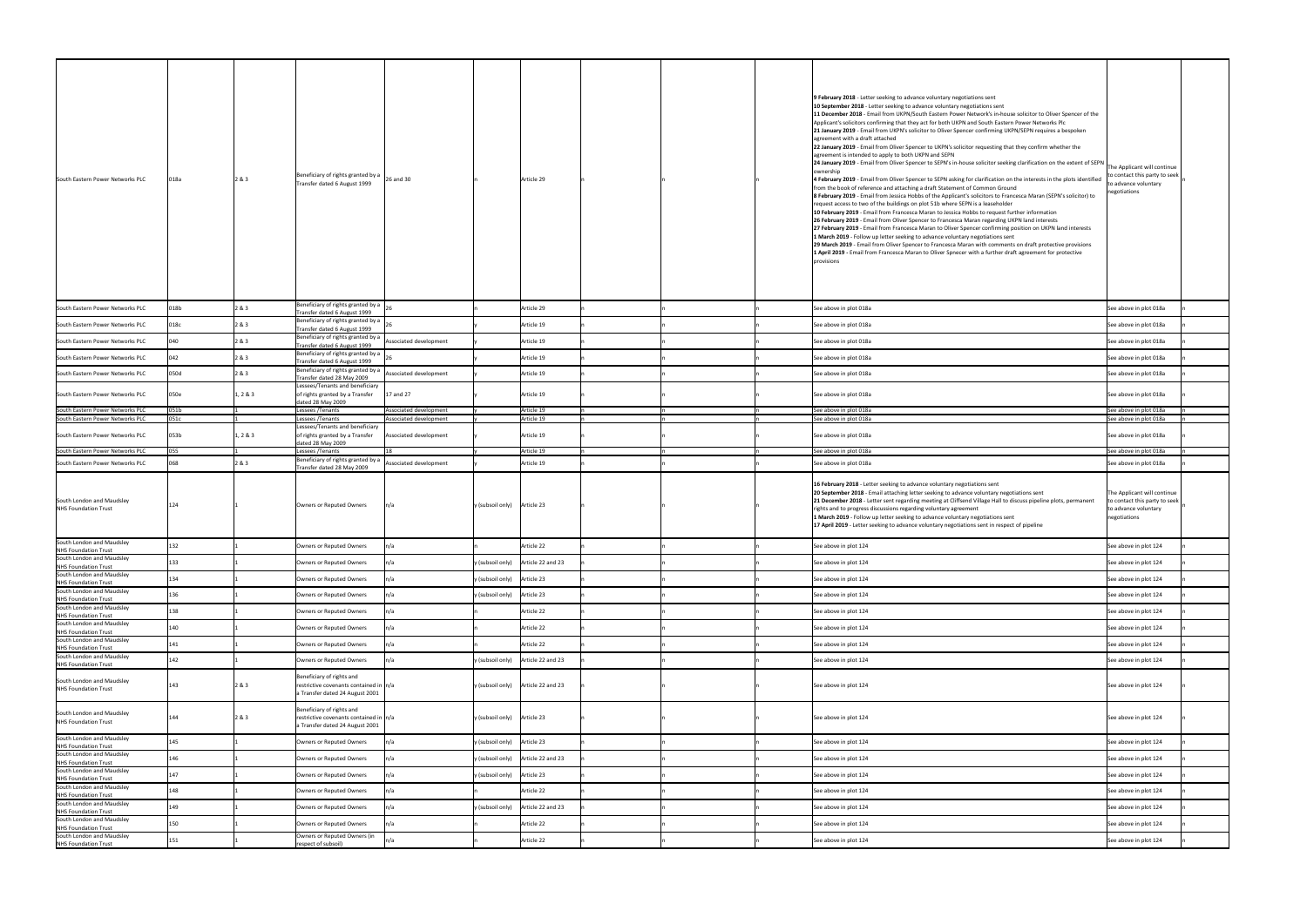| South London and Maudsley                              |             |                                                                                                                                                                                              |                                                                                 |                               |                          |                            |  |                                                                                                                                                                                                                                                                                                                                                                                                                                                                                                                                                                                                                                                                                                                                                                                                                                                                                                                                                                                                                                                                                                                                                                                                                                                                                                                                                                                                                                                                                                                                                                                                                                                                                                                                                                                                                                                                                                                                                                                                                                                                                                                                                                                                                                                                                                                                                                                                                                                                                                                                                                                                                                                                                                                                                                                                                                                                                                                                                                                                                                                                                                                                                                                                                                                                                                                                                                                                                                                                                                                                                                                                                                                                                                                                                                                                                                                                                                                                                                                                                                                                                                                                                                                                                                                                                                                                                                                                                                                                                                                                                                                                                                                                                                                                                                                                                                                                                                                                                                                                                                           |                                                 |
|--------------------------------------------------------|-------------|----------------------------------------------------------------------------------------------------------------------------------------------------------------------------------------------|---------------------------------------------------------------------------------|-------------------------------|--------------------------|----------------------------|--|-------------------------------------------------------------------------------------------------------------------------------------------------------------------------------------------------------------------------------------------------------------------------------------------------------------------------------------------------------------------------------------------------------------------------------------------------------------------------------------------------------------------------------------------------------------------------------------------------------------------------------------------------------------------------------------------------------------------------------------------------------------------------------------------------------------------------------------------------------------------------------------------------------------------------------------------------------------------------------------------------------------------------------------------------------------------------------------------------------------------------------------------------------------------------------------------------------------------------------------------------------------------------------------------------------------------------------------------------------------------------------------------------------------------------------------------------------------------------------------------------------------------------------------------------------------------------------------------------------------------------------------------------------------------------------------------------------------------------------------------------------------------------------------------------------------------------------------------------------------------------------------------------------------------------------------------------------------------------------------------------------------------------------------------------------------------------------------------------------------------------------------------------------------------------------------------------------------------------------------------------------------------------------------------------------------------------------------------------------------------------------------------------------------------------------------------------------------------------------------------------------------------------------------------------------------------------------------------------------------------------------------------------------------------------------------------------------------------------------------------------------------------------------------------------------------------------------------------------------------------------------------------------------------------------------------------------------------------------------------------------------------------------------------------------------------------------------------------------------------------------------------------------------------------------------------------------------------------------------------------------------------------------------------------------------------------------------------------------------------------------------------------------------------------------------------------------------------------------------------------------------------------------------------------------------------------------------------------------------------------------------------------------------------------------------------------------------------------------------------------------------------------------------------------------------------------------------------------------------------------------------------------------------------------------------------------------------------------------------------------------------------------------------------------------------------------------------------------------------------------------------------------------------------------------------------------------------------------------------------------------------------------------------------------------------------------------------------------------------------------------------------------------------------------------------------------------------------------------------------------------------------------------------------------------------------------------------------------------------------------------------------------------------------------------------------------------------------------------------------------------------------------------------------------------------------------------------------------------------------------------------------------------------------------------------------------------------------------------------------------------------------------------------------------|-------------------------------------------------|
| <b>NHS Foundation Trust</b>                            |             | Owners or Reputed Owners                                                                                                                                                                     |                                                                                 | y (subsoil only) Article 23   |                          |                            |  | See above in plot 124                                                                                                                                                                                                                                                                                                                                                                                                                                                                                                                                                                                                                                                                                                                                                                                                                                                                                                                                                                                                                                                                                                                                                                                                                                                                                                                                                                                                                                                                                                                                                                                                                                                                                                                                                                                                                                                                                                                                                                                                                                                                                                                                                                                                                                                                                                                                                                                                                                                                                                                                                                                                                                                                                                                                                                                                                                                                                                                                                                                                                                                                                                                                                                                                                                                                                                                                                                                                                                                                                                                                                                                                                                                                                                                                                                                                                                                                                                                                                                                                                                                                                                                                                                                                                                                                                                                                                                                                                                                                                                                                                                                                                                                                                                                                                                                                                                                                                                                                                                                                                     | See above in plot 124                           |
| South London and Maudsley<br>NHS Foundation Trust      |             | Owners or Reputed Owners (in<br>respect of subsoil up to half width n/a<br>of highway)                                                                                                       |                                                                                 | $y$ (subsoil only) Article 23 |                          |                            |  | See above in plot 124                                                                                                                                                                                                                                                                                                                                                                                                                                                                                                                                                                                                                                                                                                                                                                                                                                                                                                                                                                                                                                                                                                                                                                                                                                                                                                                                                                                                                                                                                                                                                                                                                                                                                                                                                                                                                                                                                                                                                                                                                                                                                                                                                                                                                                                                                                                                                                                                                                                                                                                                                                                                                                                                                                                                                                                                                                                                                                                                                                                                                                                                                                                                                                                                                                                                                                                                                                                                                                                                                                                                                                                                                                                                                                                                                                                                                                                                                                                                                                                                                                                                                                                                                                                                                                                                                                                                                                                                                                                                                                                                                                                                                                                                                                                                                                                                                                                                                                                                                                                                                     | See above in plot 124                           |
| South London and Maudsley<br>NHS Foundation Trust      | 154         | Beneficiary of rights and<br>2 & 3<br>restrictive covenants contained in  n/a<br>a Transfer dated 24 August 2001                                                                             |                                                                                 | y (subsoil only) Article 23   |                          |                            |  | See above in plot 124                                                                                                                                                                                                                                                                                                                                                                                                                                                                                                                                                                                                                                                                                                                                                                                                                                                                                                                                                                                                                                                                                                                                                                                                                                                                                                                                                                                                                                                                                                                                                                                                                                                                                                                                                                                                                                                                                                                                                                                                                                                                                                                                                                                                                                                                                                                                                                                                                                                                                                                                                                                                                                                                                                                                                                                                                                                                                                                                                                                                                                                                                                                                                                                                                                                                                                                                                                                                                                                                                                                                                                                                                                                                                                                                                                                                                                                                                                                                                                                                                                                                                                                                                                                                                                                                                                                                                                                                                                                                                                                                                                                                                                                                                                                                                                                                                                                                                                                                                                                                                     | See above in plot 124                           |
| Southern Gas Networks plc                              | 014         | Occupiers                                                                                                                                                                                    |                                                                                 |                               | Article 22               | y (RR-1833)                |  | 9 February 2018 - Letter seeking to advance voluntary negotiations sent<br>13 February 2018- Email from Tristan Wright at Southern Gas Networks (SGN) to Oliver Spencer of the Applicant's<br>solicitors further to a telephone conversation taking place on 13 February 2018 between the aforementioned<br>parties. Tristan Wright asked for the representatives of RiverOak to meet with SGN to gain a better understanding<br>of the project (specifically in relation to the Gas Infrastructure). SGN expects RiverOak to secure express legal<br>agreements for any gas infrastructure that has to be relocated for the purposes of accommodating the Project and<br>that RiverOak may communicate with Tristan Wright and Kim Miller (SGN Legal and Easements) on all these points.<br>SGN has worked on similar projects in the past and can provide a draft of a Framework Agreement on request<br>14 February 2018- Email from Oliver Spencer to Tristan Wright thanking him for his time on the telephone and<br>email (both 13 February 2018). Oliver Spencer informed Tristan Wright that he has forwarded Tristan's email to the<br>client and their consultant team and will revert to SGN in due course regarding an initial meeting<br>15 March 2018- Email from Oliver Spencer to Tristan Wright stating that RiverOak is currently finalising its DCO<br>application for submission and that RiverOak and its representatives would be happy to meet with representatives<br>of SGN to discuss the interaction of the proposed development with SGN's existing infrastructure at Manston<br>Airport. RiverOak suggest that the meeting is held following the submission of the application so that it may be as<br>productive as possible for SGN.<br>15 March 2018- Email from Tristan Wright to Oliver Spencer stating that the suggestion made by RiverOak's<br>representatives is agreed and to email him to confirm when RiverOak's application for DCO has been submitted<br>and finalised plans are available, at which point a meeting can be arranged<br>26 March 2018 - Letter seeking to advance voluntary negotiations in respect of highways plots sent<br>27 March 2018 - Email from Tristan Williams to Elizabeth Paraskeva acknowledging communication relating to<br>proposed highway works and flagging that SGN operates gas infrastructure in these areas and that it expects<br>RiverOak to consult, with SGN, prior to carrying out any of the said highway works. The location of SGN's gas<br>linfrastructure is shown on a plan supplied, by red, blue and green coloured lines on the "SGN Infrastructure Plan".<br>He advised that the relevant contacts responsible for managing the said gas infrastructure, are Steve Whitlock and The Applicant will continue<br>Brian Carr.<br>4 September 2018 - Oliver Spencer emails Tristan Wright to inform him that the application has been accepted for to advance voluntary<br>examination and seeking to progress discussions regarding land rights and protective provisions<br>25 September 2018 - Email from Southern Gas Network's solicitors confirming that they are keen to understand<br>the proposals and requesting an undertaking<br>11 October 2018 - Email from Oliver Spencer to Robert Garden with an undertaking, attaching previous<br>correspondence with Southern Gas Network's in-house lawyer<br>29 October 2018 - Email from Robert Garden to Oliver Spencer with a draft of the specific protective provisions<br>that Southern Gas Networks requires<br>12 December 2018 - Email from Oliver Spencer to Robert Garden with comments on SGN's draft protective<br>provisions<br>18 December 2018 - Email from Robert Garden to Oliver Spencer in response to draft protective provision<br>comments<br>4 February 2019 - Email from Oliver Spencer to Robert Garden attaching a draft Statement of Common Ground<br>and confirming proposed amendments to the protective provisions will be sent as soon as possible<br>28 February 2019 - Email from Robert Garden to Oliver Spencer with comments on protective provisions<br>1 March 2019 - Follow up letter seeking to advance voluntary negotiations sent<br>4 March 2019 - Email from Oliver Spencer to Robert Garden acknowledging email<br>27 March 2019 - Email from Oliver Spencer to Southern Gas Network's solicitor regarding protective provisions<br>1 April 2019 - Email from Southern Gas Network's solicitor to Oliver Spencer with revised draft protective<br>provisions agreement<br>20 May 2019 - Email from Oliver Spencer to Robert Garden enclosing a revised draft agreement for protective<br>provisions<br>23 May 2019 - Email from Robert Garden to Oliver Spencer enclosing comments and amendments to revised draft<br>agreement<br>23 May 2019 - Email from Oliver Spencer to Robert Garden acknowledging receipt of revised draft agreement and<br>confirming that instructions are being sought from applicant on further amendments | to contact this party to seek  <br>negotiations |
| Southern Gas Networks plc                              | 167         | <b>Occupiers</b><br>Occupiers and beneficiary of                                                                                                                                             | n/a                                                                             | y (subsoil only) Article 23   |                          | y (RR-1833)                |  | See above in plot 014                                                                                                                                                                                                                                                                                                                                                                                                                                                                                                                                                                                                                                                                                                                                                                                                                                                                                                                                                                                                                                                                                                                                                                                                                                                                                                                                                                                                                                                                                                                                                                                                                                                                                                                                                                                                                                                                                                                                                                                                                                                                                                                                                                                                                                                                                                                                                                                                                                                                                                                                                                                                                                                                                                                                                                                                                                                                                                                                                                                                                                                                                                                                                                                                                                                                                                                                                                                                                                                                                                                                                                                                                                                                                                                                                                                                                                                                                                                                                                                                                                                                                                                                                                                                                                                                                                                                                                                                                                                                                                                                                                                                                                                                                                                                                                                                                                                                                                                                                                                                                     | See above in plot 014                           |
| Southern Gas Networks plc                              | 015         | rights granted by Deeds<br>dated 7 March 1983, 8 June 1990<br>1, 2 & 3<br>and $21$                                                                                                           | $\vert 1, 2, 3, 5, 6, 7, 8, 9, 10, 11, 12, 13, \vert$<br>19, 20, 21, 22, 24, 25 |                               | Article 19               | y (RR-1833)                |  | See above in plot 014                                                                                                                                                                                                                                                                                                                                                                                                                                                                                                                                                                                                                                                                                                                                                                                                                                                                                                                                                                                                                                                                                                                                                                                                                                                                                                                                                                                                                                                                                                                                                                                                                                                                                                                                                                                                                                                                                                                                                                                                                                                                                                                                                                                                                                                                                                                                                                                                                                                                                                                                                                                                                                                                                                                                                                                                                                                                                                                                                                                                                                                                                                                                                                                                                                                                                                                                                                                                                                                                                                                                                                                                                                                                                                                                                                                                                                                                                                                                                                                                                                                                                                                                                                                                                                                                                                                                                                                                                                                                                                                                                                                                                                                                                                                                                                                                                                                                                                                                                                                                                     | See above in plot 014                           |
|                                                        |             | October 1992                                                                                                                                                                                 |                                                                                 |                               |                          |                            |  |                                                                                                                                                                                                                                                                                                                                                                                                                                                                                                                                                                                                                                                                                                                                                                                                                                                                                                                                                                                                                                                                                                                                                                                                                                                                                                                                                                                                                                                                                                                                                                                                                                                                                                                                                                                                                                                                                                                                                                                                                                                                                                                                                                                                                                                                                                                                                                                                                                                                                                                                                                                                                                                                                                                                                                                                                                                                                                                                                                                                                                                                                                                                                                                                                                                                                                                                                                                                                                                                                                                                                                                                                                                                                                                                                                                                                                                                                                                                                                                                                                                                                                                                                                                                                                                                                                                                                                                                                                                                                                                                                                                                                                                                                                                                                                                                                                                                                                                                                                                                                                           |                                                 |
| Southern Gas Networks plc                              | 016         | Occupiers                                                                                                                                                                                    | Associated development                                                          |                               | Article 19               | y (RR-1833)                |  | See above in plot 014                                                                                                                                                                                                                                                                                                                                                                                                                                                                                                                                                                                                                                                                                                                                                                                                                                                                                                                                                                                                                                                                                                                                                                                                                                                                                                                                                                                                                                                                                                                                                                                                                                                                                                                                                                                                                                                                                                                                                                                                                                                                                                                                                                                                                                                                                                                                                                                                                                                                                                                                                                                                                                                                                                                                                                                                                                                                                                                                                                                                                                                                                                                                                                                                                                                                                                                                                                                                                                                                                                                                                                                                                                                                                                                                                                                                                                                                                                                                                                                                                                                                                                                                                                                                                                                                                                                                                                                                                                                                                                                                                                                                                                                                                                                                                                                                                                                                                                                                                                                                                     | See above in plot 014                           |
| Southern Gas Networks plc                              | 016c        | Occupiers                                                                                                                                                                                    | Associated development                                                          |                               | Article 19               | y (RR-1833)                |  | See above in plot 014                                                                                                                                                                                                                                                                                                                                                                                                                                                                                                                                                                                                                                                                                                                                                                                                                                                                                                                                                                                                                                                                                                                                                                                                                                                                                                                                                                                                                                                                                                                                                                                                                                                                                                                                                                                                                                                                                                                                                                                                                                                                                                                                                                                                                                                                                                                                                                                                                                                                                                                                                                                                                                                                                                                                                                                                                                                                                                                                                                                                                                                                                                                                                                                                                                                                                                                                                                                                                                                                                                                                                                                                                                                                                                                                                                                                                                                                                                                                                                                                                                                                                                                                                                                                                                                                                                                                                                                                                                                                                                                                                                                                                                                                                                                                                                                                                                                                                                                                                                                                                     | See above in plot 014                           |
|                                                        |             | Occupiers and beneficiary of                                                                                                                                                                 |                                                                                 |                               |                          |                            |  |                                                                                                                                                                                                                                                                                                                                                                                                                                                                                                                                                                                                                                                                                                                                                                                                                                                                                                                                                                                                                                                                                                                                                                                                                                                                                                                                                                                                                                                                                                                                                                                                                                                                                                                                                                                                                                                                                                                                                                                                                                                                                                                                                                                                                                                                                                                                                                                                                                                                                                                                                                                                                                                                                                                                                                                                                                                                                                                                                                                                                                                                                                                                                                                                                                                                                                                                                                                                                                                                                                                                                                                                                                                                                                                                                                                                                                                                                                                                                                                                                                                                                                                                                                                                                                                                                                                                                                                                                                                                                                                                                                                                                                                                                                                                                                                                                                                                                                                                                                                                                                           |                                                 |
| Southern Gas Networks plc                              |             | agreement for a Deed of<br>Grant in respect of pipeline in<br>1, 2 & 3<br>respect of rights contained in<br>Deeds dated 1 September 1972<br>and 19 June 1987                                 |                                                                                 |                               | Article 19               | y (RR-1833)                |  | See above in plot 014                                                                                                                                                                                                                                                                                                                                                                                                                                                                                                                                                                                                                                                                                                                                                                                                                                                                                                                                                                                                                                                                                                                                                                                                                                                                                                                                                                                                                                                                                                                                                                                                                                                                                                                                                                                                                                                                                                                                                                                                                                                                                                                                                                                                                                                                                                                                                                                                                                                                                                                                                                                                                                                                                                                                                                                                                                                                                                                                                                                                                                                                                                                                                                                                                                                                                                                                                                                                                                                                                                                                                                                                                                                                                                                                                                                                                                                                                                                                                                                                                                                                                                                                                                                                                                                                                                                                                                                                                                                                                                                                                                                                                                                                                                                                                                                                                                                                                                                                                                                                                     | See above in plot 014                           |
| Southern Gas Networks plc                              | 019<br>019a | Occupiers                                                                                                                                                                                    | $\mathsf{In}/\mathsf{a}$                                                        |                               | Article 19               | y (RR-1833)                |  | See above in plot 014                                                                                                                                                                                                                                                                                                                                                                                                                                                                                                                                                                                                                                                                                                                                                                                                                                                                                                                                                                                                                                                                                                                                                                                                                                                                                                                                                                                                                                                                                                                                                                                                                                                                                                                                                                                                                                                                                                                                                                                                                                                                                                                                                                                                                                                                                                                                                                                                                                                                                                                                                                                                                                                                                                                                                                                                                                                                                                                                                                                                                                                                                                                                                                                                                                                                                                                                                                                                                                                                                                                                                                                                                                                                                                                                                                                                                                                                                                                                                                                                                                                                                                                                                                                                                                                                                                                                                                                                                                                                                                                                                                                                                                                                                                                                                                                                                                                                                                                                                                                                                     | See above in plot 014                           |
| Southern Gas Networks plc<br>Southern Gas Networks plc | 019b        | <b>Occupiers</b><br>Occupiers and beneficiary of<br>agreement for a Deed of<br>Grant in respect of pipeline in<br>1, 2 & 3<br>respect of rights contained in<br>Deeds dated 1 September 1972 | $\mathsf{In}/\mathsf{a}$<br>$\mathsf{In}/\mathsf{a}$                            |                               | Article 22<br>Article 22 | y (RR-1833)<br>y (RR-1833) |  | See above in plot 014<br>See above in plot 014                                                                                                                                                                                                                                                                                                                                                                                                                                                                                                                                                                                                                                                                                                                                                                                                                                                                                                                                                                                                                                                                                                                                                                                                                                                                                                                                                                                                                                                                                                                                                                                                                                                                                                                                                                                                                                                                                                                                                                                                                                                                                                                                                                                                                                                                                                                                                                                                                                                                                                                                                                                                                                                                                                                                                                                                                                                                                                                                                                                                                                                                                                                                                                                                                                                                                                                                                                                                                                                                                                                                                                                                                                                                                                                                                                                                                                                                                                                                                                                                                                                                                                                                                                                                                                                                                                                                                                                                                                                                                                                                                                                                                                                                                                                                                                                                                                                                                                                                                                                            | See above in plot 014<br>See above in plot 014  |
|                                                        |             | and 19 June 1987                                                                                                                                                                             |                                                                                 |                               |                          |                            |  |                                                                                                                                                                                                                                                                                                                                                                                                                                                                                                                                                                                                                                                                                                                                                                                                                                                                                                                                                                                                                                                                                                                                                                                                                                                                                                                                                                                                                                                                                                                                                                                                                                                                                                                                                                                                                                                                                                                                                                                                                                                                                                                                                                                                                                                                                                                                                                                                                                                                                                                                                                                                                                                                                                                                                                                                                                                                                                                                                                                                                                                                                                                                                                                                                                                                                                                                                                                                                                                                                                                                                                                                                                                                                                                                                                                                                                                                                                                                                                                                                                                                                                                                                                                                                                                                                                                                                                                                                                                                                                                                                                                                                                                                                                                                                                                                                                                                                                                                                                                                                                           |                                                 |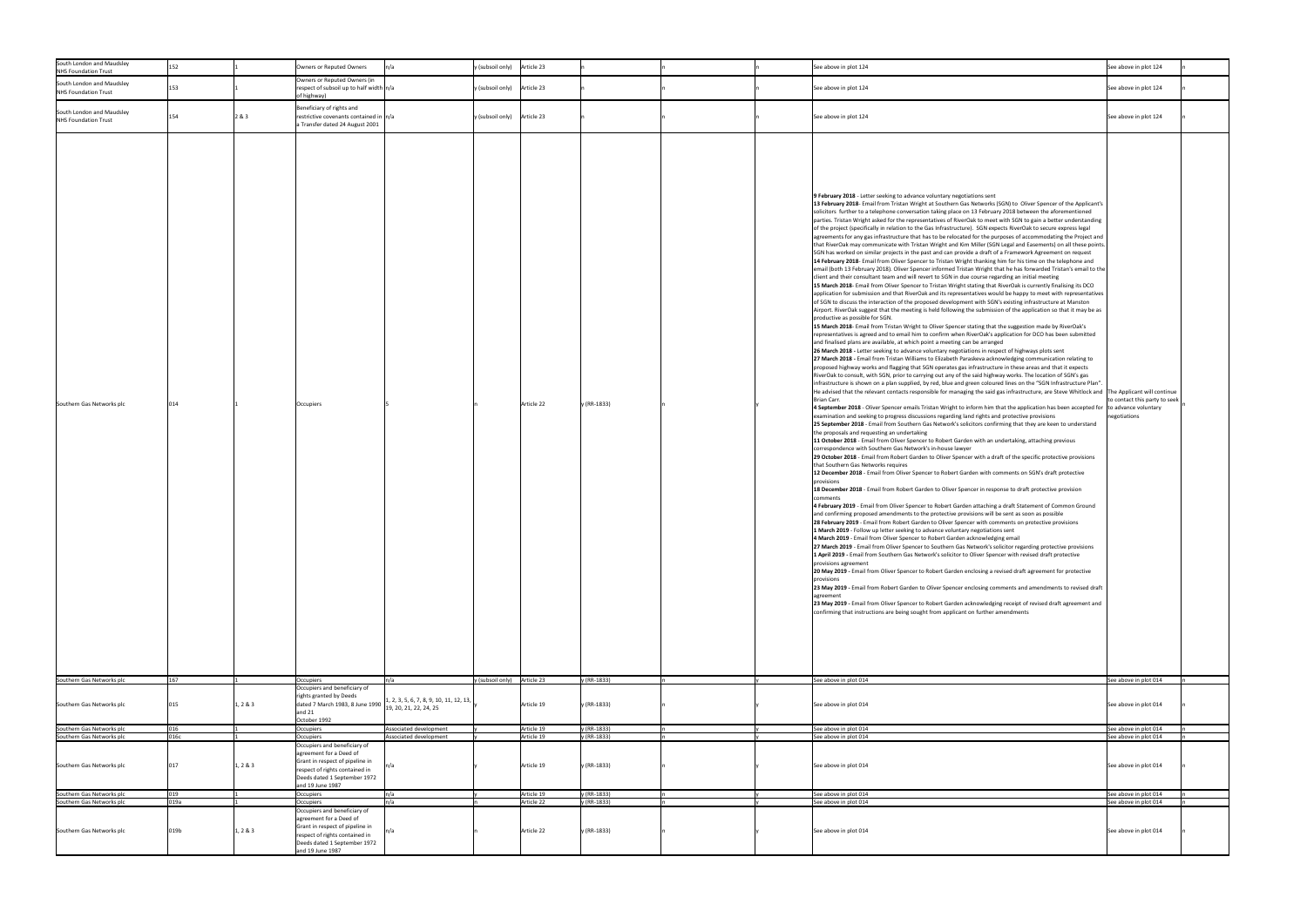|                           |      |          | Beneficiary of agreement for a                         |                          |                                         |             |                       |                       |
|---------------------------|------|----------|--------------------------------------------------------|--------------------------|-----------------------------------------|-------------|-----------------------|-----------------------|
|                           |      |          | Deed of Grant in respect of                            |                          |                                         |             |                       |                       |
|                           |      |          |                                                        |                          |                                         |             |                       |                       |
| Southern Gas Networks plc |      | 2 & 3    | pipeline in respect of rights                          |                          | Article 19                              | y (RR-1833) | See above in plot 014 | See above in plot 014 |
|                           |      |          | contained in Deeds dated 1                             |                          |                                         |             |                       |                       |
|                           |      |          | September 1972 and 19 June                             |                          |                                         |             |                       |                       |
|                           |      |          |                                                        |                          |                                         |             |                       |                       |
|                           |      |          |                                                        |                          |                                         |             |                       |                       |
|                           |      |          | Occupiers and beneficiary of                           |                          |                                         |             |                       |                       |
|                           |      |          | agreement for a Deed of                                |                          |                                         |             |                       |                       |
|                           |      |          |                                                        |                          |                                         |             |                       |                       |
| Southern Gas Networks plc | 020a | 1, 2 & 3 | Grant in respect of pipeline in                        | n/a                      | Article 22                              | y (RR-1833) | See above in plot 014 | See above in plot 014 |
|                           |      |          | respect of rights contained in                         |                          |                                         |             |                       |                       |
|                           |      |          | Deeds dated 1 September 1972                           |                          |                                         |             |                       |                       |
|                           |      |          |                                                        |                          |                                         |             |                       |                       |
|                           |      |          | and 19 June 1987                                       |                          |                                         |             |                       |                       |
| Southern Gas Networks plc | 022  |          | Occupiers                                              | n/a                      | Article 19                              | y (RR-1833) | See above in plot 014 | See above in plot 014 |
|                           |      |          |                                                        |                          |                                         |             |                       |                       |
|                           |      |          | Occupiers and beneficiary of                           |                          |                                         |             |                       |                       |
|                           |      |          | agreement for a Deed of                                |                          |                                         |             |                       |                       |
|                           |      |          |                                                        |                          |                                         |             |                       |                       |
| Southern Gas Networks plc | 023  | 1, 2 & 3 | Grant in respect of pipeline in                        | In/a                     | Article 19                              | y (RR-1833) | See above in plot 014 | See above in plot 014 |
|                           |      |          | respect of rights contained in                         |                          |                                         |             |                       |                       |
|                           |      |          | Deeds dated 1 September 1972                           |                          |                                         |             |                       |                       |
|                           |      |          |                                                        |                          |                                         |             |                       |                       |
|                           |      |          | and 19 June 1987                                       |                          |                                         |             |                       |                       |
| Southern Gas Networks plc |      |          | Occupiers                                              |                          | Article 19                              | y (RR-1833) | See above in plot 014 | See above in plot 014 |
|                           |      |          |                                                        |                          |                                         |             |                       |                       |
| Southern Gas Networks plc | በንጸ  |          | Occupiers                                              | 8, 9, 14, 22 and 25      | Article 19                              | y (RR-1833) | See above in plot 014 | See above in plot 014 |
| Southern Gas Networks plc |      |          | Occupiers                                              |                          | Article 19                              | y (RR-1833) | See above in plot 014 | See above in plot 014 |
|                           | 037  |          |                                                        | 9, 20, 22                |                                         |             |                       |                       |
| Southern Gas Networks plc |      |          | Occupiers                                              |                          | Article 19                              | y (RR-1833) | See above in plot 014 | See above in plot 014 |
| Southern Gas Networks plc |      |          | Occupiers                                              | 3, 20, 22                | Article 19                              | y (RR-1833) | See above in plot 014 | See above in plot 014 |
| Southern Gas Networks plc | 039  |          | Occupiers                                              | , 22                     | Article 19                              | y (RR-1833) | See above in plot 014 | See above in plot 014 |
|                           |      |          |                                                        |                          |                                         |             |                       |                       |
| Southern Gas Networks plc | 043  |          | Occupiers                                              |                          | Article 19                              | y (RR-1833) | See above in plot 014 | See above in plot 014 |
| Southern Gas Networks plc | 043a |          | Occupiers                                              |                          | Article 19                              | y (RR-1833) | See above in plot 014 | See above in plot 014 |
|                           | 044  |          |                                                        |                          |                                         |             |                       |                       |
| Southern Gas Networks plc |      |          | Occupiers                                              |                          | Article 29                              | y (RR-1833) | See above in plot 014 | See above in plot 014 |
| Southern Gas Networks plc | 045  |          | Occupiers                                              | 26, 29, 31 and 32        | Article 29                              | y (RR-1833) | See above in plot 014 | See above in plot 014 |
| Southern Gas Networks plc | 045b |          |                                                        | 26 and 31                | Article 29                              | y (RR-1833) |                       |                       |
|                           |      |          | Occupiers                                              |                          |                                         |             | See above in plot 014 | See above in plot 014 |
| Southern Gas Networks plc | 048  |          | Occupiers                                              | 23                       | Article 19                              | y (RR-1833) | See above in plot 014 | See above in plot 014 |
| Southern Gas Networks plc | 048b |          | Occupiers                                              | Associated development   | Article 19                              | y (RR-1833) | See above in plot 014 | See above in plot 014 |
|                           |      |          |                                                        |                          |                                         |             |                       |                       |
|                           |      |          | Occupiers and beneficiary of                           |                          |                                         |             |                       |                       |
| Southern Gas Networks plc | N50  | 1, 2 & 3 | rights granted by a Deed                               | 4, 15, 16, 17 and 27     | Article 19                              | y (RR-1833) | See above in plot 014 | See above in plot 014 |
|                           |      |          |                                                        |                          |                                         |             |                       |                       |
|                           |      |          | dated 24 April 2013                                    |                          |                                         |             |                       |                       |
|                           |      |          | Occupiers and beneficiary of                           |                          |                                         |             |                       |                       |
|                           |      |          |                                                        |                          |                                         |             |                       |                       |
| Southern Gas Networks plc | 050d | 1, 2 & 3 | rights granted by a Deed                               | Associated development   | Article 19                              | y (RR-1833) | See above in plot 014 | See above in plot 014 |
|                           |      |          | dated 24 April 2013                                    |                          |                                         |             |                       |                       |
|                           |      |          |                                                        |                          |                                         |             |                       |                       |
|                           |      |          | Beneficiary of rights granted by a                     |                          |                                         |             |                       |                       |
| Southern Gas Networks plc | 050e | 2 & 3    | Deed                                                   | 17 and 27                | Article 19                              | y (RR-1833) | See above in plot 014 | See above in plot 014 |
|                           |      |          | dated 24 April 2013                                    |                          |                                         |             |                       |                       |
|                           |      |          |                                                        |                          |                                         |             |                       |                       |
|                           |      |          | Beneficiary of rights granted by a                     |                          |                                         |             |                       |                       |
| Southern Gas Networks plc | 053b | 2 & 3    | Deed                                                   | Associated development   | Article 19                              | y (RR-1833) | See above in plot 014 | See above in plot 014 |
|                           |      |          |                                                        |                          |                                         |             |                       |                       |
|                           |      |          | dated 24 April 2013                                    |                          |                                         |             |                       |                       |
|                           |      |          | Beneficiary of rights and                              |                          |                                         |             |                       |                       |
|                           |      |          | restrictive covenants granted by a                     |                          |                                         |             |                       |                       |
| Southern Gas Networks plc | 061  | 2 & 3    |                                                        |                          | Article 22                              | y (RR-1833) | See above in plot 014 | See above in plot 014 |
|                           |      |          | Deed of Grant dated 26 March                           |                          |                                         |             |                       |                       |
|                           |      |          | 1982 and 3 February 1989                               |                          |                                         |             |                       |                       |
|                           |      |          |                                                        |                          |                                         |             |                       |                       |
|                           |      |          | Beneficiary of rights and                              |                          |                                         |             |                       |                       |
|                           |      |          | restrictive covenants granted by a                     |                          |                                         |             |                       |                       |
| Southern Gas Networks plc | 062  | 2&3      |                                                        |                          | Article 22                              | y (RR-1833) | See above in plot 014 | See above in plot 014 |
|                           |      |          | Deed of Grant dated 26 March                           |                          |                                         |             |                       |                       |
|                           |      |          | 1982 and 3 February 1989                               |                          |                                         |             |                       |                       |
|                           |      |          | Beneficiary of rights and                              |                          |                                         |             |                       |                       |
|                           |      |          |                                                        |                          |                                         |             |                       |                       |
|                           |      |          | restrictive covenants granted by a                     |                          |                                         |             |                       |                       |
| Southern Gas Networks plc | 063  | 2 & 3    | Deed of Grant dated 26 March                           |                          | Article 22                              | y (RR-1833) | See above in plot 014 | See above in plot 014 |
|                           |      |          |                                                        |                          |                                         |             |                       |                       |
|                           |      |          | 1982 and 3 February 1989                               |                          |                                         |             |                       |                       |
| Southern Gas Networks plc |      |          | Occupiers                                              |                          | Article 23<br>y (subsoil only)          | y (RR-1833) | See above in plot 014 | See above in plot 014 |
|                           |      |          |                                                        |                          |                                         |             |                       |                       |
|                           |      |          | Occupiers and beneficiary of                           |                          |                                         |             |                       |                       |
| Southern Gas Networks plc | 081  | 1, 2 & 3 | rights granted by a Deed                               | ln/a                     | $y$ (subsoil only)<br>Article 22 and 23 | y (RR-1833) | See above in plot 014 | See above in plot 014 |
|                           |      |          |                                                        |                          |                                         |             |                       |                       |
|                           |      |          | dated 22 August 1986                                   |                          |                                         |             |                       |                       |
|                           |      |          | Occupiers and beneficiary of                           |                          |                                         |             |                       |                       |
| Southern Gas Networks plc |      |          |                                                        |                          |                                         |             |                       |                       |
|                           | 082  | 1, 2 & 3 | rights granted by a Deed                               | $\vert n/a \vert$        |                                         |             |                       |                       |
|                           |      |          | dated 22 August 1986                                   |                          | Article 22                              | y (RR-1833) | See above in plot 014 | See above in plot 014 |
| Southern Gas Networks plc | 094  |          |                                                        |                          |                                         |             |                       |                       |
|                           |      |          |                                                        |                          |                                         |             |                       |                       |
| Southern Gas Networks plc | 095  |          | Occupiers                                              |                          | Article 23<br>y (subsoil only)          | y (RR-1833) | See above in plot 014 | See above in plot 014 |
| Southern Gas Networks plc |      |          | Occupiers                                              |                          | Article 22 and 23<br>y (subsoil only)   | y (RR-1833) | See above in plot 014 | See above in plot 014 |
|                           | 096  |          |                                                        | n/a                      |                                         |             |                       |                       |
| Southern Gas Networks plc |      |          | Occupiers                                              |                          | y (subsoil only)<br>Article 23          | y (RR-1833) | See above in plot 014 | See above in plot 014 |
|                           | 097  |          | Occupiers                                              |                          | y (subsoil only)<br>Article 23          | y (RR-1833) | See above in plot 014 | See above in plot 014 |
| Southern Gas Networks plc | 107  |          | Occupiers                                              | n/a                      | y (subsoil only) Article 23             | y (RR-1833) | See above in plot 014 | See above in plot 014 |
|                           |      |          |                                                        |                          |                                         |             |                       |                       |
| Southern Gas Networks plc |      |          | Occupiers                                              | n/a                      | Article 22 and 23<br>y (subsoil only)   | y (RR-1833) | See above in plot 014 | See above in plot 014 |
| Southern Gas Networks plc | 112  |          | Occupiers                                              | n/a                      | Article 22                              | y (RR-1833) | See above in plot 014 | See above in plot 014 |
|                           |      |          |                                                        |                          |                                         |             |                       |                       |
|                           |      |          | Occupiers and beneficiary of                           |                          |                                         |             |                       |                       |
| Southern Gas Networks plc | L13  | 1, 2 & 3 | rights granted by a Deed                               | $\ln/a$                  | Article 23<br>y (subsoil only)          | y (RR-1833) | See above in plot 014 | See above in plot 014 |
|                           |      |          |                                                        |                          |                                         |             |                       |                       |
|                           |      |          | dated 22 June 1972                                     |                          |                                         |             |                       |                       |
|                           |      |          | Occupiers and beneficiary of                           |                          |                                         |             |                       |                       |
|                           |      |          |                                                        |                          |                                         |             |                       |                       |
| Southern Gas Networks plc | 115  | 1, 2 & 3 | rights granted by Deeds                                | ln/a                     | Article 23<br>y (subsoil only)          | y (RR-1833) | See above in plot 014 | See above in plot 014 |
|                           |      |          | dated 22 June 1972 and 25 July                         |                          |                                         |             |                       |                       |
|                           |      |          | 2001                                                   |                          |                                         |             |                       |                       |
|                           | 116  |          | <del>occupiers anu benenciary o</del>                  |                          |                                         |             |                       |                       |
| Southern Gas Networks plc |      | 1, 2 & 3 | thte <i>arented</i> by Deed                            |                          | Article 23<br>y (subsoil only)          | y (RR-1833) | See above in plot 014 | See above in plot 014 |
|                           |      |          | Occupiers and beneficiary of                           |                          |                                         |             |                       |                       |
|                           |      |          |                                                        |                          |                                         |             |                       |                       |
| Southern Gas Networks plc |      | 1, 2 & 3 | rights granted by Deeds                                | ln/a                     | $y$ (subsoil only) Article 22 and 23    | y (RR-1833) | See above in plot 014 | See above in plot 014 |
|                           |      |          | dated 13 November 2001 and 22                          |                          |                                         |             |                       |                       |
|                           |      |          |                                                        |                          |                                         |             |                       |                       |
|                           |      |          | June 1972                                              |                          |                                         |             |                       |                       |
|                           |      |          | Occupiers and beneficiary of                           |                          |                                         |             |                       |                       |
|                           |      |          |                                                        |                          |                                         |             |                       |                       |
| Southern Gas Networks plc |      | 1, 2 & 3 | rights granted by Deeds                                |                          | Article 22                              | y (RR-1833) | See above in plot 014 | See above in plot 014 |
|                           |      |          | dated 13 November 2001 and 22 $\int_0^{\frac{\pi}{4}}$ |                          |                                         |             |                       |                       |
|                           |      |          | June 1972                                              |                          |                                         |             |                       |                       |
|                           |      |          |                                                        |                          |                                         |             |                       |                       |
|                           |      |          | Occupiers and beneficiary of                           |                          |                                         |             |                       |                       |
| Southern Gas Networks plc |      | 1, 2 & 3 | rights granted by a Deed                               | $\mathsf{In}/\mathsf{a}$ | Article 22                              | y (RR-1833) | See above in plot 014 | See above in plot 014 |
|                           |      |          |                                                        |                          |                                         |             |                       |                       |
|                           |      |          | dated 22 June 1972                                     |                          |                                         |             |                       |                       |
|                           |      |          | Beneficiary of rights granted by                       |                          |                                         |             |                       |                       |
| Southern Gas Networks plc | 124  | 2 & 3    | Deeds dated 3 July 1972 and 8                          | ln/a                     | y (subsoil only) Article 23             | y (RR-1833) | See above in plot 014 | See above in plot 014 |
|                           |      |          |                                                        |                          |                                         |             |                       |                       |
|                           |      |          | <b>July 1975</b>                                       |                          |                                         |             |                       |                       |
|                           |      |          | Beneficiary of rights granted by                       |                          |                                         |             |                       |                       |
|                           | 127  |          |                                                        |                          |                                         |             |                       |                       |
| Southern Gas Networks plc |      | 2 & 3    | Deeds dated 3 July 1972 and 8                          | n/a                      | y (subsoil only) Article 23             | y (RR-1833) | See above in plot 014 | See above in plot 014 |
|                           |      |          | July 1975                                              |                          |                                         |             |                       |                       |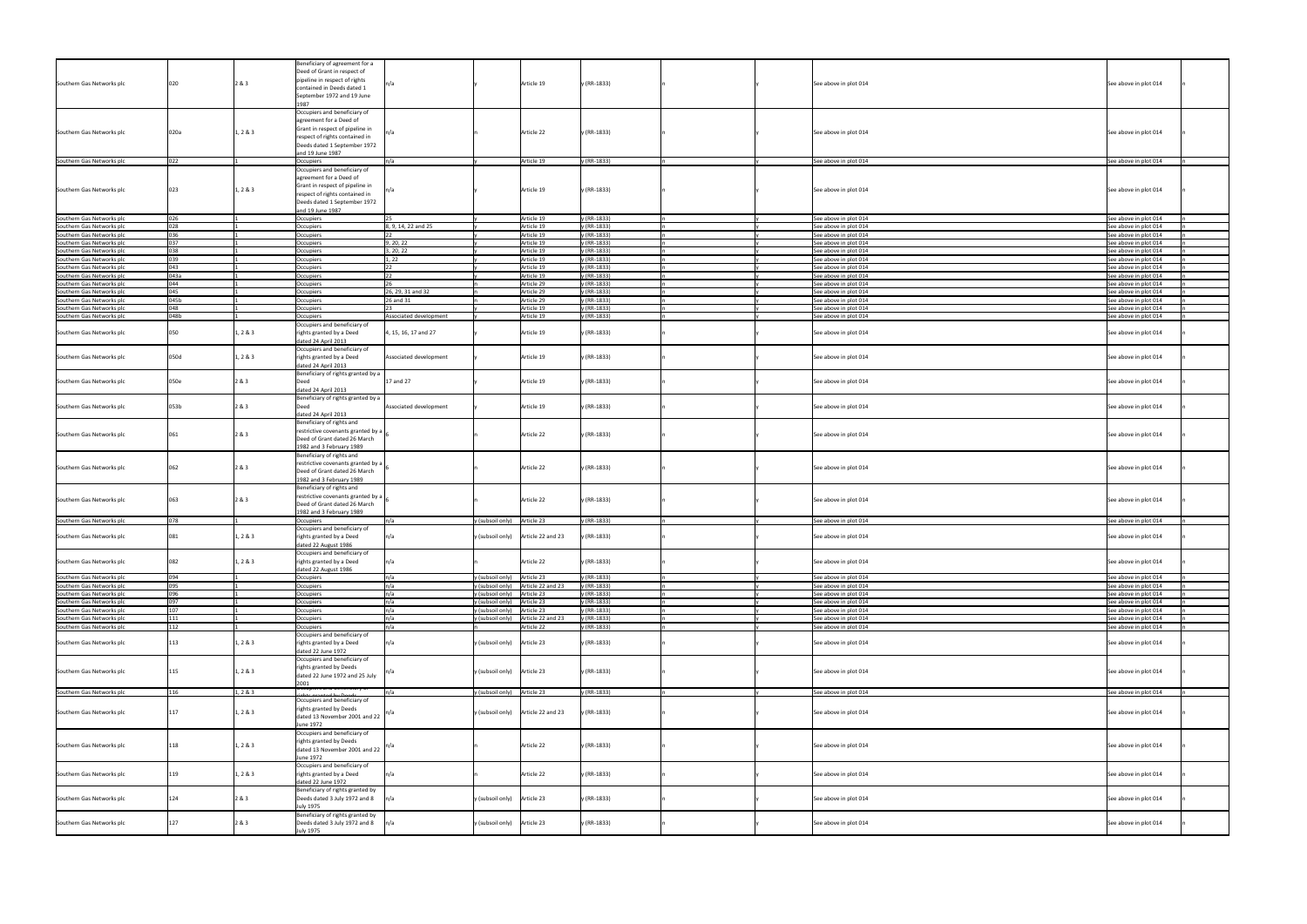| Southern Gas Networks plc                                          | 128        | 1, 2 & 3 | Occupiers and beneficiary of<br>rights granted by Deeds<br>dated 3 July 1972 and 8 July 1975                            |                                                                                        |                  | $y$ (subsoil only)<br>Article 22 and 23 | y (RR-1833) | See above in plot 014                                                                                                                                                                                                                                                                                                                                                                                                                                                                                                                                                                                                                                                                                                                                                                                                                                                                                                                                                                                                                                                                                                                                                                                                                                                                                                                                                                                                                                                                                                                                                                                                                                                                                                                                                                                                                                                                                                                                                                                       | See above in plot 014                                                                                |
|--------------------------------------------------------------------|------------|----------|-------------------------------------------------------------------------------------------------------------------------|----------------------------------------------------------------------------------------|------------------|-----------------------------------------|-------------|-------------------------------------------------------------------------------------------------------------------------------------------------------------------------------------------------------------------------------------------------------------------------------------------------------------------------------------------------------------------------------------------------------------------------------------------------------------------------------------------------------------------------------------------------------------------------------------------------------------------------------------------------------------------------------------------------------------------------------------------------------------------------------------------------------------------------------------------------------------------------------------------------------------------------------------------------------------------------------------------------------------------------------------------------------------------------------------------------------------------------------------------------------------------------------------------------------------------------------------------------------------------------------------------------------------------------------------------------------------------------------------------------------------------------------------------------------------------------------------------------------------------------------------------------------------------------------------------------------------------------------------------------------------------------------------------------------------------------------------------------------------------------------------------------------------------------------------------------------------------------------------------------------------------------------------------------------------------------------------------------------------|------------------------------------------------------------------------------------------------------|
| Southern Gas Networks plc                                          |            | 1, 2 & 3 | Occupiers and beneficiary of<br>rights granted by Deeds<br>dated 3 July 1972 and 8 July 1975                            |                                                                                        |                  | Article 22                              | y (RR-1833) | See above in plot 014                                                                                                                                                                                                                                                                                                                                                                                                                                                                                                                                                                                                                                                                                                                                                                                                                                                                                                                                                                                                                                                                                                                                                                                                                                                                                                                                                                                                                                                                                                                                                                                                                                                                                                                                                                                                                                                                                                                                                                                       | See above in plot 014                                                                                |
| Southern Gas Networks plc                                          |            |          | Occupiers                                                                                                               |                                                                                        |                  | Article 22                              | y (RR-1833) | See above in plot 014                                                                                                                                                                                                                                                                                                                                                                                                                                                                                                                                                                                                                                                                                                                                                                                                                                                                                                                                                                                                                                                                                                                                                                                                                                                                                                                                                                                                                                                                                                                                                                                                                                                                                                                                                                                                                                                                                                                                                                                       | See above in plot 014                                                                                |
| Southern Gas Networks plc                                          | 153        |          | Occupiers                                                                                                               |                                                                                        | y (subsoil only) | Article 23                              | y (RR-1833) | See above in plot 014                                                                                                                                                                                                                                                                                                                                                                                                                                                                                                                                                                                                                                                                                                                                                                                                                                                                                                                                                                                                                                                                                                                                                                                                                                                                                                                                                                                                                                                                                                                                                                                                                                                                                                                                                                                                                                                                                                                                                                                       | See above in plot 014                                                                                |
|                                                                    |            |          |                                                                                                                         |                                                                                        |                  |                                         |             |                                                                                                                                                                                                                                                                                                                                                                                                                                                                                                                                                                                                                                                                                                                                                                                                                                                                                                                                                                                                                                                                                                                                                                                                                                                                                                                                                                                                                                                                                                                                                                                                                                                                                                                                                                                                                                                                                                                                                                                                             |                                                                                                      |
| Southern Gas Networks plc                                          | 156        |          | Occupiers                                                                                                               |                                                                                        |                  | Article 22                              | y (RR-1833) | See above in plot 014<br>9 February 2018 - Letter seeking to advance voluntary negotiations sent<br>23 March 2018 - Letter seeking to advance voluntary negotiations in respect of highway plots sent<br>19 April 2018- Call between John Audley of Southern Water Services Limited and Elizabeth Paraskeva of the<br>Applicant's solicitor. John Audley advised that Southern Water are keen to engage regarding the protective<br>provisions of the DCO. John Audley also flagged that Southern Water will be seeking some changes and will be<br>writing in<br>6 September 2018 - Email from Oliver Spencer of the Applicant's solicitors and Jane Pritchard to inform her that<br>the application has now been accepted for examination and seeking to progress dialogue on land rights, protective<br>provisions, as well as seeking clarity on the pipeline<br>7 September 2018 - Email from Jane Pritchard to Oliver Spencer confirming receipt of DCO copy by Stuart Ward, as<br>well as confirming investigations as to ownership of outfall are ongoing and querying a possible adit on the site<br>12 September 2018 - Email from Oliver Spencer to Jane Pritchard confirming there is an adit under the runway<br>24 September 2018 - Email from Elizabeth Paraskeva to Jane Pritchard at Southern Water to ask about<br>developments arising from Southern Water's checks<br>3 October 2018 - Email from Oliver Spencer to Jane Pritchard asking for an update on Southern Water's position in<br>relation to the pipeline<br>8 October 2018 - Email from Elizabeth Paraskeva to Jane Pritchard requesting an update<br>10 October 2018 - Call between Elizabeth Paraskeva and Jane Pritchard. Jane said the records she has seen are not<br>showing the outfall and drainage. They may have been private and may have not been adopted / she does not                                                                                                                                         | See above in plot 014                                                                                |
| Southern Water Services Limited                                    |            |          | <b>Occupiers</b>                                                                                                        |                                                                                        |                  | Article 22                              |             | have an update on her side - agreed to follow up and seek clarification from Chris at RSP.<br>11 October 2018 - Email from Elizabeth Paraskeva to Jane Pritchard confirming that investigation works have<br>completed to ascertain ownership of the pipeline<br>26 November 2018 - Email from Elizabeth Paraskeva to Jane Pritchard requesting an update in respect of the<br>ownership of the existing underground outfall pipeline<br>29 November 2018 - Email from Jane Pritchard to Elizabeth Paraskeva confirming that Southern Water does not<br>own the pipeline<br>29 November 2018 - Email from Elizabeth Paraskeva to Jane Pritchard requesting information regarding other<br>parties' interests in the pipeline<br>29 November 2018 - Email from Oliver Spencer to Jane Pritchard regarding protective provisions included in the<br>draft development consent order<br>11 December 2018 - Email from Oliver Spencer to Jane Pritchard regarding a request for a statement of common<br>grounc<br>10 January 2019 - Email from Oliver Spencer to Jane Pritchard regarding protective provisions and the Deadline 3<br>4 February 2019 - Email from Oliver Spencer to Jane Pritchard requesting comments on the protective provisions<br>1 March 2019 - Follow up letter seeking to advance voluntary negotiations sent<br>5 March 2019 - Email from Carlos Vadillo of Southern Water to Oliver Spencer confirming that the Statement of<br>Common Ground is agreed and that Southern Water had no comments on the protective provisions in the draft<br>21 May 2019 - Email from Oliver Spencer to Jane Pritchard regarding further query about ownership of outfall<br>23 May 2019 - Email from Jane Pritchard to Angus Walker of the Applicant's solicitors enclosing copy plans of<br>Southern Water's apparatus in the vicinity of the Cliffsend Level Crossing<br>23 May 2019 - Email from Oliver Spencer to Jane Prtichard regarding outfall pipeline shown on Southern Water's<br>plans | The Applicant will continue<br>to contact this party to seek<br>to advance voluntary<br>negotiations |
| Southern Water Services Limited                                    | 015        | 1, 2 & 3 | Occupiers and beneficiary of<br>November 1933, 4 January 1934, 19, 20, 21, 22, 24, 25<br>1 October 1962                 | rights granted by Deeds dated 17 $\vert 1, 2, 3, 5, 6, 7, 8, 9, 10, 11, 12, 13, \vert$ |                  | Article 19                              |             | See above in plot 014                                                                                                                                                                                                                                                                                                                                                                                                                                                                                                                                                                                                                                                                                                                                                                                                                                                                                                                                                                                                                                                                                                                                                                                                                                                                                                                                                                                                                                                                                                                                                                                                                                                                                                                                                                                                                                                                                                                                                                                       | See above in plot 014                                                                                |
| Southern Water Services Limited                                    |            |          | Occupiers<br>Occupiers and beneficiary of                                                                               | 25, 26, 28 and 30                                                                      |                  | Article 29                              |             | See above in plot 014                                                                                                                                                                                                                                                                                                                                                                                                                                                                                                                                                                                                                                                                                                                                                                                                                                                                                                                                                                                                                                                                                                                                                                                                                                                                                                                                                                                                                                                                                                                                                                                                                                                                                                                                                                                                                                                                                                                                                                                       | See above in plot 014                                                                                |
| Southern Water Services Limited                                    | በንጸ        | 1, 2 & 3 | rights granted by Deeds dated 17<br>November 1933 and 22<br>September 1992                                              | 8, 9, 14, 22 and 25                                                                    |                  | Article 19                              |             | See above in plot 014                                                                                                                                                                                                                                                                                                                                                                                                                                                                                                                                                                                                                                                                                                                                                                                                                                                                                                                                                                                                                                                                                                                                                                                                                                                                                                                                                                                                                                                                                                                                                                                                                                                                                                                                                                                                                                                                                                                                                                                       | See above in plot 014                                                                                |
| Southern Water Services Limited                                    | 036        |          | Occupiers                                                                                                               |                                                                                        |                  | Article 19                              |             | See above in plot 014                                                                                                                                                                                                                                                                                                                                                                                                                                                                                                                                                                                                                                                                                                                                                                                                                                                                                                                                                                                                                                                                                                                                                                                                                                                                                                                                                                                                                                                                                                                                                                                                                                                                                                                                                                                                                                                                                                                                                                                       | See above in plot 014                                                                                |
| Southern Water Services Limited                                    | <b>037</b> |          | Occupiers                                                                                                               | 9, 20, 22                                                                              |                  | Article 19                              |             | See above in plot 014                                                                                                                                                                                                                                                                                                                                                                                                                                                                                                                                                                                                                                                                                                                                                                                                                                                                                                                                                                                                                                                                                                                                                                                                                                                                                                                                                                                                                                                                                                                                                                                                                                                                                                                                                                                                                                                                                                                                                                                       | See above in plot 014                                                                                |
| Southern Water Services Limited                                    |            | 1, 2 & 3 | Occupiers and beneficiary of<br>rights granted by a Deed dated 17 3, 20, 22<br>November 1933                            |                                                                                        |                  | Article 19                              |             | See above in plot 014                                                                                                                                                                                                                                                                                                                                                                                                                                                                                                                                                                                                                                                                                                                                                                                                                                                                                                                                                                                                                                                                                                                                                                                                                                                                                                                                                                                                                                                                                                                                                                                                                                                                                                                                                                                                                                                                                                                                                                                       | See above in plot 014                                                                                |
| Southern Water Services Limited                                    |            | 1, 2 & 3 | Occupiers and beneficiary of<br>rights granted by a Deed dated 17 $\vert$ 1, 22<br>November 1933                        |                                                                                        |                  | Article 19                              |             | See above in plot 014                                                                                                                                                                                                                                                                                                                                                                                                                                                                                                                                                                                                                                                                                                                                                                                                                                                                                                                                                                                                                                                                                                                                                                                                                                                                                                                                                                                                                                                                                                                                                                                                                                                                                                                                                                                                                                                                                                                                                                                       | See above in plot 014                                                                                |
| Southern Water Services Limited                                    | 043        |          | Occupiers                                                                                                               |                                                                                        |                  | Article 19                              |             | See above in plot 014                                                                                                                                                                                                                                                                                                                                                                                                                                                                                                                                                                                                                                                                                                                                                                                                                                                                                                                                                                                                                                                                                                                                                                                                                                                                                                                                                                                                                                                                                                                                                                                                                                                                                                                                                                                                                                                                                                                                                                                       | See above in plot 014                                                                                |
| Southern Water Services Limited                                    | 043a       |          | Occupiers                                                                                                               |                                                                                        |                  | Article 19                              |             | See above in plot 014                                                                                                                                                                                                                                                                                                                                                                                                                                                                                                                                                                                                                                                                                                                                                                                                                                                                                                                                                                                                                                                                                                                                                                                                                                                                                                                                                                                                                                                                                                                                                                                                                                                                                                                                                                                                                                                                                                                                                                                       | See above in plot 014                                                                                |
| Southern Water Services Limited<br>Southern Water Services Limited | 045<br>049 | 1, 2 & 3 | Occupiers<br>Occupiers and beneficiary of<br>rights granted by Deeds dated 17<br>November 1933 and 22<br>September 1992 | 26, 29, 31 and 32<br>4, 15, 16 and 23                                                  |                  | Article 29<br>Article 19                |             | See above in plot 014<br>See above in plot 014                                                                                                                                                                                                                                                                                                                                                                                                                                                                                                                                                                                                                                                                                                                                                                                                                                                                                                                                                                                                                                                                                                                                                                                                                                                                                                                                                                                                                                                                                                                                                                                                                                                                                                                                                                                                                                                                                                                                                              | See above in plot 014<br>See above in plot 014                                                       |
| Southern Water Services Limited                                    | 049a       | 2 & 3    | Beneficiary of rights granted by a $\Big $ 16 and 29<br>Deed dated 22 September 1992                                    |                                                                                        |                  | Article 19                              |             | See above in plot 014                                                                                                                                                                                                                                                                                                                                                                                                                                                                                                                                                                                                                                                                                                                                                                                                                                                                                                                                                                                                                                                                                                                                                                                                                                                                                                                                                                                                                                                                                                                                                                                                                                                                                                                                                                                                                                                                                                                                                                                       | See above in plot 014                                                                                |
| Southern Water Services Limited                                    | 049b       | 2 & 3    | Beneficiary of rights granted by a<br>Deed dated 22 September 1992                                                      |                                                                                        |                  | Article 19                              |             | See above in plot 014                                                                                                                                                                                                                                                                                                                                                                                                                                                                                                                                                                                                                                                                                                                                                                                                                                                                                                                                                                                                                                                                                                                                                                                                                                                                                                                                                                                                                                                                                                                                                                                                                                                                                                                                                                                                                                                                                                                                                                                       | See above in plot 014                                                                                |
| Southern Water Services Limited                                    | 050        | 1, 2 & 3 | Occupiers and beneficiary of<br>rights granted by Deed dated 17<br>November 1933 and 22<br>September 1992               | 4, 15, 16, 17 and 27                                                                   |                  | Article 19                              |             | See above in plot 014                                                                                                                                                                                                                                                                                                                                                                                                                                                                                                                                                                                                                                                                                                                                                                                                                                                                                                                                                                                                                                                                                                                                                                                                                                                                                                                                                                                                                                                                                                                                                                                                                                                                                                                                                                                                                                                                                                                                                                                       | See above in plot 014                                                                                |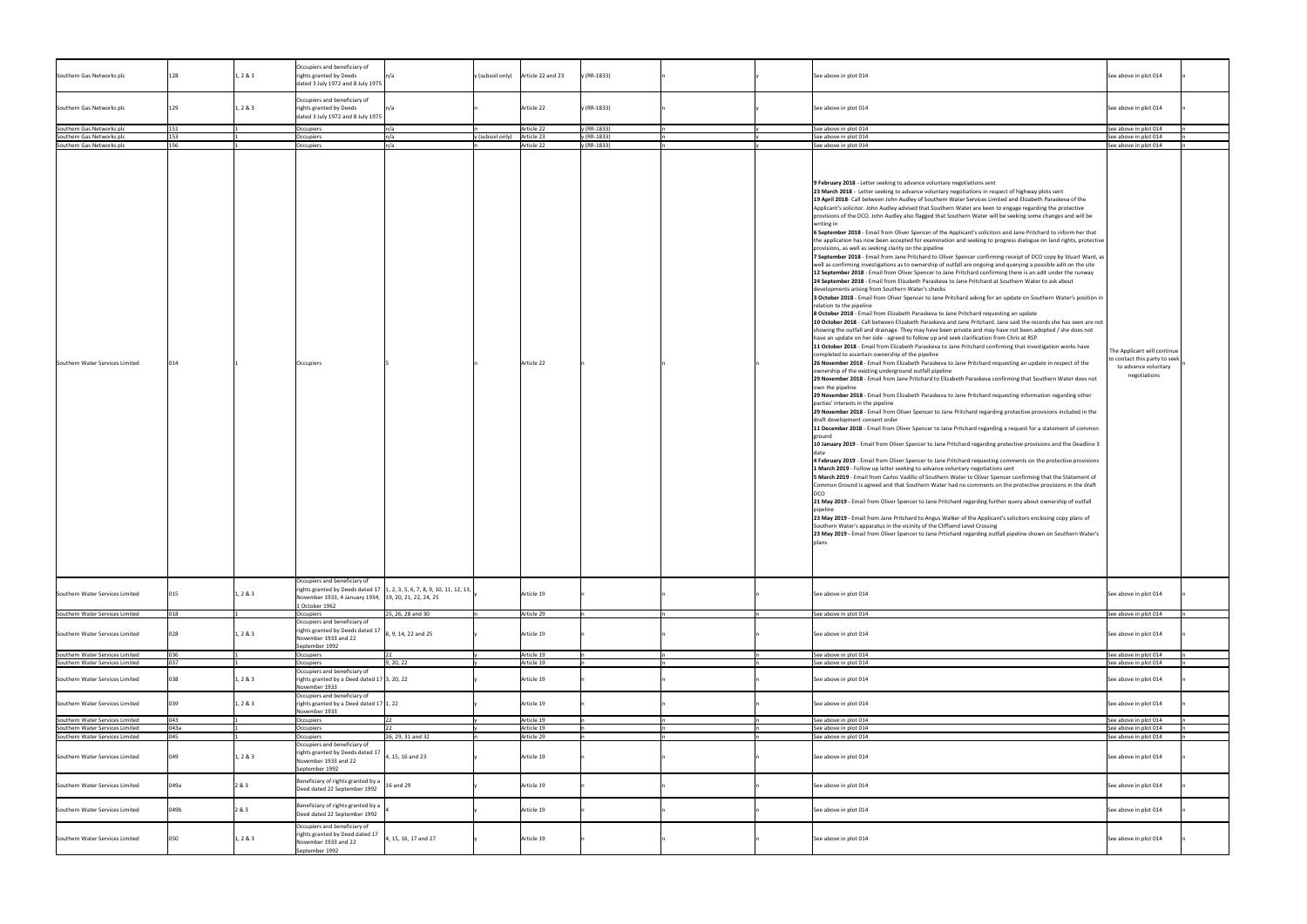| Southern Water Services Limited | 050b | 1, 2 & 3 | Occupiers and beneficiary of<br>rights granted by Deeds dated 17<br>November 1933 and 22<br>September 1992                                                                         | 15, 16 and 23                                                       |                             | Article 19 |             |              | See above in plot 014                                                                                                                                                                                                                                                                                                                                                                                                                                                                                                                                                                                                                                                                                                                                                                                                                                                                                                                                                                                                                                                                                                                                                                                                                                                                                                                                                                                                                                                                                                                                                                                                                                                                                                                                                                                                                                                                                                                                                                                                                                                                                                                                                                                                                                                                                                                                                                              | See above in plot 014                                                                                |
|---------------------------------|------|----------|------------------------------------------------------------------------------------------------------------------------------------------------------------------------------------|---------------------------------------------------------------------|-----------------------------|------------|-------------|--------------|----------------------------------------------------------------------------------------------------------------------------------------------------------------------------------------------------------------------------------------------------------------------------------------------------------------------------------------------------------------------------------------------------------------------------------------------------------------------------------------------------------------------------------------------------------------------------------------------------------------------------------------------------------------------------------------------------------------------------------------------------------------------------------------------------------------------------------------------------------------------------------------------------------------------------------------------------------------------------------------------------------------------------------------------------------------------------------------------------------------------------------------------------------------------------------------------------------------------------------------------------------------------------------------------------------------------------------------------------------------------------------------------------------------------------------------------------------------------------------------------------------------------------------------------------------------------------------------------------------------------------------------------------------------------------------------------------------------------------------------------------------------------------------------------------------------------------------------------------------------------------------------------------------------------------------------------------------------------------------------------------------------------------------------------------------------------------------------------------------------------------------------------------------------------------------------------------------------------------------------------------------------------------------------------------------------------------------------------------------------------------------------------------|------------------------------------------------------------------------------------------------------|
| Southern Water Services Limited | 050c | 1, 2 & 3 | Occupiers and beneficiary of<br>$\left  \text{right} \right $ and $\left  \text{right} \right $ and $\left  \text{right} \right $ and 23<br>November 1933 and 22<br>September 1992 |                                                                     |                             | Article 19 |             |              | See above in plot 014                                                                                                                                                                                                                                                                                                                                                                                                                                                                                                                                                                                                                                                                                                                                                                                                                                                                                                                                                                                                                                                                                                                                                                                                                                                                                                                                                                                                                                                                                                                                                                                                                                                                                                                                                                                                                                                                                                                                                                                                                                                                                                                                                                                                                                                                                                                                                                              | See above in plot 014                                                                                |
| Southern Water Services Limited | 050d | 2 & 3    | Beneficiary of rights granted by<br>Deeds dated 17 November 1933   Associated development<br>and 22 September 1992                                                                 |                                                                     |                             | Article 19 |             |              | See above in plot 014                                                                                                                                                                                                                                                                                                                                                                                                                                                                                                                                                                                                                                                                                                                                                                                                                                                                                                                                                                                                                                                                                                                                                                                                                                                                                                                                                                                                                                                                                                                                                                                                                                                                                                                                                                                                                                                                                                                                                                                                                                                                                                                                                                                                                                                                                                                                                                              | See above in plot 014                                                                                |
| Southern Water Services Limited | 050e | 2 & 3    | Beneficiary of rights granted by<br>Deeds dated 17 November 1933 17 and 27<br>and 22 September 1992                                                                                |                                                                     |                             | Article 19 |             |              | See above in plot 014                                                                                                                                                                                                                                                                                                                                                                                                                                                                                                                                                                                                                                                                                                                                                                                                                                                                                                                                                                                                                                                                                                                                                                                                                                                                                                                                                                                                                                                                                                                                                                                                                                                                                                                                                                                                                                                                                                                                                                                                                                                                                                                                                                                                                                                                                                                                                                              | See above in plot 014                                                                                |
| Southern Water Services Limited | 053a | 2 & 3    | Beneficiary of rights granted by<br>Deeds dated 17 November 1933   Associated development<br>and 22 September 1992                                                                 |                                                                     |                             | Article 19 |             |              | See above in plot 014                                                                                                                                                                                                                                                                                                                                                                                                                                                                                                                                                                                                                                                                                                                                                                                                                                                                                                                                                                                                                                                                                                                                                                                                                                                                                                                                                                                                                                                                                                                                                                                                                                                                                                                                                                                                                                                                                                                                                                                                                                                                                                                                                                                                                                                                                                                                                                              | See above in plot 014                                                                                |
| Southern Water Services Limited | 053b | 2 & 3    | Beneficiary of rights granted by<br>Deeds dated 17 November 1933 Associated development<br>and 22 September 1992                                                                   |                                                                     |                             | Article 19 |             |              | See above in plot 014                                                                                                                                                                                                                                                                                                                                                                                                                                                                                                                                                                                                                                                                                                                                                                                                                                                                                                                                                                                                                                                                                                                                                                                                                                                                                                                                                                                                                                                                                                                                                                                                                                                                                                                                                                                                                                                                                                                                                                                                                                                                                                                                                                                                                                                                                                                                                                              | See above in plot 014                                                                                |
|                                 |      |          |                                                                                                                                                                                    |                                                                     |                             | Article 19 |             |              |                                                                                                                                                                                                                                                                                                                                                                                                                                                                                                                                                                                                                                                                                                                                                                                                                                                                                                                                                                                                                                                                                                                                                                                                                                                                                                                                                                                                                                                                                                                                                                                                                                                                                                                                                                                                                                                                                                                                                                                                                                                                                                                                                                                                                                                                                                                                                                                                    |                                                                                                      |
| Southern Water Services Limited | 054  |          | <b>Occupiers</b>                                                                                                                                                                   |                                                                     |                             |            |             |              | See above in plot 014                                                                                                                                                                                                                                                                                                                                                                                                                                                                                                                                                                                                                                                                                                                                                                                                                                                                                                                                                                                                                                                                                                                                                                                                                                                                                                                                                                                                                                                                                                                                                                                                                                                                                                                                                                                                                                                                                                                                                                                                                                                                                                                                                                                                                                                                                                                                                                              | See above in plot 014                                                                                |
| Southern Water Services Limited | 054a |          | Occupiers                                                                                                                                                                          |                                                                     |                             | Article 19 |             |              | See above in plot 014                                                                                                                                                                                                                                                                                                                                                                                                                                                                                                                                                                                                                                                                                                                                                                                                                                                                                                                                                                                                                                                                                                                                                                                                                                                                                                                                                                                                                                                                                                                                                                                                                                                                                                                                                                                                                                                                                                                                                                                                                                                                                                                                                                                                                                                                                                                                                                              | See above in plot 014                                                                                |
| Southern Water Services Limited | 056  |          | Occupiers                                                                                                                                                                          | $2$ and $8$                                                         |                             | Article 19 |             |              | See above in plot 014                                                                                                                                                                                                                                                                                                                                                                                                                                                                                                                                                                                                                                                                                                                                                                                                                                                                                                                                                                                                                                                                                                                                                                                                                                                                                                                                                                                                                                                                                                                                                                                                                                                                                                                                                                                                                                                                                                                                                                                                                                                                                                                                                                                                                                                                                                                                                                              | See above in plot 014                                                                                |
| Southern Water Services Limited | 056a |          | Occupiers                                                                                                                                                                          |                                                                     |                             | Article 19 |             |              | See above in plot 014                                                                                                                                                                                                                                                                                                                                                                                                                                                                                                                                                                                                                                                                                                                                                                                                                                                                                                                                                                                                                                                                                                                                                                                                                                                                                                                                                                                                                                                                                                                                                                                                                                                                                                                                                                                                                                                                                                                                                                                                                                                                                                                                                                                                                                                                                                                                                                              | See above in plot 014                                                                                |
| Southern Water Services Limited | 057  |          | Occupiers                                                                                                                                                                          |                                                                     |                             | Article 19 |             |              | See above in plot 014                                                                                                                                                                                                                                                                                                                                                                                                                                                                                                                                                                                                                                                                                                                                                                                                                                                                                                                                                                                                                                                                                                                                                                                                                                                                                                                                                                                                                                                                                                                                                                                                                                                                                                                                                                                                                                                                                                                                                                                                                                                                                                                                                                                                                                                                                                                                                                              | See above in plot 014                                                                                |
| Southern Water Services Limited | 059  |          | Occupiers                                                                                                                                                                          | Associated development                                              |                             | Article 19 |             |              | See above in plot 014                                                                                                                                                                                                                                                                                                                                                                                                                                                                                                                                                                                                                                                                                                                                                                                                                                                                                                                                                                                                                                                                                                                                                                                                                                                                                                                                                                                                                                                                                                                                                                                                                                                                                                                                                                                                                                                                                                                                                                                                                                                                                                                                                                                                                                                                                                                                                                              | See above in plot 014                                                                                |
|                                 |      |          | Beneficiary of rights granted by                                                                                                                                                   |                                                                     |                             |            |             |              |                                                                                                                                                                                                                                                                                                                                                                                                                                                                                                                                                                                                                                                                                                                                                                                                                                                                                                                                                                                                                                                                                                                                                                                                                                                                                                                                                                                                                                                                                                                                                                                                                                                                                                                                                                                                                                                                                                                                                                                                                                                                                                                                                                                                                                                                                                                                                                                                    |                                                                                                      |
| Southern Water Services Limited | 061  | 2 & 3    | Deeds dated 1 November 1924<br>and 3 November 1978                                                                                                                                 |                                                                     |                             | Article 22 |             |              | See above in plot 014                                                                                                                                                                                                                                                                                                                                                                                                                                                                                                                                                                                                                                                                                                                                                                                                                                                                                                                                                                                                                                                                                                                                                                                                                                                                                                                                                                                                                                                                                                                                                                                                                                                                                                                                                                                                                                                                                                                                                                                                                                                                                                                                                                                                                                                                                                                                                                              | See above in plot 014                                                                                |
| Southern Water Services Limited | 062  | 2 & 3    | Beneficiary of rights granted by<br>Deeds dated 1 November 1924<br>and 3 November 1978                                                                                             |                                                                     |                             | Article 22 |             |              | See above in plot 014                                                                                                                                                                                                                                                                                                                                                                                                                                                                                                                                                                                                                                                                                                                                                                                                                                                                                                                                                                                                                                                                                                                                                                                                                                                                                                                                                                                                                                                                                                                                                                                                                                                                                                                                                                                                                                                                                                                                                                                                                                                                                                                                                                                                                                                                                                                                                                              | See above in plot 014                                                                                |
| Southern Water Services Limited | 660  | 2&3      | Beneficiary of rights granted by<br>Deeds dated 1 November 1924                                                                                                                    |                                                                     |                             | Article 22 |             |              | See above in plot 014                                                                                                                                                                                                                                                                                                                                                                                                                                                                                                                                                                                                                                                                                                                                                                                                                                                                                                                                                                                                                                                                                                                                                                                                                                                                                                                                                                                                                                                                                                                                                                                                                                                                                                                                                                                                                                                                                                                                                                                                                                                                                                                                                                                                                                                                                                                                                                              | See above in plot 014                                                                                |
|                                 |      |          | and 3 November 1978                                                                                                                                                                | 19 (Access to work)                                                 |                             |            |             |              |                                                                                                                                                                                                                                                                                                                                                                                                                                                                                                                                                                                                                                                                                                                                                                                                                                                                                                                                                                                                                                                                                                                                                                                                                                                                                                                                                                                                                                                                                                                                                                                                                                                                                                                                                                                                                                                                                                                                                                                                                                                                                                                                                                                                                                                                                                                                                                                                    |                                                                                                      |
| Southern Water Services Limited |      |          | <b>Occupiers</b>                                                                                                                                                                   |                                                                     |                             | Article 19 |             |              | See above in plot 014                                                                                                                                                                                                                                                                                                                                                                                                                                                                                                                                                                                                                                                                                                                                                                                                                                                                                                                                                                                                                                                                                                                                                                                                                                                                                                                                                                                                                                                                                                                                                                                                                                                                                                                                                                                                                                                                                                                                                                                                                                                                                                                                                                                                                                                                                                                                                                              | See above in plot 014                                                                                |
| Southern Water Services Limited | 070a |          | Occupiers                                                                                                                                                                          | 19 (Access to work)                                                 |                             | Article 19 |             |              | See above in plot 014                                                                                                                                                                                                                                                                                                                                                                                                                                                                                                                                                                                                                                                                                                                                                                                                                                                                                                                                                                                                                                                                                                                                                                                                                                                                                                                                                                                                                                                                                                                                                                                                                                                                                                                                                                                                                                                                                                                                                                                                                                                                                                                                                                                                                                                                                                                                                                              | See above in plot 014                                                                                |
| Stephen Peter Elks              |      |          | Owners or Reputed Owners<br>(subsoil interest in highway only)                                                                                                                     | 25, 26, 28 and 30                                                   |                             | Article 29 |             |              | 23 March 2018 - Letter seeking to advance voluntary negotiations sent<br>25 September 2018 - Follow up letter seeking to advance voluntary negotiations sent<br>1 March 2019 - Follow up letter seeking to advance voluntary negotiations sent                                                                                                                                                                                                                                                                                                                                                                                                                                                                                                                                                                                                                                                                                                                                                                                                                                                                                                                                                                                                                                                                                                                                                                                                                                                                                                                                                                                                                                                                                                                                                                                                                                                                                                                                                                                                                                                                                                                                                                                                                                                                                                                                                     | The Applicant will continue<br>to contact this party to seek<br>to advance voluntary<br>negotiations |
| Steven David Parsons            |      |          | Owners or Reputed Owners (in<br>respect of subsoil up to half width $n/a$<br>of highway)                                                                                           |                                                                     | y (subsoil only) Article 23 |            |             |              | 16 February 2018 - Letter seeking to advance voluntary negotiations sent<br>20 September 2018 - Follow up letter seeking to advance voluntary negotiations sent<br>20 December 2018 - Letter sent regarding meeting at Cliffsend Village Hall to discuss pipeline plots and to progress<br>discussions regarding voluntary agreement<br>1 March 2019 - Follow up letter seeking to advance voluntary negotiations sent<br>11 April 2019 - Letter seeking to advance voluntary negotiations sent in respect of pipeline<br>1 May 2019 - Second letter seeking to advance voluntary negotiations sent in respect of pipeline                                                                                                                                                                                                                                                                                                                                                                                                                                                                                                                                                                                                                                                                                                                                                                                                                                                                                                                                                                                                                                                                                                                                                                                                                                                                                                                                                                                                                                                                                                                                                                                                                                                                                                                                                                         | The Applicant will continue<br>to contact this party to seek<br>to advance voluntary<br>negotiations |
| Steven David Parsons            |      | 2 & 3    | Beneficiary of rights reserved by a<br>Transfer dated 25 October 2002                                                                                                              |                                                                     | y (subsoil only) Article 23 |            |             |              | See above in plot 097                                                                                                                                                                                                                                                                                                                                                                                                                                                                                                                                                                                                                                                                                                                                                                                                                                                                                                                                                                                                                                                                                                                                                                                                                                                                                                                                                                                                                                                                                                                                                                                                                                                                                                                                                                                                                                                                                                                                                                                                                                                                                                                                                                                                                                                                                                                                                                              | See above in plot 097                                                                                |
| Steven David Parsons            | 099  |          | Owners or Reputed Owners                                                                                                                                                           |                                                                     | y (subsoil only) Article 23 |            |             |              | See above in plot 097                                                                                                                                                                                                                                                                                                                                                                                                                                                                                                                                                                                                                                                                                                                                                                                                                                                                                                                                                                                                                                                                                                                                                                                                                                                                                                                                                                                                                                                                                                                                                                                                                                                                                                                                                                                                                                                                                                                                                                                                                                                                                                                                                                                                                                                                                                                                                                              | See above in plot 097                                                                                |
| Steven Frank Kemp               |      |          | Owners or Reputed Owners<br>(subsoil interest in highway only)                                                                                                                     | 25, 26, 28 and 30                                                   |                             | Article 29 |             |              | 23 March 2018 - Letter seeking to advance voluntary negotiations sent<br>25 September 2018 - Follow up letter seeking to advance voluntary negotiations sent<br>1 March 2019 - Follow up letter seeking to advance voluntary negotiations sent                                                                                                                                                                                                                                                                                                                                                                                                                                                                                                                                                                                                                                                                                                                                                                                                                                                                                                                                                                                                                                                                                                                                                                                                                                                                                                                                                                                                                                                                                                                                                                                                                                                                                                                                                                                                                                                                                                                                                                                                                                                                                                                                                     | The Applicant will continue<br>to contact this party to seek<br>to advance voluntary<br>negotiations |
| Stone Hill Park Limited         |      |          | Owners or Reputed Owners                                                                                                                                                           | $1, 2, 3, 5, 6, 7, 8, 9, 10, 11, 12, 13,$<br>19, 20, 21, 22, 24, 25 |                             | Article 19 | y (RR-1601) | y (REP3-025) | 9 February 2018 - Letter seeking to advance voluntary negotiations sent<br>15 March 2018 - Letter from Pauline Bradley of Stone Hill Park (SHP) to the Applicant's solicitors explaining that<br>SHP want to see a mixed-use scheme promoted and have set out their proposal. SHP explained that they have no<br>desire to sell their site but would be prepared to offer a long leasehold interest of the land<br>21 March 2018 - Letter from Angus Walker of the Applicant's solicitors to SHP setting out the background of the<br>negotiations, explaining the effect of a voluntary acquisition, RiverOak's intentions and explaining that the closer a<br>lease arrangement was to a freehold acquisition the more acceptable this would be to RiverOak.<br>23 March 2018- Letter seeking to advance voluntary negotiations in respect of highway plots sent<br>23 March 2018 - Email from Elizabeth Paraskeva of the Applicant's solicitors to Richard Griffiths at Pinsent Masons<br>(instructed on behalf of Stone Hill Park Limited) with copies of the letters and accompanying plan sent to Stone Hill<br>Park on 23 March 2018 and 9 February 2018<br>27 March 2018 - Meeting between Chris Musgrave of SHP and Niall Lawlor of RiverOak<br>9 April 2018 - Email with letter seeking to progress voluntary negotiations sent in response to letter of 21 March<br>2018. SHP explain that the potential lease structure is a solution but if RiverOak fails to engage it will be clear that<br>it is not serious about the proposals. As a next step, SHP advised that they would write to the Council and Central<br>Government reiterating their position and confirming that they remain committed to the regeneration of the site<br>for mixed use<br>August 2018 - Letter sent to Richard Griffiths with an update as regards the application and advising that it has<br>been accepted for examination. An invitation was made for valuers to meet and discuss terms, with Colin Smith's<br>contact details provided<br>16 October 2018 - Letter sent by Colin Smith of the Applicant's solicitors to GVA, surveyors for Stone Hill Park<br>seeking to negotiate<br>14 December 2018 - Reply received from Michael Walton of GVA<br>8 February 2019 - Email from Colin Smith to Michael Walton<br>1 March 2019 - Follow up letter seeking to advance voluntary negotiations sent | The Applicant will continue<br>to contact this party to seek<br>to advance voluntary<br>negotiations |
| Stone Hill Park Limited         | 015a |          | Owners or Reputed Owners                                                                                                                                                           | Associated development                                              |                             | Article 19 | $(RR-1601)$ | y (REP3-025) | See above in plot 015                                                                                                                                                                                                                                                                                                                                                                                                                                                                                                                                                                                                                                                                                                                                                                                                                                                                                                                                                                                                                                                                                                                                                                                                                                                                                                                                                                                                                                                                                                                                                                                                                                                                                                                                                                                                                                                                                                                                                                                                                                                                                                                                                                                                                                                                                                                                                                              | See above in plot 015                                                                                |
| Stone Hill Park Limited         | 015b |          | Owners or Reputed Owners                                                                                                                                                           |                                                                     |                             | Article 19 | y (RR-1601) | y (REP3-025) | See above in plot 015                                                                                                                                                                                                                                                                                                                                                                                                                                                                                                                                                                                                                                                                                                                                                                                                                                                                                                                                                                                                                                                                                                                                                                                                                                                                                                                                                                                                                                                                                                                                                                                                                                                                                                                                                                                                                                                                                                                                                                                                                                                                                                                                                                                                                                                                                                                                                                              | See above in plot 015                                                                                |
| Stone Hill Park Limited         |      | 2 & 3    | Beneficiary of rights reserved by a Associated development<br>Conveyance dated 7 March 1968                                                                                        |                                                                     |                             | Article 19 | y (RR-1601) | y (REP3-025) | See above in plot 015                                                                                                                                                                                                                                                                                                                                                                                                                                                                                                                                                                                                                                                                                                                                                                                                                                                                                                                                                                                                                                                                                                                                                                                                                                                                                                                                                                                                                                                                                                                                                                                                                                                                                                                                                                                                                                                                                                                                                                                                                                                                                                                                                                                                                                                                                                                                                                              | See above in plot 015                                                                                |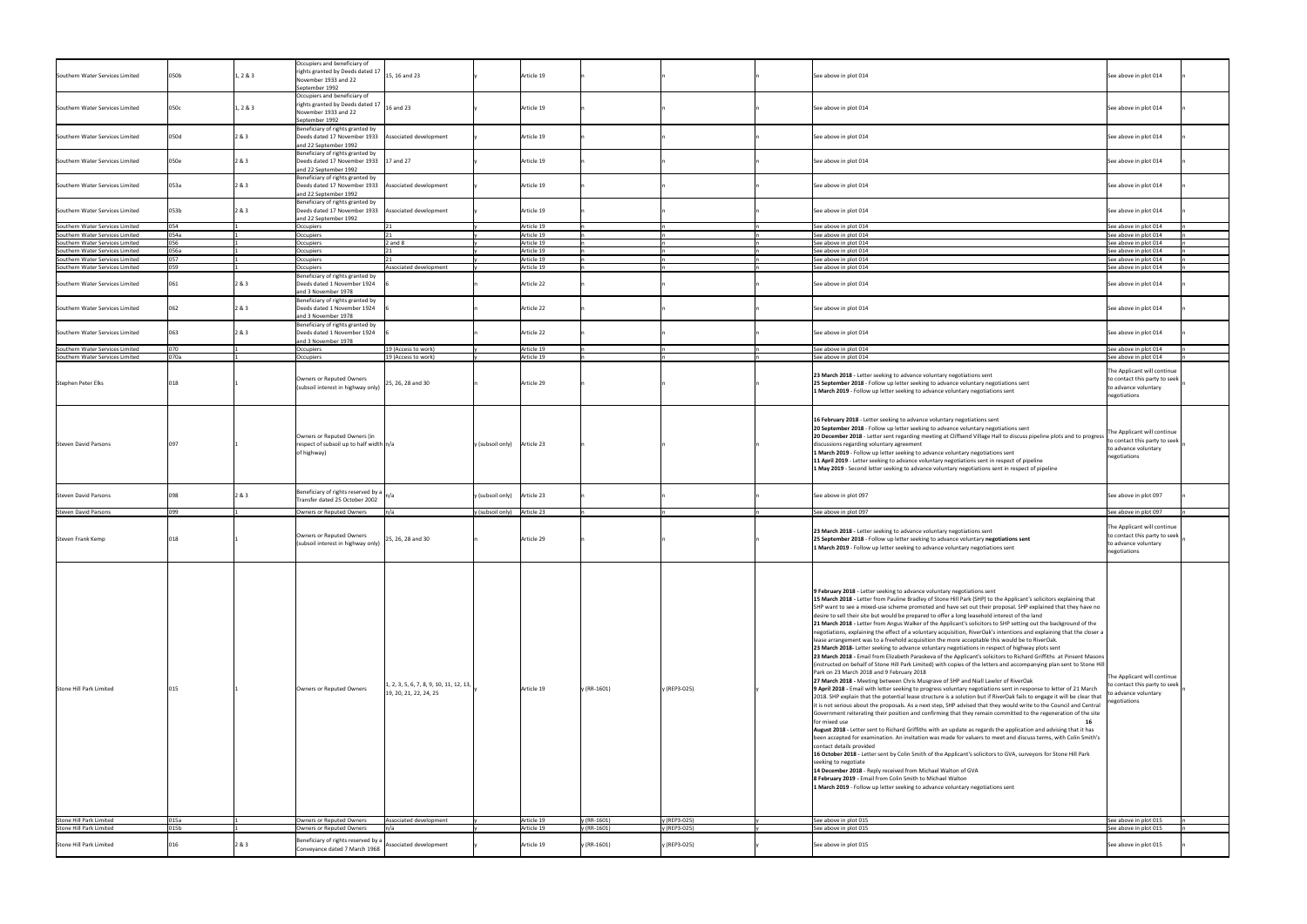| Stone Hill Park Limited                                   | 016c        | 2&3      | Beneficiary of rights reserved by a $\vert$ Associated development<br>Conveyance dated 7 March 1968                                                      |                                            |            | Article 19               | $y$ (RR-1601)              | y (REP3-025)                 | See above in plot 015                          | See above in plot 015                          |
|-----------------------------------------------------------|-------------|----------|----------------------------------------------------------------------------------------------------------------------------------------------------------|--------------------------------------------|------------|--------------------------|----------------------------|------------------------------|------------------------------------------------|------------------------------------------------|
| Stone Hill Park Limited                                   |             | 2 & 3    | Beneficiary of rights reserved by a<br>Conveyance dated 7 March 1968                                                                                     |                                            |            | Article 19               | $y$ (RR-1601)              | y (REP3-025)                 | See above in plot 015                          | See above in plot 015                          |
| Stone Hill Park Limited                                   | 018         | 1, 2 & 3 | Owners or Reputed Owners<br>(subsoil interest in highway only)<br>and beneficiary of rights reserved 25, 26, 28 and 30<br>by a Transfer dated 8 February |                                            | Article 29 |                          | $y$ (RR-1601)              | y (REP3-025)                 | See above in plot 015                          | See above in plot 015                          |
| Stone Hill Park Limited                                   |             | 2&3      | Beneficiary of rights reserved by a $\int$<br>Conveyance dated 7 March 1968                                                                              |                                            | Article 19 |                          | y (RR-1601)                | y (REP3-025)                 | See above in plot 015                          | See above in plot 015                          |
| Stone Hill Park Limited                                   | 019a        | 2&3      | Beneficiary of rights reserved by a $\int$<br>Conveyance dated 7 March 1968                                                                              |                                            | Article 22 |                          | y (RR-1601)                | y (REP3-025)                 | See above in plot 015                          | See above in plot 015                          |
| Stone Hill Park Limited                                   | 019b        | 2 & 3    | Beneficiary of rights reserved by a<br>Conveyance dated 7 March 1968                                                                                     |                                            |            | Article 22               | y (RR-1601)                | y (REP3-025)                 | See above in plot 015                          | See above in plot 015                          |
| Stone Hill Park Limited                                   | 020         | 2&3      | Beneficiary of rights reserved by a $\int$<br>Conveyance dated 7 March 1968                                                                              |                                            |            | Article 19               | y (RR-1601)                | y (REP3-025)                 | See above in plot 015                          | See above in plot 015                          |
| Stone Hill Park Limited                                   | 020a        | 2&3      | Beneficiary of rights reserved by a<br>Conveyance dated 7 March 1968                                                                                     |                                            |            | Article 22               | y (RR-1601)                | y (REP3-025)                 | See above in plot 015                          | See above in plot 015                          |
| Stone Hill Park Limited                                   |             | 2 & 3    | Beneficiary of rights reserved by a<br>Conveyance dated 7 March 1968 $\vert n/a \vert$                                                                   |                                            |            | Article 19               | y (RR-1601)                | y (REP3-025)                 | See above in plot 015                          | See above in plot 015                          |
| Stone Hill Park Limited                                   |             | 2 & 3    | Beneficiary of rights reserved by a $\bigg _{n/a}$<br>Conveyance dated 7 March 1968                                                                      |                                            |            | Article 19               | y (RR-1601)                | y (REP3-025)                 | See above in plot 015                          | See above in plot 015                          |
| Stone Hill Park Limited                                   |             | 2&3      | Beneficiary of rights reserved by a<br>Conveyance dated 7 November                                                                                       |                                            |            | Article 19               | y (RR-1601)                | y (REP3-025)                 | See above in plot 015                          | See above in plot 015                          |
| Stone Hill Park Limited                                   |             | 2&3      | Beneficiary of rights reserved by a<br>Conveyance dated 7 November<br>1968                                                                               |                                            |            | Article 19               | $y$ (RR-1601)              | y (REP3-025)                 | See above in plot 015                          | See above in plot 015                          |
| Stone Hill Park Limited                                   |             | 2&3      | Beneficiary of rights granted by a<br>Transfer dated 31 August 1999                                                                                      |                                            |            | Article 19               | y (RR-1601)                | y (REP3-025)                 | See above in plot 015                          | See above in plot 015                          |
| Stone Hill Park Limited                                   | 026a        |          | <b>Owners or Reputed Owners</b>                                                                                                                          | 25 and associated development              |            | Article 19               | / (RR-1601)                | y (REP3-025)                 | See above in plot 015                          | See above in plot 015                          |
| Stone Hill Park Limited                                   | 027         |          | Owners or Reputed Owners                                                                                                                                 |                                            | Article 19 |                          | y (RR-1601)                | y (REP3-025)                 | See above in plot 015                          | See above in plot 015                          |
|                                                           |             |          |                                                                                                                                                          |                                            |            |                          |                            |                              |                                                |                                                |
| <b>Stone Hill Park Limited</b>                            | 028         |          | <b>Owners or Reputed Owners</b>                                                                                                                          | 3, 9, 14, 22 and 25                        |            | Article 19               | $(RR-1601)$                | y (REP3-025)                 | See above in plot 015                          | See above in plot 015                          |
| Stone Hill Park Limited                                   | 036         |          | <b>Owners or Reputed Owners</b>                                                                                                                          |                                            |            | Article 19               | y (RR-1601)                | y (REP3-025)                 | See above in plot 015                          | See above in plot 015                          |
| Stone Hill Park Limited                                   | 037         |          | <b>Owners or Reputed Owners</b>                                                                                                                          | 9, 20, 22                                  |            | Article 19               | y (RR-1601)                | y (REP3-025)                 | See above in plot 015                          | See above in plot 015                          |
|                                                           |             |          |                                                                                                                                                          |                                            |            |                          |                            |                              |                                                |                                                |
| Stone Hill Park Limited                                   | 038         | 2&3      | Beneficiary of rights granted by a $\Big $ 3, 20, 22<br>Transfer dated 31 August 1999                                                                    |                                            |            | Article 19               | $y$ (RR-1601)              | y (REP3-025)                 | See above in plot 015                          | See above in plot 015                          |
| Stone Hill Park Limited                                   | 039         |          | Owners or Reputed Owners                                                                                                                                 | 1, 22                                      |            | Article 19               | $(RR-1601)$                | y (REP3-025)                 | See above in plot 015                          | See above in plot 015                          |
| Stone Hill Park Limited                                   | 041a        |          | <b>Owners or Reputed Owners</b>                                                                                                                          | 8 and 13                                   |            | Article 19               | / (RR-1601)                | y (REP3-025)                 | See above in plot 015                          | See above in plot 015                          |
|                                                           |             |          |                                                                                                                                                          |                                            |            |                          |                            |                              |                                                |                                                |
| Stone Hill Park Limited                                   | 043         |          | Owners or Reputed Owners                                                                                                                                 | $ 22\rangle$                               |            | Article 19               | y (RR-1601)                | y (REP3-025)                 | See above in plot 015                          | See above in plot 015                          |
| <b>Stone Hill Park Limited</b>                            | 043a        |          | <b>Owners or Reputed Owners</b>                                                                                                                          |                                            |            | Article 19               | y (RR-1601)                | y (REP3-025)                 | See above in plot 015                          | See above in plot 015                          |
| Stone Hill Park Limited                                   | 045         |          | Owners or Reputed Owners<br>(subsoil interest in highway only)                                                                                           | 26, 29, 31 and 32                          |            | Article 29               | y (RR-1601)                | y (REP3-025)                 | See above in plot 015                          | See above in plot 015                          |
| Stone Hill Park Limited                                   | 046         |          | <b>Owners or Reputed Owners</b>                                                                                                                          | 122                                        |            | Article 19               | y (RR-1601)                | y (REP3-025)                 | See above in plot 015                          | See above in plot 015                          |
|                                                           | 047         |          |                                                                                                                                                          |                                            |            |                          |                            |                              |                                                |                                                |
| Stone Hill Park Limited                                   |             |          | Owners or Reputed Owners                                                                                                                                 |                                            |            | Article 19               | $(RR-1601)$                | y (REP3-025)                 | See above in plot 015                          | See above in plot 015                          |
| Stone Hill Park Limited                                   | 047a        |          | <b>Owners or Reputed Owners</b>                                                                                                                          |                                            |            | Article 19               | y (RR-1601)                | y (REP3-025)                 | See above in plot 015                          | See above in plot 015                          |
| Stone Hill Park Limited                                   | 048         | 2&3      | Beneficiary of rights and<br>restrictive covenants reserved by 23<br>a Transfer dated 15 October 2014                                                    |                                            | Article 19 |                          | y (RR-1601)                | y (REP3-025)                 | See above in plot 015                          | See above in plot 015                          |
| Stone Hill Park Limited                                   | 048a        |          | Owners or Reputed Owners                                                                                                                                 | Associated development                     |            | Article 19               | $(RR-1601)$                | y (REP3-025)                 | See above in plot 015                          | See above in plot 015                          |
| Stone Hill Park Limited                                   | 048b        | 2&3      | Beneficiary of rights and<br>restrictive covenants reserved by Associated development<br>a Transfer dated 15 October 2014                                |                                            |            | Article 19               | y (RR-1601)                | y (REP3-025)                 | See above in plot 015                          | See above in plot 015                          |
| Stone Hill Park Limited                                   | 049         |          | Owners or Reputed Owners                                                                                                                                 | 4, 15, 16 and 23                           |            | Article 19               | $(RR-1601)$                | y (REP3-025)                 | See above in plot 015                          | See above in plot 015                          |
|                                                           |             |          |                                                                                                                                                          |                                            |            |                          |                            |                              |                                                |                                                |
| Stone Hill Park Limited                                   | 049a        |          | <b>Owners or Reputed Owners</b>                                                                                                                          | 16 and 29                                  |            | Article 19               | $(RR-1601)$                | y (REP3-025)                 | See above in plot 015                          | See above in plot 015                          |
| <b>Stone Hill Park Limited</b>                            | 049b        |          | <b>Owners or Reputed Owners</b>                                                                                                                          |                                            |            | Article 19               | $(RR-1601)$                | y (REP3-025)                 | See above in plot 015                          | See above in plot 015                          |
| Stone Hill Park Limited                                   | 050         |          | <b>Owners or Reputed Owners</b>                                                                                                                          | 4, 15, 16, 17 and 27                       |            | Article 19               | y (RR-1601)                | y (REP3-025)                 | See above in plot 015                          | See above in plot 015                          |
|                                                           |             |          |                                                                                                                                                          |                                            |            |                          |                            |                              |                                                |                                                |
| <b>Stone Hill Park Limited</b>                            | 050a        |          | Owners or Reputed Owners                                                                                                                                 |                                            |            | Article 19               | $(RR-1601)$                | y (REP3-025)                 | See above in plot 015                          | See above in plot 015                          |
| Stone Hill Park Limited                                   | 050b        |          | <b>Owners or Reputed Owners</b>                                                                                                                          | 15, 16 and 23                              |            | Article 19               | $(RR-1601)$                | y (REP3-025)                 | See above in plot 015                          | See above in plot 015                          |
| <b>Stone Hill Park Limited</b>                            | 050c        |          | <b>Owners or Reputed Owners</b>                                                                                                                          | 16 and 23                                  |            | Article 19               | (RR-1601)                  | y (REP3-025)                 | See above in plot 015                          | See above in plot 015                          |
| Stone Hill Park Limited                                   | 050d        |          | <b>Owners or Reputed Owners</b>                                                                                                                          | Associated development                     |            | Article 19               | $(RR-1601)$                | y (REP3-025)                 | See above in plot 015                          | See above in plot 015                          |
|                                                           |             |          |                                                                                                                                                          |                                            |            |                          |                            |                              |                                                |                                                |
| <b>Stone Hill Park Limited</b>                            | 050e        |          | <b>Owners or Reputed Owners</b>                                                                                                                          | 17 and 27                                  |            | Article 19               | (RR-1601)                  | y (REP3-025)                 | See above in plot 015                          | See above in plot 015                          |
| Stone Hill Park Limited                                   | 051b        |          | <b>Owners or Reputed Owners</b>                                                                                                                          | Associated development                     |            | Article 19               | $(RR-1601)$                | y (REP3-025)                 | See above in plot 015                          | See above in plot 015                          |
| Stone Hill Park Limited                                   | 051c        |          | <b>Owners or Reputed Owners</b>                                                                                                                          | Associated development                     |            | Article 19               | $(RR-1601)$                | y (REP3-025)                 | See above in plot 015                          | See above in plot 015                          |
|                                                           |             |          |                                                                                                                                                          |                                            |            |                          |                            |                              |                                                |                                                |
| Stone Hill Park Limited                                   | 053         |          | Owners or Reputed Owners (in                                                                                                                             |                                            |            | Article 19               | y (RR-1601)                | y (REP3-025)                 | See above in plot 015                          | See above in plot 015                          |
|                                                           |             |          | respect of subsoil)                                                                                                                                      |                                            |            |                          |                            |                              |                                                |                                                |
| Stone Hill Park Limited                                   | 053a        |          | <b>Owners or Reputed Owners</b>                                                                                                                          | Associated development                     |            | Article 19               | $(RR-1601)$                | y (REP3-025)                 | See above in plot 015                          | See above in plot 015                          |
| <b>Stone Hill Park Limited</b>                            | 053b        |          | Owners or Reputed Owners                                                                                                                                 | Associated development                     |            | Article 19               | $(RR-1601)$                | y (REP3-025)                 | See above in plot 015                          | See above in plot 015                          |
|                                                           |             |          |                                                                                                                                                          |                                            |            |                          |                            |                              |                                                |                                                |
| Stone Hill Park Limited                                   |             |          | <b>Owners or Reputed Owners</b>                                                                                                                          |                                            |            | Article 19               | $(RR-1601)$                | y (REP3-025)                 | See above in plot 015                          | See above in plot 015                          |
| Stone Hill Park Limited                                   | 054         |          |                                                                                                                                                          |                                            |            | Article 19               | $(RR-1601)$                | y (REP3-025)                 | See above in plot 015                          | See above in plot 015                          |
|                                                           | 054a        |          | Owners or Reputed Owners                                                                                                                                 |                                            |            |                          |                            |                              |                                                |                                                |
|                                                           |             |          |                                                                                                                                                          |                                            |            |                          |                            |                              |                                                |                                                |
| Stone Hill Park Limited                                   | 055         |          | <b>Owners or Reputed Owners</b>                                                                                                                          |                                            |            | Article 19               | $(RR-1601)$                | y (REP3-025)                 | See above in plot 015                          | See above in plot 015                          |
| <b>Stone Hill Park Limited</b>                            | 056         |          | <b>Owners or Reputed Owners</b>                                                                                                                          | $2$ and $8$                                |            | Article 19               | $(RR-1601)$                | y (REP3-025)                 | See above in plot 015                          | See above in plot 015                          |
| Stone Hill Park Limited                                   | 056a        |          | <b>Owners or Reputed Owners</b>                                                                                                                          |                                            |            | Article 19               | (RR-1601)                  | y (REP3-025)                 | See above in plot 015                          | See above in plot 015                          |
|                                                           | 057         |          |                                                                                                                                                          |                                            |            |                          |                            |                              |                                                |                                                |
| Stone Hill Park Limited                                   |             |          | <b>Owners or Reputed Owners</b>                                                                                                                          |                                            |            | Article 19               | y (RR-1601)                | y (REP3-025)                 | See above in plot 015                          | See above in plot 015                          |
| Stone Hill Park Limited                                   | 058         |          | Owners or Reputed Owners                                                                                                                                 | Associated development                     |            | Article 19               | y (RR-1601)                | y (REP3-025)                 | See above in plot 015                          | See above in plot 015                          |
| Stone Hill Park Limited                                   | 059         |          | <b>Owners or Reputed Owners</b>                                                                                                                          | Associated development                     |            | Article 19               | (RR-1601)                  | y (REP3-025)                 | See above in plot 015                          | See above in plot 015                          |
| Stone Hill Park Limited                                   | 068         |          | Owners or Reputed Owners                                                                                                                                 | Associated development                     |            | Article 19               | y (RR-1601)                | y (REP3-025)                 | See above in plot 015                          | See above in plot 015                          |
|                                                           |             |          |                                                                                                                                                          |                                            |            |                          |                            |                              |                                                |                                                |
| Stone Hill Park Limited                                   | 069         |          | Owners or Reputed Owners                                                                                                                                 | Associated development                     |            | Article 19               | $(RR-1601)$                | y (REP3-025)                 | See above in plot 015                          | See above in plot 015                          |
| Stone Hill Park Limited<br><b>Stone Hill Park Limited</b> | 070<br>070a |          | <b>Owners or Reputed Owners</b><br>Owners or Reputed Owners                                                                                              | 19 (Access to work)<br>19 (Access to work) |            | Article 19<br>Article 19 | $(RR-1601)$<br>y (RR-1601) | y (REP3-025)<br>y (REP3-025) | See above in plot 015<br>See above in plot 015 | See above in plot 015<br>See above in plot 015 |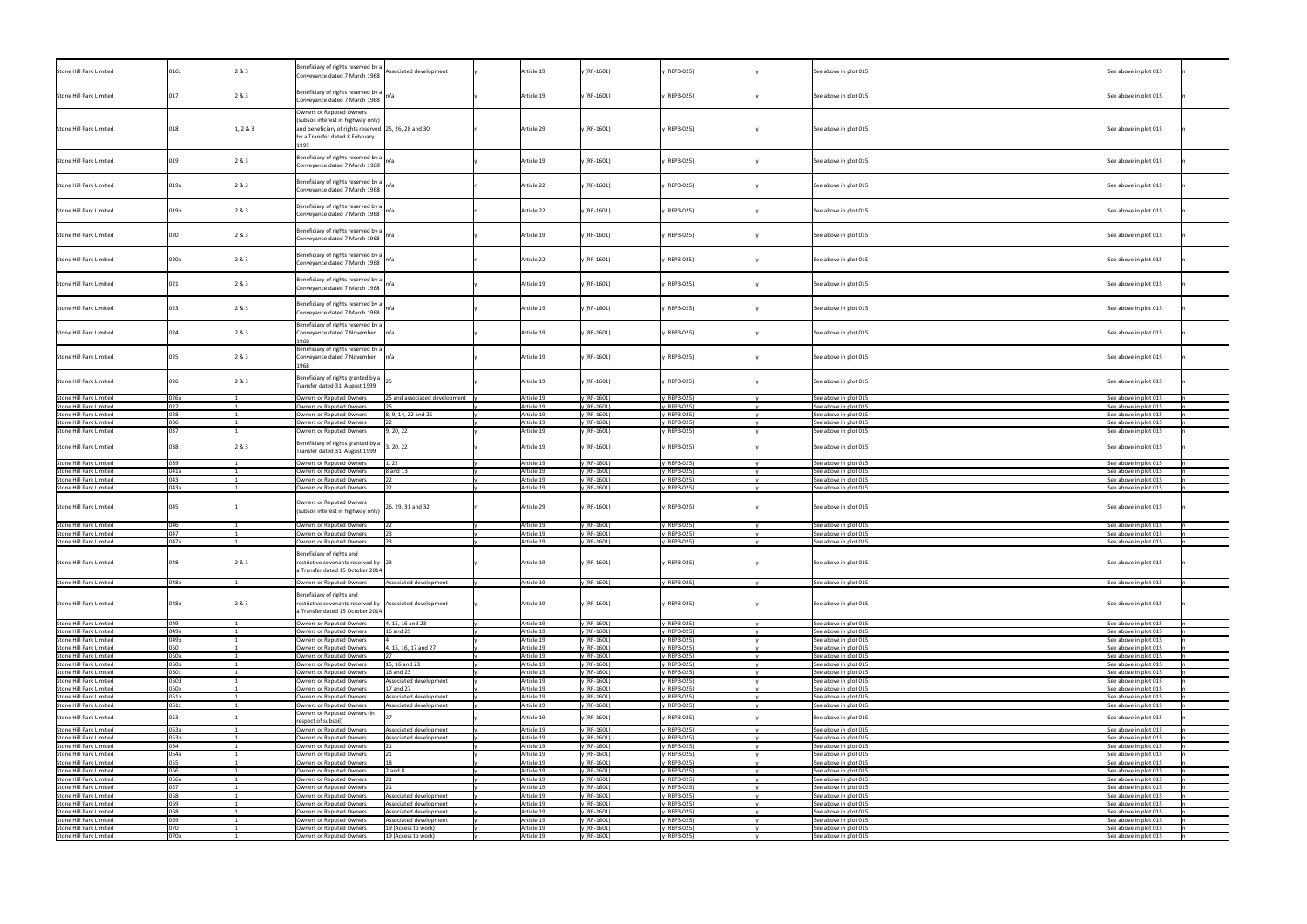| Stone Hill Park Limited |      | 2&3   | Beneficiary of rights contained in<br>a Conveyance dated 21<br>December 1967                                                                   |                        |                               | Article 19      | y (RR-1601)   | y (REP3-025) | See above in plot 015 | See above in plot 015 |
|-------------------------|------|-------|------------------------------------------------------------------------------------------------------------------------------------------------|------------------------|-------------------------------|-----------------|---------------|--------------|-----------------------|-----------------------|
| Stone Hill Park Limited |      | 2&3   | Beneficiary of rights contained in<br>a Conveyance dated 21<br>December 1967                                                                   |                        |                               | Article 19      | y (RR-1601)   | y (REP3-025) | See above in plot 015 | See above in plot 015 |
| Stone Hill Park Limited | 072a | 2&3   | Beneficiary of rights contained in<br>a Conveyance dated 21<br>December 1967                                                                   | Associated development |                               | Article 19      | $y$ (RR-1601) | y (REP3-025) | See above in plot 015 | See above in plot 015 |
| Stone Hill Park Limited | በ73  |       | Owners or Reputed Owners                                                                                                                       | 19 (Access to work)    |                               | Article 22      | / (RR-1601)   | y (REP3-025) | See above in plot 015 | See above in plot 015 |
| Stone Hill Park Limited |      | 2 & 3 | Beneficiary of rights contained in<br>a Conveyance dated 21<br>December 1967                                                                   |                        |                               | Article 19      | $y$ (RR-1601) | y (REP3-025) | See above in plot 015 | See above in plot 015 |
| Stone Hill Park Limited |      | 2 & 3 | Beneficiary of presumed<br>easement in pipeline                                                                                                |                        | y (subsoil only)              | Article 23      | y (RR-1601)   | y (REP3-025) | See above in plot 015 | See above in plot 015 |
| Stone Hill Park Limited |      | 2 & 3 | Beneficiary of presumed<br>easement in pipeline                                                                                                |                        | y (subsoil only)              | Article 23      | $y$ (RR-1601) | y (REP3-025) | See above in plot 015 | See above in plot 015 |
| Stone Hill Park Limited |      | 2 & 3 | Beneficiary of presumed<br>easement in pipeline                                                                                                |                        | y (subsoil only)              | Article 23      | y (RR-1601)   | y (REP3-025) | See above in plot 015 | See above in plot 015 |
| Stone Hill Park Limited |      | 2 & 3 | Beneficiary of presumed<br>easement in pipeline                                                                                                |                        | y (subsoil only)              | Article 22 & 23 | y (RR-1601)   | y (REP3-025) | See above in plot 015 | See above in plot 015 |
| Stone Hill Park Limited |      | 2 & 3 | Beneficiary of presumed<br>easement in pipeline                                                                                                |                        | y (subsoil only)              | Article 23      | y (RR-1601)   | y (REP3-025) | See above in plot 015 | See above in plot 015 |
| Stone Hill Park Limited |      | 2 & 3 | Beneficiary of presumed<br>easement in pipeline                                                                                                |                        | y (subsoil only)              | Article 23      | $y$ (RR-1601) | y (REP3-025) | See above in plot 015 | See above in plot 015 |
| Stone Hill Park Limited |      | 2&3   | Beneficiary of presumed<br>easement in pipeline                                                                                                |                        | y (subsoil only)              | Article 23      | y (RR-1601)   | y (REP3-025) | See above in plot 015 | See above in plot 015 |
| Stone Hill Park Limited |      | 2&3   | Beneficiary of presumed<br>easement in pipeline                                                                                                |                        | y (subsoil only)              | Article 23      | y (RR-1601)   | y (REP3-025) | See above in plot 015 | See above in plot 015 |
| Stone Hill Park Limited |      |       | Beneficiary of presumed<br>easement in pipeline                                                                                                |                        | y (subsoil only) Article 23   |                 | / (RR-1601)   | y (REP3-025) | See above in plot 015 | See above in plot 015 |
| Stone Hill Park Limited |      | 2&3   | Beneficiary of presumed<br>easement in pipeline                                                                                                |                        | y (subsoil only) Article 23   |                 | y (RR-1601)   | y (REP3-025) | See above in plot 015 | See above in plot 015 |
| Stone Hill Park Limited |      | 2&3   | Beneficiary of presumed<br>easement in pipeline                                                                                                |                        | y (subsoil only) Article 23   |                 | y (RR-1601)   | y (REP3-025) | See above in plot 015 | See above in plot 015 |
| Stone Hill Park Limited |      | 2 & 3 | Beneficiary of presumed<br>easement in pipeline                                                                                                |                        | y (subsoil only) Article 23   |                 | y (RR-1601)   | y (REP3-025) | See above in plot 015 | See above in plot 015 |
| Stone Hill Park Limited |      | 2 & 3 | Beneficiary of presumed<br>easement in pipeline                                                                                                |                        | y (subsoil only)              | Article 22 & 23 | y (RR-1601)   | y (REP3-025) | See above in plot 015 | See above in plot 015 |
| Stone Hill Park Limited |      | 2&3   | Beneficiary of presumed<br>easement in pipeline                                                                                                |                        | y (subsoil only)              | Article 23      | y (RR-1601)   | y (REP3-025) | See above in plot 015 | See above in plot 015 |
| Stone Hill Park Limited |      | 2 & 3 | Beneficiary of presumed<br>easement in pipeline                                                                                                |                        | y (subsoil only)              | Article 23      | y (RR-1601)   | y (REP3-025) | See above in plot 015 | See above in plot 015 |
| Stone Hill Park Limited |      | 2&3   | Beneficiary of presumed<br>easement in pipeline                                                                                                |                        | y (subsoil only) Article 23   |                 | y (RR-1601)   | y (REP3-025) | See above in plot 015 | See above in plot 015 |
| Stone Hill Park Limited | 099  | 2 & 3 | Beneficiary of presumed<br>easement in pipeline                                                                                                |                        | y (subsoil only)              | Article 23      | $y$ (RR-1601) | y (REP3-025) | See above in plot 015 | See above in plot 015 |
| Stone Hill Park Limited |      | 2&3   | Beneficiary of presumed<br>easement in pipeline                                                                                                |                        | y (subsoil only) Article 23   |                 | y (RR-1601)   | y (REP3-025) | See above in plot 015 | See above in plot 015 |
| Stone Hill Park Limited |      | 2 & 3 | Beneficiary of presumed<br>easement in pipeline                                                                                                |                        | y (subsoil only) Article 23   |                 | y (RR-1601)   | y (REP3-025) | See above in plot 015 | See above in plot 015 |
| Stone Hill Park Limited |      | 2 & 3 | Beneficiary of rights contained in<br>a Deed Poll dated 2 December<br>1960 and in respect of presumed $\int_0^{\ln/a}$<br>easement in pipeline |                        | y (subsoil only) Article 23   |                 | y (RR-1601)   | y (REP3-025) | See above in plot 015 | See above in plot 015 |
| Stone Hill Park Limited | 103  | 2 & 3 | Beneficiary of rights contained in<br>a Deed Poll dated 2 December<br>1960 and in respect of presumed<br>easement in pipeline                  |                        | y (subsoil only) Article 23   |                 | y (RR-1601)   | y (REP3-025) | See above in plot 015 | See above in plot 015 |
| Stone Hill Park Limited | 104  | 2 & 3 | Beneficiary of presumed<br>easement in pipeline                                                                                                |                        | y (subsoil only)              | Article 23      | $y$ (RR-1601) | y (REP3-025) | See above in plot 015 | See above in plot 015 |
| Stone Hill Park Limited |      | 2 & 3 | Beneficiary of presumed<br>easement in pipeline                                                                                                |                        | y (subsoil only) Article 23   |                 | $y$ (RR-1601) | y (REP3-025) | See above in plot 015 | See above in plot 015 |
| Stone Hill Park Limited |      | 2&3   | Beneficiary of presumed<br>easement in pipeline                                                                                                |                        | y (subsoil only)              | Article 22 & 23 | $y$ (RR-1601) | y (REP3-025) | See above in plot 015 | See above in plot 015 |
| Stone Hill Park Limited |      | 2 & 3 | Beneficiary of presumed<br>easement in pipeline                                                                                                |                        | y (subsoil only)              | Article 23      | $y$ (RR-1601) | y (REP3-025) | See above in plot 015 | See above in plot 015 |
| Stone Hill Park Limited |      | 2&3   | Beneficiary of presumed<br>easement in pipeline                                                                                                |                        | y (subsoil only)              | Article 22 & 23 | $y$ (RR-1601) | y (REP3-025) | See above in plot 015 | See above in plot 015 |
| Stone Hill Park Limited |      | 2&3   | Beneficiary of presumed<br>easement in pipeline                                                                                                |                        | y (subsoil only)              | Article 23      | $y$ (RR-1601) | y (REP3-025) | See above in plot 015 | See above in plot 015 |
| Stone Hill Park Limited | .14  | 2 & 3 | Beneficiary of rights contained in<br>a Deed Poll dated 27 December<br>1960 and in respect of presumed<br>easement in pipeline                 |                        | y (subsoil only)              | Article 23      | y (RR-1601)   | y (REP3-025) | See above in plot 015 | See above in plot 015 |
| Stone Hill Park Limited | L14a | 2 & 3 | Beneficiary of rights contained in<br>a Deed Poll dated 27 December<br>1960 and in respect of presumed<br>easement in pipeline                 |                        | y (subsoil only)              | Article 23      | y (RR-1601)   | y (REP3-025) | See above in plot 015 | See above in plot 015 |
| Stone Hill Park Limited |      | 2&3   | Beneficiary of presumed<br>easement in pipeline                                                                                                |                        | y (subsoil only)              | Article 23      | y (RR-1601)   | y (REP3-025) | See above in plot 015 | See above in plot 015 |
| Stone Hill Park Limited |      | 2&3   | Beneficiary of presumed<br>easement in pipeline                                                                                                |                        | y (subsoil only)              | Article 23      | $y$ (RR-1601) | y (REP3-025) | See above in plot 015 | See above in plot 015 |
| Stone Hill Park Limited |      | 283   | Beneficiary of presumed<br>easement in pipeline                                                                                                |                        | y (subsoil only)              | Article 22 & 23 | $y$ (RR-1601) | y (REP3-025) | See above in plot 015 | See above in plot 015 |
| Stone Hill Park Limited |      | 2&3   | Beneficiary of presumed<br>easement in pipeline                                                                                                |                        | y (subsoil only)              | Article 23      | $y$ (RR-1601) | y (REP3-025) | See above in plot 015 | See above in plot 015 |
| Stone Hill Park Limited |      | 2 & 3 | Beneficiary of presumed<br>easement in pipeline                                                                                                |                        | y (subsoil only)              | Article 23      | $y$ (RR-1601) | y (REP3-025) | See above in plot 015 | See above in plot 015 |
| Stone Hill Park Limited | 127  | 2&83  | Beneficiary of presumed<br>easement in pipeline                                                                                                |                        | $y$ (subsoil only) Article 23 |                 | y (RR-1601)   | y (REP3-025) | See above in plot 015 | See above in plot 015 |
| Stone Hill Park Limited |      | 2 & 3 | Beneficiary of presumed<br>easement in pipeline                                                                                                |                        | y (subsoil only)              | Article 22 & 23 | y (RR-1601)   | y (REP3-025) | See above in plot 015 | See above in plot 015 |
| Stone Hill Park Limited |      | 2&3   | Beneficiary of presumed<br>easement in pipeline                                                                                                |                        | y (subsoil only) Article 23   |                 | y (RR-1601)   | y (REP3-025) | See above in plot 015 | See above in plot 015 |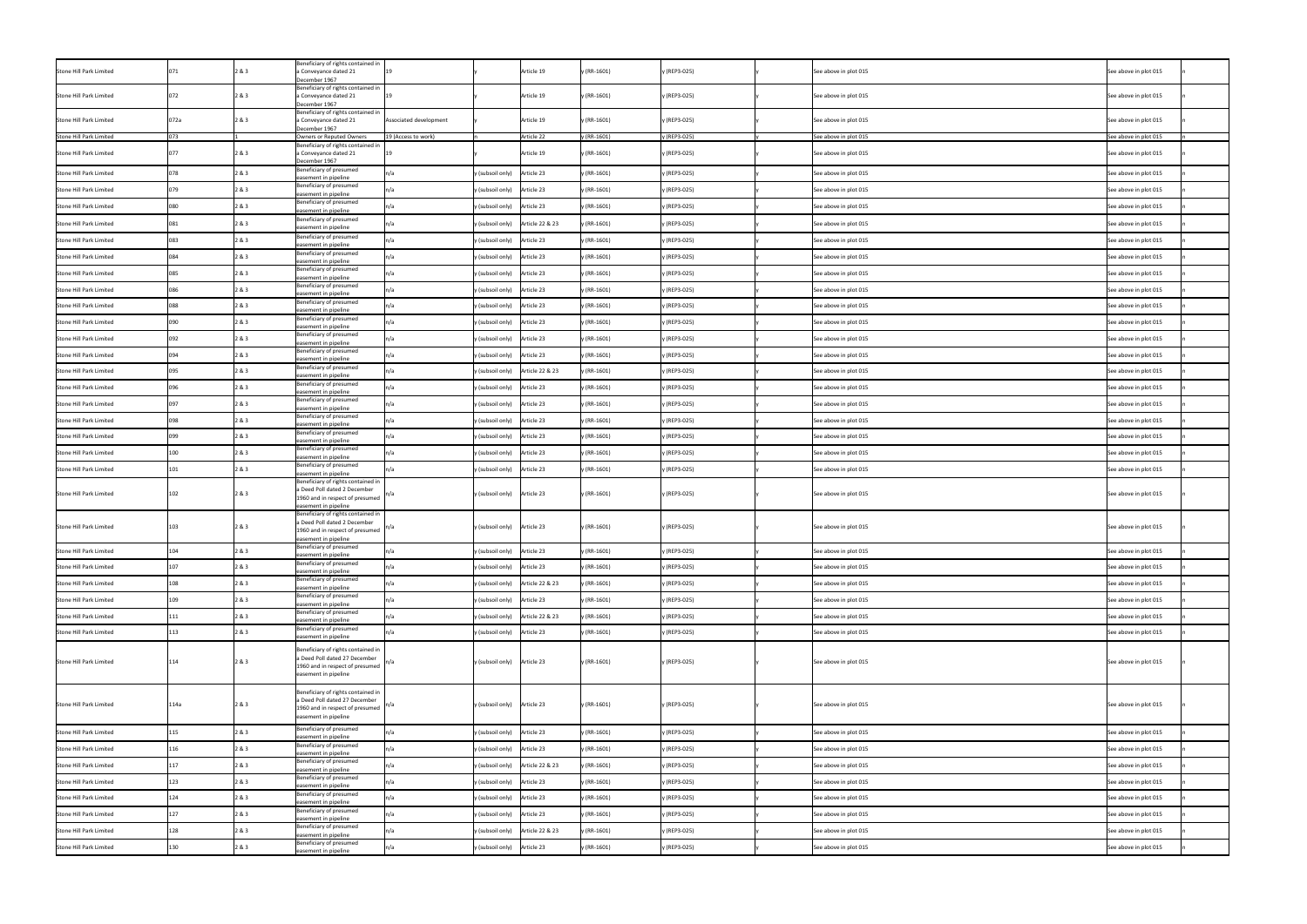| Stone Hill Park Limited |      | 2 & 3      | Beneficiary of presumed<br>easement in pipeline |     | Article 22 & 23<br>y (subsoil only)   | y (RR-1601) | y (REP3-025) | See above in plot 015 | See above in plot 015 |
|-------------------------|------|------------|-------------------------------------------------|-----|---------------------------------------|-------------|--------------|-----------------------|-----------------------|
| Stone Hill Park Limited |      | 2 & 3      | Beneficiary of presumed<br>easement in pipeline |     | y (subsoil only)<br>Article 23        | y (RR-1601) | y (REP3-025) | See above in plot 015 | See above in plot 015 |
| Stone Hill Park Limited |      | 2 & 3      | Beneficiary of presumed<br>easement in pipeline |     | Article 23<br>y (subsoil only)        | y (RR-1601) | y (REP3-025) | See above in plot 015 | See above in plot 015 |
| Stone Hill Park Limited |      | 2 & 3      | Beneficiary of presumed<br>easement in pipeline |     | Article 22 & 23<br>y (subsoil only)   | y (RR-1601) | y (REP3-025) | See above in plot 015 | See above in plot 015 |
| Stone Hill Park Limited | 143  | 2 & 3      | Beneficiary of presumed<br>easement in pipeline |     | Article 22 & 23<br>y (subsoil only)   | y (RR-1601) | y (REP3-025) | See above in plot 015 | See above in plot 015 |
| Stone Hill Park Limited |      | 2 & 3      | Beneficiary of presumed<br>easement in pipeline |     | Article 23<br>y (subsoil only)        | y (RR-1601) | y (REP3-025) | See above in plot 015 | See above in plot 015 |
| Stone Hill Park Limited |      | 2 & 3      | Beneficiary of presumed<br>easement in pipeline |     | Article 23<br>y (subsoil only)        | y (RR-1601) | y (REP3-025) | See above in plot 015 | See above in plot 015 |
| Stone Hill Park Limited |      | 2 & 3      | Beneficiary of presumed<br>easement in pipeline | n/a | Article 22 & 23<br>y (subsoil only)   | y (RR-1601) | y (REP3-025) | See above in plot 015 | See above in plot 015 |
| Stone Hill Park Limited |      | 2 & 3      | Beneficiary of presumed<br>easement in pipeline |     | Article 23<br>y (subsoil only)        | y (RR-1601) | y (REP3-025) | See above in plot 015 | See above in plot 015 |
| Stone Hill Park Limited |      | 2 & 3      | Beneficiary of presumed<br>easement in pipeline |     | Article 22 & 23<br>y (subsoil only)   | y (RR-1601) | y (REP3-025) | See above in plot 015 | See above in plot 015 |
| Stone Hill Park Limited |      | 2 & 3      | Beneficiary of presumed<br>easement in pipeline |     | Article 23<br>y (subsoil only)        | y (RR-1601) | y (REP3-025) | See above in plot 015 | See above in plot 015 |
| Stone Hill Park Limited |      | <u>83.</u> | Beneficiary of presumed<br>easement in pipeline |     | Article 23<br>y (subsoil only)        | y (RR-1601) | y (REP3-025) | See above in plot 015 | See above in plot 015 |
| Stone Hill Park Limited |      | 2 & 3      | Beneficiary of presumed<br>easement in pipeline |     | Article 23<br>y (subsoil only)        | y (RR-1601) | y (REP3-025) | See above in plot 015 | See above in plot 015 |
| Stone Hill Park Limited |      | 2 & 3      | Beneficiary of presumed<br>easement in pipeline |     | Article 22 & 23<br>y (subsoil only)   | y (RR-1601) | y (REP3-025) | See above in plot 015 | See above in plot 015 |
| Stone Hill Park Limited | 159  | 2 & 3      | Beneficiary of presumed<br>easement in pipeline | n/a | Article 22 & 23<br>y (subsoil only)   | y (RR-1601) | y (REP3-025) | See above in plot 015 | See above in plot 015 |
| Stone Hill Park Limited | 160  | 2 & 3      | Beneficiary of presumed<br>easement in pipeline |     | Article 22 & 23<br>y (subsoil only)   | y (RR-1601) | y (REP3-025) | See above in plot 015 | See above in plot 015 |
| Stone Hill Park Limited |      | 2 & 3      | Beneficiary of presumed<br>easement in pipeline |     | Article 23<br>y (subsoil only)        | y (RR-1601) | y (REP3-025) | See above in plot 015 | See above in plot 015 |
| Stone Hill Park Limited |      | 2 & 3      | Beneficiary of presumed<br>easement in pipeline |     | y (subsoil only) Article 23           | y (RR-1601) | y (REP3-025) | See above in plot 015 | See above in plot 015 |
| Stone Hill Park Limited | 166  | 2 & 3      | Beneficiary of presumed<br>easement in pipeline |     | y (subsoil only) Article 23           | y (RR-1601) | y (REP3-025) | See above in plot 015 | See above in plot 015 |
| Stone Hill Park Limited |      | 2 & 3      | Beneficiary of presumed<br>easement in pipeline |     | Article 23<br>y (subsoil only)        | y (RR-1601) | y (REP3-025) | See above in plot 015 | See above in plot 015 |
| Stone Hill Park Limited | 168  | 2 & 3      | Beneficiary of presumed<br>easement in pipeline |     | Article 23<br>y (subsoil only)        | y (RR-1601) | y (REP3-025) | See above in plot 015 | See above in plot 015 |
| Stone Hill Park Limited |      | 2 & 3      | Beneficiary of presumed<br>easement in pipeline |     | y (subsoil only)<br>Article 23        | y (RR-1601) | y (REP3-025) | See above in plot 015 | See above in plot 015 |
| Stone Hill Park Limited | 170  | 2 & 3      | Beneficiary of presumed<br>easement in pipeline |     | Article 23<br>y (subsoil only)        | y (RR-1601) | y (REP3-025) | See above in plot 015 | See above in plot 015 |
| Stone Hill Park Limited |      | 2 & 3      | Beneficiary of presumed<br>easement in pipeline |     | Article 23<br>y (subsoil only)        | y (RR-1601) | y (REP3-025) | See above in plot 015 | See above in plot 015 |
| Stone Hill Park Limited |      | 2 & 3      | Beneficiary of presumed<br>easement in pipeline |     | Article 23<br>y (subsoil only)        | y (RR-1601) | y (REP3-025) | See above in plot 015 | See above in plot 015 |
| Stone Hill Park Limited |      | 2&3        | Beneficiary of presumed<br>easement in pipeline |     | y (subsoil only) Article 23           | y (RR-1601) | y (REP3-025) | See above in plot 015 | See above in plot 015 |
| Stone Hill Park Limited |      | 2 & 3      | Beneficiary of presumed<br>easement in pipeline |     | Article 23<br>y (subsoil only)        | y (RR-1601) | y (REP3-025) | See above in plot 015 | See above in plot 015 |
| Stone Hill Park Limited |      | 2 & 3      | Beneficiary of presumed<br>easement in pipeline |     | Article 23<br>y (subsoil only)        | y (RR-1601) | y (REP3-025) | See above in plot 015 | See above in plot 015 |
| Stone Hill Park Limited | 176  | 2 & 3      | Beneficiary of presumed<br>easement in pipeline |     | Article 23<br>y (subsoil only)        | y (RR-1601) | y (REP3-025) | See above in plot 015 | See above in plot 015 |
| Stone Hill Park Limited |      | 2 & 3      | Beneficiary of presumed<br>easement in pipeline |     | Article 23<br>y (subsoil only)        | y (RR-1601) | y (REP3-025) | See above in plot 015 | See above in plot 015 |
| Stone Hill Park Limited | 177c | 2 & 3      | Beneficiary of presumed<br>easement in pipeline |     | $y$ (subsoil only)<br>Article 22 & 23 | y (RR-1601) | y (REP3-025) | See above in plot 015 | See above in plot 015 |
| Stone Hill Park Limited |      | 2 & 3      | Beneficiary of presumed<br>easement in pipeline |     | y (subsoil only) Article 23           | y (RR-1601) | y (REP3-025) | See above in plot 015 | See above in plot 015 |
| Stone Hill Park Limited |      | 2 & 3      | Beneficiary of presumed<br>easement in pipeline |     | y (subsoil only) Article 23           | y (RR-1601) | y (REP3-025) | See above in plot 015 | See above in plot 015 |
| Stone Hill Park Limited | 180  | 2 & 3      | Beneficiary of presumed<br>easement in pipeline |     | y (subsoil only) Article 23           | y (RR-1601) | y (REP3-025) | See above in plot 015 | See above in plot 015 |
| Stone Hill Park Limited | 181  | 2 & 3      | Beneficiary of presumed<br>easement in pipeline |     | Article 23<br>y (subsoil only)        | y (RR-1601) | y (REP3-025) | See above in plot 015 | See above in plot 015 |
| Stone Hill Park Limited | 182  | 2 & 3      | Beneficiary of presumed<br>easement in pipeline |     | Article 23<br>y (subsoil only)        | y (RR-1601) | y (REP3-025) | See above in plot 015 | See above in plot 015 |
| Stone Hill Park Limited | 183  | 2 & 3      | Beneficiary of presumed<br>easement in pipeline |     | Article 23<br>y (subsoil only)        | y (RR-1601) | y (REP3-025) | See above in plot 015 | See above in plot 015 |
| Stone Hill Park Limited | 184  | 2 & 3      | Beneficiary of presumed<br>easement in pipeline |     | Article 23<br>y (subsoil only)        | y (RR-1601) | y (REP3-025) | See above in plot 015 | See above in plot 015 |
| Stone Hill Park Limited |      | 2 & 3      | Beneficiary of presumed<br>easement in pipeline |     | Article 23<br>y (subsoil only)        | y (RR-1601) | y (REP3-025) | See above in plot 015 | See above in plot 015 |
| Stone Hill Park Limited | 185a | 2 & 3      | Beneficiary of presumed<br>easement in pipeline |     | y (subsoil only) Article 23           | y (RR-1601) | y (REP3-025) | See above in plot 015 | See above in plot 015 |
| Stone Hill Park Limited | 185b | 2 & 3      | Beneficiary of presumed<br>easement in pipeline |     | y (subsoil only) Article 22 & 23      | y (RR-1601) | y (REP3-025) | See above in plot 015 | See above in plot 015 |
| Stone Hill Park Limited | 185e | 2 & 3      | Beneficiary of presumed<br>easement in pipeline |     | y (subsoil only) Article 23           | y (RR-1601) | y (REP3-025) | See above in plot 015 | See above in plot 015 |
| Stone Hill Park Limited | 185f | 2 & 3      | Beneficiary of presumed<br>easement in pipeline | n/a | Article 22 & 23<br>y (subsoil only)   | y (RR-1601) | y (REP3-025) | See above in plot 015 | See above in plot 015 |
| Stone Hill Park Limited | 186  | 2 & 3      | Beneficiary of presumed<br>easement in pipeline |     | Article 22 & 23<br>y (subsoil only)   | y (RR-1601) | y (REP3-025) | See above in plot 015 | See above in plot 015 |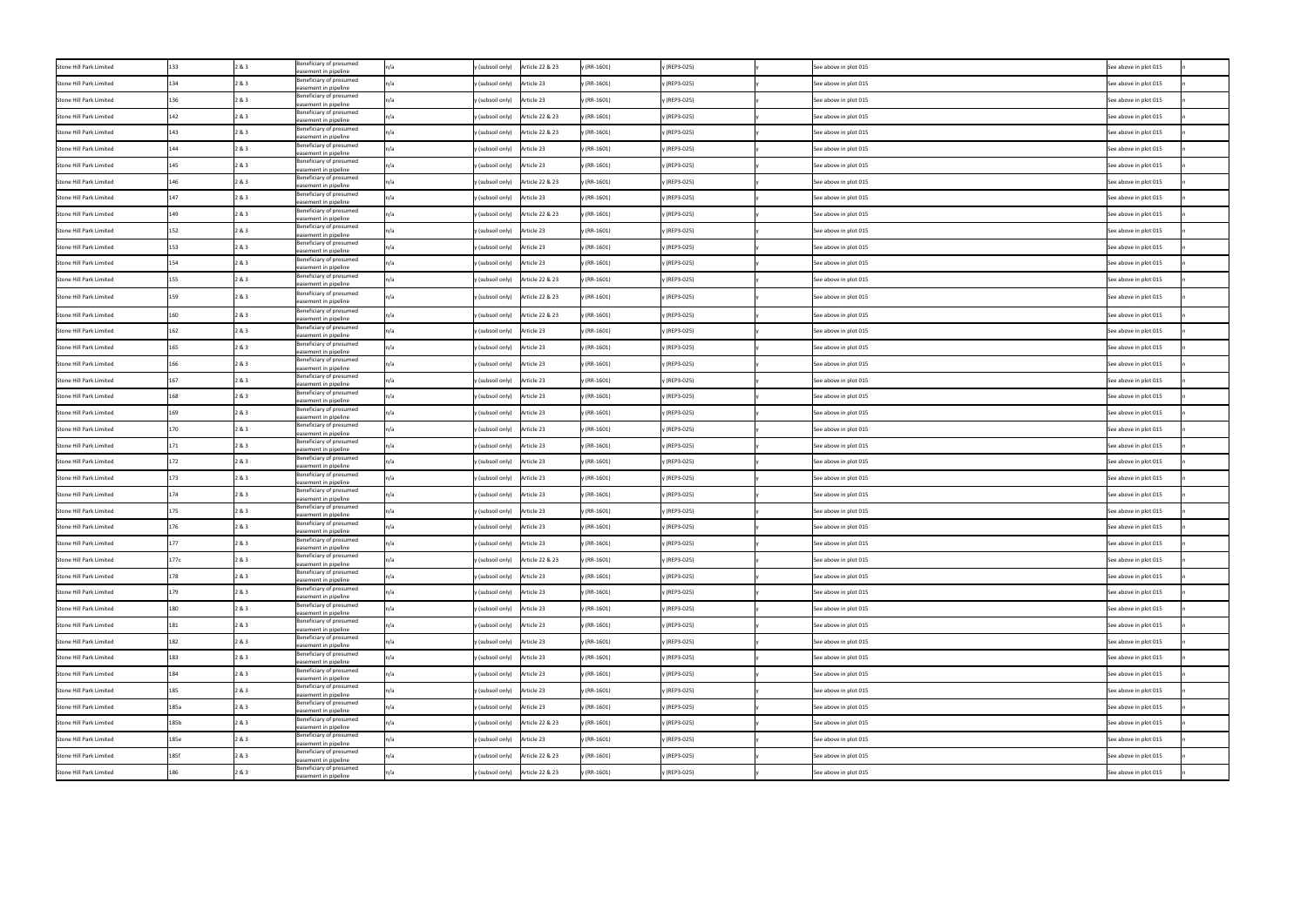| Struan Gordon Robertson                                                                                                                                            |       | Owners or Reputed Owners<br>(subsoil interest in highway only)                           | 25, 26, 28 and 30 | Article 29                              |                             | 23 March 2018 - Letter seeking to advance voluntary negotiations sent<br>25 September 2018 - Follow up letter seeking to advance voluntary negotiations sent<br>15 January 2019 - Email from Mr Robertson's agent to the Applicant detailing amendments to the Heads of Terms<br>20 February 2019 - Email from Mr Robertson's agent to the Applicant to follow up<br>1 March 2019 - Follow up letter seeking to advance voluntary negotiations sent<br>4 March 2019 - Email from Mr Robertson's agent to the Applicant confirming receipt of letter dated 1 March<br>4 March 2019 - Email from Colin Smith of RiverOak to Mr Robertson's agent to confirm that the draft agreement<br>will be sent to them shortly<br>4 March 2019 - Email from Mr Robertson's agent to Colin Smith requesting a response to variations to the<br>agreement<br>7 March 2019 - Email from Colin Smith to Mr Robertson's agent requesting a phone conversation to discuss the<br>proposals<br>12 March 2019 - Call between Colin Smith and Mr Robertson's agent to discuss the position on mitigation land<br>15 March 2019 - Email from Colin Smith to Mr Robertson's agent as a follow up to the call on 12 March                                                                                                                                                                                                                                                   | The Applicant will continue<br>to contact this party to seek<br>to advance voluntary<br>negotiations |
|--------------------------------------------------------------------------------------------------------------------------------------------------------------------|-------|------------------------------------------------------------------------------------------|-------------------|-----------------------------------------|-----------------------------|-----------------------------------------------------------------------------------------------------------------------------------------------------------------------------------------------------------------------------------------------------------------------------------------------------------------------------------------------------------------------------------------------------------------------------------------------------------------------------------------------------------------------------------------------------------------------------------------------------------------------------------------------------------------------------------------------------------------------------------------------------------------------------------------------------------------------------------------------------------------------------------------------------------------------------------------------------------------------------------------------------------------------------------------------------------------------------------------------------------------------------------------------------------------------------------------------------------------------------------------------------------------------------------------------------------------------------------------------------------------------------------------------------------------------------------------------------|------------------------------------------------------------------------------------------------------|
| Tanya McCullum                                                                                                                                                     |       | Owners or Reputed Owners (in<br>respect of subsoil up to half width $n/a$<br>of highway) |                   | y (subsoil only) Article 23             |                             | 16 February 2018 - Letter seeking to advance voluntary negotiations sent<br>20 September 2018 - Follow up letter seeking to advance voluntary negotiations sent<br>20 December 2018 - Letter sent regarding meeting at Cliffsend Village Hall to discuss pipeline plots and to progress<br>discussions regarding voluntary agreement<br>1 March 2019 - Follow up letter seeking to advance voluntary negotiations sent<br>11 April 2019 - Letter seeking to advance voluntary negotiations sent in respect of pipeline<br>1 May 2019 - Second letter seeking to advance voluntary negotiations sent in respect of pipeline                                                                                                                                                                                                                                                                                                                                                                                                                                                                                                                                                                                                                                                                                                                                                                                                                          | The Applicant will continue<br>to contact this party to seek<br>to advance voluntary<br>negotiations |
| Terry James Brookman                                                                                                                                               |       | Owners or Reputed Owners<br>(subsoil interest in highway only)                           | 25, 26, 28 and 30 | Article 29                              |                             | 23 March 2018 - Letter seeking to advance voluntary negotiations sent<br>25 September 2018 - Follow up letter seeking to advance voluntary negotiations sent<br>1 March 2019 - Follow up letter seeking to advance voluntary negotiations sent                                                                                                                                                                                                                                                                                                                                                                                                                                                                                                                                                                                                                                                                                                                                                                                                                                                                                                                                                                                                                                                                                                                                                                                                      | The Applicant will continue<br>to contact this party to seek<br>to advance voluntary<br>negotiations |
| Thanet District Council                                                                                                                                            |       | Owners or Reputed Owners                                                                 |                   | y (subsoil only) Article 23             | y (REP3-014)                | 16 February 2018 - Letter seeking to advance voluntary negotiations sent<br>22 February 2018: Email from Victoria Williams, Executive Support Manager, to the Applicant's solicitors<br>confirming receipt of letter dated 16 February 2018<br>20 September 2018 - Follow up letter seeking to advance voluntary negotiations sent<br>5 October 2018 - Email from Angus Walker of the Applicant's solicitors to lain Livingstone and others following<br> meeting on 4 October and requesting that the Applicant's solicitors are copied in to PINS submissions and a copy of<br>the report created on environmental issues<br>21 December 2018 - Letter sent regarding meeting at Cliffsend Village Hall to discuss pipeline plots, permanent<br>rights and to progress discussions regarding voluntary agreement<br>1 March 2019 - Follow up letter seeking to advance voluntary negotiations sent<br>17 April 2019 - Letter seeking to advance voluntary negotiations sent in respect of pipeline<br>17 April 2019 - Email from Angus Walker to lain Livingstone regarding the drainage pipeline and ownership<br>18 April 2019 - Email from Iain Livingstone to Angus Walker to confirm that a meeting is planned between lain<br>Livingstone and the Head of Assets at the Council to progress discussions regarding pipeline ownership<br>18 April 2019 - Email from Angus Walker to lain Livingstone acknowledging lain Livingstone's update | The Applicant will continue<br>to contact this party to seek<br>to advance voluntary<br>negotiations |
|                                                                                                                                                                    |       |                                                                                          |                   |                                         |                             |                                                                                                                                                                                                                                                                                                                                                                                                                                                                                                                                                                                                                                                                                                                                                                                                                                                                                                                                                                                                                                                                                                                                                                                                                                                                                                                                                                                                                                                     |                                                                                                      |
| Thanet District Council                                                                                                                                            | 119   | Owners or Reputed Owners                                                                 | n/a               | Article 22                              | y (REP3-014)                | See above in plot 113                                                                                                                                                                                                                                                                                                                                                                                                                                                                                                                                                                                                                                                                                                                                                                                                                                                                                                                                                                                                                                                                                                                                                                                                                                                                                                                                                                                                                               | See above in plot 113                                                                                |
| Thanet District Council                                                                                                                                            |       | Owners or Reputed Owners (in<br>respect of subsoil)                                      |                   | Article 22                              | y (REP3-014)                | See above in plot 113                                                                                                                                                                                                                                                                                                                                                                                                                                                                                                                                                                                                                                                                                                                                                                                                                                                                                                                                                                                                                                                                                                                                                                                                                                                                                                                                                                                                                               | See above in plot 113                                                                                |
| Thanet District Council                                                                                                                                            |       | Owners or Reputed Owners (in<br>respect of subsoil up to half width $n/a$<br>of highway) |                   | y (subsoil only) Article 23             | y (REP3-014)                | See above in plot 113                                                                                                                                                                                                                                                                                                                                                                                                                                                                                                                                                                                                                                                                                                                                                                                                                                                                                                                                                                                                                                                                                                                                                                                                                                                                                                                                                                                                                               | See above in plot 113                                                                                |
| Thanet District Council                                                                                                                                            | 185   | Owners or Reputed Owners                                                                 | n/a               | y (subsoil only) Article 23             | y (REP3-014)                | See above in plot 113                                                                                                                                                                                                                                                                                                                                                                                                                                                                                                                                                                                                                                                                                                                                                                                                                                                                                                                                                                                                                                                                                                                                                                                                                                                                                                                                                                                                                               | See above in plot 113                                                                                |
| Thanet District Council                                                                                                                                            | 185a  | Owners or Reputed Owners                                                                 | n/a               | y (subsoil only)<br>Article 23          | y (REP3-014)                | See above in plot 113                                                                                                                                                                                                                                                                                                                                                                                                                                                                                                                                                                                                                                                                                                                                                                                                                                                                                                                                                                                                                                                                                                                                                                                                                                                                                                                                                                                                                               | See above in plot 113                                                                                |
| Thanet District Council                                                                                                                                            | 185b  | Owners or Reputed Owners                                                                 |                   | Article 22 & 23<br>y (subsoil only)     | y (REP3-014)                | See above in plot 113                                                                                                                                                                                                                                                                                                                                                                                                                                                                                                                                                                                                                                                                                                                                                                                                                                                                                                                                                                                                                                                                                                                                                                                                                                                                                                                                                                                                                               | See above in plot 113                                                                                |
| Thanet District Council                                                                                                                                            | 185с  | Owners or Reputed Owners                                                                 | n/a               | Article 22                              | y (REP3-014)                | See above in plot 113                                                                                                                                                                                                                                                                                                                                                                                                                                                                                                                                                                                                                                                                                                                                                                                                                                                                                                                                                                                                                                                                                                                                                                                                                                                                                                                                                                                                                               | See above in plot 113                                                                                |
| Thanet District Council                                                                                                                                            | 185d  | Owners or Reputed Owners                                                                 |                   | Article 22                              | y (REP3-014)                | See above in plot 113                                                                                                                                                                                                                                                                                                                                                                                                                                                                                                                                                                                                                                                                                                                                                                                                                                                                                                                                                                                                                                                                                                                                                                                                                                                                                                                                                                                                                               | See above in plot 113                                                                                |
| Thanet District Council                                                                                                                                            | 185e  | Owners or Reputed Owners                                                                 |                   | y (subsoil only)<br>Article 23          | y (REP3-014)                | See above in plot 113                                                                                                                                                                                                                                                                                                                                                                                                                                                                                                                                                                                                                                                                                                                                                                                                                                                                                                                                                                                                                                                                                                                                                                                                                                                                                                                                                                                                                               | See above in plot 113                                                                                |
| Thanet District Council                                                                                                                                            | 185f  | Owners or Reputed Owners                                                                 | n/a               | y (subsoil only) Article 22 & 23        | y (REP3-014)                | See above in plot 113                                                                                                                                                                                                                                                                                                                                                                                                                                                                                                                                                                                                                                                                                                                                                                                                                                                                                                                                                                                                                                                                                                                                                                                                                                                                                                                                                                                                                               | See above in plot 113                                                                                |
| Thanet District Council                                                                                                                                            | 1 R.G | Owners or Reputed Owners                                                                 | n/a               | y (subsoil only) $\int$ Article 22 & 23 | y (REP3-014)                | See above in plot 113                                                                                                                                                                                                                                                                                                                                                                                                                                                                                                                                                                                                                                                                                                                                                                                                                                                                                                                                                                                                                                                                                                                                                                                                                                                                                                                                                                                                                               | See above in plot 113                                                                                |
| Thanet District Council                                                                                                                                            | 187   | Owners or Reputed Owners                                                                 |                   | Article 22                              | y (REP3-014)                | See above in plot 113                                                                                                                                                                                                                                                                                                                                                                                                                                                                                                                                                                                                                                                                                                                                                                                                                                                                                                                                                                                                                                                                                                                                                                                                                                                                                                                                                                                                                               | See above in plot 113                                                                                |
| Thanet District Council                                                                                                                                            | 188   | Owners or Reputed Owners                                                                 | n/a               | Article 22                              | y (REP3-014)                | See above in plot 113                                                                                                                                                                                                                                                                                                                                                                                                                                                                                                                                                                                                                                                                                                                                                                                                                                                                                                                                                                                                                                                                                                                                                                                                                                                                                                                                                                                                                               | See above in plot 113                                                                                |
| Thanet District Council<br>The Master, Fellows and Scholars of the<br>College of Saint John the Evangelist in the 001<br>University of Cambridge                   | 188a  | Owners or Reputed Owners<br>Owners or Reputed Owners                                     | n/a               | Article 22<br>Article 22                | y (REP3-014)<br>y (RR-0348) | See above in plot 113<br>9 February 2018 - Letter seeking to advance voluntary negotiations sent<br>23 February 2018 - Email from John Wootton of Savills, representing St. John's College, stating acknowledgement<br>of letter dated 9 February 2018 and that The College do not wish to engage in any discussions or negotiations with<br>RiverOak prior to the determination of the DCO application<br>26 February 2018 - Email from Elizabeth Paraskeva of the Applicant's solicitors acknowledging receipt of email and to contact this party to seek<br>that she will inform RiverOak and their agent of the information and will log the email<br>21 September 2018 - Follow up letter seeking to advance voluntary negotiations sent<br>21 September 2018 - Email from Elizabeth Paraskeva to John Wootton at Savills attaching follow up letter seeking<br>to advance voluntary negotiations<br>1 March 2019 - Follow up letter seeking to advance voluntary negotiations sent                                                                                                                                                                                                                                                                                                                                                                                                                                                            | See above in plot 113<br>The Applicant will continue<br>to advance voluntary<br>negotiations         |
| The Master, Fellows and Scholars of the<br>College of Saint John the Evangelist in the   002<br>University of Cambridge<br>The Master, Fellows and Scholars of the |       | Owners or Reputed Owners                                                                 |                   | Article 22                              | y (RR-0348)                 | See above in plot 001                                                                                                                                                                                                                                                                                                                                                                                                                                                                                                                                                                                                                                                                                                                                                                                                                                                                                                                                                                                                                                                                                                                                                                                                                                                                                                                                                                                                                               | See above in plot 001                                                                                |
| College of Saint John the Evangelist in the   003<br>University of Cambridge                                                                                       |       | Owners or Reputed Owners                                                                 |                   | Article 22                              | y (RR-0348)                 | See above in plot 001                                                                                                                                                                                                                                                                                                                                                                                                                                                                                                                                                                                                                                                                                                                                                                                                                                                                                                                                                                                                                                                                                                                                                                                                                                                                                                                                                                                                                               | See above in plot 001                                                                                |
| The Master, Fellows and Scholars of the<br>College of Saint John the Evangelist in the 004<br>University of Cambridge                                              |       | Owners or Reputed Owners                                                                 |                   | Article 22                              | y (RR-0348)                 | See above in plot 001                                                                                                                                                                                                                                                                                                                                                                                                                                                                                                                                                                                                                                                                                                                                                                                                                                                                                                                                                                                                                                                                                                                                                                                                                                                                                                                                                                                                                               | See above in plot 001                                                                                |
|                                                                                                                                                                    |       |                                                                                          |                   |                                         |                             |                                                                                                                                                                                                                                                                                                                                                                                                                                                                                                                                                                                                                                                                                                                                                                                                                                                                                                                                                                                                                                                                                                                                                                                                                                                                                                                                                                                                                                                     |                                                                                                      |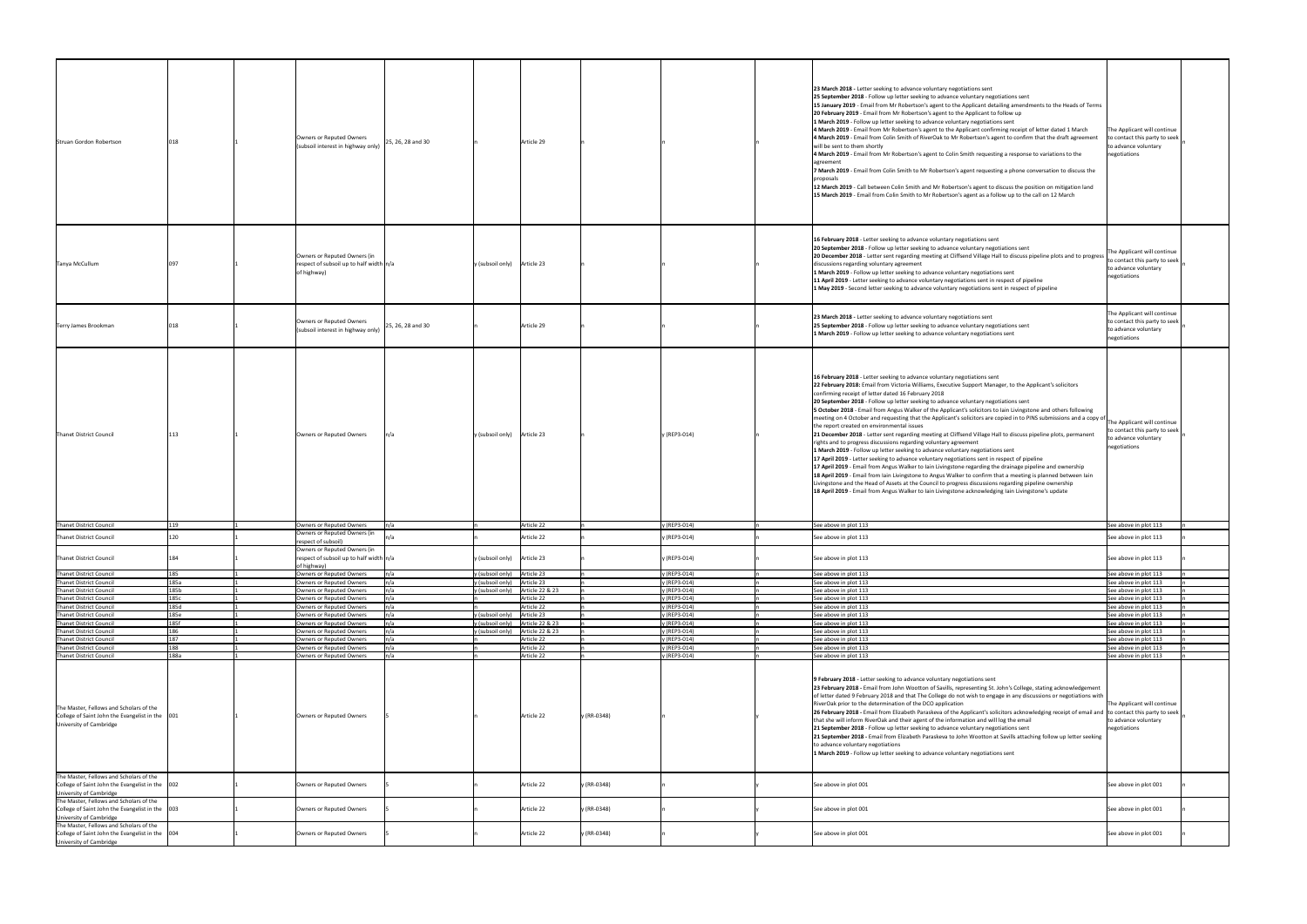| The Master, Fellows and Scholars of the<br>College of Saint John the Evangelist in the   005<br>University of Cambridge              |      | Owners or Reputed Owners                                              |                               | Article 22 | y (RR-0348)          | See above in plot 001                                                                                                                                                                                                                                                                                                                                                                                                                                                                                                                                                                                                                                                                                                                                                                                                                                                                                                                                                                                                                                                                                                                                                                                                                                                                                                                                                                                                                                                                                                                                                                                                                                                                                                                                                                                                                                                                                                                                                                | See above in plot 001                                                                                                                                         |
|--------------------------------------------------------------------------------------------------------------------------------------|------|-----------------------------------------------------------------------|-------------------------------|------------|----------------------|--------------------------------------------------------------------------------------------------------------------------------------------------------------------------------------------------------------------------------------------------------------------------------------------------------------------------------------------------------------------------------------------------------------------------------------------------------------------------------------------------------------------------------------------------------------------------------------------------------------------------------------------------------------------------------------------------------------------------------------------------------------------------------------------------------------------------------------------------------------------------------------------------------------------------------------------------------------------------------------------------------------------------------------------------------------------------------------------------------------------------------------------------------------------------------------------------------------------------------------------------------------------------------------------------------------------------------------------------------------------------------------------------------------------------------------------------------------------------------------------------------------------------------------------------------------------------------------------------------------------------------------------------------------------------------------------------------------------------------------------------------------------------------------------------------------------------------------------------------------------------------------------------------------------------------------------------------------------------------------|---------------------------------------------------------------------------------------------------------------------------------------------------------------|
| The Master, Fellows and Scholars of the<br>College of Saint John the Evangelist in the  006<br>University of Cambridge               |      | Owners or Reputed Owners                                              |                               | Article 22 | y (RR-0348)          | See above in plot 001                                                                                                                                                                                                                                                                                                                                                                                                                                                                                                                                                                                                                                                                                                                                                                                                                                                                                                                                                                                                                                                                                                                                                                                                                                                                                                                                                                                                                                                                                                                                                                                                                                                                                                                                                                                                                                                                                                                                                                | See above in plot 001                                                                                                                                         |
| The Master, Fellows and Scholars of the<br>College of Saint John the Evangelist in the 007<br>University of Cambridge                |      | Owners or Reputed Owners                                              |                               | Article 22 | y (RR-0348)          | See above in plot 001                                                                                                                                                                                                                                                                                                                                                                                                                                                                                                                                                                                                                                                                                                                                                                                                                                                                                                                                                                                                                                                                                                                                                                                                                                                                                                                                                                                                                                                                                                                                                                                                                                                                                                                                                                                                                                                                                                                                                                | See above in plot 001                                                                                                                                         |
| The Master, Fellows and Scholars of the<br>College of Saint John the Evangelist in the 008                                           |      | Owners or Reputed Owners                                              |                               | Article 22 | y (RR-0348)          | See above in plot 001                                                                                                                                                                                                                                                                                                                                                                                                                                                                                                                                                                                                                                                                                                                                                                                                                                                                                                                                                                                                                                                                                                                                                                                                                                                                                                                                                                                                                                                                                                                                                                                                                                                                                                                                                                                                                                                                                                                                                                | See above in plot 001                                                                                                                                         |
| University of Cambridge<br>The Master, Fellows and Scholars of the<br>College of Saint John the Evangelist in the 009                |      | Owners or Reputed Owners                                              |                               | Article 22 | y (RR-0348)          | See above in plot 001                                                                                                                                                                                                                                                                                                                                                                                                                                                                                                                                                                                                                                                                                                                                                                                                                                                                                                                                                                                                                                                                                                                                                                                                                                                                                                                                                                                                                                                                                                                                                                                                                                                                                                                                                                                                                                                                                                                                                                | See above in plot 001                                                                                                                                         |
| University of Cambridge<br>The Master, Fellows and Scholars of the<br>College of Saint John the Evangelist in the 011                |      | Owners or Reputed Owners                                              |                               | Article 22 | y (RR-0348)          | See above in plot 001                                                                                                                                                                                                                                                                                                                                                                                                                                                                                                                                                                                                                                                                                                                                                                                                                                                                                                                                                                                                                                                                                                                                                                                                                                                                                                                                                                                                                                                                                                                                                                                                                                                                                                                                                                                                                                                                                                                                                                | See above in plot 001                                                                                                                                         |
| University of Cambridge<br>The Master, Fellows and Scholars of the<br>College of Saint John the Evangelist in the 013                |      | Owners or Reputed Owners (in<br>respect of subsoil up to half width 5 |                               | Article 22 | y (RR-0348)          | See above in plot 001                                                                                                                                                                                                                                                                                                                                                                                                                                                                                                                                                                                                                                                                                                                                                                                                                                                                                                                                                                                                                                                                                                                                                                                                                                                                                                                                                                                                                                                                                                                                                                                                                                                                                                                                                                                                                                                                                                                                                                | See above in plot 001                                                                                                                                         |
| University of Cambridge                                                                                                              |      | of highway)                                                           |                               |            |                      |                                                                                                                                                                                                                                                                                                                                                                                                                                                                                                                                                                                                                                                                                                                                                                                                                                                                                                                                                                                                                                                                                                                                                                                                                                                                                                                                                                                                                                                                                                                                                                                                                                                                                                                                                                                                                                                                                                                                                                                      |                                                                                                                                                               |
| The Occupier                                                                                                                         |      | Occupiers                                                             | $y$ (subsoil only) Article 23 |            |                      | 16 February 2018 - Letter seeking to advance voluntary negotiations sent<br>20 September 2018 - Follow up letter seeking to advance voluntary negotiations sent<br>20 December 2018 - Letter sent regarding meeting at Cliffsend Village Hall to discuss pipeline plots and to progress to contact this party to seek<br>discussions regarding voluntary agreement<br>1 March 2019 - Follow up letter seeking to advance voluntary negotiations sent<br>1 May 2019 - Letter seeking to advance voluntary negotiations sent in respect of pipeline                                                                                                                                                                                                                                                                                                                                                                                                                                                                                                                                                                                                                                                                                                                                                                                                                                                                                                                                                                                                                                                                                                                                                                                                                                                                                                                                                                                                                                    | The Applicant will continue<br>to advance voluntary<br>negotiations                                                                                           |
| The RAF Manston History Museum<br>trading as RAF Manston History<br>Association)/RAF Manston Spitfire<br>& Hurricane Memorial Museum | 1047 | Lessees/Tenants                                                       |                               | Article 19 | y (RR-1617, RR-1618) | 7 February 2018 - Letter seeking to advance voluntary negotiations sent<br>1 October 2018 - Follow up letter seeking to advance voluntary negotiations sent<br>4 October 2018 - Email from Monika Weglarz of the Applicant's solicitors to Matt Demedts at Spitfire and<br>Hurricane Museum with initial draft Statement of Common Ground<br>4 October 2018 - Email from Matt Demedts to Monika Weglarz stating that the Statement of Common Ground has<br>been forwarded to trustees for consideration<br>11 October 2018 - Email from Monika Weglarz to Doug Cockle at Manston History Museum with initial draft<br>Statement of Common Ground<br>5 November 2018 - Call between Tony Freudmann and Matt Demedts regarding a query<br>6 November 2018 - Email from Monika Weglarz to Matt Demedts with updated draft responding to query and<br>discussion of 5 November<br>7 November 2018 - Email from Matt Demedts to Monika Weglarz stating the draft had been forwarded to trustees The Statement of Common<br>for consideration<br>8 November 2018 - Email from Matt Demedts to Monika Weglarz with query about the status of a Statement of<br>Common Ground<br>12 November 2018 - Email from Monika Weglarz to Matt Demedts stating that she cannot advise the museum but relocation<br>providing link to DCLG guidance note on Statements of Common Ground<br>14 November 2018 - Email from Monika Weglarz to Doug Cockle thanking him for providing a hard copy of a signed<br>draft Statement of Common Ground<br>4 December 2018 - Email from Matt Demedts to Monika Weglarz confirming that the Statement of Common<br>Ground is agreed<br>12 December 2018 - Email from Monika Weglarz to Matt Demedts confirming that the final Statement of Common<br>Ground will be posted in the coming days and an email with instructions on signing<br>17 December 2018 - Call between Matt Demedts and Monika Weglarz regarding signing of the Statement of<br>Common Ground | Statement of Common<br>Ground entered into.<br>y (Statement of<br>Ground contains provisions<br>Common Ground)<br>as to timings of new<br>negotiations and to |
|                                                                                                                                      |      |                                                                       |                               |            |                      | 3 January 2017 - Email from Rich Connelly to Louise Dale (DIO Assistant Safeguarding Officer) requesting<br>engagement<br>11 January 2017 - Email from DIO to Rich Connelly stating Aquila would be the correct point of contact<br>23 January 2017 - Email from Rich Connelly to Louise Dale chasing up the request for safeguarding criteria and<br>Aquila point of contact<br>16 February 2017 - Email from Rich Connelly to the DIO to follow up the request<br>3 April 2017 - Email from DIO to Rich Connelly providing the Manston Safeguarding map. Osprey stressed the need                                                                                                                                                                                                                                                                                                                                                                                                                                                                                                                                                                                                                                                                                                                                                                                                                                                                                                                                                                                                                                                                                                                                                                                                                                                                                                                                                                                                  |                                                                                                                                                               |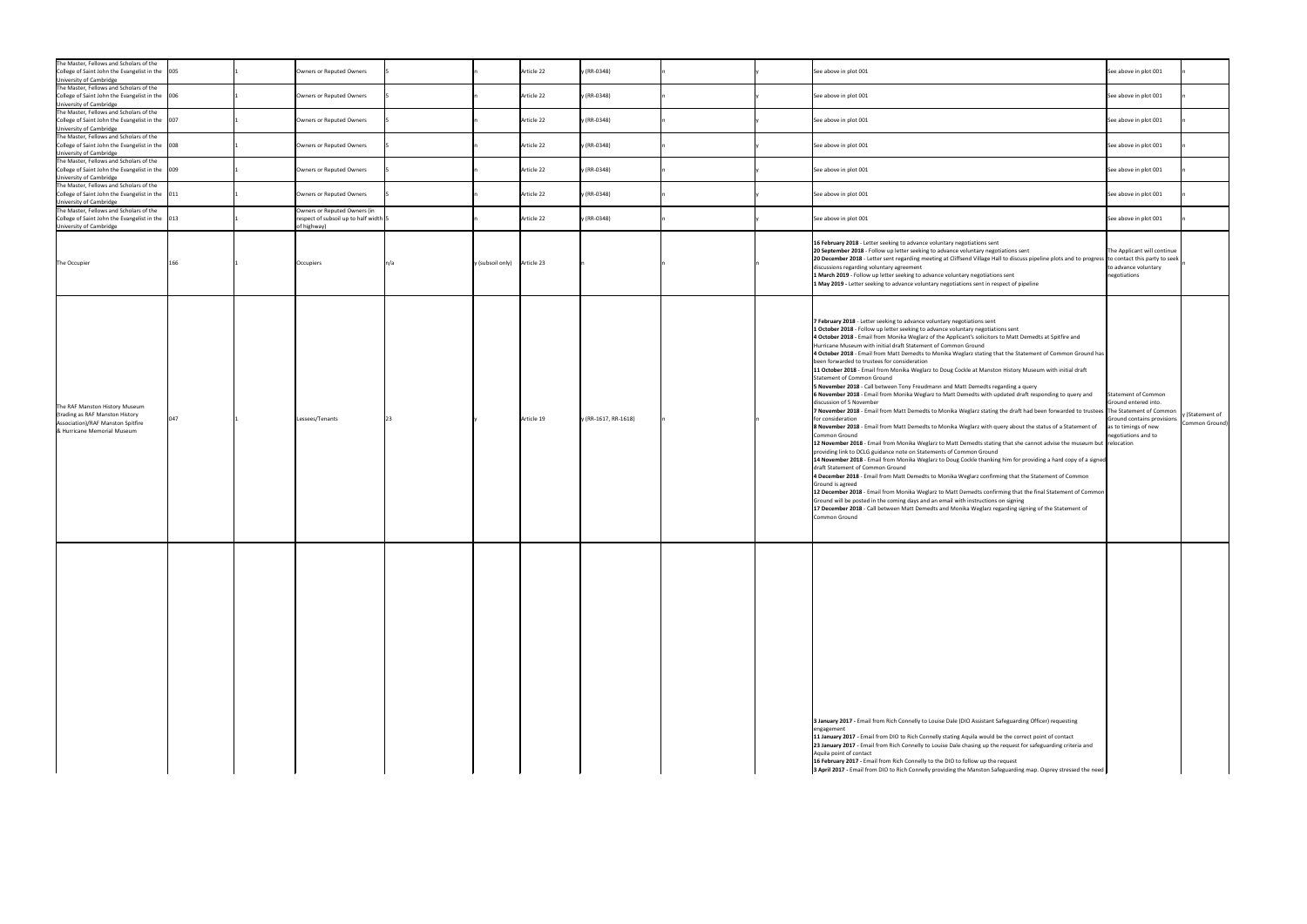for Safeguarding Criteria not a Safeguarding map **21 April 2017 -** Email from Rich Connelly to DIO to cha**se 24 April 2017 -** Email from the DIO providing safeguarding criteria 24 April 2017 - Email from Osprey to the DIO requesting engagement on opti **3 May 2017** - Email from Osprey to DIO requesting a discussion regarding op 10 May 2017 - Email from the DIO to Osprey requesting a justification for the **10 May 2017 -** Email from Osprey to DIO providing details on the move **16 May 2017 - Email from DIO to Osprey requesting details of proposed new** meeting to discuss potential locations **22 May 2017 -** Email from Osprey to DIO requesting a meeting **22 May 2017 - Email from DIO to Osprey requesting details of proposed sites** 22 May 2017 - Email from Osprey to DIO providing details of proposed locati **2 August 2017 -** Email from Osprey to DIO requesting a meeting before close **20 September 2017 -** Call between Osprey and Jonathan Wilson from DIO **22 September 2017 - Email from DIO to Osprey regarding proposed sites and** operator and MOD technical provider **22 September 2017 - Email from Osprey to the MOD asset operator and the** 

2 October 2017 - Email from Osprey to MOD asset operator Squadron Leade provider Tim Davies to follow up

**9 October 2017 -** Email from Darren Jones to Osprey stating he is not aware suggesting engagement with Aquila

**10 October 2017 - Email from Darren Jones, Tim Davies and DIO to Aquila re** location

**17 October 2017 -** Email from DIO safeguarding to Osprey stating they have i relocation of HDRF provided there is a suitable alternative site offered at no **31 October 2017 - Email from Angus Walker of the Applicant's solicitors to J** the project

**7 November 2017 -** Email from Graham Boulden at the MoD raising enquires **7 November 2017 - Email from Angus Walker to Graham Boulden in respons 22 December 2017 - Email and letter sent by Elizabeth Paraskeva of the Appl** seeking to progress discussions regarding land issues, including acquisition, 5 January 2018 - Call with voicemail message left and follow up e-mail sent b Gasson at the MoD

5 January 2018 - Email from Jonathan Gasson advising that he has asked his the Manston case work and has passed on all details to him and he will conta 9 January 2018 - Email from Elizabeth Paraskeva with follow up chaser to Gra 12 January 2018 - Letters to three separate offices for the Ministry of Defend update and advising that the Applicant's solicitors are liaising with the Minist Management Services

**21 January 2018 - Email and letter from MoD in response to consultation, regarding** concerns. Forwarded to Rich Connelly at Osprey for follow up

**29 January 2018 - E-mail from Rich Connelly to Graham Boulden regarding H** 

**5 February 2018 - Email from Osprey to Graham Boulden to chase following 6 February 2018 - Email from Elizabeth Paraskeva to Graham Boulden regarding title K976** 7 February 2018 - Call between Osprey and Graham Boulden with a meeting arranged

16 February 2018 - Email from Elizabeth Paraskeva to Graham Boulden. Vari for surveys **12 April 2018-** Email

from Elizabeth Paraskeva to Graham Boulden with an update on the DCO, in application was submitted and acknowledged by PINS on 10 April and that

**19 April 2018 - Email from Elizabeth Paraskeva to Graham Boulden asking for the to confirm and to confirm a** meet to progress voluntary negotiations

**29 August 2018 -**Email form Elizabeth Paraskeva to Graham Boulden by way application and pressing to progress dialogue

**20 September 2018 - Email from Elizabeth Paraskeva to Graham Boulden and Jonathan Gasson Brand** on the Ministry's position

**24 September 2018 - Email from Graham Boulden regarding unreceived ema 24 September 2018 - Email from Elizabeth Paraskeva to Graham Boulden redefing a meeting and meeting and meeti** 

**24 September 2018 - Email from Graham to Elizabeth Paraskeva acknowledg** meeting. Graham confirmed he will come back to Elizabeth.

**24 September 2018 - Email from Elizabeth to Graham confirming future communication will be sent to both sent to** Graham's email addresses

1 October 2018 - Email from Elizabeth Paraskeva to Graham Boulden reques 1 October 2018 - Email from Elizabeth Paraskeva to Jonathan Gasson and Jar suggestion of a meeting and agreeing next steps

**2 October 2018 - Email from Jonathan Gasson to Elizabeth Paraskeva to arra 2 October 2018 - Email from Elizabeth Paraskeva to Jonathan Gasson suggesting** 

attends the meeting **2 October 2018 - Email from Elizabeth Paraskeva to Jonathan Gasson reques** 

**October 4 October 201 8 - Email from Elizabeth Paraskeva to Jonathan Gasson reque** 

**4 October 2018 - Email from Elizabeth Paraskeva to Jonathan Gasson confirn 8 October 2018 - Email from Elizabeth Paraskeva to Jonathan Gasson requestion that meeting in American meeting** MoD colleagues and their lawyer

**19 January 2018 -** Email from Osprey to Graham Boulden

**18 October 2018 - Meeting between the Applicant's solicitors and Graham I** MoD. MoD requested time to review documentation, with the intention to t **7 December 2018 - Email from Elizabeth Paraskeva to Alison Hinch of the Moto Form** Crown interests

 $N + i \leq R$ 

**13 December 2018 - Email from Elizabeth Paraskeva to Alison Hinch regarding 13 and Rule 6 letter 8 letter deadli 3 January 2019 -** Email from Elizabeth Paraskeva to Alison to progress negotiations **14 January 2019** Email from Elizabeth Paraskeva to Alison Hinch as a reminder of the deadlines around Rule 6

| tions<br>ptions                                                                                                                |  |
|--------------------------------------------------------------------------------------------------------------------------------|--|
| he move                                                                                                                        |  |
| w locations. Osprey propose dates for                                                                                          |  |
| es before a meeting is agreed<br>tions                                                                                         |  |
| e of DCO consultation                                                                                                          |  |
| d providing details of MOD asset                                                                                               |  |
| e MOD technical provider<br>er Darren Jones and MOD technical                                                                  |  |
| e of the Manston airport project and                                                                                           |  |
| equesting views on potential off-site                                                                                          |  |
| no objection in principle to the<br>o cost to the DIO<br>Jonathan Gasson at the MoD as regards                                 |  |
| es as regards the DCO process                                                                                                  |  |
| ise to the queries raised<br>plicant's solicitors to Jonathan Gasson                                                           |  |
| access and relocation<br>by Elizabeth Paraskeva to Jonathan                                                                    |  |
| s colleague Graham Boulden to take on<br>itact Elizabeth Paraskeva next week                                                   |  |
| iraham Boulden<br>ice, based on registered titles with an                                                                      |  |
| stry of Defence's Estates - Land                                                                                               |  |
| egarding safeguarding and setting out                                                                                          |  |
| <b>HRDF</b> site<br>g last email                                                                                               |  |
| rding title K976945 - queries raised<br>g between the Applicant and DIO                                                        |  |
| rious exchanges relating to land access<br>12 April 2018- Email                                                                |  |
| nforming him that RiverOak's<br>they have until the 8 May to provide a                                                         |  |
| n Boulden regarding the section 53                                                                                             |  |
| for him to confirm available dates to                                                                                          |  |
| y of update regarding acceptance of                                                                                            |  |
| nd Jonathan Gasson by way of update                                                                                            |  |
| ails from Elizabeth Paraskeva<br>equesting a meeting<br>dging comments and request for a                                       |  |
| mmunication will be sent to both                                                                                               |  |
| sting an update<br>ames Gooderham reiterating the                                                                              |  |
| ange meeting<br>sting a representative of Osprey also                                                                          |  |
| esting a meeting on either 18th or 19th                                                                                        |  |
| esting details of the contact at Osprey<br>ming meeting at 11am on 18th October<br>esting that meeting invite is circulated to |  |
| Boulden and Jonathan Gasson from<br>then progress agreements and consent<br>AoD to progress discussions regarding              |  |
| ing Rule 6 letter deadlines                                                                                                    |  |

 $\sim 1$ 

 $\mathbf{I}$ 

he Applicant will continue to contact this party to seek  $\vert$ <sub>n</sub>



decision as to acceptance **3 April 2018 - Email from Emma Dark of the Applicant's solicitors to Graham** application for access for surveys

n

y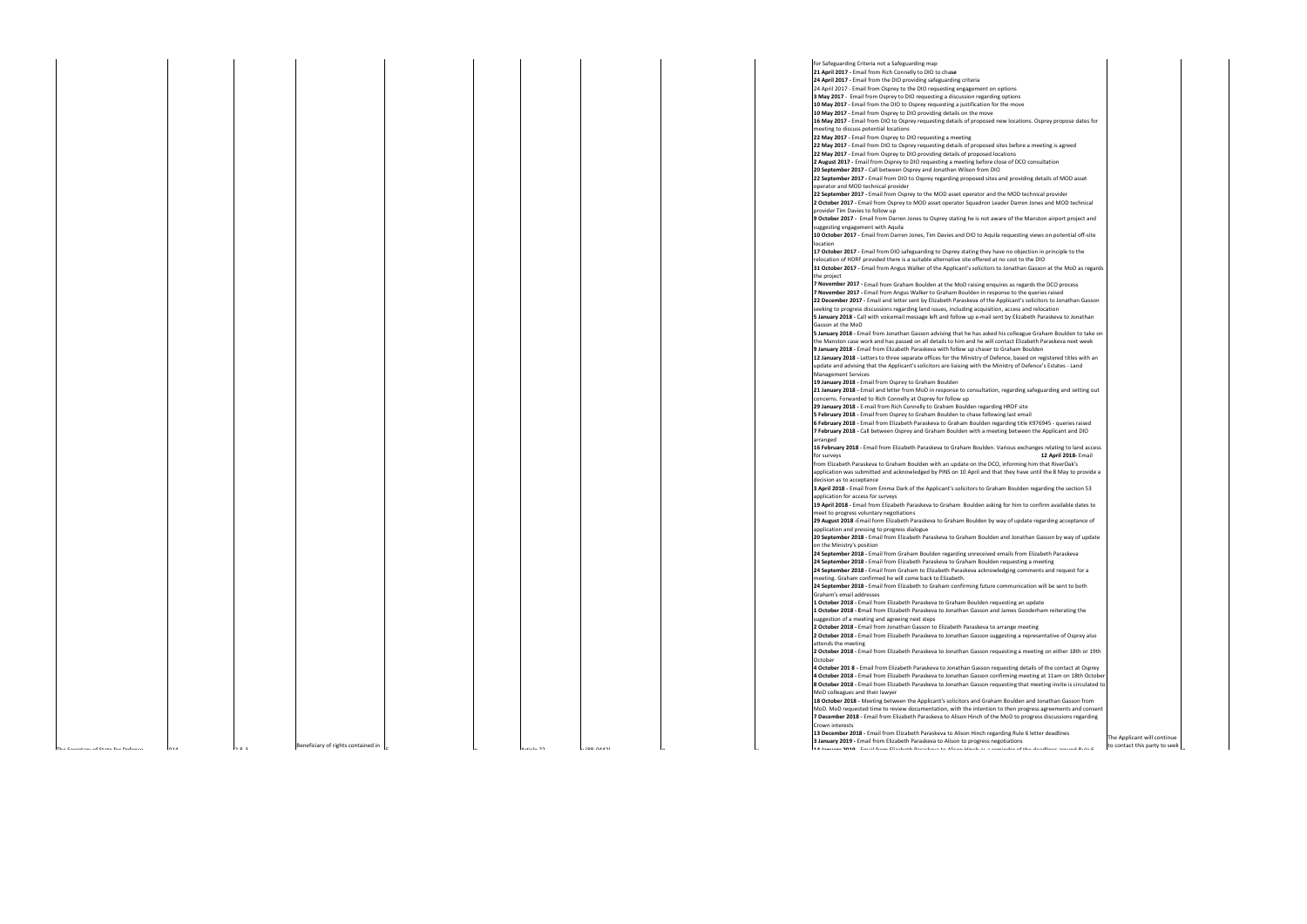|                     |  | AI LILIE ZZ | y (nn-v442) |  | <b>14 Jahuafy 2013 -</b> Effian Honi Enzabeth Paraskeva to Anson minuras a reminuer of the deadinies around Kule o                                                                                                             |                                      |  |
|---------------------|--|-------------|-------------|--|--------------------------------------------------------------------------------------------------------------------------------------------------------------------------------------------------------------------------------|--------------------------------------|--|
| dated 20 March 1996 |  |             |             |  | letter and requesting progression of negotiations                                                                                                                                                                              | to advance voluntary<br>negotiations |  |
|                     |  |             |             |  | 15 January 2019 - Email from Alison Hinch to Elizabeth Paraskeva to confirm she will call to discuss on 17 January                                                                                                             |                                      |  |
|                     |  |             |             |  | 21 January 2019 - Email from Angus Walker of the Applicant's solicitors to Alison Hinch regarding deadlines                                                                                                                    |                                      |  |
|                     |  |             |             |  | 4 February 2019 - Emails from Elizabeth Paraskeva to Alison Hinch and others at MoD seeking to progress                                                                                                                        |                                      |  |
|                     |  |             |             |  | negotiations                                                                                                                                                                                                                   |                                      |  |
|                     |  |             |             |  | 8 February 2019 - Email from the Applicant's solicitors to Alison Hinch and others at MoD requesting an update in<br>time for deadline 3                                                                                       |                                      |  |
|                     |  |             |             |  | 8 February 2019 - Email from the Applicant's solicitors to Alison Hinch and Louise Dale providing a draft Statement                                                                                                            |                                      |  |
|                     |  |             |             |  | of Common Ground with the DIO (in addition to the previous draft Statement of Common Grounds for the Ministry                                                                                                                  |                                      |  |
|                     |  |             |             |  | of Defence being sent in 2018                                                                                                                                                                                                  |                                      |  |
|                     |  |             |             |  | 13 February 2019 - A number of emails from the Applicant's solicitors to Alison Hinch, Louise Dale and Jonathan                                                                                                                |                                      |  |
|                     |  |             |             |  | Gasson requesting confirmation of receipt of the draft Statement of Common Ground with the DIO and asking for                                                                                                                  |                                      |  |
|                     |  |             |             |  | comments on both draft statements prior to deadline 3                                                                                                                                                                          |                                      |  |
|                     |  |             |             |  | 14 February 2019 - Email from Alison Hinch to the Applicant's solicitors providing the Ministry of Defence's                                                                                                                   |                                      |  |
|                     |  |             |             |  | comments on the draft Statement of Common Ground with the DIO and Applicant's solicitors subsequent                                                                                                                            |                                      |  |
|                     |  |             |             |  | confirmation of receipt                                                                                                                                                                                                        |                                      |  |
|                     |  |             |             |  | 14 February 2019 - Email from Angus Walker to Alison Hinch thanking her for the response                                                                                                                                       |                                      |  |
|                     |  |             |             |  | 20 February 2019 - Email from the Applicant's solicitors to Alison Hinch, Louise Dale and Jonathan Gasson                                                                                                                      |                                      |  |
|                     |  |             |             |  | requesting a meeting or conference call to discuss the draft Statement of Common Ground and the MoD/DIO's                                                                                                                      |                                      |  |
|                     |  |             |             |  | outstanding concerns                                                                                                                                                                                                           |                                      |  |
|                     |  |             |             |  | 22 February 2019 - Mark Dresser, Head of Commercial at Aquila, directed Osprey to contact Tim Davies or Alisdair                                                                                                               |                                      |  |
|                     |  |             |             |  | Scantlebury at MoD Project Marshall Delivery Team                                                                                                                                                                              |                                      |  |
|                     |  |             |             |  | 22 February 2019 - Email from Osprey to Alisdair Scantlebury and other at MoD Project Marshall Delivery Team to<br>establish the correct contact. Bounce back email received noting Alisdair has left the organisation         |                                      |  |
|                     |  |             |             |  | 25 February 2019 - Email from Osprey to Tim Davies to establish the correct contact                                                                                                                                            |                                      |  |
|                     |  |             |             |  | 25 February 2019 - Email from the Applicant's solicitors to Alison Hinch, Louise Dale and Jonathan Gasson                                                                                                                      |                                      |  |
|                     |  |             |             |  | requesting a meeting or conference call                                                                                                                                                                                        |                                      |  |
|                     |  |             |             |  | 1 March 2019 - Follow up letter seeking to advance voluntary negotiations sent                                                                                                                                                 |                                      |  |
|                     |  |             |             |  | 6 March 2019 - Email from Osprey to Tim Davies following up on email of 25 February                                                                                                                                            |                                      |  |
|                     |  |             |             |  | 6 March 2019 - Email from Mark Dresser providing additional contact details for the Project Marshall Delivery                                                                                                                  |                                      |  |
|                     |  |             |             |  | Team                                                                                                                                                                                                                           |                                      |  |
|                     |  |             |             |  | 6 March 2019 - Email from the Applicant's solicitors to Alison Hinch, Louise Dale and Jonathan Gasson providing a                                                                                                              |                                      |  |
|                     |  |             |             |  | redrafted HRDF statement of common ground with the MoD, DIO and NATs and new Statement of Common                                                                                                                               |                                      |  |
|                     |  |             |             |  | Ground for the MoD's other land interests                                                                                                                                                                                      |                                      |  |
|                     |  |             |             |  | 8 March 2019 - Email from Osprey to Nick Evans, in-service Engineer at MoD Project Marshall Delivery Team, to                                                                                                                  |                                      |  |
|                     |  |             |             |  | establish contact                                                                                                                                                                                                              |                                      |  |
|                     |  |             |             |  | 12 March 2019 - Email from Nick Evans at the Project Marshall Delivery Team to Rich Connelly of the Applicant's                                                                                                                |                                      |  |
|                     |  |             |             |  | agent regarding contact with Aquila (MoD's contracted Engineering Authority for the HRDF capability)                                                                                                                           |                                      |  |
|                     |  |             |             |  | 12 March 2019 - Email from Angus Walker to Alison Hinch, Graham Boulden, Jonathan Gasson and Louise Dale<br>providing revised SoCG (HRDF), requesting clarification and requesting a copy of the Ministry of Defence (Manston) |                                      |  |
|                     |  |             |             |  | Technical Site Direction (2017)                                                                                                                                                                                                |                                      |  |
|                     |  |             |             |  | 13 March 2019 - Call from Osprey to Nick Evans                                                                                                                                                                                 |                                      |  |
|                     |  |             |             |  | 14 March 2019 - Follow up call between Osprey and Nick Evans arranging a meeting for 19 March                                                                                                                                  |                                      |  |
|                     |  |             |             |  | 19 March 2019 - Meeting between Nick Evans and Rich Connelly regarding the issue of HRDF                                                                                                                                       |                                      |  |
|                     |  |             |             |  | 25 March 2019 - Email from Osprey to David Fielding of Aquila to make contact                                                                                                                                                  |                                      |  |
|                     |  |             |             |  | 26 March 2019 - Email from the Applicant's solicitors to MoD requesting comments on the two draft Statements of                                                                                                                |                                      |  |
|                     |  |             |             |  | Common Ground provided on 6 and 12 March                                                                                                                                                                                       |                                      |  |
|                     |  |             |             |  | 28 March 2019 - Email from the Applicant's solicitors to MoD following up on the request for comments on the                                                                                                                   |                                      |  |
|                     |  |             |             |  | two draft Statements of Common Ground                                                                                                                                                                                          |                                      |  |
|                     |  |             |             |  | 3 April 2019 - Call between Rich Connelly and David Fielding of Aquila who confirmed that Aquila is aware of the                                                                                                               |                                      |  |
|                     |  |             |             |  | task but they are currently trying to identify who is the correct contact                                                                                                                                                      |                                      |  |
|                     |  |             |             |  | 3 April 2019 - Email from Jessica Hobbs to Alison Hinch and others at the MoD requesting comments on two                                                                                                                       |                                      |  |
|                     |  |             |             |  | Statements of Common Ground and proposing a meeting to discuss the MoD's outstanding concerns                                                                                                                                  |                                      |  |
|                     |  |             |             |  | 8 April 2019 - Email from Rich Connelly at Osprey to David Fielding and Nick Evans at Aquila to enquire who at                                                                                                                 |                                      |  |
|                     |  |             |             |  | Aquila has been assigned to this matter<br>8 April 2019 - Email from David Fielding to Rich Connelly to inform him that the Aquila contact is Steve Pearson,                                                                   |                                      |  |
|                     |  |             |             |  | providing his contact details                                                                                                                                                                                                  |                                      |  |
|                     |  |             |             |  | 8 April 2019 - Email from Jessica Hobbs to Alison Hinch and others requesting comments on two Statements of                                                                                                                    |                                      |  |
|                     |  |             |             |  | Common Grounds and proposing a meeting                                                                                                                                                                                         |                                      |  |
|                     |  |             |             |  | 8 April 2019 - Email from Jessica Hobbs to Graham Boulden and others noting Alison Hinch's out of office indicates                                                                                                             |                                      |  |
|                     |  |             |             |  | she is unavailable until 23 April, and requesting a meeting                                                                                                                                                                    |                                      |  |
|                     |  |             |             |  | 15 April 2019 - Meeting between Rich Connelly and Steve Pearson to discuss the relation to the HRDF                                                                                                                            |                                      |  |
|                     |  |             |             |  | 15 April 2019 - Meeting between the Applicant and technical and commercial staff from Aquila to agree the scope                                                                                                                |                                      |  |
|                     |  |             |             |  | of work to be undertaken                                                                                                                                                                                                       |                                      |  |
|                     |  |             |             |  | 18 April 2019 - Email from Jessica Hobbs to Graham Boulden and others requesting a response to previous emails                                                                                                                 |                                      |  |
|                     |  |             |             |  | 18 April 2019 -Email from Jessica Hobbs to Laura Noakes of the MoD, noting Louise Dale's out of office indicates                                                                                                               |                                      |  |
|                     |  |             |             |  | she is absent until further notice, seeking clarity as to whether Laura is picking up this matter in Louise's absence                                                                                                          |                                      |  |
|                     |  |             |             |  | 18 April 2019 - Email from Graham Boulden providing comments on the Statement of Common Ground (HRDF),<br>queries on specific land parcels and noting the MoD do not see what a meeting would achieve                          |                                      |  |
|                     |  |             |             |  | 26 April 2019 - Email from Jessica Hobbs to Alison Hinch and others with an updated Statement of Common                                                                                                                        |                                      |  |
|                     |  |             |             |  | Ground (HRDF) and requesting information and comments on the Statement of Common Ground (Lands)                                                                                                                                |                                      |  |
|                     |  |             |             |  | 2 May 2019 - Email from Jessica Hobbs to Alison Hinch, Graham Boulden, Jonathan Gasson and Louise Dale                                                                                                                         |                                      |  |
|                     |  |             |             |  | requesting comments on the Statements of Common Ground                                                                                                                                                                         |                                      |  |
|                     |  |             |             |  | 7 May 2019 - Call and message left by Jessica Hobbs for Alison Hinch regarding the Statements of Common Ground                                                                                                                 |                                      |  |
|                     |  |             |             |  | 7 May 2019 - Email from Jessica Hobbs to Alison Hinch, Graham Boulden, Jonathan Gasson and Louise Dale                                                                                                                         |                                      |  |
|                     |  |             |             |  | requesting comments on the Statements of Common Ground and a copy of the Ministry of Defence (Manston)                                                                                                                         |                                      |  |
|                     |  |             |             |  | Techincal Site Direction (2017)                                                                                                                                                                                                |                                      |  |
|                     |  |             |             |  | 13 May 2019 - Call and message left by Rahil Haq for Alison Hinch regarding the Statement of Common Ground                                                                                                                     |                                      |  |
|                     |  |             |             |  | 13 May 2019 - Email from Rich Connelly, Osprey to Steve Pearson and David Fielding, Aquila and Nick Evans, MoD                                                                                                                 |                                      |  |
|                     |  |             |             |  | regarding the HRDF                                                                                                                                                                                                             |                                      |  |
|                     |  |             |             |  | 14 May 2019 - Email from David Fielding, Aquila, noting Steve Pearson is on leave until 20 May and will provide an                                                                                                             |                                      |  |
|                     |  |             |             |  | update then                                                                                                                                                                                                                    |                                      |  |
|                     |  |             |             |  | 20 May 2019 - Call from Colin Smith to Graham Boulden, DIO to discuss the MoD's outstanding concerns<br>21 May 2019 - Email from Rich Connelly, Osprey to Steve Pearson and David Fielding of Aquila to follow up on           |                                      |  |
|                     |  |             |             |  |                                                                                                                                                                                                                                |                                      |  |

| The perferent of progressive the person | 1014 | 202 | a Transfer dated 20 March 1996 $\vert$ <sup>2</sup> |  |
|-----------------------------------------|------|-----|-----------------------------------------------------|--|
|                                         |      |     |                                                     |  |
|                                         |      |     |                                                     |  |
|                                         |      |     |                                                     |  |
|                                         |      |     |                                                     |  |
|                                         |      |     |                                                     |  |
|                                         |      |     |                                                     |  |
|                                         |      |     |                                                     |  |
|                                         |      |     |                                                     |  |
|                                         |      |     |                                                     |  |
|                                         |      |     |                                                     |  |
|                                         |      |     |                                                     |  |
|                                         |      |     |                                                     |  |
|                                         |      |     |                                                     |  |
|                                         |      |     |                                                     |  |
|                                         |      |     |                                                     |  |
|                                         |      |     |                                                     |  |
|                                         |      |     |                                                     |  |
|                                         |      |     |                                                     |  |
|                                         |      |     |                                                     |  |
|                                         |      |     |                                                     |  |
|                                         |      |     |                                                     |  |
|                                         |      |     |                                                     |  |
|                                         |      |     |                                                     |  |
|                                         |      |     |                                                     |  |
|                                         |      |     |                                                     |  |
|                                         |      |     |                                                     |  |
|                                         |      |     |                                                     |  |
|                                         |      |     |                                                     |  |
|                                         |      |     |                                                     |  |
|                                         |      |     |                                                     |  |
|                                         |      |     |                                                     |  |
|                                         |      |     |                                                     |  |
|                                         |      |     |                                                     |  |
|                                         |      |     |                                                     |  |
|                                         |      |     |                                                     |  |
|                                         |      |     |                                                     |  |
|                                         |      |     |                                                     |  |
|                                         |      |     |                                                     |  |
|                                         |      |     |                                                     |  |
|                                         |      |     |                                                     |  |
|                                         |      |     |                                                     |  |
|                                         |      |     |                                                     |  |
|                                         |      |     |                                                     |  |
|                                         |      |     |                                                     |  |
|                                         |      |     |                                                     |  |
|                                         |      |     |                                                     |  |
|                                         |      |     |                                                     |  |
|                                         |      |     |                                                     |  |
|                                         |      |     |                                                     |  |
|                                         |      |     |                                                     |  |
|                                         |      |     |                                                     |  |
|                                         |      |     |                                                     |  |
|                                         |      |     |                                                     |  |
|                                         |      |     |                                                     |  |
|                                         |      |     |                                                     |  |
|                                         |      |     |                                                     |  |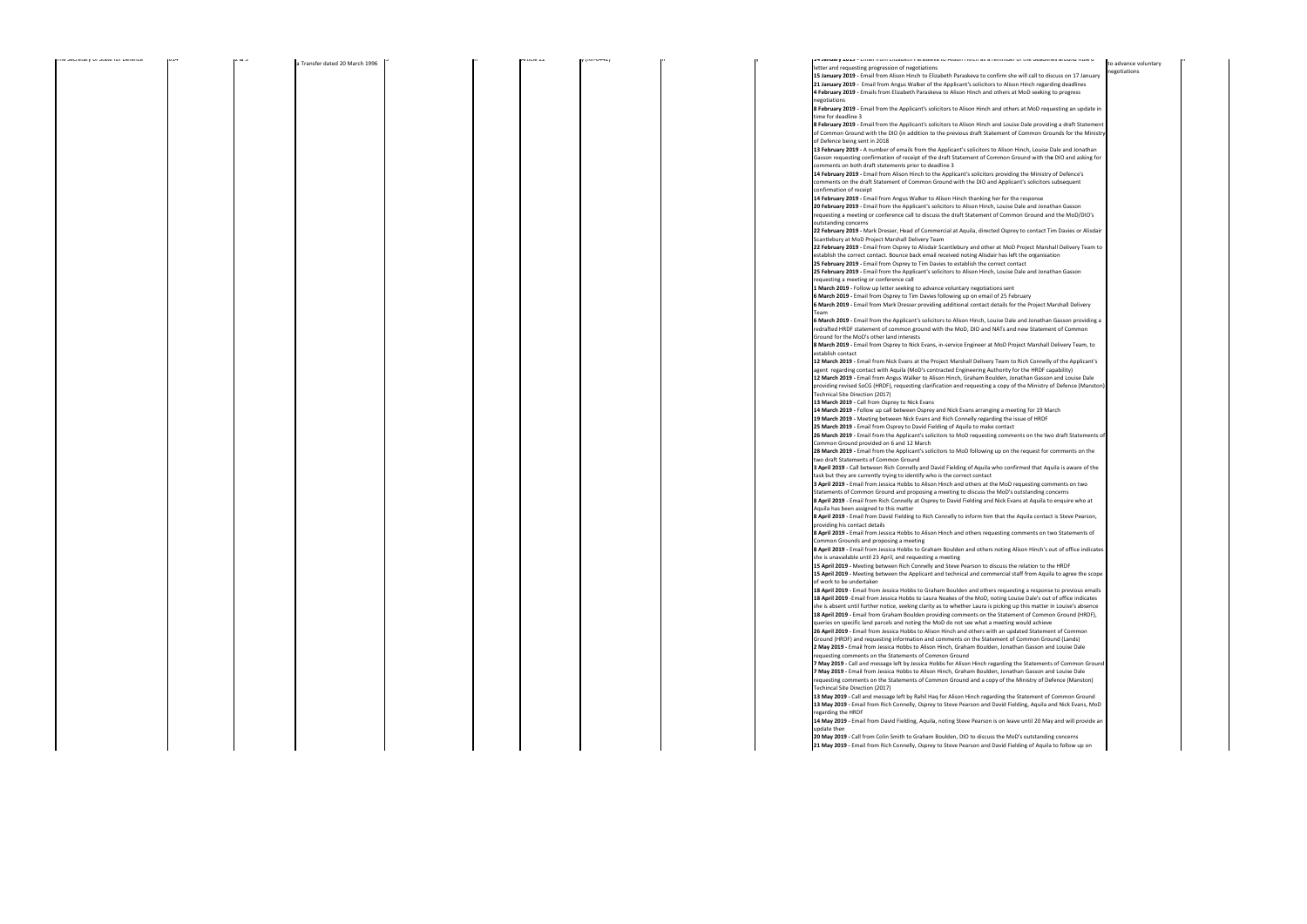|                                                                          |              |          |                                                                                                                                                                                                |                          |                            |  | query of 13 May<br>23 May 2019 - Email from Colin Smith of the Applicant's agent to Graham Boulden following a telephone<br>conversation and to agree a summary of current position<br> 24 May 2019 - Email from Grahan Boulden, DIO to Jessica Hobbs to provide the DIO's comments on the draft SOCG<br>(HRDF) and a copy of the approved Ministry of Defence (Manston) Technical Site Direction (2017)<br>24 May 2019 - Email from Jessica Hobbs to Graham Boulden, Alison Hinch, Louise Dale and Jonathan Gasson, DIO<br>to provide the final draft SoCG (HRDF) requesting the MoD's confirmation is agreed |                                                |
|--------------------------------------------------------------------------|--------------|----------|------------------------------------------------------------------------------------------------------------------------------------------------------------------------------------------------|--------------------------|----------------------------|--|----------------------------------------------------------------------------------------------------------------------------------------------------------------------------------------------------------------------------------------------------------------------------------------------------------------------------------------------------------------------------------------------------------------------------------------------------------------------------------------------------------------------------------------------------------------------------------------------------------------|------------------------------------------------|
| The Secretary of State for Defence                                       | 015          | 2 & 3    | Beneficiary of rights reserved by a<br>Conveyance dated 7 March 1968,<br>$\left[1, 2, 3, 5, 6, 7, 8, 9, 10, 11, 12, 13, \right]$<br>rights and restrictive covenants<br>19, 20, 21, 22, 24, 25 | Article 19               | y (RR-0442)                |  | See above in plot 014                                                                                                                                                                                                                                                                                                                                                                                                                                                                                                                                                                                          | See above in plot 014                          |
|                                                                          |              |          | reserved<br>by a Transfer dated 31 August<br>1999<br>Beneficiary of rights reserved by a<br>Conveyance dated 7 March 1968,                                                                     |                          |                            |  |                                                                                                                                                                                                                                                                                                                                                                                                                                                                                                                                                                                                                |                                                |
| The Secretary of State for Defence                                       | 015a         | 2 & 3    | rights and restrictive covenants<br>Associated development<br>reserved<br>by a Transfer dated 31 August<br>1999                                                                                | Article 19               | y (RR-0442)                |  | See above in plot 014                                                                                                                                                                                                                                                                                                                                                                                                                                                                                                                                                                                          | See above in plot 014                          |
| The Secretary of State for Defence                                       | 016a         | 2 & 3    | Beneficiary of rights contained in<br>Associated development<br>a Transfer dated 20 March 1996                                                                                                 | Article 19               | y (RR-0442)                |  | See above in plot 014                                                                                                                                                                                                                                                                                                                                                                                                                                                                                                                                                                                          | See above in plot 014                          |
| The Secretary of State for Defence                                       | 017          | 2 & 3    | Beneficiary of Legal Charge dated<br>21 November 2000                                                                                                                                          | Article 19               | y (RR-0442)                |  | See above in plot 014                                                                                                                                                                                                                                                                                                                                                                                                                                                                                                                                                                                          | See above in plot 014                          |
| The Secretary of State for Defence                                       | 018          |          | Owners or Reputed Owners<br>25, 26, 28 and 30<br>(subsoil interest in highway only)                                                                                                            | Article 29               | y (RR-0442)                |  | See above in plot 014                                                                                                                                                                                                                                                                                                                                                                                                                                                                                                                                                                                          | See above in plot 014                          |
| The Secretary of State for Defence<br>The Secretary of State for Defence | 018a<br>018b |          | Owners or Reputed Owners<br>26 and 30<br>Owners or Reputed Owners                                                                                                                              | Article 29<br>Article 29 | y (RR-0442)<br>y (RR-0442) |  | See above in plot 014<br>See above in plot 014                                                                                                                                                                                                                                                                                                                                                                                                                                                                                                                                                                 | See above in plot 014<br>See above in plot 014 |
| The Secretary of State for Defence                                       | 019b         | 2 & 3    | Beneficiary of Legal Charge dated                                                                                                                                                              | Article 22               | y (RR-0442)                |  | See above in plot 014                                                                                                                                                                                                                                                                                                                                                                                                                                                                                                                                                                                          | See above in plot 014                          |
| The Secretary of State for Defence                                       | 020          | 2 & 3    | 21 November 2000<br>Beneficiary of Legal Charge dated                                                                                                                                          | Article 19               | y (RR-0442)                |  | See above in plot 014                                                                                                                                                                                                                                                                                                                                                                                                                                                                                                                                                                                          | See above in plot 014                          |
| The Secretary of State for Defence                                       | 020a         | 2 & 3    | 21 November 2000<br>Beneficiary of Legal Charge dated                                                                                                                                          | Article 22               | y (RR-0442)                |  | See above in plot 014                                                                                                                                                                                                                                                                                                                                                                                                                                                                                                                                                                                          | See above in plot 014                          |
| The Secretary of State for Defence                                       | 023          | 2 & 3    | 21 November 2000<br>Beneficiary of Legal Charge dated                                                                                                                                          | Article 19               | y (RR-0442)                |  | See above in plot 014                                                                                                                                                                                                                                                                                                                                                                                                                                                                                                                                                                                          | See above in plot 014                          |
|                                                                          |              |          | 21 November 2000<br>Beneficiary or rights reserved by a $\int_{a}$                                                                                                                             |                          |                            |  |                                                                                                                                                                                                                                                                                                                                                                                                                                                                                                                                                                                                                |                                                |
| The Secretary of State for Defence                                       | 024          | 2 & 3    | Conveyance dated 7 March 1968                                                                                                                                                                  | Article 19               | y (RR-0442)                |  | See above in plot 014                                                                                                                                                                                                                                                                                                                                                                                                                                                                                                                                                                                          | See above in plot 014                          |
| The Secretary of State for Defence<br>The Secretary of State for Defence | 025<br>026   |          | Owners or Reputed Owners<br>า/ล<br>Owners or Reputed Owners                                                                                                                                    | Article 19<br>Article 19 | y (RR-0442)<br>y (RR-0442) |  | See above in plot 014<br>See above in plot 014                                                                                                                                                                                                                                                                                                                                                                                                                                                                                                                                                                 | See above in plot 014<br>See above in plot 014 |
| The Secretary of State for Defence                                       | 026a         | 2 & 3    | Beneficiary of rights reserved by a<br>Conveyance dated 7 March 1968,<br>25 and associated development<br>rights and restrictive covenants                                                     | Article 19               | y (RR-0442)                |  | See above in plot 014                                                                                                                                                                                                                                                                                                                                                                                                                                                                                                                                                                                          | See above in plot 014                          |
|                                                                          |              |          | reserved<br>by a Transfer dated 31 August<br>1999<br>Lessees/Tenants and beneficiary                                                                                                           |                          |                            |  |                                                                                                                                                                                                                                                                                                                                                                                                                                                                                                                                                                                                                |                                                |
| The Secretary of State for Defence                                       | 027          | 1, 2 & 3 | of rights reserved by a<br>Conveyance dated 7 March 1968<br>and rights and restrictive<br>covenants reserved by a Transfer<br>dated 31 August 1999                                             | Article 19               | y (RR-0442)                |  | See above in plot 014                                                                                                                                                                                                                                                                                                                                                                                                                                                                                                                                                                                          | See above in plot 014                          |
| The Secretary of State for Defence                                       | 028          | 2 & 3    | Beneficiary of rights and<br>restrictive covenants reserved<br>8, 9, 14, 22 and 25<br>by a Transfer dated 31 August<br>1999                                                                    | Article 19               | y (RR-0442)                |  | See above in plot 014                                                                                                                                                                                                                                                                                                                                                                                                                                                                                                                                                                                          | See above in plot 014                          |
| The Secretary of State for Defence                                       | 036          | 2 & 3    | Beneficiary of rights reserved by a<br>Conveyance dated 7 March 1968<br>rights and restrictive covenants<br>reserved                                                                           | Article 19               | y (RR-0442)                |  | See above in plot 014                                                                                                                                                                                                                                                                                                                                                                                                                                                                                                                                                                                          | See above in plot 014                          |
|                                                                          |              |          | by a Transfer dated 31 August<br>1999                                                                                                                                                          |                          |                            |  |                                                                                                                                                                                                                                                                                                                                                                                                                                                                                                                                                                                                                |                                                |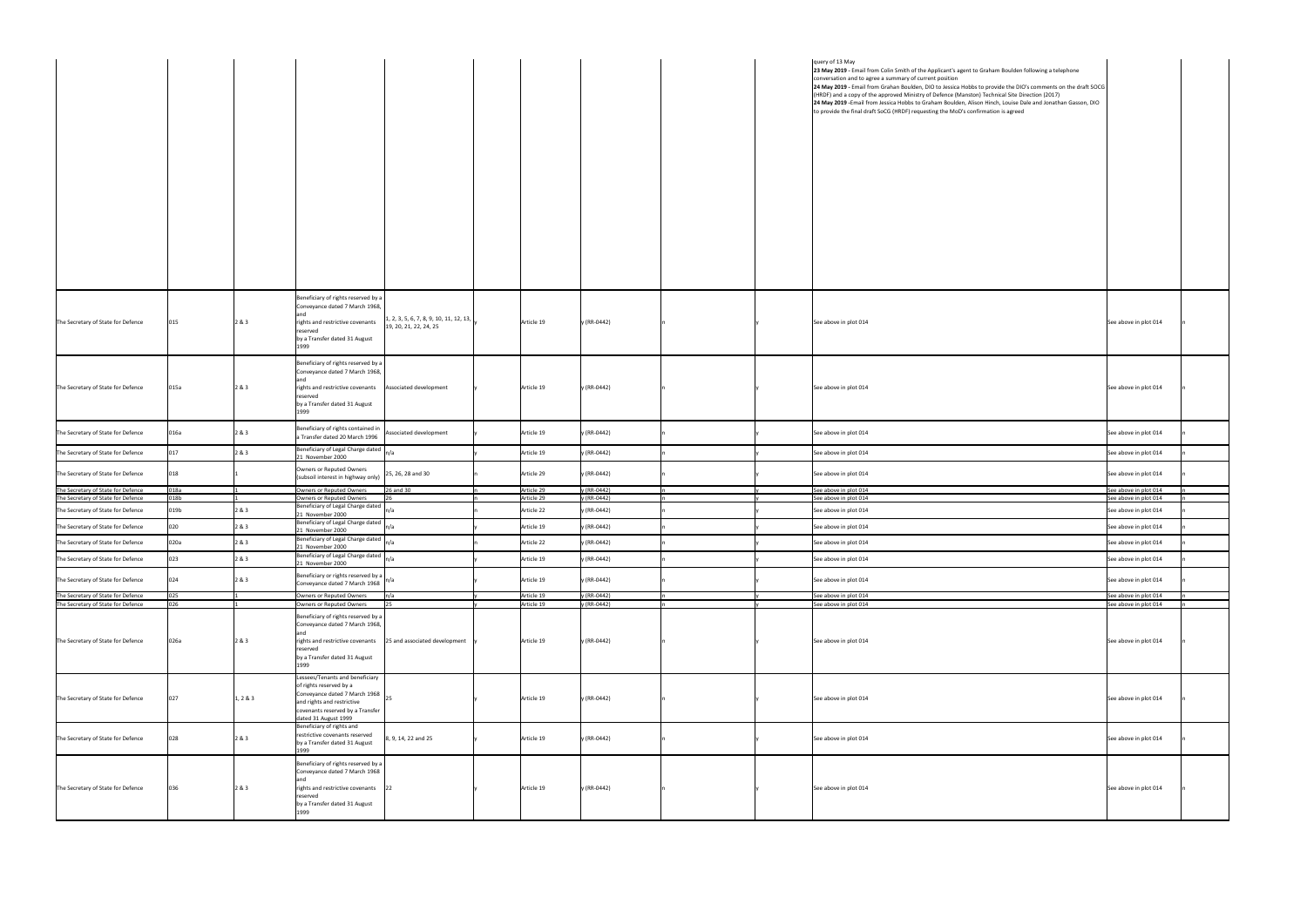|                                    |      |       | Beneficiary of rights reserved by a<br>Conveyance dated 7 March 1968                           |           |            |             |                       |                       |
|------------------------------------|------|-------|------------------------------------------------------------------------------------------------|-----------|------------|-------------|-----------------------|-----------------------|
|                                    |      |       | land                                                                                           |           |            |             |                       |                       |
| The Secretary of State for Defence | 037  | 2 & 3 | rights and restrictive covenants<br>reserved                                                   | 9, 20, 22 | Article 19 | y (RR-0442) | See above in plot 014 | See above in plot 014 |
|                                    |      |       | by a Transfer dated 31 August<br>1999                                                          |           |            |             |                       |                       |
| The Secretary of State for Defence |      |       | Owners or Reputed Owners                                                                       | 3, 20, 22 | Article 19 | (RR-0442)   | See above in plot 014 | See above in plot 014 |
|                                    |      |       | Beneficiary of rights reserved by a                                                            |           |            |             |                       |                       |
|                                    |      |       | Conveyance dated 7 March 1968                                                                  |           |            |             |                       |                       |
| The Secretary of State for Defence | 039  | 2 & 3 | land<br>rights and restrictive covenants                                                       | 1, 22     | Article 19 | y (RR-0442) | See above in plot 014 | See above in plot 014 |
|                                    |      |       | reserved                                                                                       |           |            |             |                       |                       |
|                                    |      |       | by a Transfer dated 31 August<br>1999                                                          |           |            |             |                       |                       |
|                                    |      |       | Beneficiary of rights and                                                                      |           |            |             |                       |                       |
|                                    |      |       | restrictive                                                                                    |           |            |             |                       |                       |
| The Secretary of State for Defence | 040  | 2 & 3 | covenants contained in a Transfer Associated development<br>dated                              |           | Article 19 | y (RR-0442) | See above in plot 014 | See above in plot 014 |
|                                    |      |       | 21 March 2006                                                                                  |           |            |             |                       |                       |
| The Secretary of State for Defence | 040a | 2 & 3 | Beneficiary of legal charge dated                                                              |           | Article 29 | y (RR-0442) | See above in plot 014 | See above in plot 014 |
|                                    |      |       | March 2006                                                                                     |           |            |             |                       |                       |
| The Secretary of State for Defence | 041  |       | Owners or Reputed Owners                                                                       |           | Article 19 | (RR-0442)   | See above in plot 014 | See above in plot 014 |
|                                    |      |       | Beneficiary of rights reserved by a<br>Conveyance dated 7 March 1968                           |           |            |             |                       |                       |
|                                    | 041a | 2 & 3 |                                                                                                |           | Article 19 | y (RR-0442) |                       |                       |
| The Secretary of State for Defence |      |       | rights and restrictive covenants $\begin{bmatrix} 8 \text{ and } 13 \end{bmatrix}$<br>reserved |           |            |             | See above in plot 014 | See above in plot 014 |
|                                    |      |       | by a Transfer dated 31 August<br>1999                                                          |           |            |             |                       |                       |
| The Secretary of State for Defence | 042  |       | Owners or Reputed Owners                                                                       |           | Article 19 | y (RR-0442) | See above in plot 014 | See above in plot 014 |
| The Secretary of State for Defence | 042a |       | Owners or Reputed Owners                                                                       |           | Article 29 | y (RR-0442) | See above in plot 014 | See above in plot 014 |
|                                    |      |       | Beneficiary of rights reserved by a                                                            |           |            |             |                       |                       |
|                                    |      |       | Conveyance dated 7 March 1968<br>land                                                          |           |            |             |                       |                       |
| The Secretary of State for Defence | 043  | 2 & 3 | rights and restrictive covenants                                                               |           | Article 19 | y (RR-0442) | See above in plot 014 | See above in plot 014 |
|                                    |      |       | reserved<br>by a Transfer dated 31 August                                                      |           |            |             |                       |                       |
|                                    |      |       | 1999                                                                                           |           |            |             |                       |                       |
|                                    |      |       | Beneficiary of rights reserved by a                                                            |           |            |             |                       |                       |
|                                    |      |       | Conveyance dated 7 March 1968                                                                  |           |            |             |                       |                       |
| The Secretary of State for Defence | 043a | 2 & 3 | land<br>rights and restrictive covenants                                                       |           | Article 19 | y (RR-0442) | See above in plot 014 | See above in plot 014 |
|                                    |      |       | reserved                                                                                       |           |            |             |                       |                       |
|                                    |      |       | by a Transfer dated 31 August<br>1999                                                          |           |            |             |                       |                       |
| The Secretary of State for Defence | 044  |       | Owners or Reputed Owners (in                                                                   |           | Article 29 | y (RR-0442) | See above in plot 014 | See above in plot 014 |
|                                    |      |       | respect of subsoil)<br>Owners or Reputed Owners (in                                            |           |            |             |                       |                       |
| The Secretary of State for Defence | 045  |       | respect of subsoil up to half width 26, 29, 31 and 32                                          |           | Article 29 | y (RR-0442) | See above in plot 014 | See above in plot 014 |
| The Secretary of State for Defence | 045a |       | of highway)<br>Owners or Reputed Owners                                                        |           | Article 29 | y (RR-0442) | See above in plot 014 | See above in plot 014 |
| The Secretary of State for Defence | 045b |       | Owners or Reputed Owners                                                                       | 26 and 31 | Article 29 | y (RR-0442) | See above in plot 014 | See above in plot 014 |
|                                    |      |       | Beneficiary of rights reserved by a                                                            |           |            |             |                       |                       |
|                                    |      |       | Conveyance dated 7 March 1968<br>and                                                           |           |            |             |                       |                       |
| The Secretary of State for Defence | 046  | 2 & 3 | rights and restrictive covenants 22                                                            |           | Article 19 | y (RR-0442) | See above in plot 014 | See above in plot 014 |
|                                    |      |       | reserved<br>by a Transfer dated 31 August                                                      |           |            |             |                       |                       |
|                                    |      |       | 1999                                                                                           |           |            |             |                       |                       |
|                                    |      |       | Beneficiary of rights and                                                                      |           |            |             |                       |                       |
| The Secretary of State for Defence | 047  | 2 & 3 | restrictive<br>covenants reserved by a Transfer $\vert$ 23                                     |           | Article 19 | y (RR-0442) | See above in plot 014 | See above in plot 014 |
|                                    |      |       | dated 31<br>August 1999                                                                        |           |            |             |                       |                       |
|                                    |      |       | Beneficiary of rights and                                                                      |           |            |             |                       |                       |
| The Secretary of State for Defence | 047a | 2 & 3 | restrictive<br>covenants reserved by a Transfer $\vert$ 23                                     |           | Article 19 | y (RR-0442) | See above in plot 014 | See above in plot 014 |
|                                    |      |       | dated 31                                                                                       |           |            |             |                       |                       |
|                                    |      |       | August 1999<br>Beneficiary of rights and                                                       |           |            |             |                       |                       |
|                                    |      |       | restrictive                                                                                    |           |            |             |                       |                       |
| The Secretary of State for Defence | 048  | 2 & 3 | covenants reserved by a Transfer $\vert$ 23<br>dated 31                                        |           | Article 19 | y (RR-0442) | See above in plot 014 | See above in plot 014 |
|                                    |      |       | August 1999                                                                                    |           |            |             |                       |                       |
|                                    |      |       | Beneficiary of rights and<br>restrictive                                                       |           |            |             |                       |                       |
| The Secretary of State for Defence | 048a | 2 & 3 | covenants reserved by a Transfer Associated development                                        |           | Article 19 | y (RR-0442) | See above in plot 014 | See above in plot 014 |
|                                    |      |       | dated 31<br>August 1999                                                                        |           |            |             |                       |                       |
|                                    |      |       | Beneficiary of rights and                                                                      |           |            |             |                       |                       |
| The Secretary of State for Defence | 048b | 2 & 3 | restrictive<br>covenants reserved by a Transfer Associated development                         |           | Article 19 | y (RR-0442) | See above in plot 014 | See above in plot 014 |
|                                    |      |       | dated 31                                                                                       |           |            |             |                       |                       |
|                                    |      |       | August 1999<br>Beneficiary of rights and                                                       |           |            |             |                       |                       |
|                                    |      |       | restrictive                                                                                    |           |            |             |                       |                       |
| The Secretary of State for Defence | 049  | 2 & 3 | covenants reserved by a Transfer $\vert 4, 15, 16 \text{ and } 23 \vert$<br>dated 31           |           | Article 19 | y (RR-0442) | See above in plot 014 | See above in plot 014 |
|                                    |      |       | August 1999                                                                                    |           |            |             |                       |                       |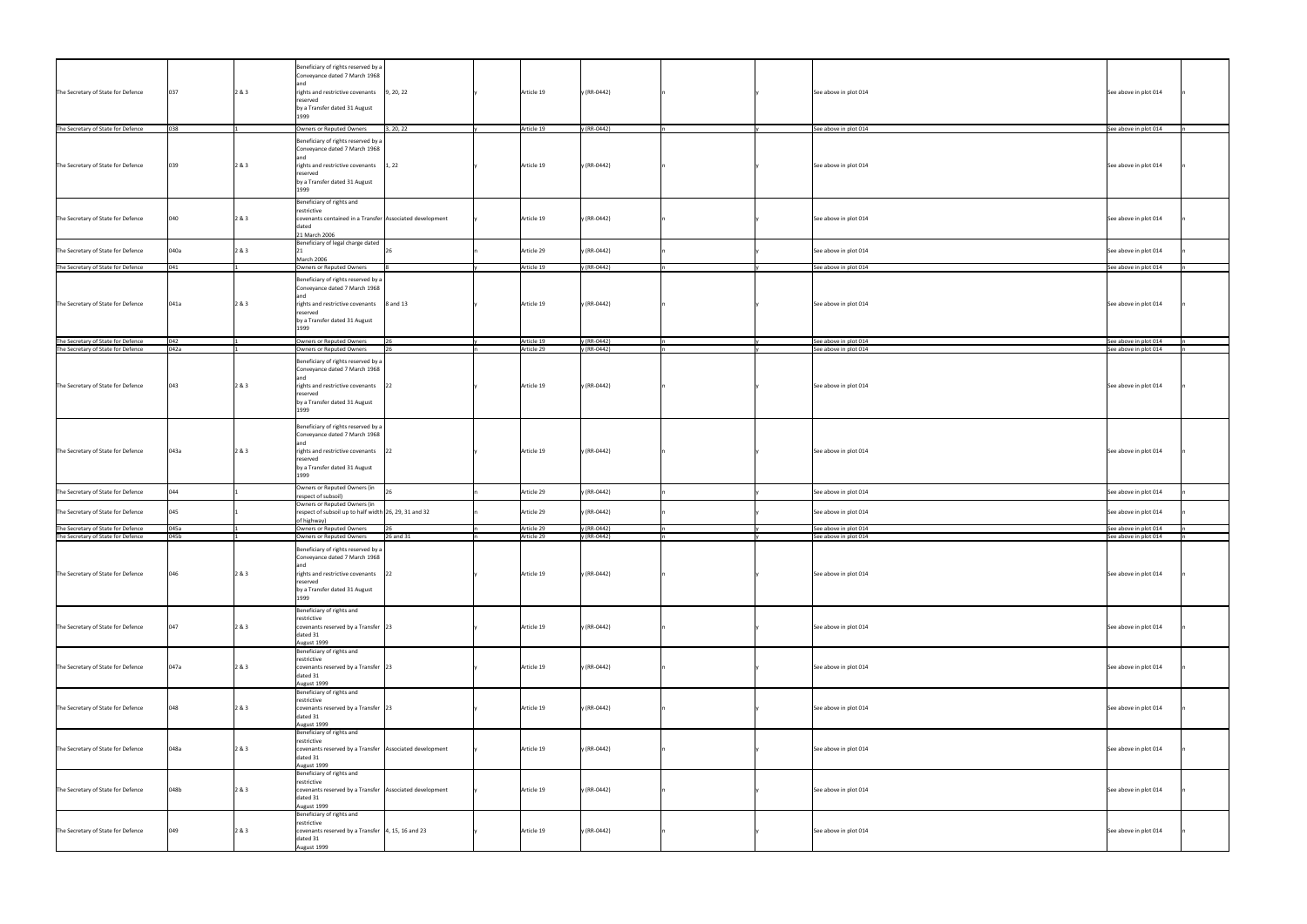|                                    |      |       | Beneficiary of rights and<br>restrictive                                          |                        |            |             |                       |                       |
|------------------------------------|------|-------|-----------------------------------------------------------------------------------|------------------------|------------|-------------|-----------------------|-----------------------|
| The Secretary of State for Defence | 049a | 2 & 3 | covenants reserved by a Transfer $\vert$ 16 and 29<br>dated 31<br>August 1999     |                        | Article 19 | y (RR-0442) | See above in plot 014 | See above in plot 014 |
|                                    |      |       | Beneficiary of rights and                                                         |                        |            |             |                       |                       |
| The Secretary of State for Defence | 049b | 2 & 3 | restrictive<br>covenants reserved by a Transfer                                   |                        | Article 19 | y (RR-0442) | See above in plot 014 | See above in plot 014 |
|                                    |      |       | dated 31                                                                          |                        |            |             |                       |                       |
|                                    |      |       | August 1999<br>Beneficiary of rights and                                          |                        |            |             |                       |                       |
|                                    |      |       | restrictive                                                                       |                        |            |             |                       |                       |
| The Secretary of State for Defence | 050  | 2 & 3 | covenants reserved by a Transfer $\vert 4, 15, 16, 17$ and 27<br>dated 31         |                        | Article 19 | y (RR-0442) | See above in plot 014 | See above in plot 014 |
|                                    |      |       | August 1999                                                                       |                        |            |             |                       |                       |
| The Secretary of State for Defence | 050a | 2 & 3 | Beneficiary of rights reserved by a $\big _{27}$<br>Conveyance dated 7 March 1968 |                        | Article 19 | y (RR-0442) | See above in plot 014 | See above in plot 014 |
|                                    |      |       | Beneficiary of rights and                                                         |                        |            |             |                       |                       |
|                                    |      |       | restrictive                                                                       |                        |            |             |                       |                       |
| The Secretary of State for Defence | 050b | 2 & 3 | covenants reserved by a Transfer $\vert$ 15, 16 and 23<br>dated 31                |                        | Article 19 | y (RR-0442) | See above in plot 014 | See above in plot 014 |
|                                    |      |       | August 1999                                                                       |                        |            |             |                       |                       |
|                                    |      |       | Beneficiary of rights and<br>restrictive                                          |                        |            |             |                       |                       |
| The Secretary of State for Defence | 050c | 2 & 3 | covenants reserved by a Transfer $\vert$ 16 and 23                                |                        | Article 19 | y (RR-0442) | See above in plot 014 | See above in plot 014 |
|                                    |      |       | dated 31<br>August 1999                                                           |                        |            |             |                       |                       |
|                                    |      |       | Beneficiary of rights and<br>restrictive                                          |                        |            |             |                       |                       |
| The Secretary of State for Defence | 050d | 2 & 3 | covenants reserved by a Transfer Associated development                           |                        | Article 19 | y (RR-0442) | See above in plot 014 | See above in plot 014 |
|                                    |      |       | dated 31<br>August 1999                                                           |                        |            |             |                       |                       |
|                                    |      |       | Beneficiary of rights and                                                         |                        |            |             |                       |                       |
| The Secretary of State for Defence | 050e | 2 & 3 | restrictive<br>covenants reserved by a Transfer $\vert$ 17 and 27                 |                        | Article 19 | y (RR-0442) | See above in plot 014 | See above in plot 014 |
|                                    |      |       | dated 31                                                                          |                        |            |             |                       |                       |
|                                    |      |       | August 1999<br>Beneficiary of rights and                                          |                        |            |             |                       |                       |
| The Secretary of State for Defence | 051b | 2 & 3 | restrictive<br>covenants reserved by a Transfer Associated development            |                        | Article 19 | y (RR-0442) | See above in plot 014 | See above in plot 014 |
|                                    |      |       | dated 31                                                                          |                        |            |             |                       |                       |
|                                    |      |       | August 1999<br>Beneficiary of rights and                                          |                        |            |             |                       |                       |
|                                    |      |       | restrictive                                                                       |                        |            |             |                       |                       |
| The Secretary of State for Defence | 053a | 2 & 3 | covenants reserved by a Transfer   Associated development<br>dated 31             |                        | Article 19 | y (RR-0442) | See above in plot 014 | See above in plot 014 |
|                                    |      |       | August 1999<br>Beneficiary of rights and                                          |                        |            |             |                       |                       |
|                                    |      |       | restrictive                                                                       |                        |            |             |                       |                       |
| The Secretary of State for Defence | 053b | 2 & 3 | covenants reserved by a Transfer Associated development<br>dated 31               |                        | Article 19 | y (RR-0442) | See above in plot 014 | See above in plot 014 |
|                                    |      |       | August 1999<br>Beneficiary of rights contained in                                 |                        |            |             |                       |                       |
| The Secretary of State for Defence | 054  | 2 & 3 | a Deed                                                                            |                        | Article 19 | y (RR-0442) | See above in plot 014 | See above in plot 014 |
|                                    |      |       | Poll dated 22 December 1960<br>Beneficiary of rights and                          |                        |            |             |                       |                       |
|                                    |      |       | restrictive                                                                       |                        |            |             |                       |                       |
| The Secretary of State for Defence | 055  | 2 & 3 | covenants reserved by a Transfer  18<br>dated 31                                  |                        | Article 19 | y (RR-0442) | See above in plot 014 | See above in plot 014 |
|                                    |      |       | August 1999                                                                       |                        |            |             |                       |                       |
|                                    |      |       | Beneficiary of rights reserved by a<br>Conveyance dated 7 March 1968              |                        |            |             |                       |                       |
|                                    |      |       |                                                                                   |                        |            |             |                       |                       |
| The Secretary of State for Defence | 058  | 2 & 3 | rights and restrictive covenants<br>reserved                                      | Associated development | Article 19 | y (RR-0442) | See above in plot 014 | See above in plot 014 |
|                                    |      |       | by a Transfer dated 31 August<br>1999                                             |                        |            |             |                       |                       |
|                                    |      |       |                                                                                   |                        |            |             |                       |                       |
|                                    |      |       | Beneficiary of rights reserved by a<br>Conveyance dated 7 March 1968              |                        |            |             |                       |                       |
| The Secretary of State for Defence | 068  | 2 & 3 | rights and restrictive covenants                                                  | Associated development | Article 19 | y (RR-0442) | See above in plot 014 | See above in plot 014 |
|                                    |      |       | reserved                                                                          |                        |            |             |                       |                       |
|                                    |      |       | by a Transfer dated 31 August<br>1999                                             |                        |            |             |                       |                       |
|                                    |      |       | Beneficiary of rights reserved by a                                               |                        |            |             |                       |                       |
|                                    |      |       | Conveyance dated 7 March 1968                                                     |                        |            |             |                       |                       |
| The Secretary of State for Defence | 069  | 2 & 3 | rights and restrictive covenants                                                  | Associated development | Article 19 | y (RR-0442) | See above in plot 014 | See above in plot 014 |
|                                    |      |       | reserved                                                                          |                        |            |             |                       |                       |
|                                    |      |       | by a Transfer dated 31 August                                                     |                        |            |             |                       |                       |
|                                    |      |       | Beneficiary of rights reserved by a                                               |                        |            |             |                       |                       |
|                                    |      |       | Conveyance dated 7 March 1968                                                     |                        |            |             |                       |                       |
| The Secretary of State for Defence | 070  | 2 & 3 | rights and restrictive covenants                                                  | 19 (Access to work)    | Article 19 | y (RR-0442) | See above in plot 014 | See above in plot 014 |
|                                    |      |       | reserved<br>by a Transfer dated 31 August                                         |                        |            |             |                       |                       |
|                                    |      |       | 1999                                                                              |                        |            |             |                       |                       |
|                                    |      |       |                                                                                   |                        |            |             |                       |                       |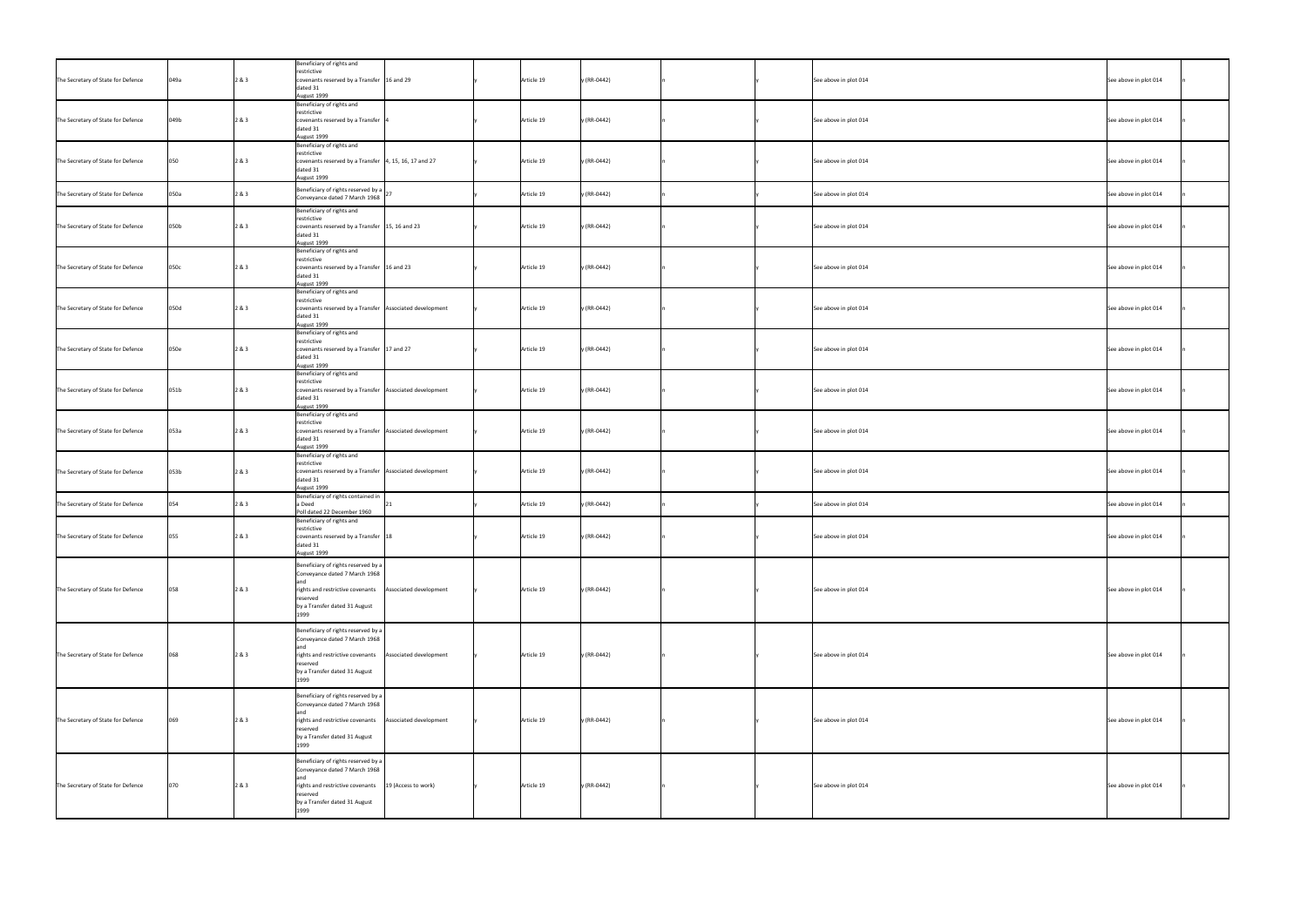|                                                                              |              |       | Beneficiary of rights reserved by a<br>Conveyance dated 7 March 1968                                   |                                                                                      |                             |                          |             |  |                                                                                                                                                                                                                                                                                                                                                                                                                                                                                                                                                                                                                                                                                                                                                                                                                                                                                           |                                                                                                      |
|------------------------------------------------------------------------------|--------------|-------|--------------------------------------------------------------------------------------------------------|--------------------------------------------------------------------------------------|-----------------------------|--------------------------|-------------|--|-------------------------------------------------------------------------------------------------------------------------------------------------------------------------------------------------------------------------------------------------------------------------------------------------------------------------------------------------------------------------------------------------------------------------------------------------------------------------------------------------------------------------------------------------------------------------------------------------------------------------------------------------------------------------------------------------------------------------------------------------------------------------------------------------------------------------------------------------------------------------------------------|------------------------------------------------------------------------------------------------------|
|                                                                              |              |       |                                                                                                        |                                                                                      |                             |                          |             |  |                                                                                                                                                                                                                                                                                                                                                                                                                                                                                                                                                                                                                                                                                                                                                                                                                                                                                           |                                                                                                      |
| The Secretary of State for Defence                                           | 070a         | 2 & 3 | rights and restrictive covenants<br>reserved                                                           | 19 (Access to work)                                                                  |                             | Article 19               | y (RR-0442) |  | See above in plot 014                                                                                                                                                                                                                                                                                                                                                                                                                                                                                                                                                                                                                                                                                                                                                                                                                                                                     | See above in plot 014                                                                                |
|                                                                              |              |       | by a Transfer dated 31 August                                                                          |                                                                                      |                             |                          |             |  |                                                                                                                                                                                                                                                                                                                                                                                                                                                                                                                                                                                                                                                                                                                                                                                                                                                                                           |                                                                                                      |
|                                                                              |              |       | 1999                                                                                                   |                                                                                      |                             |                          |             |  |                                                                                                                                                                                                                                                                                                                                                                                                                                                                                                                                                                                                                                                                                                                                                                                                                                                                                           |                                                                                                      |
|                                                                              |              |       | Beneficiary of rights contained in                                                                     |                                                                                      |                             |                          |             |  |                                                                                                                                                                                                                                                                                                                                                                                                                                                                                                                                                                                                                                                                                                                                                                                                                                                                                           |                                                                                                      |
| The Secretary of State for Defence                                           | 102          | 2 & 3 | a Deed<br>Poll dated 2 December 1960                                                                   | n/a                                                                                  | y (subsoil only) Article 23 |                          | y (RR-0442) |  | See above in plot 014                                                                                                                                                                                                                                                                                                                                                                                                                                                                                                                                                                                                                                                                                                                                                                                                                                                                     | See above in plot 014                                                                                |
|                                                                              |              |       | Beneficiary of rights contained in                                                                     |                                                                                      |                             |                          |             |  |                                                                                                                                                                                                                                                                                                                                                                                                                                                                                                                                                                                                                                                                                                                                                                                                                                                                                           |                                                                                                      |
| The Secretary of State for Defence                                           |              | 2 & 3 | a Deed<br>Poll dated 2 December 1960                                                                   | In/a                                                                                 | y (subsoil only) Article 23 |                          | y (RR-0442) |  | See above in plot 014                                                                                                                                                                                                                                                                                                                                                                                                                                                                                                                                                                                                                                                                                                                                                                                                                                                                     | See above in plot 014                                                                                |
|                                                                              |              |       | Beneficiary of rights contained in                                                                     |                                                                                      |                             |                          |             |  |                                                                                                                                                                                                                                                                                                                                                                                                                                                                                                                                                                                                                                                                                                                                                                                                                                                                                           |                                                                                                      |
| The Secretary of State for Defence                                           | 114          | 2 & 3 | a Deed                                                                                                 | n/a                                                                                  | y (subsoil only) Article 23 |                          | y (RR-0442) |  | See above in plot 014                                                                                                                                                                                                                                                                                                                                                                                                                                                                                                                                                                                                                                                                                                                                                                                                                                                                     | See above in plot 014                                                                                |
|                                                                              |              |       | Poll dated 2 December 1960<br>Beneficiary of rights contained in                                       |                                                                                      |                             |                          |             |  |                                                                                                                                                                                                                                                                                                                                                                                                                                                                                                                                                                                                                                                                                                                                                                                                                                                                                           |                                                                                                      |
| The Secretary of State for Defence                                           | 114a         | 2 & 3 | a Deed                                                                                                 | In/a                                                                                 | y (subsoil only) Article 23 |                          | y (RR-0442) |  | See above in plot 014                                                                                                                                                                                                                                                                                                                                                                                                                                                                                                                                                                                                                                                                                                                                                                                                                                                                     | See above in plot 014                                                                                |
|                                                                              |              |       | Poll dated 2 December 1960                                                                             |                                                                                      |                             |                          |             |  |                                                                                                                                                                                                                                                                                                                                                                                                                                                                                                                                                                                                                                                                                                                                                                                                                                                                                           |                                                                                                      |
|                                                                              |              |       |                                                                                                        |                                                                                      |                             |                          |             |  | 16 February 2018 - Letter seeking to advance voluntary negotiations sent, with query as to interest in title K976945<br>and the applicability of the 2011 Transfer Order to the Order limits                                                                                                                                                                                                                                                                                                                                                                                                                                                                                                                                                                                                                                                                                              |                                                                                                      |
| The Secretary of State for Housing,<br>Communities and Local Government      | 027          |       | Lessees/Tenants                                                                                        |                                                                                      |                             | Article 19               |             |  | 7 September 2018 - Follow up letter seeking to advance voluntary negotiations sent. Pressing to progress dialogue See Met Office                                                                                                                                                                                                                                                                                                                                                                                                                                                                                                                                                                                                                                                                                                                                                          |                                                                                                      |
|                                                                              |              |       |                                                                                                        |                                                                                      |                             |                          |             |  | in respect of the outstanding query as to their interest<br>See Met Office                                                                                                                                                                                                                                                                                                                                                                                                                                                                                                                                                                                                                                                                                                                                                                                                                |                                                                                                      |
|                                                                              |              |       |                                                                                                        |                                                                                      |                             |                          |             |  |                                                                                                                                                                                                                                                                                                                                                                                                                                                                                                                                                                                                                                                                                                                                                                                                                                                                                           |                                                                                                      |
|                                                                              |              |       |                                                                                                        |                                                                                      |                             |                          |             |  |                                                                                                                                                                                                                                                                                                                                                                                                                                                                                                                                                                                                                                                                                                                                                                                                                                                                                           | The Applicant will continue                                                                          |
| The Secretary of State for Transport                                         |              |       | Owners or Reputed Owners                                                                               | $\left[1, 2, 3, 5, 6, 7, 8, 9, 10, 11, 12, 13, \right]$<br>19, 20, 21, 22, 24 and 25 |                             | Article 19               |             |  | 15 April 2019 - Email from Angus Walker of the Applicant's solicitors to Conrad Haigh of the Department for<br>Transport regarding their potential land interest in the airport                                                                                                                                                                                                                                                                                                                                                                                                                                                                                                                                                                                                                                                                                                           | to contact this party to seek<br>to advance voluntary                                                |
|                                                                              |              |       |                                                                                                        |                                                                                      |                             |                          |             |  |                                                                                                                                                                                                                                                                                                                                                                                                                                                                                                                                                                                                                                                                                                                                                                                                                                                                                           | negotiations                                                                                         |
|                                                                              |              |       |                                                                                                        |                                                                                      |                             |                          |             |  |                                                                                                                                                                                                                                                                                                                                                                                                                                                                                                                                                                                                                                                                                                                                                                                                                                                                                           |                                                                                                      |
| The Secretary of State for Transport<br>The Secretary of State for Transport | 015a<br>026a |       | Owners or Reputed Owners<br>Owners or Reputed Owners                                                   | Associated development<br>25 and associated development                              |                             | Article 19<br>Article 19 |             |  | See above in plot 015<br>See above in plot 015                                                                                                                                                                                                                                                                                                                                                                                                                                                                                                                                                                                                                                                                                                                                                                                                                                            | See above in plot 015<br>See above in plot 015                                                       |
| The Secretary of State for Transport                                         | በን7          |       | Owners or Reputed Owners                                                                               |                                                                                      |                             | Article 19               |             |  | See above in plot 015                                                                                                                                                                                                                                                                                                                                                                                                                                                                                                                                                                                                                                                                                                                                                                                                                                                                     | See above in plot 015                                                                                |
| The Secretary of State for Transport                                         | กว7          |       | Owners or Reputed Owners                                                                               | , 20 and 22                                                                          |                             | Article 19               |             |  | See above in plot 015                                                                                                                                                                                                                                                                                                                                                                                                                                                                                                                                                                                                                                                                                                                                                                                                                                                                     | See above in plot 015                                                                                |
| The Secretary of State for Transport<br>The Secretary of State for Transport | 041a         |       | Owners or Reputed Owners<br>Owners or Reputed Owners                                                   | 1 and 22<br>8 and 13                                                                 |                             | Article 19<br>Article 19 |             |  | See above in plot 015<br>See above in plot 015                                                                                                                                                                                                                                                                                                                                                                                                                                                                                                                                                                                                                                                                                                                                                                                                                                            | See above in plot 015<br>See above in plot 015                                                       |
| The Secretary of State for Transport                                         | 043          |       | Owners or Reputed Owners                                                                               |                                                                                      |                             | Article 19               |             |  | See above in plot 015                                                                                                                                                                                                                                                                                                                                                                                                                                                                                                                                                                                                                                                                                                                                                                                                                                                                     | See above in plot 015                                                                                |
| The Secretary of State for Transport                                         | 043a         |       | Owners or Reputed Owners                                                                               |                                                                                      |                             | Article 19               |             |  | See above in plot 015                                                                                                                                                                                                                                                                                                                                                                                                                                                                                                                                                                                                                                                                                                                                                                                                                                                                     | See above in plot 015                                                                                |
| The Secretary of State for Transport                                         |              |       | Owners or Reputed Owners                                                                               |                                                                                      |                             | Article 19               |             |  | See above in plot 015                                                                                                                                                                                                                                                                                                                                                                                                                                                                                                                                                                                                                                                                                                                                                                                                                                                                     | See above in plot 015                                                                                |
| The Secretary of State for Transport<br>The Secretary of State for Transport | 050a<br>054  |       | Owners or Reputed Owners<br>Owners or Reputed Owners                                                   |                                                                                      |                             | Article 19<br>Article 19 |             |  | See above in plot 015<br>See above in plot 015                                                                                                                                                                                                                                                                                                                                                                                                                                                                                                                                                                                                                                                                                                                                                                                                                                            | See above in plot 015<br>See above in plot 015                                                       |
| The Secretary of State for Transport                                         | 054a         |       | Owners or Reputed Owners                                                                               |                                                                                      |                             | Article 19               |             |  | See above in plot 015                                                                                                                                                                                                                                                                                                                                                                                                                                                                                                                                                                                                                                                                                                                                                                                                                                                                     | See above in plot 015                                                                                |
| The Secretary of State for Transport                                         | <b>N55</b>   |       | Owners or Reputed Owners                                                                               |                                                                                      |                             | Article 19               |             |  | See above in plot 015                                                                                                                                                                                                                                                                                                                                                                                                                                                                                                                                                                                                                                                                                                                                                                                                                                                                     | See above in plot 015                                                                                |
| The Secretary of State for Transport                                         | 058          |       | Owners or Reputed Owners                                                                               | Associated development                                                               |                             | Article 19               |             |  | See above in plot 015                                                                                                                                                                                                                                                                                                                                                                                                                                                                                                                                                                                                                                                                                                                                                                                                                                                                     | See above in plot 015                                                                                |
| The Secretary of State for Transport<br>The Secretary of State for Transport | 890<br>nra   |       | Owners or Reputed Owners<br>Owners or Reputed Owners                                                   | Associated development<br>Associated development                                     |                             | Article 19<br>Article 19 |             |  | See above in plot 015<br>See above in plot 015                                                                                                                                                                                                                                                                                                                                                                                                                                                                                                                                                                                                                                                                                                                                                                                                                                            | See above in plot 015<br>See above in plot 015                                                       |
| Theodosia Thalis                                                             |              |       | Owners or Reputed Owners (in<br>respect of subsoil up to half width $n/a$<br>of highway)               |                                                                                      | y (subsoil only) Article 23 |                          |             |  | 16 February 2018 - Letter seeking to advance voluntary negotiations sent<br>20 September 2018 - Follow up letter seeking to advance voluntary negotiations sent<br>20 December 2018 - Letter sent regarding meeting at Cliffsend Village Hall to discuss pipeline plots and to progress<br>discussions regarding voluntary agreement<br>1 March 2019 - Follow up letter seeking to advance voluntary negotiations sent<br>21 March 2019 - Call between Theodosia Thalis and Farah Doctor of the Applicant's solicitors. Message passed to<br>Elizabeth Paraskeva of the Applicant's solicitors to return the call<br>26 March 2019 - Call between Theodosia Thalis and George Yerrell of the Applicant regarding her pipeline interest<br>and the nominal offer the Applicant will be making<br>1 May 2019 - Letter seeking to advance voluntary negotiations sent in respect of pipeline | The Applicant will continue<br>to contact this party to seek<br>o advance voluntary<br>negotiations  |
| Theodosia Thalis                                                             | 168          |       | Owners or Reputed Owners                                                                               | n/a                                                                                  | y (subsoil only) Article 23 |                          |             |  | See above in plot 167                                                                                                                                                                                                                                                                                                                                                                                                                                                                                                                                                                                                                                                                                                                                                                                                                                                                     | See above in plot 167                                                                                |
|                                                                              |              |       |                                                                                                        |                                                                                      |                             |                          |             |  |                                                                                                                                                                                                                                                                                                                                                                                                                                                                                                                                                                                                                                                                                                                                                                                                                                                                                           | The Applicant will continue                                                                          |
| Thomas Robert Alexander Robertson                                            |              |       | Owners or Reputed Owners                                                                               | 25, 26, 28 and 30                                                                    |                             | Article 29               |             |  | 23 March 2018 - Letter seeking to advance voluntary negotiations sent<br>25 September 2018 - Follow up letter seeking to advance voluntary negotiations sent                                                                                                                                                                                                                                                                                                                                                                                                                                                                                                                                                                                                                                                                                                                              | to contact this party to seek                                                                        |
|                                                                              |              |       | (subsoil interest in highway only)                                                                     |                                                                                      |                             |                          |             |  | 1 March 2019 - Follow up letter seeking to advance voluntary negotiations sent                                                                                                                                                                                                                                                                                                                                                                                                                                                                                                                                                                                                                                                                                                                                                                                                            | to advance voluntary                                                                                 |
|                                                                              |              |       |                                                                                                        |                                                                                      |                             |                          |             |  |                                                                                                                                                                                                                                                                                                                                                                                                                                                                                                                                                                                                                                                                                                                                                                                                                                                                                           | negotiations                                                                                         |
| Timothy Mark Holtum Pettman                                                  | 045          |       | Owners or Reputed Owners<br>(subsoil interest in highway only) $\Big 26, 29, 31 \text{ and } 32 \Big $ |                                                                                      |                             | Article 29               |             |  | 23 March 2018 - Letter seeking to advance voluntary negotiations sent<br>25 September 2018 - Follow up letter seeking to advance voluntary negotiations sent<br>1 March 2019 - Follow up letter seeking to advance voluntary negotiations sent                                                                                                                                                                                                                                                                                                                                                                                                                                                                                                                                                                                                                                            | The Applicant will continue<br>to contact this party to seek<br>to advance voluntary<br>negotiations |
|                                                                              |              |       |                                                                                                        |                                                                                      |                             |                          |             |  |                                                                                                                                                                                                                                                                                                                                                                                                                                                                                                                                                                                                                                                                                                                                                                                                                                                                                           |                                                                                                      |
|                                                                              |              |       |                                                                                                        |                                                                                      |                             |                          |             |  | 8 February 2018 - Letter seeking to advance voluntary negotiations sent, acknowledging ongoing discussions on<br>acquisition                                                                                                                                                                                                                                                                                                                                                                                                                                                                                                                                                                                                                                                                                                                                                              |                                                                                                      |
|                                                                              |              |       |                                                                                                        |                                                                                      |                             |                          |             |  |                                                                                                                                                                                                                                                                                                                                                                                                                                                                                                                                                                                                                                                                                                                                                                                                                                                                                           |                                                                                                      |
|                                                                              |              |       | Beneficiary of an Overage Deed                                                                         |                                                                                      |                             |                          |             |  | February - September 2018 - Ongoing negotiation and engagement between the parties with land agreement                                                                                                                                                                                                                                                                                                                                                                                                                                                                                                                                                                                                                                                                                                                                                                                    |                                                                                                      |
| Tina Jacqueline Cardy-Jenkins                                                |              | 2 & 3 | dated 17                                                                                               |                                                                                      |                             | Article 19               |             |  | completed. Registration of title to RiverOak Fuels Limited.                                                                                                                                                                                                                                                                                                                                                                                                                                                                                                                                                                                                                                                                                                                                                                                                                               | None - agreement reached                                                                             |
|                                                                              |              |       | September 2018                                                                                         |                                                                                      |                             |                          |             |  | N.B. Plots 073 and 078 included in respect of subsoil up to half width of highway                                                                                                                                                                                                                                                                                                                                                                                                                                                                                                                                                                                                                                                                                                                                                                                                         |                                                                                                      |
|                                                                              |              |       |                                                                                                        |                                                                                      |                             |                          |             |  |                                                                                                                                                                                                                                                                                                                                                                                                                                                                                                                                                                                                                                                                                                                                                                                                                                                                                           |                                                                                                      |
| Tina Jacqueline Cardy-Jenkins                                                |              | 2 & 3 | Beneficiary of an Overage Deed<br>dated 17                                                             |                                                                                      |                             | Article 19               |             |  | See above in plot 071                                                                                                                                                                                                                                                                                                                                                                                                                                                                                                                                                                                                                                                                                                                                                                                                                                                                     | See above in plot 071                                                                                |
|                                                                              |              |       | September 2018                                                                                         |                                                                                      |                             |                          |             |  |                                                                                                                                                                                                                                                                                                                                                                                                                                                                                                                                                                                                                                                                                                                                                                                                                                                                                           |                                                                                                      |
|                                                                              | 072a         | 2 & 3 | Beneficiary of an Overage Deed<br>dated 17                                                             | Associated development                                                               |                             | Article 19               |             |  |                                                                                                                                                                                                                                                                                                                                                                                                                                                                                                                                                                                                                                                                                                                                                                                                                                                                                           |                                                                                                      |
| Tina Jacqueline Cardy-Jenkins                                                |              |       | September 2018                                                                                         |                                                                                      |                             |                          |             |  | See above in plot 071                                                                                                                                                                                                                                                                                                                                                                                                                                                                                                                                                                                                                                                                                                                                                                                                                                                                     | See above in plot 071                                                                                |
|                                                                              |              |       | Beneficiary of an Overage Deed                                                                         |                                                                                      |                             |                          |             |  |                                                                                                                                                                                                                                                                                                                                                                                                                                                                                                                                                                                                                                                                                                                                                                                                                                                                                           |                                                                                                      |
| Tina Jacqueline Cardy-Jenkins                                                |              | 2&3   | dated 17<br>September 2018                                                                             |                                                                                      |                             | Article 19               |             |  | See above in plot 071                                                                                                                                                                                                                                                                                                                                                                                                                                                                                                                                                                                                                                                                                                                                                                                                                                                                     | See above in plot 071                                                                                |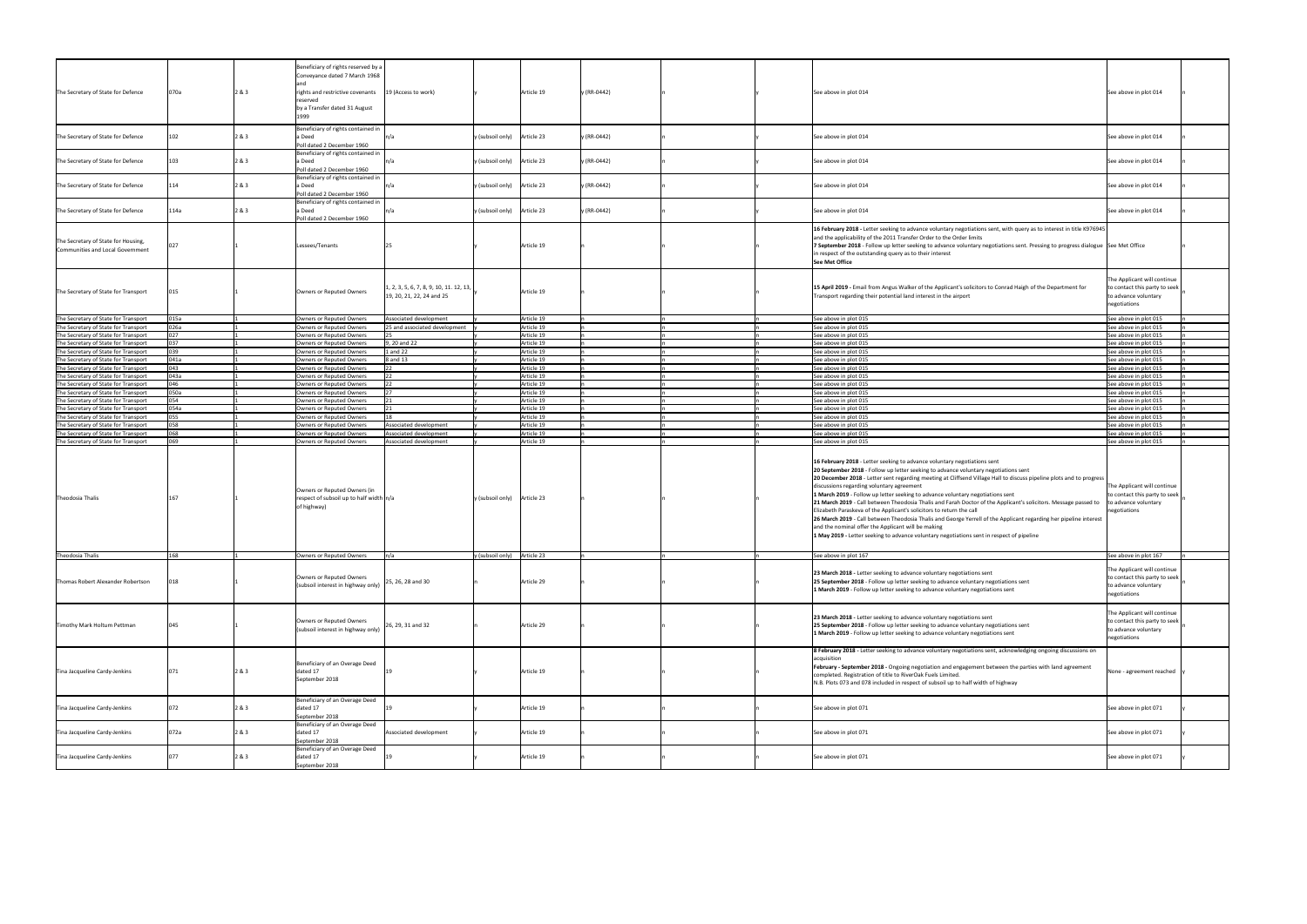| <b>Tracy Venn Barrett</b>              |             |          | Owners or Reputed Owners                                                                           | n/a                                                                 | $y$ (subsoil only) Article 23           |  | of the pipeline<br>liability | 16 February 2018 - Letter seeking to advance voluntary negotiations sent<br>20 September 2018 - Follow up letter seeking to advance voluntary negotiations sent<br>21 December 2018 - Letter sent regarding meeting at Cliffsend Village Hall to discuss pipeline plots, permanent<br>rights and to progress discussions regarding voluntary agreement<br>1 March 2019 - Follow up letter seeking to advance voluntary negotiations sent<br>11 April 2019 - Letter seeking to advance voluntary negotiations sent in respect of pipeline<br>1 May 2019 - Second letter seeking to advance voluntary negotiations sent in respect of pipeline<br>16 May 2019 - Email from Mrs Barrett's land agent to the Applicant confirming their instruction regarding the<br>surface water drain proposals<br>16 May 2019 - Email from the Applicant to Mrs Barrett's land agent regarding the Applicant's intentions and<br>covering legal fees<br>16 May 2019 - Email from Mrs Barrett's land agent to the Applicant regarding the Applicant's intention in respect<br>17 May 2019 - Email from the Applicant to Mrs Barrett's land agent regarding pipeline ownership<br>20 May 2019 - Email from Mrs Barrett's land agent to the Applicant regarding the pipeline<br>21 May 2019 - Email from the Applicant to Mrs Barrett's land agent regarding ownership of the pipeline and | The Applicant will continue<br>to contact this party to seek<br>to advance voluntary<br>negotiations |
|----------------------------------------|-------------|----------|----------------------------------------------------------------------------------------------------|---------------------------------------------------------------------|-----------------------------------------|--|------------------------------|-------------------------------------------------------------------------------------------------------------------------------------------------------------------------------------------------------------------------------------------------------------------------------------------------------------------------------------------------------------------------------------------------------------------------------------------------------------------------------------------------------------------------------------------------------------------------------------------------------------------------------------------------------------------------------------------------------------------------------------------------------------------------------------------------------------------------------------------------------------------------------------------------------------------------------------------------------------------------------------------------------------------------------------------------------------------------------------------------------------------------------------------------------------------------------------------------------------------------------------------------------------------------------------------------------------------------------------------------------------------------|------------------------------------------------------------------------------------------------------|
| <b>Tracy Venn Barrett</b>              |             |          | Owners or Reputed Owners (in<br>respect of subsoil up to half width $n/a$<br>of highway)           |                                                                     | y (subsoil only) Article 23             |  |                              | See above in plot 104                                                                                                                                                                                                                                                                                                                                                                                                                                                                                                                                                                                                                                                                                                                                                                                                                                                                                                                                                                                                                                                                                                                                                                                                                                                                                                                                                   | See above in plot 104                                                                                |
| <b>Tracy Venn Barrett</b>              | 108         |          | Owners or Reputed Owners                                                                           | n/a                                                                 | y (subsoil only) $\int$ Article 22 & 23 |  |                              | See above in plot 104                                                                                                                                                                                                                                                                                                                                                                                                                                                                                                                                                                                                                                                                                                                                                                                                                                                                                                                                                                                                                                                                                                                                                                                                                                                                                                                                                   | See above in plot 104                                                                                |
| <b>Tracy Venn Barrett</b>              | 1 N ۹       |          | Owners or Reputed Owners                                                                           | n/a                                                                 | Article 23<br>y (subsoil only)          |  |                              | See above in plot 104                                                                                                                                                                                                                                                                                                                                                                                                                                                                                                                                                                                                                                                                                                                                                                                                                                                                                                                                                                                                                                                                                                                                                                                                                                                                                                                                                   | See above in plot 104                                                                                |
| <b>Tracy Venn Barrett</b>              | 110         |          | Owners or Reputed Owners                                                                           | n/a                                                                 | Article 22                              |  |                              | See above in plot 104                                                                                                                                                                                                                                                                                                                                                                                                                                                                                                                                                                                                                                                                                                                                                                                                                                                                                                                                                                                                                                                                                                                                                                                                                                                                                                                                                   | See above in plot 104                                                                                |
| <b>Tracy Venn Barrett</b>              |             |          | Owners or Reputed Owners (in<br>respect of subsoil up to half width $n/a$<br>of highway)           |                                                                     | y (subsoil only) Article 22 & 23        |  |                              | See above in plot 104                                                                                                                                                                                                                                                                                                                                                                                                                                                                                                                                                                                                                                                                                                                                                                                                                                                                                                                                                                                                                                                                                                                                                                                                                                                                                                                                                   | See above in plot 104                                                                                |
| <b>Tracy Venn Barrett</b>              |             |          | Owners or Reputed Owners (in<br>respect of subsoil)                                                |                                                                     | Article 22                              |  |                              | See above in plot 104                                                                                                                                                                                                                                                                                                                                                                                                                                                                                                                                                                                                                                                                                                                                                                                                                                                                                                                                                                                                                                                                                                                                                                                                                                                                                                                                                   | See above in plot 104                                                                                |
| <b>Trevor Leslie Cox</b>               |             |          | Owners or Reputed Owners (in<br>respect of subsoil up to half width $n/a$<br>of highway)           |                                                                     | y (subsoil only) Article 23             |  |                              | 16 February 2018 - Letter seeking to advance voluntary negotiations sent<br>20 September 2018 - Follow up letter seeking to advance voluntary negotiations sent<br>20 December 2018 - Letter sent regarding meeting at Cliffsend Village Hall to discuss pipeline plots and to progress<br>discussions regarding voluntary agreement<br>1 March 2019 - Follow up letter seeking to advance voluntary negotiations sent<br>11 April 2019 - Letter seeking to advance voluntary negotiations sent in respect of pipeline<br>1 May 2019 - Second letter seeking to advance voluntary negotiations sent in respect of pipeline                                                                                                                                                                                                                                                                                                                                                                                                                                                                                                                                                                                                                                                                                                                                              | The Applicant will continue<br>to contact this party to seek<br>to advance voluntary<br>negotiations |
| UK Power Networks (South East) Limited |             | 1, 2 & 3 | Occupiers and beneficiary of<br>rights of access and rights granted<br>by a Deed dated 28 May 2009 | 1, 2, 3, 5, 6, 7, 8, 9, 10, 11, 12, 13,  <br>19, 20, 21, 22, 24, 25 | Article 19                              |  | ownership                    | 9 February 2018 - Letter seeking to advance voluntary negotiations sent<br>9 April 2018 - Letter seeking to advance voluntary negotiations sent<br>10 September 2018 - Follow up letter seeking to advance voluntary negotiations sent<br>11 December 2018 - Email from UKPN/South Eastern Power Network's in-house solicitor to Oliver Spencer of the<br>Applicant's solicitors confirming that they act for both UKPN and South Eastern Power Networks Plc<br>21 January 2019 - Email from UKPN's solicitor to Oliver Spencer confirming UKPN/SEPN requires a bespoken<br>agreement with a draft attached<br>22 January 2019 - Email from Oliver Spencer to UKPN's solicitor requesting that they confirm whether the<br>agreement is intended to apply to both UKPN and SEPN<br>24 January 2019 - Email from Oliver Spencer to UKPN's solicitor seeking clarification on the extent of UKPN<br>4 February 2019 - Email from Oliver Spencer to UKPN asking for clarification on the interests in the plots identified<br>from the book of reference and attaching a draft Statement of Common Ground<br>(See South Eastern Power Networks Plc)                                                                                                                                                                                                                        | See South Eastern Power<br>Networks Plc                                                              |
| UK Power Networks (South East) Limited | 015a        |          | Occupiers                                                                                          | Associated development                                              | Article 19                              |  |                              | See above in plot 015                                                                                                                                                                                                                                                                                                                                                                                                                                                                                                                                                                                                                                                                                                                                                                                                                                                                                                                                                                                                                                                                                                                                                                                                                                                                                                                                                   | See above in plot 015                                                                                |
| UK Power Networks (South East) Limited |             |          | Occupiers                                                                                          | 25, 26, 28 and 30                                                   | Article 29                              |  |                              | See above in plot 015                                                                                                                                                                                                                                                                                                                                                                                                                                                                                                                                                                                                                                                                                                                                                                                                                                                                                                                                                                                                                                                                                                                                                                                                                                                                                                                                                   | See above in plot 015                                                                                |
| UK Power Networks (South East) Limited |             |          | Occupiers                                                                                          | 25 and associated development                                       | Article 19                              |  |                              | See above in plot 015                                                                                                                                                                                                                                                                                                                                                                                                                                                                                                                                                                                                                                                                                                                                                                                                                                                                                                                                                                                                                                                                                                                                                                                                                                                                                                                                                   | See above in plot 015                                                                                |
| UK Power Networks (South East) Limited |             |          | Occupiers                                                                                          | 8, 9, 14, 22 and 25                                                 | Article 19                              |  |                              | See above in plot 015                                                                                                                                                                                                                                                                                                                                                                                                                                                                                                                                                                                                                                                                                                                                                                                                                                                                                                                                                                                                                                                                                                                                                                                                                                                                                                                                                   | See above in plot 015                                                                                |
| UK Power Networks (South East) Limited |             |          | Occupiers                                                                                          |                                                                     | Article 19                              |  |                              | See above in plot 015                                                                                                                                                                                                                                                                                                                                                                                                                                                                                                                                                                                                                                                                                                                                                                                                                                                                                                                                                                                                                                                                                                                                                                                                                                                                                                                                                   | See above in plot 015                                                                                |
| UK Power Networks (South East) Limited | 041a        |          | Occupiers                                                                                          | 8 and 13                                                            | Article 19                              |  |                              | See above in plot 015                                                                                                                                                                                                                                                                                                                                                                                                                                                                                                                                                                                                                                                                                                                                                                                                                                                                                                                                                                                                                                                                                                                                                                                                                                                                                                                                                   | See above in plot 015                                                                                |
| UK Power Networks (South East) Limited |             |          | Occupiers                                                                                          | 26, 29, 31 and 32                                                   | Article 29                              |  |                              | See above in plot 015                                                                                                                                                                                                                                                                                                                                                                                                                                                                                                                                                                                                                                                                                                                                                                                                                                                                                                                                                                                                                                                                                                                                                                                                                                                                                                                                                   | See above in plot 015                                                                                |
|                                        |             |          | Beneficiary in respect of rights of                                                                |                                                                     |                                         |  |                              |                                                                                                                                                                                                                                                                                                                                                                                                                                                                                                                                                                                                                                                                                                                                                                                                                                                                                                                                                                                                                                                                                                                                                                                                                                                                                                                                                                         |                                                                                                      |
| UK Power Networks (South East) Limited |             |          | access                                                                                             | 4, 15, 16 and 23                                                    | Article 19                              |  |                              | See above in plot 015                                                                                                                                                                                                                                                                                                                                                                                                                                                                                                                                                                                                                                                                                                                                                                                                                                                                                                                                                                                                                                                                                                                                                                                                                                                                                                                                                   | See above in plot 015                                                                                |
| UK Power Networks (South East) Limited | 049a        |          | Occupiers                                                                                          | 16 and 29                                                           | Article 19                              |  |                              | See above in plot 015                                                                                                                                                                                                                                                                                                                                                                                                                                                                                                                                                                                                                                                                                                                                                                                                                                                                                                                                                                                                                                                                                                                                                                                                                                                                                                                                                   | See above in plot 015                                                                                |
| UK Power Networks (South East) Limited | 049b        |          | Occupiers                                                                                          |                                                                     | Article 19                              |  |                              | See above in plot 015                                                                                                                                                                                                                                                                                                                                                                                                                                                                                                                                                                                                                                                                                                                                                                                                                                                                                                                                                                                                                                                                                                                                                                                                                                                                                                                                                   | See above in plot 015                                                                                |
|                                        |             |          | Beneficiary of rights contained in                                                                 |                                                                     |                                         |  |                              |                                                                                                                                                                                                                                                                                                                                                                                                                                                                                                                                                                                                                                                                                                                                                                                                                                                                                                                                                                                                                                                                                                                                                                                                                                                                                                                                                                         |                                                                                                      |
| UK Power Networks (South East) Limited | 1050        | 2 & 3    | a Deed<br>dated 28 May 2009                                                                        | 4, 15, 16, 17 and 27                                                | Article 19                              |  |                              | See above in plot 015                                                                                                                                                                                                                                                                                                                                                                                                                                                                                                                                                                                                                                                                                                                                                                                                                                                                                                                                                                                                                                                                                                                                                                                                                                                                                                                                                   | See above in plot 015                                                                                |
| UK Power Networks (South East) Limited | <b>050a</b> |          | <b>Occupiers</b>                                                                                   |                                                                     | Article 19                              |  |                              | See above in plot 015                                                                                                                                                                                                                                                                                                                                                                                                                                                                                                                                                                                                                                                                                                                                                                                                                                                                                                                                                                                                                                                                                                                                                                                                                                                                                                                                                   | See above in plot 015                                                                                |
| UK Power Networks (South East) Limited | 050b        | 2 & 3    | Beneficiary of rights contained in<br>a Deed<br>dated 28 May 2009                                  | 15, 16 and 23                                                       | Article 19                              |  |                              | See above in plot 015                                                                                                                                                                                                                                                                                                                                                                                                                                                                                                                                                                                                                                                                                                                                                                                                                                                                                                                                                                                                                                                                                                                                                                                                                                                                                                                                                   | See above in plot 015                                                                                |
| UK Power Networks (South East) Limited | 050d        | 2 & 3    | Beneficiary of rights contained in<br>a Deed<br>dated 28 May 2009                                  | Associated development                                              | Article 19                              |  |                              | See above in plot 015                                                                                                                                                                                                                                                                                                                                                                                                                                                                                                                                                                                                                                                                                                                                                                                                                                                                                                                                                                                                                                                                                                                                                                                                                                                                                                                                                   | See above in plot 015                                                                                |
| UK Power Networks (South East) Limited | 050e        |          | Occupiers                                                                                          | 17 and 27                                                           | Article 19                              |  |                              | See above in plot 015                                                                                                                                                                                                                                                                                                                                                                                                                                                                                                                                                                                                                                                                                                                                                                                                                                                                                                                                                                                                                                                                                                                                                                                                                                                                                                                                                   | See above in plot 015                                                                                |
| UK Power Networks (South East) Limited | 051b        |          | Occupiers                                                                                          | Associated development                                              | Article 19                              |  |                              | See above in plot 015                                                                                                                                                                                                                                                                                                                                                                                                                                                                                                                                                                                                                                                                                                                                                                                                                                                                                                                                                                                                                                                                                                                                                                                                                                                                                                                                                   | See above in plot 015                                                                                |
| UK Power Networks (South East) Limited |             |          | <b>Occupiers</b>                                                                                   |                                                                     | Article 19                              |  |                              | See above in plot 015                                                                                                                                                                                                                                                                                                                                                                                                                                                                                                                                                                                                                                                                                                                                                                                                                                                                                                                                                                                                                                                                                                                                                                                                                                                                                                                                                   | See above in plot 015                                                                                |
| UK Power Networks (South East) Limited | 053a        | 1, 2 & 3 | Occupiers and beneficiary of<br>rights contained in a Deed                                         | Associated development                                              | Article 19                              |  |                              | See above in plot 015                                                                                                                                                                                                                                                                                                                                                                                                                                                                                                                                                                                                                                                                                                                                                                                                                                                                                                                                                                                                                                                                                                                                                                                                                                                                                                                                                   | See above in plot 015                                                                                |
| UK Power Networks (South East) Limited | 053b        | 1, 2 & 3 | dated 28 May 2009<br>Occupiers and beneficiary of<br>rights contained in a Deed                    | Associated development                                              | Article 19                              |  |                              | See above in plot 015                                                                                                                                                                                                                                                                                                                                                                                                                                                                                                                                                                                                                                                                                                                                                                                                                                                                                                                                                                                                                                                                                                                                                                                                                                                                                                                                                   | See above in plot 015                                                                                |
| UK Power Networks (South East) Limited |             |          | dated 28 May 2009<br>Occupiers                                                                     | Associated development                                              | Article 19                              |  |                              | See above in plot 015                                                                                                                                                                                                                                                                                                                                                                                                                                                                                                                                                                                                                                                                                                                                                                                                                                                                                                                                                                                                                                                                                                                                                                                                                                                                                                                                                   | See above in plot 015                                                                                |
| UK Power Networks (South East) Limited | 069         |          | Occupiers                                                                                          | Associated development                                              | Article 19                              |  |                              | See above in plot 015                                                                                                                                                                                                                                                                                                                                                                                                                                                                                                                                                                                                                                                                                                                                                                                                                                                                                                                                                                                                                                                                                                                                                                                                                                                                                                                                                   | See above in plot 015                                                                                |
| UK Power Networks (South East) Limited |             |          | <b>Occupiers</b>                                                                                   |                                                                     | y (subsoil only)<br>Article 23          |  |                              | See above in plot 015                                                                                                                                                                                                                                                                                                                                                                                                                                                                                                                                                                                                                                                                                                                                                                                                                                                                                                                                                                                                                                                                                                                                                                                                                                                                                                                                                   | See above in plot 015                                                                                |
| UK Power Networks (South East) Limited |             |          | Occupiers                                                                                          | n/a                                                                 | y (subsoil only) Article 23             |  |                              | See above in plot 015                                                                                                                                                                                                                                                                                                                                                                                                                                                                                                                                                                                                                                                                                                                                                                                                                                                                                                                                                                                                                                                                                                                                                                                                                                                                                                                                                   | See above in plot 015                                                                                |
| UK Power Networks (South East) Limited |             |          | Occupiers                                                                                          | n/a                                                                 | y (subsoil only)<br>Article 23          |  |                              | See above in plot 015                                                                                                                                                                                                                                                                                                                                                                                                                                                                                                                                                                                                                                                                                                                                                                                                                                                                                                                                                                                                                                                                                                                                                                                                                                                                                                                                                   | See above in plot 015                                                                                |
| UK Power Networks (South East) Limited |             | 2 & 3    | Beneficiary of rights granted by a $\bigg n/a$<br>Deed dated 14 January 1991                       |                                                                     | y (subsoil only)   Article 22 & 23      |  |                              | See above in plot 015                                                                                                                                                                                                                                                                                                                                                                                                                                                                                                                                                                                                                                                                                                                                                                                                                                                                                                                                                                                                                                                                                                                                                                                                                                                                                                                                                   | See above in plot 015                                                                                |
| UK Power Networks (South East) Limited | 082         | 2 & 3    | Beneficiary of rights granted by a $\vert$<br>Deed dated 14 January 1991                           |                                                                     | Article 22                              |  |                              | See above in plot 015                                                                                                                                                                                                                                                                                                                                                                                                                                                                                                                                                                                                                                                                                                                                                                                                                                                                                                                                                                                                                                                                                                                                                                                                                                                                                                                                                   | See above in plot 015                                                                                |
| UK Power Networks (South East) Limited | 1096        | 2 & 3    | Beneficiary of rights granted by a<br>Deed dated 14 January 1991                                   |                                                                     | y (subsoil only) Article 23             |  |                              | See above in plot 015                                                                                                                                                                                                                                                                                                                                                                                                                                                                                                                                                                                                                                                                                                                                                                                                                                                                                                                                                                                                                                                                                                                                                                                                                                                                                                                                                   | See above in plot 015                                                                                |
| UK Power Networks (South East) Limited | 097         |          | Occupiers                                                                                          | n/a                                                                 | y (subsoil only) Article 23             |  |                              | See above in plot 015                                                                                                                                                                                                                                                                                                                                                                                                                                                                                                                                                                                                                                                                                                                                                                                                                                                                                                                                                                                                                                                                                                                                                                                                                                                                                                                                                   | See above in plot 015                                                                                |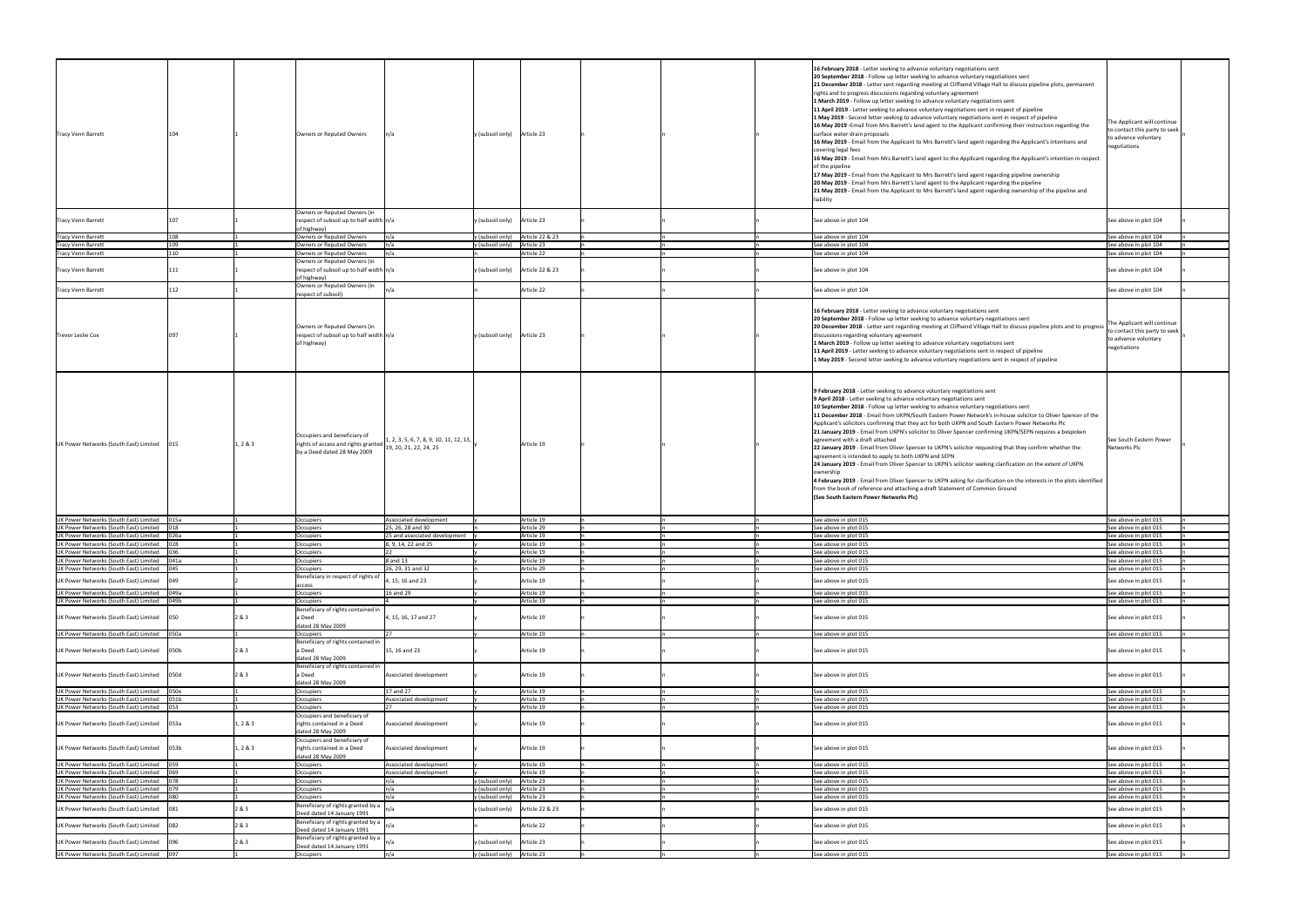| UK Power Networks (South East) Limited | 1107 |          | Occupiers                                 |
|----------------------------------------|------|----------|-------------------------------------------|
| UK Power Networks (South East) Limited |      |          | Occupiers                                 |
| UK Power Networks (South East) Limited |      |          | Occupiers                                 |
|                                        |      |          |                                           |
| UK Power Networks (South East) Limited |      |          | Occupiers                                 |
| UK Power Networks (South East) Limited |      |          | Occupiers                                 |
|                                        |      |          |                                           |
| UK Power Networks (South East) Limited | 177a |          | Occupiers                                 |
|                                        |      |          | Occupiers and Beneficiary of              |
|                                        |      |          |                                           |
| UK Power Networks (South East) Limited |      | 1, 2 & 3 | rights granted by a Transfer              |
|                                        |      |          | dated 28 June 1999)                       |
|                                        |      |          |                                           |
|                                        |      |          |                                           |
|                                        |      |          |                                           |
|                                        |      |          |                                           |
|                                        |      |          |                                           |
| Valerie Alicia Helene Silverthorne     |      |          |                                           |
|                                        |      |          | Owners or Reputed Owners                  |
| Trafford                               |      |          |                                           |
|                                        |      |          |                                           |
|                                        |      |          |                                           |
|                                        |      |          |                                           |
|                                        |      |          |                                           |
|                                        |      |          |                                           |
| Valerie Alicia Helene Silverthorne     |      |          | Beneficiary of rights contained in        |
|                                        |      | 2 & 3    |                                           |
| Trafford                               |      |          | Transfer dated 11 November 1958           |
|                                        |      |          |                                           |
|                                        |      |          |                                           |
|                                        |      |          |                                           |
|                                        |      |          | Owners or Reputed Owners                  |
| Valerie Green                          |      |          | (subsoil interest in highway only)        |
|                                        |      |          |                                           |
|                                        |      |          |                                           |
|                                        |      |          |                                           |
|                                        |      |          |                                           |
|                                        |      |          |                                           |
|                                        |      |          |                                           |
|                                        |      |          |                                           |
|                                        |      |          |                                           |
|                                        |      |          |                                           |
|                                        |      |          | Owners or Reputed Owners (in              |
| Vera Dora Curtis                       |      |          | respect of subsoil up to half width $n/a$ |
|                                        |      |          |                                           |
|                                        |      |          | of highway)                               |
|                                        |      |          |                                           |
|                                        |      |          |                                           |
|                                        |      |          |                                           |
|                                        |      |          |                                           |
|                                        |      |          |                                           |
| Vera Dora Curtis                       |      |          | Owners or Reputed Owners                  |
|                                        |      |          |                                           |
|                                        |      |          |                                           |
|                                        |      |          |                                           |
|                                        |      |          |                                           |
|                                        |      |          |                                           |
|                                        |      |          |                                           |
|                                        |      |          |                                           |
|                                        |      |          |                                           |
|                                        |      |          |                                           |
|                                        |      |          |                                           |
|                                        |      |          |                                           |
|                                        |      |          |                                           |
| Vera Ellen Hovenden                    |      |          | Owners or Reputed Owners                  |
|                                        |      |          |                                           |
|                                        |      |          |                                           |
|                                        |      |          |                                           |
|                                        |      |          |                                           |
|                                        |      |          |                                           |
|                                        |      |          |                                           |
|                                        |      |          |                                           |
|                                        |      |          |                                           |
|                                        |      |          |                                           |
|                                        |      |          |                                           |
|                                        |      |          |                                           |
|                                        |      |          |                                           |
|                                        |      |          |                                           |
|                                        |      |          |                                           |
|                                        |      |          |                                           |
|                                        |      |          |                                           |
|                                        |      |          | Owners or Reputed Owners                  |
|                                        |      |          | (subsoil interest in highway only)        |
| Vivien Jacqueline Thornton             |      |          |                                           |
|                                        |      |          |                                           |
|                                        |      |          |                                           |
|                                        |      |          |                                           |
|                                        |      |          |                                           |
|                                        |      |          |                                           |
|                                        |      |          |                                           |
|                                        |      |          |                                           |
|                                        |      |          |                                           |
|                                        |      |          |                                           |
|                                        |      |          |                                           |
|                                        |      |          |                                           |
|                                        |      |          |                                           |
|                                        |      |          |                                           |
|                                        |      |          |                                           |
|                                        |      |          |                                           |
|                                        |      |          |                                           |
|                                        |      |          |                                           |
|                                        |      |          |                                           |
|                                        |      |          |                                           |
| <b>Ward Homes Limited</b>              | 183  |          | Owners or Reputed Owners                  |
|                                        |      |          |                                           |
|                                        |      |          |                                           |
|                                        |      |          |                                           |
|                                        |      |          |                                           |
|                                        |      |          |                                           |
|                                        |      |          |                                           |
|                                        |      |          |                                           |
|                                        |      |          |                                           |
|                                        |      |          |                                           |
|                                        |      |          |                                           |
|                                        |      |          |                                           |
|                                        |      |          |                                           |
|                                        |      |          |                                           |
|                                        |      |          |                                           |
|                                        |      |          |                                           |
|                                        |      |          |                                           |
|                                        |      |          |                                           |
|                                        |      |          |                                           |
|                                        |      |          | Owners or Reputed Owners (in              |
|                                        |      |          | respect of subsoil up to half width $n/a$ |
|                                        |      |          |                                           |
|                                        |      |          | of highway)                               |
|                                        |      |          |                                           |
|                                        |      |          |                                           |
|                                        |      |          |                                           |
|                                        |      |          |                                           |
|                                        |      |          |                                           |
|                                        |      |          |                                           |
|                                        |      |          | Owners or Reputed Owners (in              |
|                                        |      |          |                                           |
|                                        | 095  |          | respect of subsoil up to half width $n/a$ |
|                                        |      |          | of highway)                               |
| <b>Ward Homes Limited</b>              |      |          |                                           |
| <b>Wayne Dean Clayton</b>              |      |          |                                           |
|                                        |      |          |                                           |
|                                        |      |          |                                           |
|                                        |      |          |                                           |
|                                        |      |          |                                           |